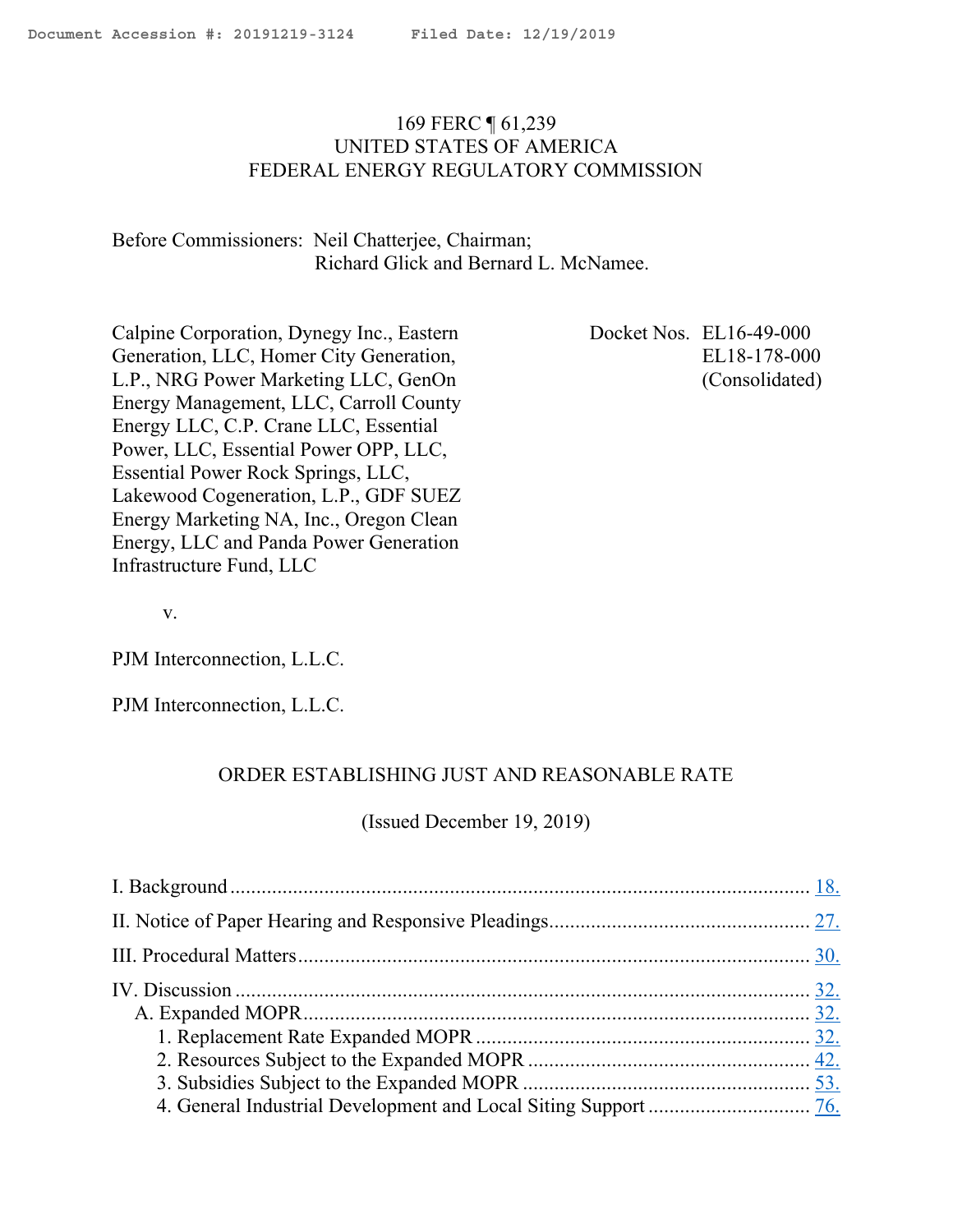Docket Nos. EL16-49-000 and EL18-178-000. - 2 -

|                                                                       | 82. |
|-----------------------------------------------------------------------|-----|
|                                                                       |     |
|                                                                       |     |
|                                                                       |     |
|                                                                       |     |
|                                                                       |     |
|                                                                       |     |
|                                                                       |     |
|                                                                       |     |
|                                                                       |     |
|                                                                       |     |
|                                                                       |     |
|                                                                       |     |
|                                                                       |     |
|                                                                       |     |
|                                                                       |     |
|                                                                       |     |
| 4. Demand Response, Energy Efficiency, and Capacity Storage Resources |     |

1. On June 29, 2018, the Commission issued an order**<sup>1</sup>** finding that out-of-market payments provided, or required to be provided, by states to support the entry or continued operation of preferred generation resources threaten the competitiveness of the capacity market administered by PJM Interconnection, L.L.C. (PJM).**<sup>2</sup>** Specifically, the Commission found that PJM's Open Access Transmission Tariff (Tariff) is unjust and unreasonable because the Minimum Offer Price Rule (MOPR) fails to address the pricedistorting impact of resources receiving out-of-market support. The Commission also found, however, that it could not make a final determination regarding the just and reasonable replacement rate, based on the record presented, and therefore initiated a paper hearing on its own motion in Docket No. EL18-178-000 pursuant to section 206 of the Federal Power Act (FPA).**<sup>3</sup>**

**<sup>1</sup>** *PJM Interconnection, L.L.C.*, 163 FERC ¶ 61,236 (2018) (June 2018 Order).

**<sup>2</sup>** The June 2018 Order defines "out-of-market payments" as out-of-market revenue that a state either provides, or requires to be provided, to a supplier that participates in the PJM wholesale capacity market. Out-of-market payments include, for example, zero-emissions credits (ZEC) programs and Renewable Portfolio Standards (RPS) programs. June 2018 Order, 163 FERC ¶ 61,236 at P 1 n.1. This order creates a new term, State Subsidies, defined below.

**3** 16 U.S.C. § 825e (2018).

 $\overline{a}$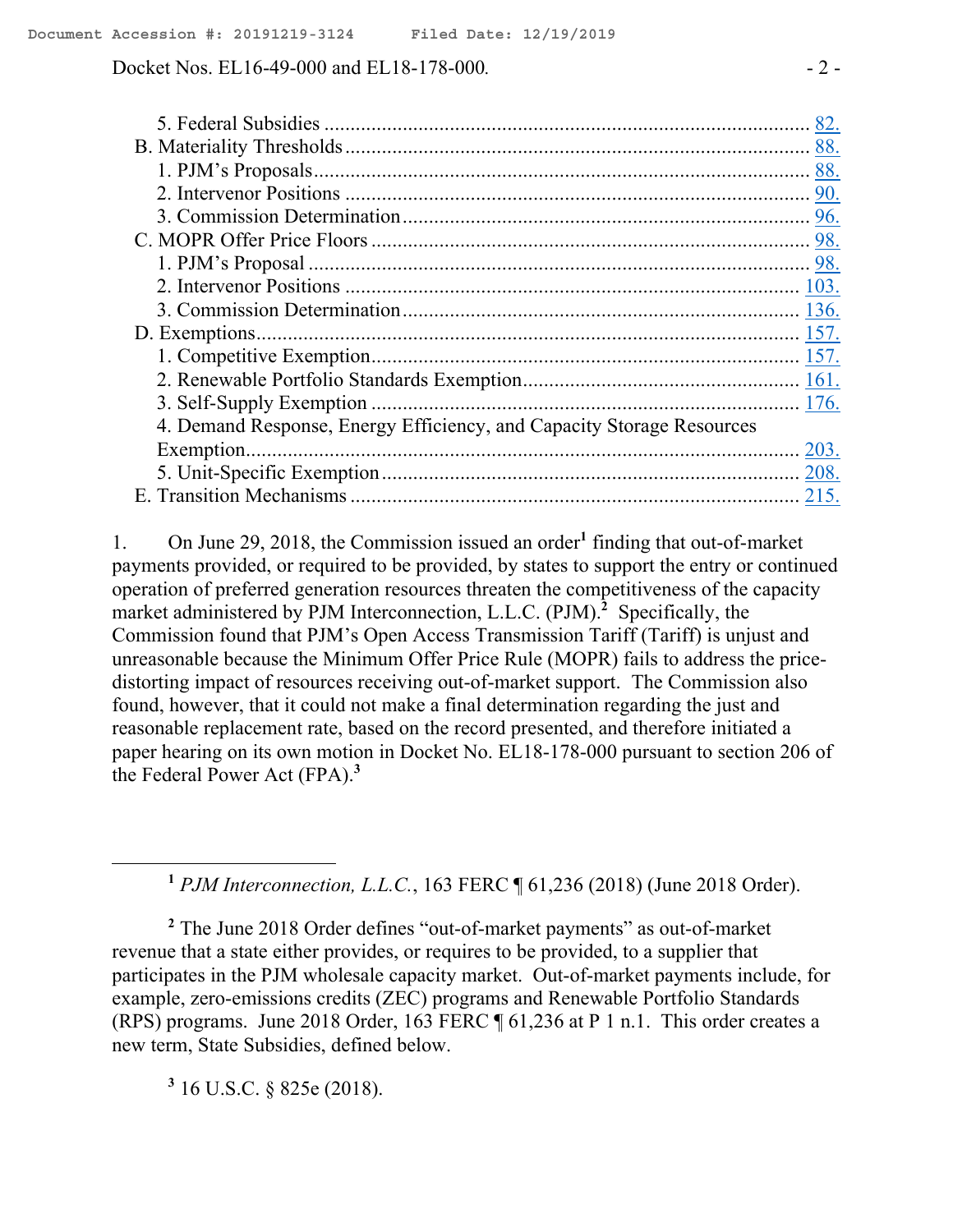Docket Nos. EL16-49-000 and EL18-178-000*.* - 3 -

2. As discussed below, we direct PJM to submit a replacement rate that retains PJM's current review of new natural gas-fired resources under the MOPR and extends the MOPR to include both new and existing resources, internal and external, that receive, or are entitled to receive, certain out-of-market payments, with certain exemptions explained below. Going forward, the default offer price floor for applicable new resources **<sup>4</sup>** will be the Net Cost of New Entry (Net CONE) for their resource class; the default offer price floor for applicable existing resources **<sup>5</sup>** will be the Net Avoidable Cost Rate (Net ACR) for their resource class. The replacement rate will include three categorical exemptions to reflect reliance on prior Commission decisions: (1) existing self-supply resources, (2) existing demand response, energy efficiency, and storage resources, and (3) existing renewable resources participating in RPS programs. The replacement rate will also include a fourth exemption, the Competitive Exemption, for new and existing resources that are not subsidized and thus do not generally require review to protect "the integrity and effectiveness of the capacity market."**<sup>6</sup>** To preserve flexibility, PJM will also permit new and existing suppliers that do not qualify for a categorical exemption to justify a competitive offer below the applicable default offer price floor through a Unit-Specific Exemption.<sup>7</sup> Collectively, these exemptions underscore our general intent that most existing resources that have already cleared a capacity auction, particularly those resources the Commission has affirmatively exempted in prior orders, will continue to be exempt from review. Similarly, new resources that certify to PJM that they will not receive out-of-market payments will generally be exempt from review through the Competitive Exemption, with the exception of new gas-fired resources, which were already subject to review under the current MOPR**<sup>8</sup>** and will remain so under the replacement rate. **9**

**<sup>5</sup>** Except as otherwise specified in this order, "existing" refers to resources that have previously cleared a PJM capacity auction. Repowered resources will be considered new.

**6** June 2018 Order, 163 FERC ¶ 61,236 at PP 1-2.

 $\overline{a}$ 

**<sup>7</sup>** The current Tariff refers to this as the Unit-Specific Exception.

**<sup>8</sup>** PJM's current MOPR refers to the MOPR reinstated in 2017 following the remand from the D.C. Circuit in *NRG Power Marketing, LLC v. FERC*. 862 F.3d 108 (D.C. Cir. 201) (*NRG*); *see PJM Interconnection, L.L.C.*, 161 FERC ¶ 61,252 (2017) (2017 MOPR Remand Order).

**<sup>9</sup>** On December 19, 2019, Commissioner Bernard L. McNamee issued a memorandum to the file documenting his decision not to recuse himself from these

<sup>&</sup>lt;sup>4</sup> "New" refers to resources that have not previously cleared a PJM capacity auction.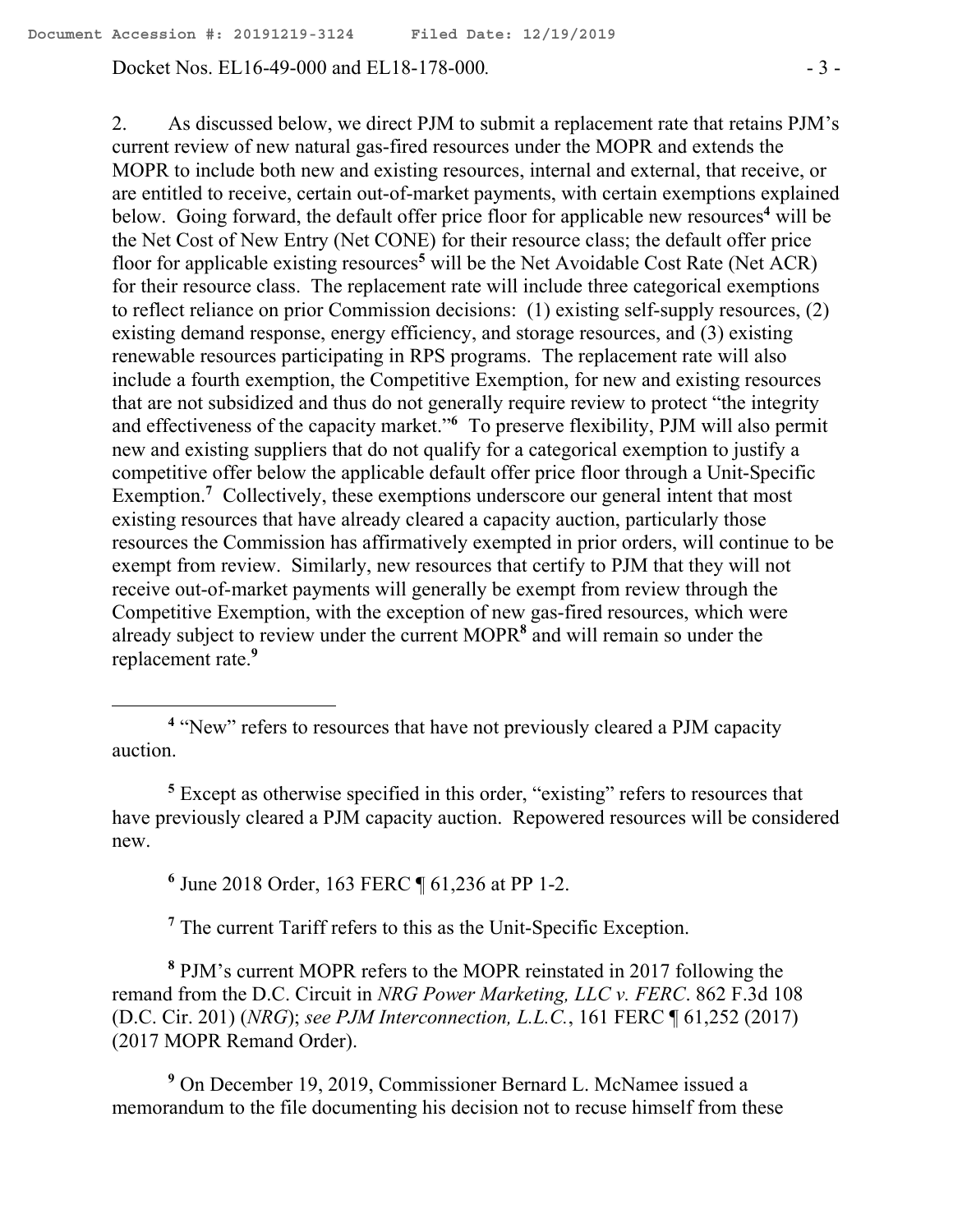Docket Nos. EL16-49-000 and EL18-178-000*.* - 4 -

3. In establishing this replacement rate under section 206 of the FPA, we do not order refunds. Section 206 of the FPA confers the Commission with the discretion to order refunds from the date that Calpine Corporation, joined by additional generation entities (collectively, Calpine Complainants), filed the complaint in Docket No. EL16-49- 000 (Calpine complaint), and we decline to invoke that discretion here.**<sup>10</sup>**

4. We direct PJM to submit a compliance filing consistent with our guidance within 90 days of the date of this order. In the compliance filing, PJM should also provide revised dates and timelines for the 2019 Base Residual Auction (BRA) and related incremental auctions, along with revised dates and timelines for the May 2020 BRA and related incremental auctions, as necessary.

5. We affirm our initial finding that "[a]n expanded MOPR with few or no exceptions, should protect PJM's capacity market from the price-suppressive effects of resources receiving out-of-market support by ensuring that such resources are not able to offer below a competitive price."**<sup>11</sup>** However, based on the reasoning set forth below, we do not at this time require review of all offers below the default offer price floor. Moreover, this replacement rate does not purport to solve every practical or theoretical flaw in the PJM capacity market asserted by parties in these consolidated proceedings, or in related proceedings. **<sup>12</sup>** There continue to be stark divisions among stakeholders about various issues that we cannot resolve on this record. Instead, we concentrate on the core problem presented in the Calpine complaint and in PJM's April 2018 rate proposal—that is, the manner in which subsidized resources distort prices in a capacity market that relies on competitive auctions to set just and reasonable rates.

**<sup>11</sup>** June 2018 Order, 163 FERC ¶ 61,236 at P 158.

 $\overline{a}$ 

**<sup>12</sup>** *See id.* PP 16-19 (discussing the Commission's technical conference in Docket No. AD17-11-000 and the complaint filed in Docket No. EL18-169-000).

dockets, based on memoranda dated October 11, 2019 and December 13, 2019 (and attachments thereto, including email communications dated June 17 and September 17, 2019) from the Designated Agency Ethics Official and Associate General Counsel for General and Administrative Law in the Office of General Counsel.

**<sup>10</sup>** 16 U.S.C. § 824e(b); June 2018 Order, 163 FERC ¶ 61,236 at P 174; *see Ameren Servs. Co. v. Midwest Indep. Transmission Sys. Operator, Inc.*, 127 FERC ¶ 61,121, at P 157 (2009) ("In cases involving changes to market design, the Commission generally exercises its discretion and does not order refunds when doing so would require re-running a market.").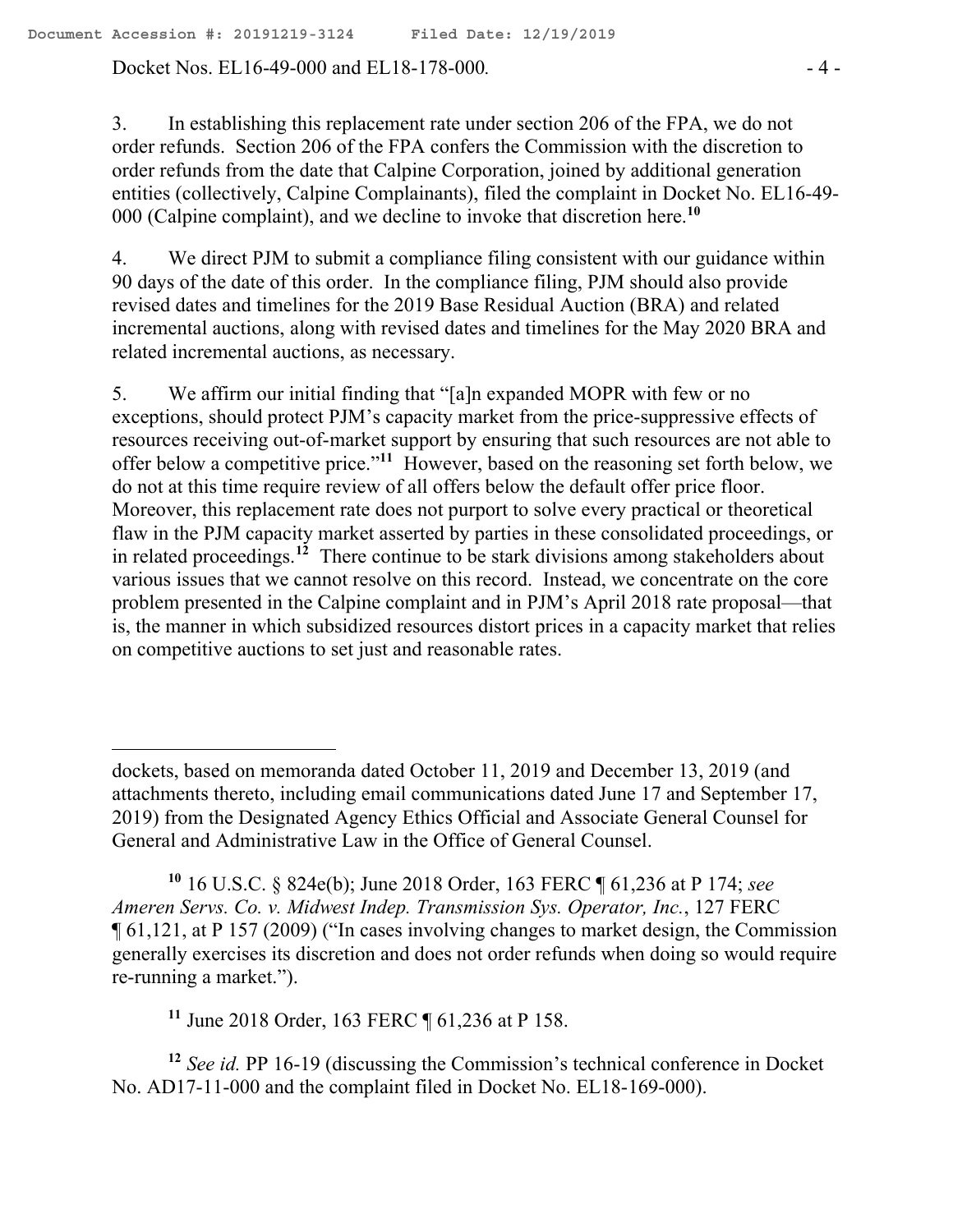Docket Nos. EL16-49-000 and EL18-178-000. - 5 -

6. In general, the replacement rate is derived from PJM's initial MOPR-Ex proposal,**<sup>13</sup>** with certain modifications. We find this approach is superior to the two potential reform paradigms that PJM submitted in this paper hearing proceeding: (1) the resource-specific Fixed Resource Requirement (FRR) Alternative described in the June 2018 Order,**<sup>14</sup>** which PJM proposed to implement through its Resource Carve-Out (RCO) option,**<sup>15</sup>** and (2) the revised version of PJM's initial Capacity Repricing proposal that the Commission rejected in the June 2018 Order,**<sup>16</sup>** which PJM proposed to implement through its Extended Resource Carve-Out (Extended RCO) proposal.**<sup>17</sup>** In both cases, the accommodation of state subsidy programs would have unacceptable market distorting impacts that would inhibit incentives for competitive investment in the PJM market over the long term. We also decline to adopt intervenors' alternative proposals.**<sup>18</sup>**

7. The first significant change we require in the replacement rate is that PJM must extend the MOPR to include review of offers made by non-exempt existing resources in addition to new entrants. This is necessary because the record demonstrates that an immediate threat to the competitiveness of the PJM capacity market is the decision by some states to employ out-of-market subsidies to prevent or delay the retirement of state-

**<sup>14</sup>** The Commission described the resource-specific FRR Alternative as an option, similar in concept to the utility-wide FRR construct in the preexisting Tariff, which would allow suppliers to choose to remove individual resources receiving out-of-market support from the PJM capacity market, along with a commensurate amount of load, for some period of time. *See* June 2018 Order, 163 FERC ¶ 61,236 at PP 8, 160.

**<sup>15</sup>** *See* PJM Initial Testimony at 50-64.

**<sup>16</sup>** *See* June 2018 Order, 163 FERC ¶ 61,236 at PP 63-72.

**<sup>17</sup>** *See* PJM Initial Testimony at 64-75.

**<sup>18</sup>** *See, e.g.*, Exelon Initial Testimony at 7 (proposing a carbon pricing mechanism); Maryland Commission Initial Testimony at 9-10 (proposing a competitive carve-out auction); Vistra Initial Testimony at 3-4 (proposing a two-stage auction, based in part on ISO New England Inc.'s Competitive Auctions with Sponsored Policy Resources); Buckeye Initial Testimony at 4 (proposing that PJM's capacity market operate on a strictly voluntary and residual basis).

**<sup>13</sup>** Of the two mutually-exclusive proposals PJM presented in April 2018, MOPR-Ex received significantly more stakeholder support than the Capacity Repricing alternative that PJM posited as its first choice. *See* PJM Transmittal Letter at 17 n.40; June 2018 Order, 163 FERC ¶ 61,236 at PP 4 n.4, 20.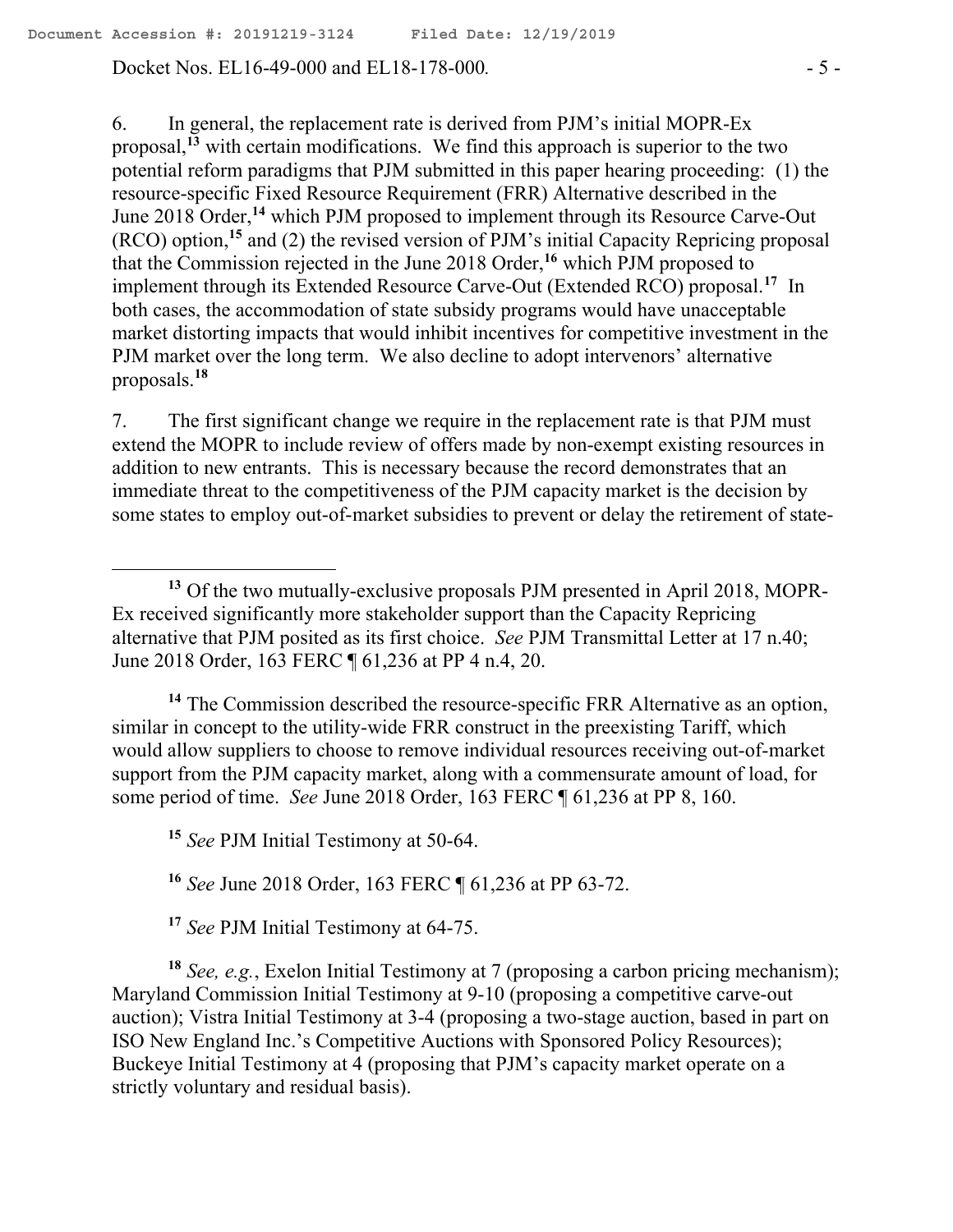Docket Nos. EL16-49-000 and EL18-178-000. - 6 -

preferred resources that are unable to compete with more efficient generation.**<sup>19</sup>** Moreover, certain states have chosen to enact additional programs even after the June 2018 Order issued.**<sup>20</sup>** We are aware that the extension of the MOPR may prevent certain existing resources that states have recently chosen to subsidize from clearing PJM's capacity auctions; however, the decision by certain states to support less economic or uneconomic resources in this manner cannot be permitted to prevent the new entry or continued operation of more economic generating capacity in the federally-regulated multi-state wholesale capacity market. New state policies that support the continued operation of existing uneconomic resources in PJM are just as disruptive to competitive wholesale market outcomes as earlier attempts to support preferred new gas-fired resources, which the Commission prevented by eliminating the state mandate exemption for new resources in 2011.**<sup>21</sup>** As in that earlier proceeding, the replacement rate adopted here does not deprive states in the PJM region of jurisdiction over generation facilities because states may continue to support their preferred resource types in pursuit of state policy goals.**<sup>22</sup>** Nor does this order prevent states from making decisions about preferred generation resources: resources that states choose to support, and whose offers may fail to clear the capacity market under the revised MOPR directed in this order, will still be permitted to sell energy and ancillary services in the relevant PJM markets. However, the Commission has a statutory obligation, and exclusive jurisdiction, to ensure that wholesale capacity rates in the multi-state regional market are just and reasonable.**<sup>23</sup>** We

**<sup>19</sup>** *See, e.g.*, June 2018 Order, 163 FERC ¶ 61,236 at PP 1-2, 21-22, 96, 102-03, 105-06, 150-56.

**<sup>20</sup>** *See infra* note 55 (describing new legislation).

**<sup>21</sup>** *See PJM Interconnection, L.L.C.*, 135 FERC ¶ 61,022 (2011) (2011 MOPR Order), *reh'g denied*, 137 FERC ¶ 61,145 (2011) (2011 MOPR Rehearing Order), *aff'd sub nom. N.J. Bd. of Pub. Utils. v. FERC*, 744 F.3d 74 (3d Cir. 2014) (*NJBPU*).

**<sup>22</sup>** *See* June 2018 Order, 163 FERC ¶ 61,236 at PP 158-59.

**<sup>23</sup>** *See* 16 U.S.C. §§ 824, 824d, 824e; 2011 MOPR Order, 135 FERC ¶ 61,022 at P 143 ("While the Commission acknowledges the rights of states to pursue legitimate policy interests, and while, as we have said, any state is free to seek an exemption from the MOPR under section 206, it is our duty under the FPA to ensure just and reasonable rates in wholesale markets. . . . Because below-cost entry suppresses capacity prices, and because the Commission has exclusive jurisdiction over wholesale rates, the deterrence of uneconomic entry falls within the Commission's jurisdiction, and we are statutorily mandated to protect the [capacity market] against the effects of such entry."), *quoted with approval in NJBPU*, 744 F.3d at 100, *cited in Hughes v. Talen Energy Mktg.*, *LLC*, 136 S. Ct. 1288, 1296 (2016); 2011 MOPR Rehearing Order, 137 FERC ¶ 61,145 at P 3 ("Our intent is not to pass judgment on state and local policies and objectives with regard to the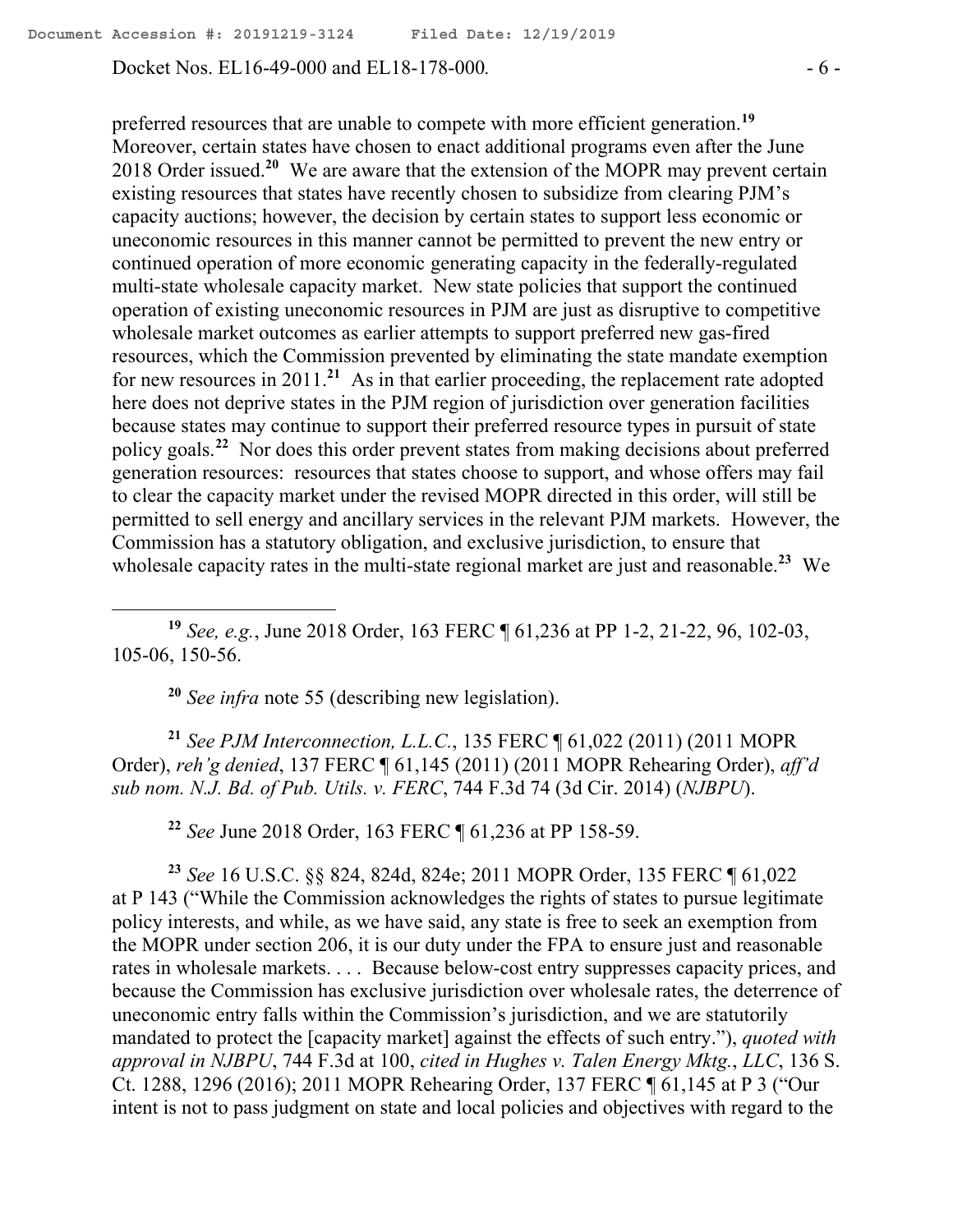Docket Nos. EL16-49-000 and EL18-178-000. - 7 -

find that this replacement rate will ensure resource adequacy at rates that are just and reasonable and not unduly discriminatory or preferential. **24**

8. The second significant change we require in the replacement rate is that PJM must extend the MOPR to apply to all resource types.<sup>25</sup> The June 2018 Order did not find that PJM's ongoing review of new gas-fired resources under the current rule was unjust or unreasonable and nothing submitted in the paper hearing has persuaded us to alter that conclusion. However, the record in this proceeding demonstrates that gas-fired generation facilities "are not the only resources likely or able to suppress capacity prices."<sup>26</sup> The increased level of out-of-market support for certain renewable resources in PJM through RPS programs, in addition to out-of-market support for nuclear- and coalfired plants through ZEC programs and the Ohio Clean Air program, requires us to revisit the Commission's earlier conclusion that non gas-fired resources do not require mitigation.

9. We therefore find that any resource, new or existing, that receives, or is entitled to receive, a State Subsidy, and does not qualify for one of the exemptions described in the

development of new capacity resources, or unreasonably interfere with those objectives. We are forced to act, however, when subsidized entry supported by one state's or locality's policies has the effect of disrupting the competitive price signals that PJM's [capacity auction] is designed to produce, and that PJM as a whole, including other states, rely on to attract sufficient capacity."), *quoted with approval in NJBPU*, 744 F.3d at 101, *quoted with approval in Hughes*, 136 S. Ct. at 1296. This determination also comports with precedent in other regional markets. *See, e.g*., *ISO New England Inc.*, 162 FERC ¶ 61,205, at P 21 & n.32 (2018) (CASPR Order); *ISO New England, Inc.*, 135 FERC ¶ 61,029, at P 170 (2011) (2011 ISO-NE MOPR Order), *reh'g denied*, 138 FERC ¶ 61,027 (2012), *aff'd sub nom. New Eng. Power Generators Ass'n v. FERC*, 757 F.3d 283, 293- 295 (D.C. Cir. 2014) (*NEPGA*); *Connecticut Dept. of Pub. Util. Control v. FERC*, 569 F.3d 477, 481 (D.C. Cir. 2009) (*Connecticut PUC*), *adopted in NJBPU*, 744 F.3d at 96- 97.

**<sup>24</sup>** June 2018 Order, 163 FERC ¶ 61,236 at P 158; PJM Tariff, Att. DD, § 1 (stating, among other things, that the Reliability Pricing Model (RPM or capacity market) provides for the forward commitment of resources to ensure reliability in future delivery years); *see also* CASPR Order, 162 FERC ¶ 61,205 at P 21 (a capacity market should "produce a level of investor confidence that is sufficient to ensure resource adequacy at just and reasonable rates").

**<sup>25</sup>** *See* June 2018 Order, 163 FERC ¶ 61,236 at P 155.

**<sup>26</sup>** *Id*.

 $\overline{a}$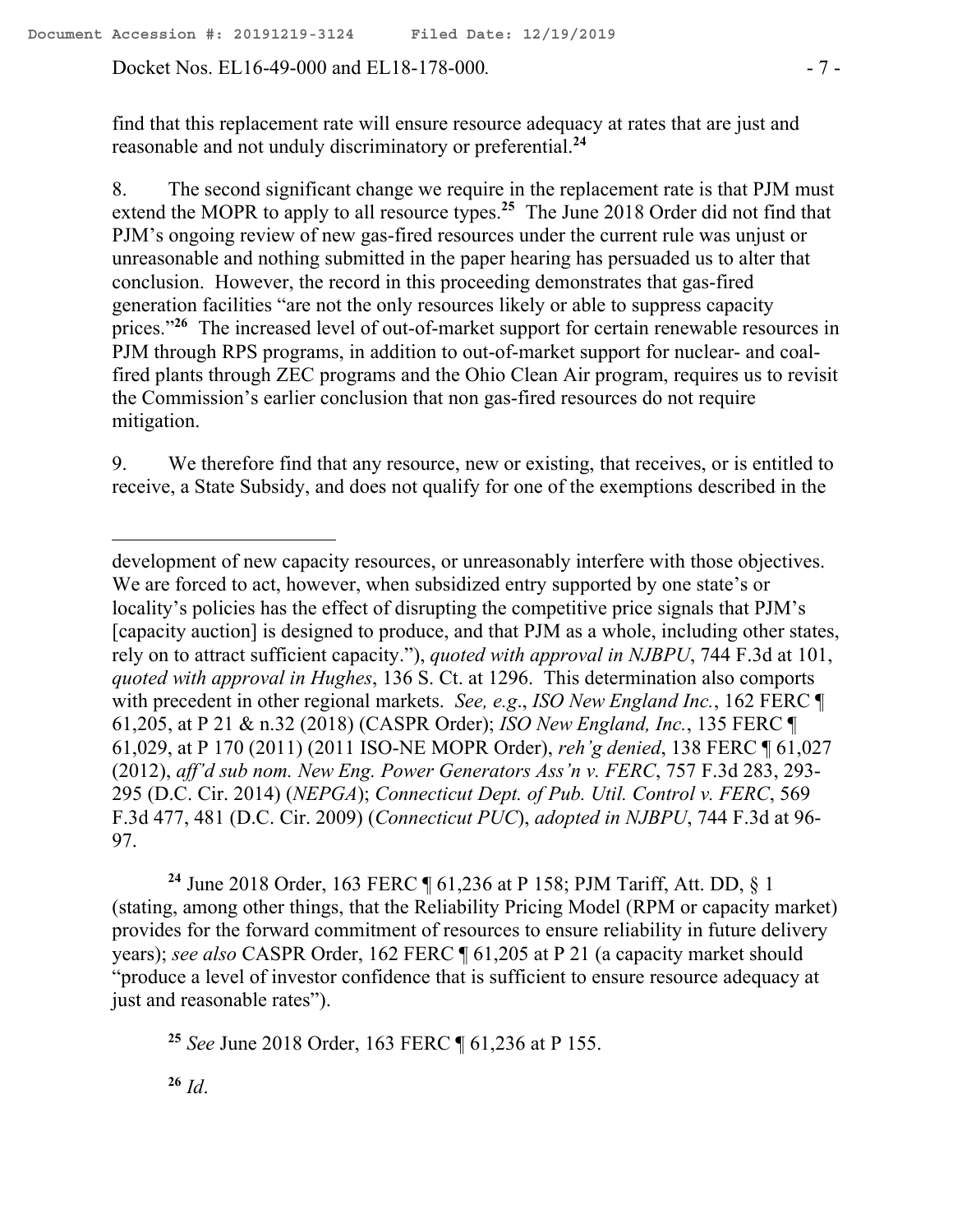Docket Nos. EL16-49-000 and EL18-178-000*.* - 8 -

 $\overline{a}$ 

body of this order, should be subject to the MOPR. **27** Borrowing from the first two prongs of PJM's proposed definition of Material Subsidy, we consider a State Subsidy to be: a direct or indirect payment, concession, rebate, subsidy, non-bypassable consumer charge, or other financial benefit that is (1) a result of any action, mandated process, or sponsored process of a state government, a political subdivision or agency of a state, or an electric cooperative formed pursuant to state law, and that (2) is derived from or connected to the procurement of (a) electricity or electric generation capacity sold at wholesale in interstate commerce, or (b) an attribute of the generation process for electricity or electric generation capacity sold at wholesale in interstate commerce, or (3) will support the construction, development, or operation of a new or existing capacity resource, or (4) could have the effect of allowing a resource to clear in any PJM capacity auction. Demand response, energy efficiency, and capacity storage resources that participate in the PJM capacity market are considered to be capacity resources for purposes of this definition. Resources that receive, or are entitled to receive, State Subsidies (hereinafter referred to as State-Subsidized Resources) that intend to offer below the default offer price floor for a given resource type, and do not qualify for a categorical exemption, must support their offers through a Unit-Specific Exemption. We decline to adopt a materiality threshold for the level of State Subsidies or the size of State-Subsidized Resources. A threshold based on resource size will not prevent a collection of smaller resources from having a significant cumulative impact on competitive outcomes. In addition, if a State Subsidy is small enough for a capacity resource to perform economically without it, then the State-Subsidized Resource should be able to secure a Unit-Specific Exemption.

10. We find that we cannot, however, apply this approach to resources that receive out-of-market support through subsidies created by federal statute. That is not because we think that federal subsidies do not distort competitive market outcomes. On the contrary, federal subsidies distort competitive markets in the same manner that State Subsidies do. Nevertheless, the Commission's authority to set just and reasonable rates under the FPA comes from Congress and subsidies that are directed by Congress through federal legislation have the same legal force as the FPA. This Commission may not disregard or nullify the effects of federal legislation. **28**

**<sup>27</sup>** New and existing resources that certify to PJM that they will forego any State Subsidies to which they are entitled qualify for the Competitive Exemption.

**<sup>28</sup>** *See, e.g.*, *Morton v. Mancari*, 417 U.S. 535, 550-51 (1974) ("Where there is no clear intention otherwise, a specific statute will not be controlled or nullified by a general one, regardless of priority enactment."); *Silver v. N.Y. Stock Exchange*, 373 U.S. 341, 357 (1963) (an appropriate analysis is one that "reconciles the operation of both statutory schemes with one another rather than holding one completely ousted"); *Tug Allie-B. v. United States*, 273 F.3d 936, 941 (11th Cir. 2001) (reiterating general statutory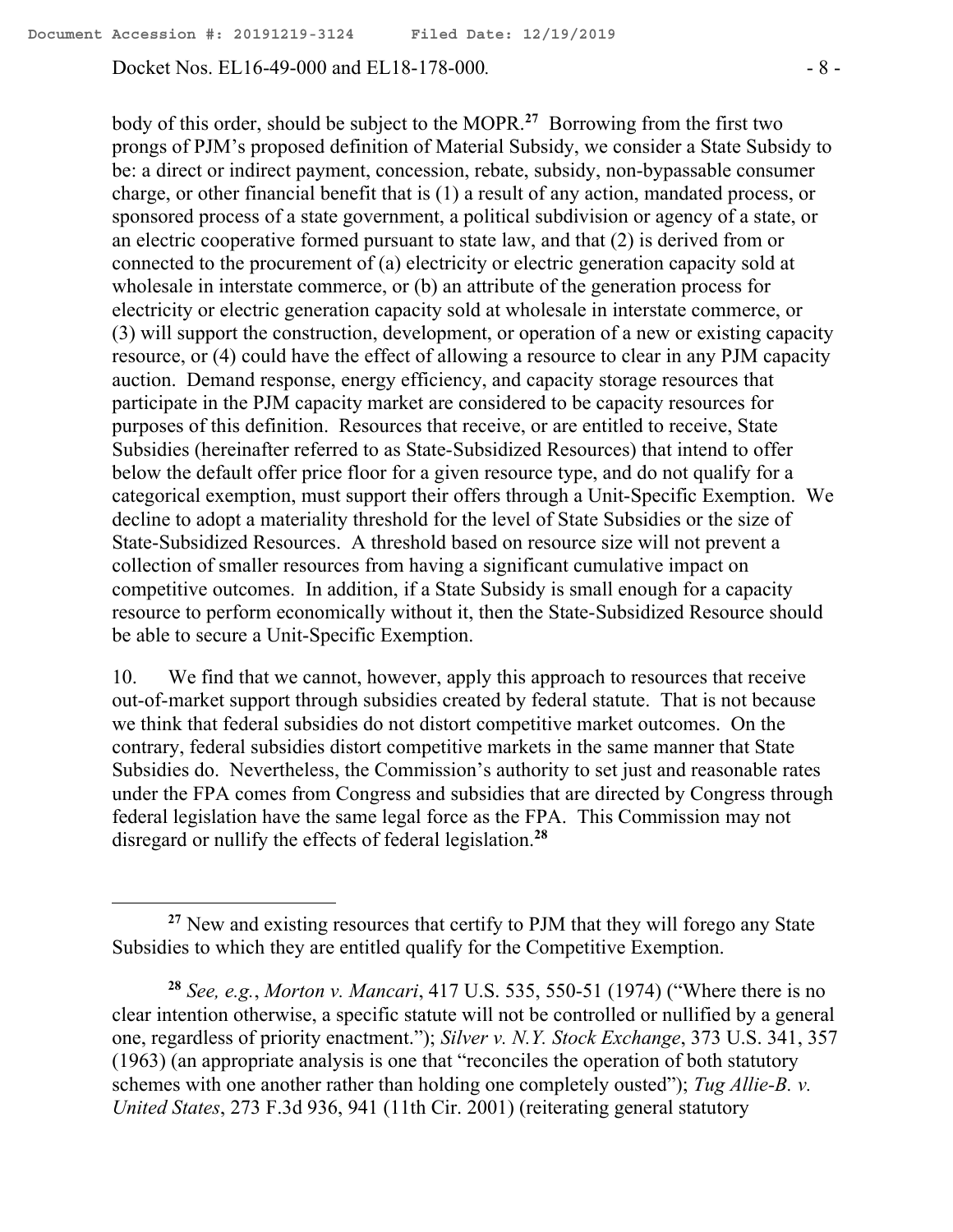Docket Nos. EL16-49-000 and EL18-178-000. - 9 -

11. We also find that the just and reasonable replacement rate should provide five exemptions from application of the default offer price floor.

12. First, we direct PJM to include a Self-Supply Exemption for self-supply resources that fulfill at least one of these criteria: (1) have successfully cleared an annual or incremental capacity auction prior to this order; (2) have an executed interconnection construction service agreement on or before the date of this order; or (3) have an unexecuted interconnection construction service agreement filed by PJM for the resource with the Commission on or before the date of this order.<sup>29</sup> This exemption recognizes that many self-supply entities made resource decisions based on Commission orders indicating that those decisions would not be disruptive to competitive markets, including the Commission's acceptance in 2013 of the affirmative exemption for new self-supply resources prior to our order on remand from *NRG*. **30** However, as further discussed below, we can no longer assume that there is any substantive difference among the types of resources participating in PJM's capacity market with the benefit of State Subsidies. Going forward, new non-exempt resources owned by self-supply entities will be subject to review for offers below the default offer price floor on the same basis as other resources of the same type. Public power and vertically integrated utilities that prefer to craft their own resource adequacy plans remain free to do so through the FRR Alternative option already present in the existing PJM Tariff.

13. Second, we direct PJM to include a Demand Response, Energy Efficiency, and Capacity Storage Resources Exemption. **31** Demand response and energy efficiency resources that fulfill at least one of these criteria will be eligible: (1) have successfully cleared an annual or incremental capacity auction prior to this order; (2) have completed registration on or before the date of this order; or (3) have a measurement and verification plan approved by PJM for the resource on or before the date of this order. Similarly, capacity storage resources that fulfill at least one of these criteria will be eligible:

**<sup>29</sup>** *See infra* IV.D.3.

**<sup>30</sup>** *See PJM Interconnection, L.L.C.*, 143 FERC ¶ 61,090, at P 107-15 (2013) (2013 MOPR Order), *order on reh'g & compliance*, 153 FERC ¶ 61,066, at P 52-61 (2015) (2015 MOPR Order), *vacated & remanded sub nom. NRG Power Mktg., LLC v. FERC*, 862 F.3d 108 (D.C. Cir. 2017) (*NRG*). *But see* 2017 MOPR Remand Order 161 FERC ¶ 61,252, at P 41 (removing the self-supply exemption on remand from *NRG*), *reh'g pending*.

**<sup>31</sup>** *See infra* IV.D.4.

construction canons that statutes relating to the same subject matter should be construed harmoniously and, if not, the more recent or specific statute should prevail over the older and more general law).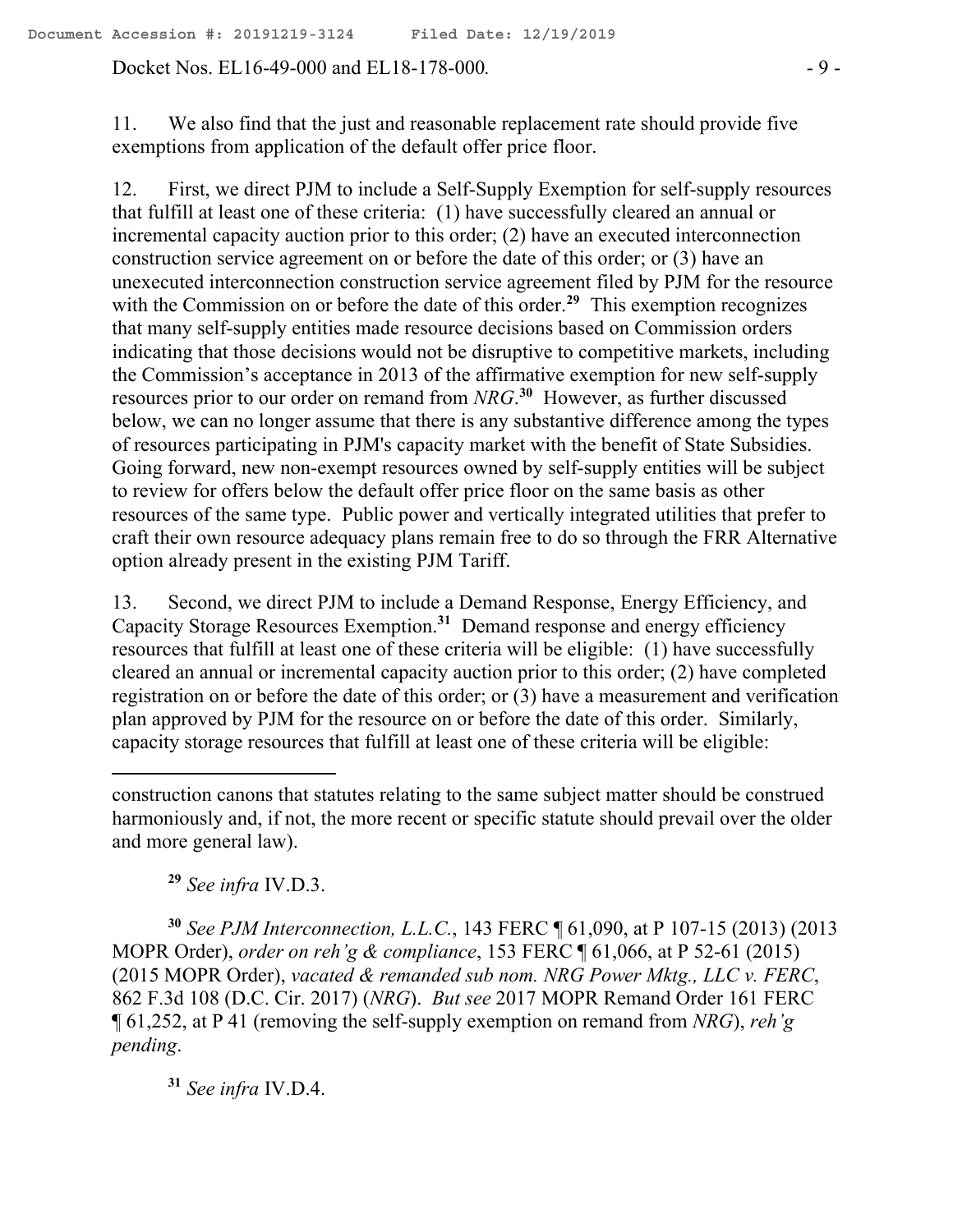Docket Nos. EL16-49-000 and EL18-178-000. - 10 -

(1) have successfully cleared an annual or incremental capacity auction prior to this order; (2) have an executed interconnection construction service agreement on or before the date of this order; or (3) have an unexecuted interconnection construction service agreement filed by PJM for the resource with the Commission on or before the date of this order. This exemption is justified because these resources traditionally have been exempt from review. However, PJM must develop appropriate Net CONE values by resource class for these three categories of new resources to implement in the next annual auction, as well as appropriate Net ACR values for these three categories of resources that become existing resources in subsequent auctions. Contrary to PJM's position, we think it is feasible for PJM to determine those values for demand resources that rely on various types of behind-the-meter generation as a substitute for purchasing wholesale power. The scale may be different for behind-the-meter generation, but the fundamental elements of the analysis are the same. We realize that setting default offer price floor values may be more difficult for demand resources that commit to cease using wholesale power, rather than shift to behind-the-meter generation as an alternative to consuming wholesale power, and energy efficiency resources. For non-generating demand-side resources, PJM may rely on a historical averaging approach similar to the one it has already proposed for planned demand response resources to create a proxy default offer price floor,<sup>32</sup> recognizing that PJM may need to evaluate idiosyncratic costs for things such as lost manufacturing value when considering requests for a Unit-Specific Exemption.

14. Third, we direct PJM to include an RPS Exemption for renewable resources receiving support from state-mandated or state-sponsored RPS programs that fulfill at least one of these criteria: (1) have successfully cleared an annual or incremental capacity auction prior to this order; (2) have an executed interconnection construction service agreement on or before the date of this order; or (3) have an unexecuted interconnection construction service agreement filed by PJM for the resource with the Commission on or before the date of this order. **33** We find this exemption just and reasonable because the Commission has expressly exempted those resources in the past based on the assessment that such resources had little impact on clearing prices, and the initial investments in those resources—unlike certain existing resources that new State Subsidies are designed to retain—were made in reliance on earlier Commission determinations that the limited quantity of RPS resources would not undermine the market. Going forward, however, new non-exempt renewable resources will be subject to the Net CONE default offer price floor for their specific resource type. RPS resources that become existing resources after the next annual auction, and that do not qualify under one the exemptions we have directed, will be subject to the Net ACR default offer

 $\overline{a}$ 

**<sup>32</sup>** *See* PJM Initial Testimony at 42-43 & tbl. 2.

**<sup>33</sup>** *See infra* IV.D.1.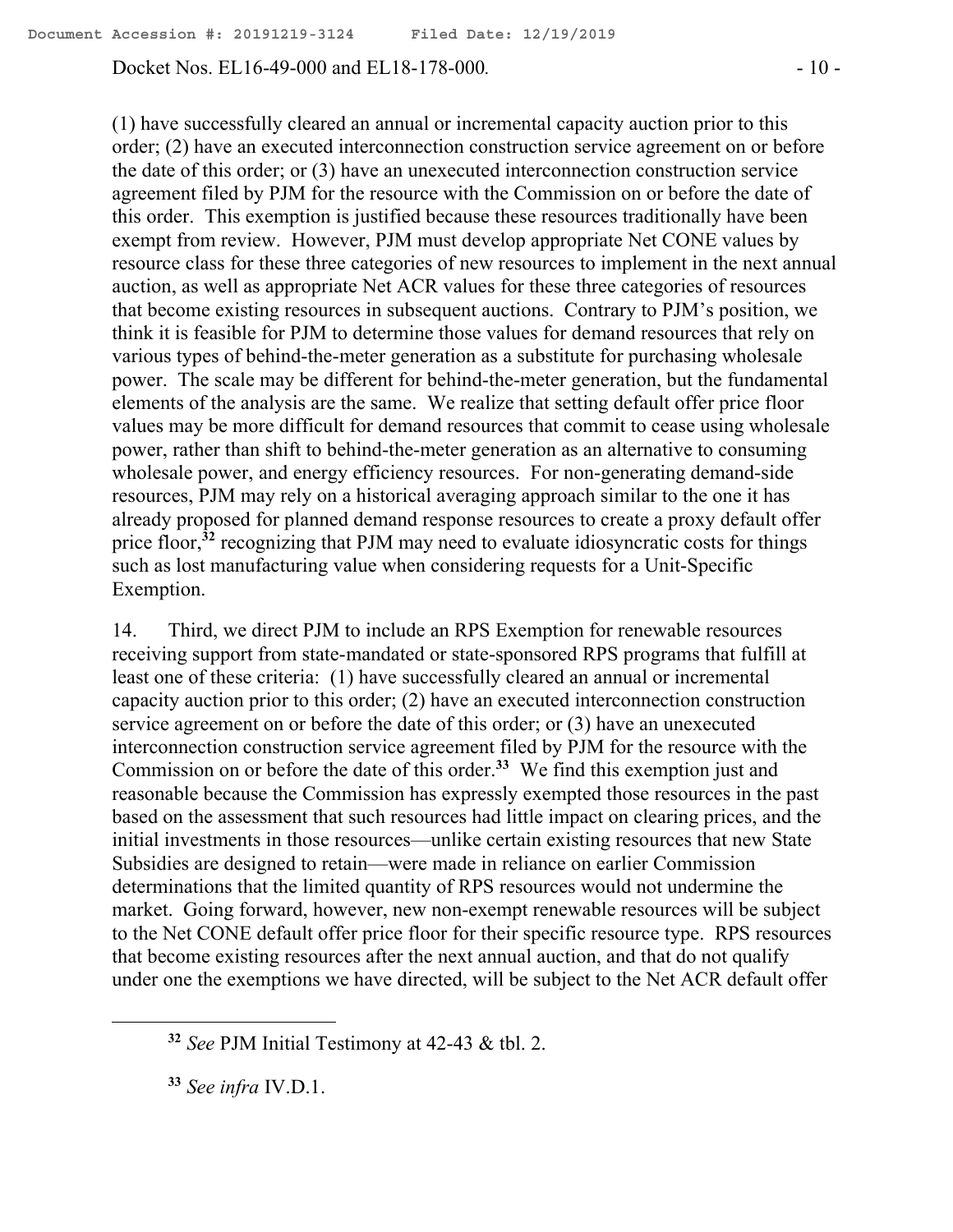Docket Nos. EL16-49-000 and EL18-178-000*.* - 11 -

price floor for their specific resource type. We are aware that, as a practical matter, the Net ACR default offer price floor for existing renewable resources poses no real obstacle because PJM proposed to set that value at zero.**<sup>34</sup>** On compliance, we direct PJM to provide additional justification for that determination.

15. Fourth, we direct PJM to include a Competitive Exemption for both new and existing resources , including demand-side resources, that certify they will forego any State Subsidies. This exemption is based on the competitive entry exemption the Commission accepted in 2013, prior to the orders on remand from  $NRG$ <sup>35</sup> We think it is sufficient, at this point, to allow a new or existing resource (other than a new gas-fired resource) to avoid review of a capacity offer below the applicable default price floor if the resource certifies to PJM that it will forego any State Subsidy.

16. Fifth, we direct PJM to maintain the Unit-Specific Exemption, expanded to cover existing and new State-Subsidized Resources of all resource types, to permit any resource that can justify an offer lower than the default offer floor to submit such bids to the Market Monitor for review. We find that PJM's Unit-Specific Exemption, with the modifications described below, is an important tool for establishing just and reasonable rates. This exemption is largely based on the exemption the Commission accepted in 2011 and reaffirmed in 2013. The replacement rate adopted here is intended to promote the market's selection of the most economic resources available to serve load reliably, not to reject resources simply because they are subsidized to some degree. The review process operates as a safety valve that helps to avoid over-mitigation of resources that demonstrate their offers are economic based on a rational estimate of their expected costs and revenues without reliance on out-of-market financial support through State Subsidies.<sup>36</sup> The review process may also help to mitigate offers by potential new

**<sup>34</sup>** *See* PJM Initial Testimony at 46 & tbl. 3.

 $\overline{a}$ 

**<sup>35</sup>** *See* 2013 MOPR Order, 143 FERC ¶ 61,090 at PP 53-62; 2015 MOPR Order, 153 FERC ¶ 61,066 at PP 32-41. *But see* 2017 MOPR Remand Order, 161 FERC ¶ 61,252 at P 41 (removing the competitive entry exemption on remand from *NRG*).

**<sup>36</sup>** This assessment can be complex and must yield to some level of subjective judgment, but the financial modeling assumptions PJM proposed for calculating the Net CONE in proposed Tariff section  $5.14(h)(iv)(B)(2)$  of its initial filing in the paper hearing appear to present a reasonable objective basis for the analysis of new entrants. These factors are: (i) nominal levelization of gross costs, (ii) asset life of 20 years, (iii) no residual value, (iv) all project costs included with no sunk costs excluded, (v) use first year revenues, and (vi) weighted average cost of capital based on the actual cost of capital for the entity proposing to build the capacity resource. PJM Initial Testimony at 42.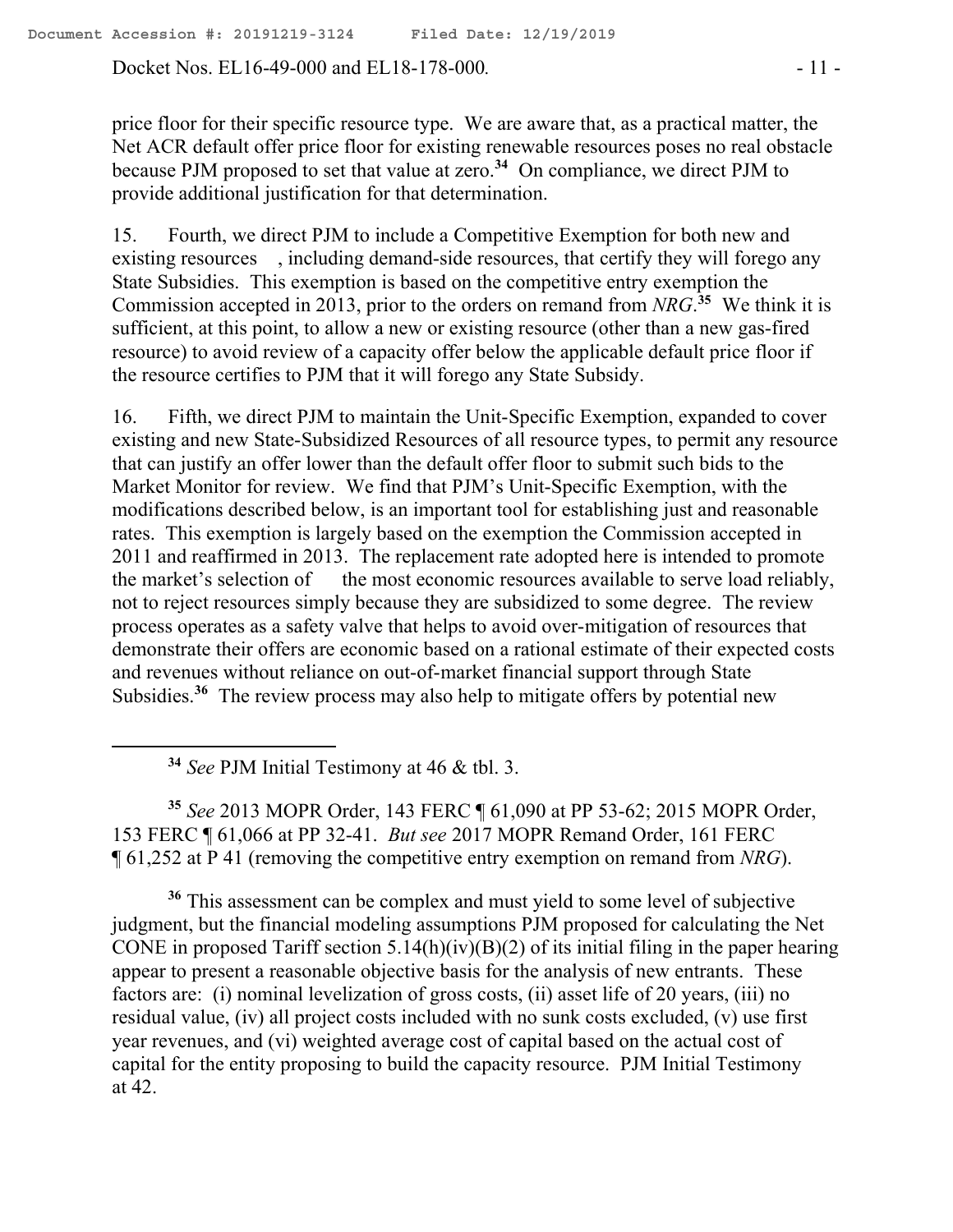Docket Nos. EL16-49-000 and EL18-178-000. - 12 -

entrants who are less interested in following through on actual performance than reselling capacity obligations to other resources that fail to clear an auction.**<sup>37</sup>**

17. Exemptions, by definition, mean different treatment. Our decision that PJM should exempt certain existing resources by essentially grandfathering them from review is not, however, unduly discriminatory. The exemptions that we direct here are an extension or re-adoption of the *status quo ante* for many types of resources that accept the premise of a competitive capacity market, **<sup>38</sup>** have operated within the market rules as those rules have evolved over time, and made decisions based on affirmative guidance from the Commission indicating that those decisions would not be disruptive to competitive markets. This order addresses the growing impact of State-Subsidized Resources because those subsidies reject the premise of the capacity market and circumvent competitive outcomes.

### **I. Background**

18. PJM operates the largest wholesale competitive electricity market in the country, covering 13 states and the District of Columbia. To protect customers against the possibility of losing service, PJM is responsible for ensuring that its system has sufficient generating capacity to meet its resource adequacy obligations, which it does through a capacity market. PJM's capacity construct has evolved over time. The current market design, the RPM, was first approved by the Commission in 2006.**<sup>39</sup>** Under the RPM, the procurement and pricing of unmet capacity obligations is done on a multi-year forward basis through an auction mechanism.**<sup>40</sup>** Since the prices for capacity are determined in these forward auctions, the RPM construct introduced a MOPR for new resources, subject to certain conditions, to ensure these resources did not depress capacity market prices below a competitive level.**<sup>41</sup>** This MOPR did not apply to baseload resources that required more than three years to develop (nuclear, coal, integrated gasification combined cycle facilities), hydroelectric facilities, or any upgrade or addition to an existing

**<sup>38</sup>** This Commission determined many years ago that the best way to ensure the most cost-effective mix of resources is selected to serve the system's capacity needs was to rely on competition. That model cannot work if we allow State Subsidies to distort the economic selection of adequate power supplies for the multi-state PJM region.

**<sup>39</sup>** *PJM Interconnection, L.L.C.*, 115 FERC ¶ 61,079, at P 9 (2006).

**<sup>40</sup>** *PJM Interconnection, L.L.C.*, 117 FERC ¶ 61,331, at P 6 (2006).

**<sup>41</sup>** *Id*. P 103.

**<sup>37</sup>** *See* generally Monitoring Analytics, Analysis of Replacement Capacity for RPM Commitments: June 1, 2007 to June 1, 2017 (PJM IMM Dec. 14, 2017).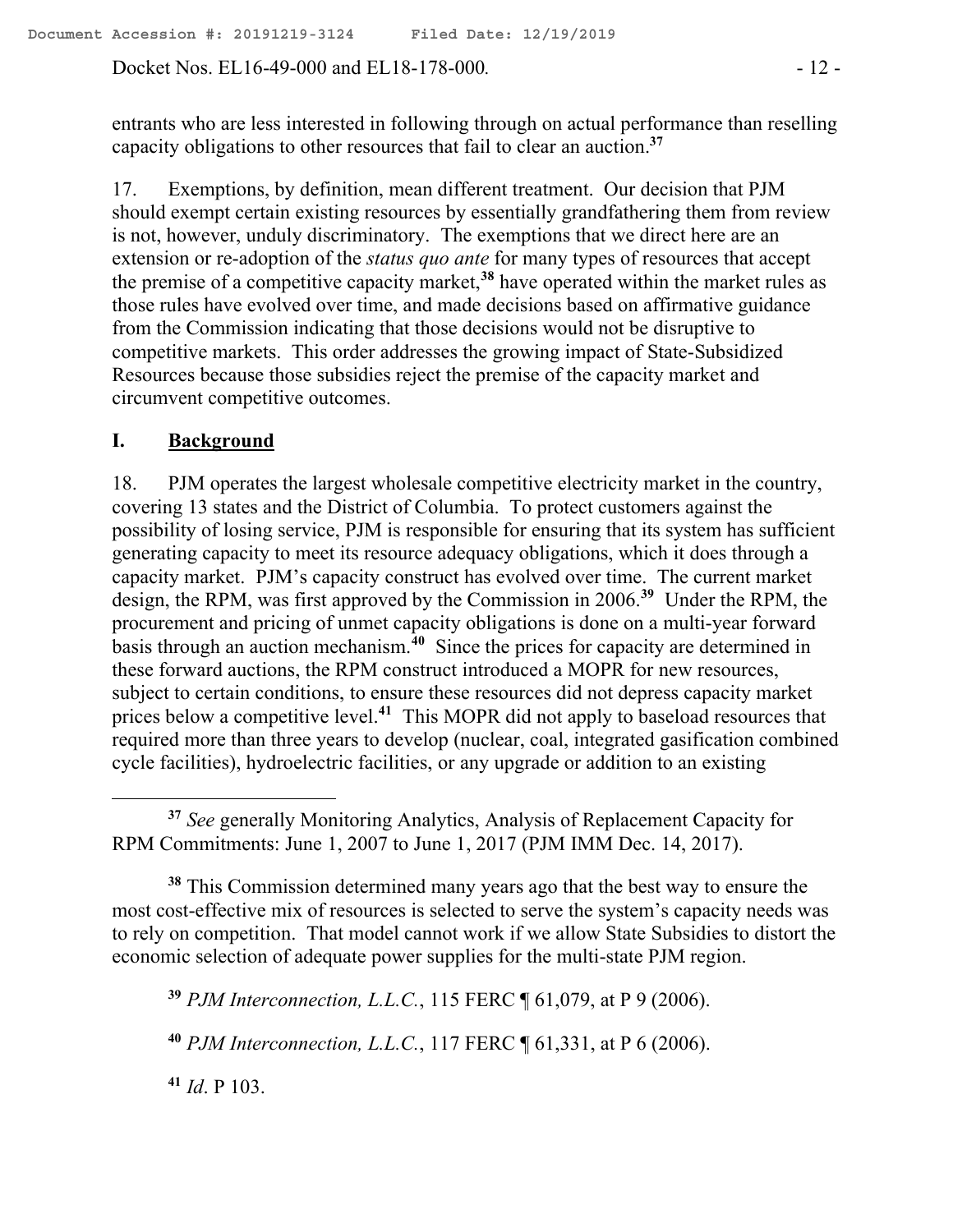Docket Nos. EL16-49-000 and EL18-178-000. - 13 -

generation capacity resource. Additionally, the initial MOPR included the state mandate exemption, which exempted any new entry being developed in response to a state regulatory or legislative mandate to resolve a projected capacity shortfall affecting that state in the delivery year. **42**

19. PJM's MOPR was revisited in 2008 and 2009,**<sup>43</sup>** and again in 2011, when the Commission responded to a complaint by the PJM Power Providers Group (P3) and Tariff revisions proposed by PJM to address certain procurement initiatives in New Jersey and Maryland that sought to support entry of new generation through out-ofmarket payments. In particular, PJM proposed to replace the state mandate exemption with a new requirement that a request for a MOPR exemption, based on state policy grounds, must be approved by the Commission pursuant to a section 206 authorization, subject to a showing that the relevant sell offer was based on new entry that is pursuant to a "state-mandated requirement that furthers a specific legitimate state objective" and that the sell offer would not "lead to artificially depressed capacity prices" or "directly or adversely impact [the Commission's] ability to set just and reasonable rates for capacity sales."<sup>44</sup> In the 2011 MOPR proceeding, PJM's MOPR was revised to eliminate the state mandate exemption, but the Commission rejected PJM's proposed section 206 replacement mechanism as duplicative of an aggrieved party's right to seek section 206 relief.**<sup>45</sup>** The 2011 MOPR proceeding also, among other things, accepted a unit-specific review process authorizing PJM and the IMM to review cost justifications submitted by resources whose sell offers fell below the established floor. **46** Wind and solar facilities were also added to the list of resources permitted to make zero-priced offers and upgrades and additions to existing capacity resources were no longer exempted. **47**

20. Further changes to the MOPR were made in 2013 in response to PJM's proposed Tariff revisions to address the effects of new, state-supported natural gas-fired entrants. In the 2013 MOPR proceeding, the Commission conditionally accepted PJM's proposal

**<sup>42</sup>** *Id*. P 103 n.75.

 $\overline{a}$ 

**<sup>43</sup>** *See PJM Interconnection, L.L.C.*, 123 FERC ¶ 61,037 (2008); PJM Interconnection, L.L.C., 124 FERC ¶ 61,272 (2008); *PJM Interconnection, L.L.C.*, 126 FERC ¶ 61,275 (2009), *order on reh'g and compliance, PJM Interconnection*, L.L.C., 128 FERC ¶ 61,157 (2009).

**<sup>44</sup>** 2011 MOPR Order, 135 FERC ¶ 61,022 at P 125 (internal quotations omitted).

**<sup>45</sup>** 2011 MOPR Rehearing Order, 137 FERC ¶ 61,145 at P 139.

**<sup>46</sup>** *Id*. P 242.

**<sup>47</sup>** *Id*. P 152.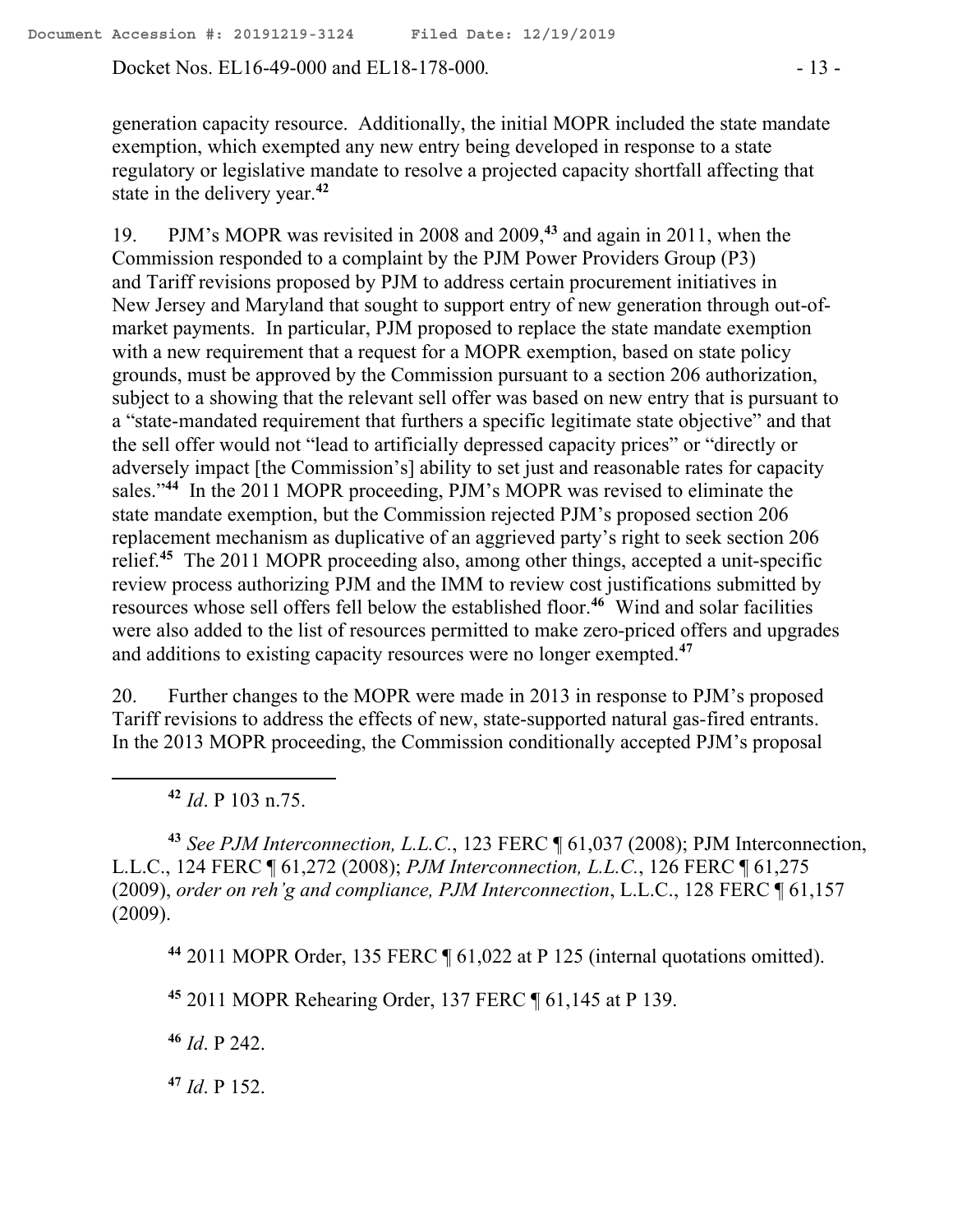Docket Nos. EL16-49-000 and EL18-178-000*.* - 14 -

to categorically exempt competitive entry and self-supply, subject to PJM's retaining the unit-specific review process, which PJM had proposed to eliminate. Under the competitive entry exemption, a market seller could qualify for exemption if it received no out-of-market funding, or if the resource received outside funding, such funds were a product of participating in a competitive auction open to all available resources.**<sup>48</sup>** The self-supply exemption exempted public power, single customer entities, and vertically integrated utilities from the MOPR, subject to certain net-short or net-long thresholds.**<sup>49</sup>** The 2013 MOPR proceeding revised the MOPR to expressly state the MOPR applied only to gas-fired resources, namely combustion turbine, combined cycle, and integrated gasification combined cycle resources.**<sup>50</sup>**

21. While these changes were initially accepted by the Commission, the United States Court of Appeals for the District of Columbia found, in July 2017, that the Commission exceeded its FPA section 205 authority in modifying PJM's proposal.**<sup>51</sup>** Accordingly, the court vacated and remanded the relevant Commission orders. On remand, the Commission rejected PJM's competitive entry and self-supply exemptions because, without the addition of the unit-specific review process, there was no means for nonexempted resources with costs lower than the default offer price floor to be considered competitive in the auction. **52** Consequently, PJM's previously approved market design, i.e., the market design in effect prior to the 2013 MOPR proceeding, was reinstated in 2017. At present, PJM's current MOPR requires that all new, non-exempted natural gasfired resources offer at or above the default offer price floor, equal to the Net CONE for the resource type, or choose the unit-specific review process. Because only new, nonexempted natural gas-fired resources are subject to review under PJM's current MOPR, it permits zero-priced offers by nuclear, coal, integrated gasification combined cycle, wind, solar, and hydroelectric resources. **53**

22. The June 2018 Order was the next substantive order addressing PJM's MOPR. As noted in the June 2018 Order, over the last few years the PJM region has experienced a significant increase in out-of-market payments provided by states for the purpose of supporting the entry or continued operation of preferred resources that may not otherwise

**<sup>48</sup>** 2013 MOPR Order, 143 FERC ¶ 61,090 at PP 24, 53.

**<sup>49</sup>** *Id*. PP 25, 107.

**<sup>50</sup>** *Id*. PP 145, 166.

**<sup>51</sup>** *NRG*, 862 F.3d at 117.

**<sup>52</sup>** 2017 MOPR Remand Order, 161 FERC ¶ 61,252 at P 41.

**<sup>53</sup>** *Id*. PP 41-42.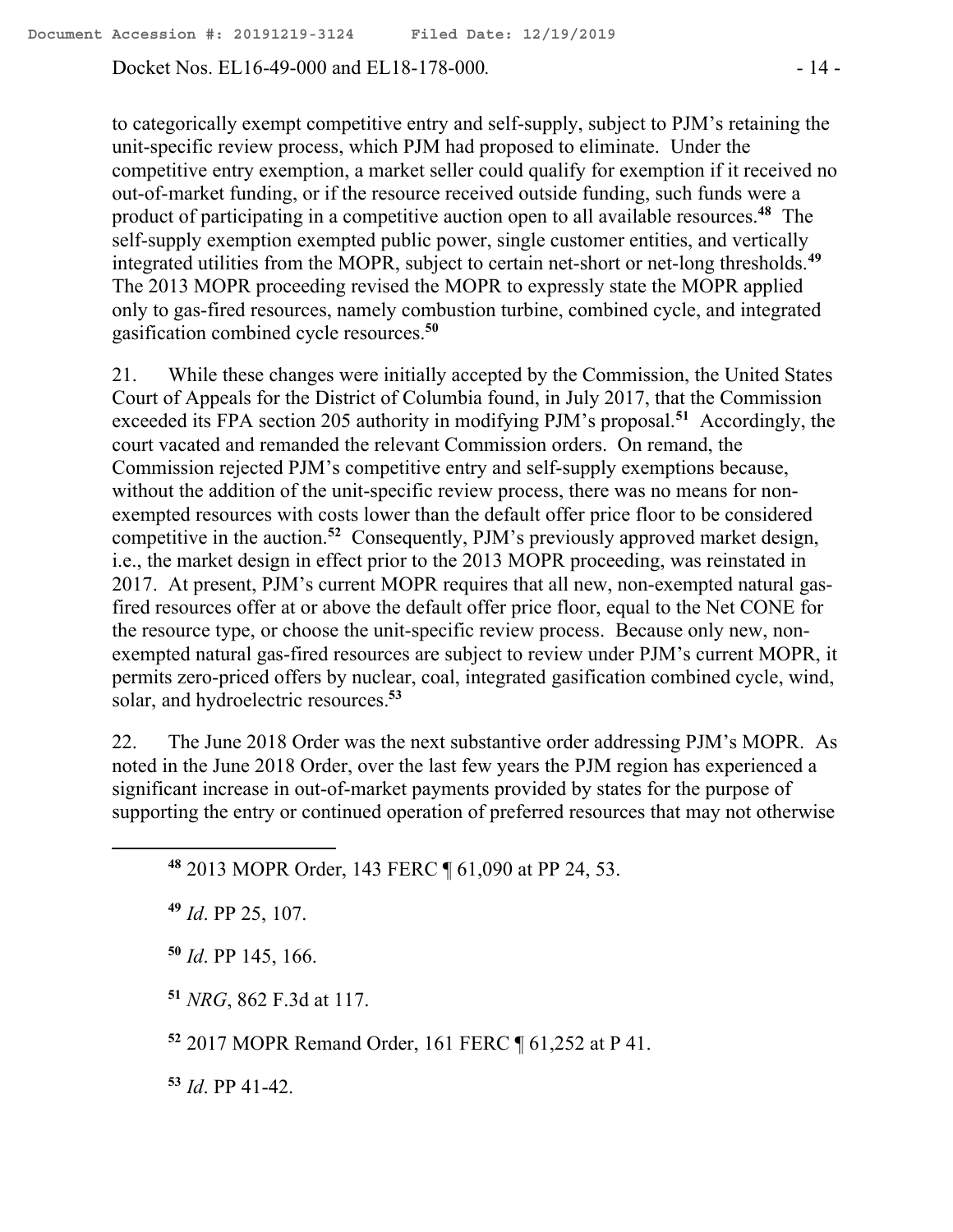Docket Nos. EL16-49-000 and EL18-178-000. - 15 -

be able to clear in the competitive wholesale capacity market. Such uneconomic entry and retention allows for the distortion of capacity market prices and compromises the ability of those prices to serve as signals for the efficient entry and exit of resources. The June 2018 Order noted that what started as limited state support for renewable resources has grown to include support for thousands of megawatts (MW) of resources ranging from small solar and wind farms to large nuclear plants. In addition, renewable generation targets for state RPS programs continue to increase.**<sup>54</sup>** Further, State Subsidies for capacity resources continue to expand to cover additional resource types based on an ever-widening scope of justifications.**<sup>55</sup>**

23. As this trend developed, the Calpine Complainants, filed a complaint in Docket No. EL16-49-000 on March 21, 2016, asserting that PJM's Tariff, specifically the MOPR, is unjust and unreasonable because it does not address the effect of subsidized resources on the capacity market. The Calpine Complainants argued that subsidized resources submit bids lower than their true costs to make sure they clear the market, thereby suppressing capacity market prices. In May 2017, during a period in which the Commission had no quorum, Commission staff conducted a technical conference to explore the impact of state subsidies on regional capacity markets. Subsequently, on April 9, 2018, PJM proposed revisions to the MOPR in Docket No. ER18-1314-000 (PJM 2018 April Filing), aimed at addressing the price impacts of state out-of-market support for capacity resources. PJM proposed two mutually exclusive alternatives: Capacity Repricing, a two-stage annual auction, with capacity commitments first determined in stage one of the auction and the clearing price set separately in stage two,

**<sup>54</sup>** *See infra* P 175.

 $\overline{a}$ 

**<sup>55</sup>** Since the June 2018 Order, some states have also enacted new legislation to subsidize new or existing resources. *See* Ohio Clean Air Program, House Bill No. 6, 133rd Gen. Assemb., Reg. Sess. (July 23, 2019) (making numerous modifications to the Ohio Revised Code to provide subsidies for certain nuclear and coal-fired resources, effective Oct. 22, 2019); Maryland Clean Energy Jobs Act, Senate Bill No. 516, 2019 Reg. Sess. (cross-filed as H.B. 1158) (May 25, 2019) (requiring, among other things, an increase in the state's RPS target to 50% by 2030). In addition, Pennsylvania is currently considering several bills to support nuclear and renewable resources. For example, House Bill 1195 and Senate Bill 600 would increase the usage requirement of Tier 1 renewable resources in the Alternative Energy Portfolio Standards (AEPS) from 8% to 30% by 2030 and dedicate 7.5% of that target to in-state grid-scale solar and 2.5% to distributed solar generation. House Bill 11, would create a third tier for nuclear power in the state's AEPS program, from which suppliers must buy an additional 50% of their power by 2021.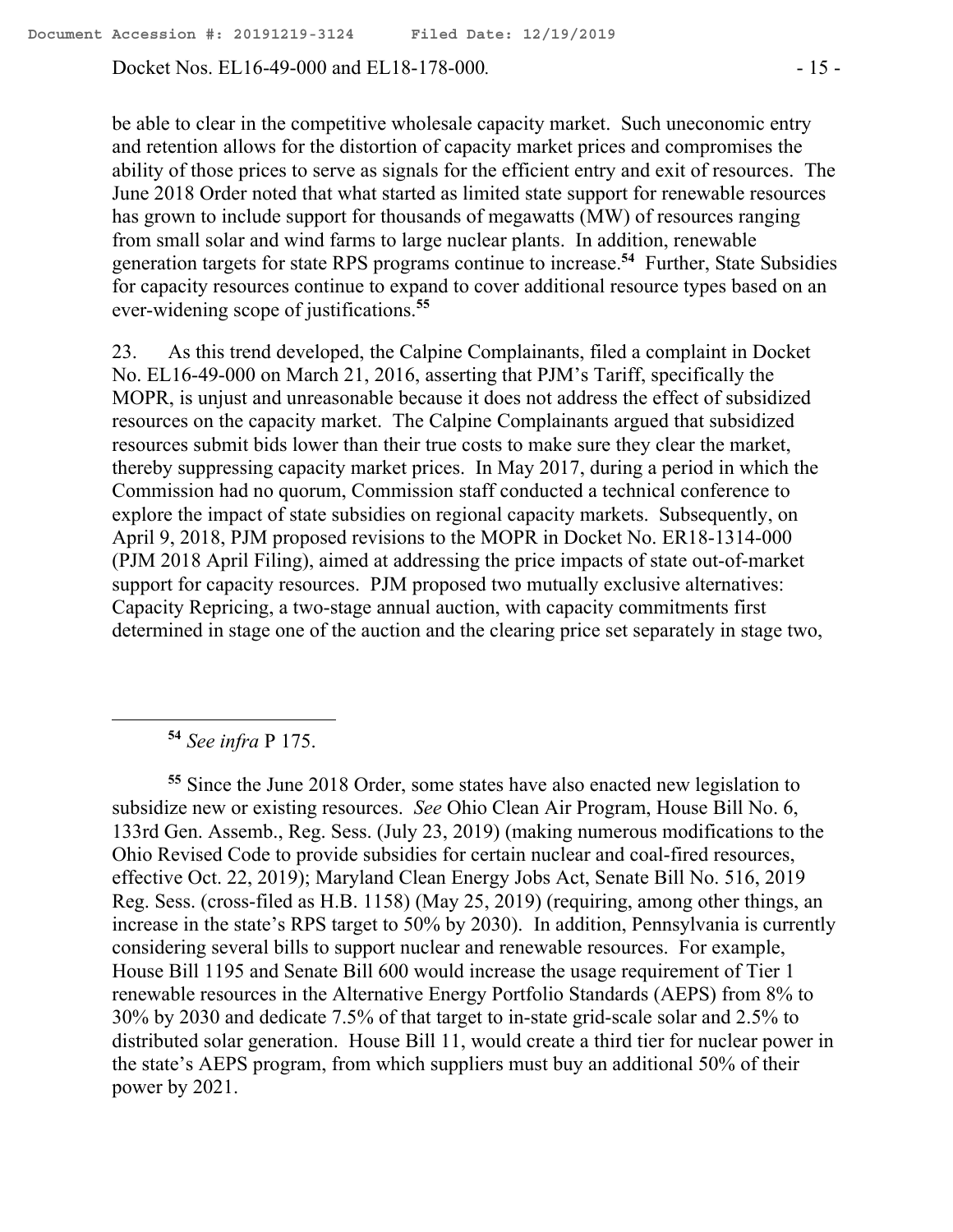Docket Nos. EL16-49-000 and EL18-178-000. - 16 -

and MOPR-Ex, an extension of PJM's existing MOPR to include both new and existing resources, subject to certain exemptions, including a unit-specific review process.

24. In the June 2018 Order, the Commission addressed the Calpine complaint and PJM's April 2018 filing. First, the Commission rejected PJM's Capacity Repricing proposal, finding that "it is unjust and unreasonable to separate the determination of price and quantity for the sole purpose of facilitating the market participation of resources that receive out-of-market support." **56** Second, the June 2018 Order also rejected PJM's MOPR-Ex proposal as unjust and unreasonable and unduly discriminatory. The Commission found that, while PJM's MOPR-Ex proposal would have prevented some resources, but not others, that receive certain out-of-market support from displacing competitive resources and suppressing prices, PJM failed to "provide 'a valid reason for the disparity' among resources that receive out of market support through [RPS] programs, which [we]re exempt from the MOPR-Ex proposal, and other state-sponsored resources, which [we]re not."**<sup>57</sup>**

25. Next, acting on the records of the Calpine complaint proceeding and PJM's April 2018 filing, the June 2018 Order found that PJM's existing Tariff is unjust and unreasonable because PJM's existing MOPR fails to protect the wholesale capacity market against price distortions from out-of-market support for uneconomic resources. The Commission stated that the PJM Tariff "allows resources receiving out-of-market support to significantly affect capacity prices in a manner that will cause unjust and unreasonable and unduly discriminatory rates in PJM regardless of the intent motivating the support."**<sup>58</sup>** The Commission further stated that out-of-market support by states has reached a "level sufficient to significantly impact capacity market clearing prices and the integrity of the resulting price signals on which investors and consumers rely to guide the orderly entry and exit of capacity resources."**<sup>59</sup>** The Commission explained that out-ofmarket support permits new and existing resources to submit low or zero priced offers into the capacity market, resulting in price distortions and cost shifts while retaining uneconomic resources.**<sup>60</sup>**

**<sup>56</sup>** June 2018 Order, 163 FERC ¶ 61,236 at P 64.

**<sup>57</sup>** *Id*. P 100 (quoting *Black Oak Energy, LLC v. FERC*, 725 F.3d 230, 239 (D.C. Cir. 2013)).

**<sup>58</sup>** *Id*. P 156.

**<sup>59</sup>** *Id*.

 $\overline{a}$ 

**<sup>60</sup>** *Id*. PP 150, 153-55.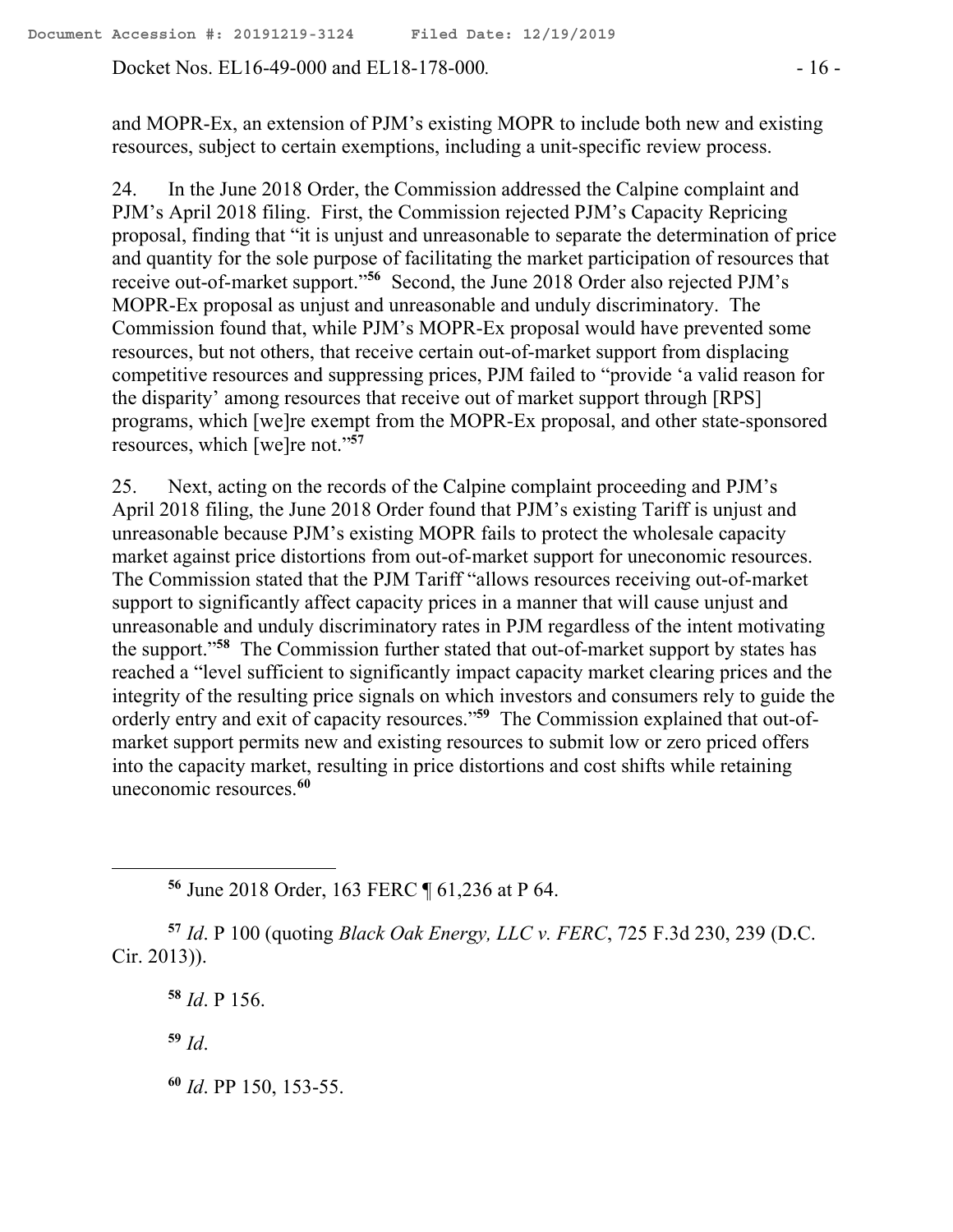Docket Nos. EL16-49-000 and EL18-178-000. - 17 -

26. While the Commission found that PJM's Tariff was unjust and unreasonable, the Commission stated that it could not make a final determination regarding a just and reasonable replacement rate based on the record presented. The June 2018 Order preliminarily found that a replacement rate should expand the MOPR to cover out-ofmarket support for all new and existing resources, regardless of resource type, with few to no exemptions.**<sup>61</sup>** The June 2018 Order also proposed and sought comment on the potential use of a resource-specific FRR Alternative option as a method of accommodating resources that receive out–of–market support while protecting the integrity of the PJM capacity market for competitive resources and load.**<sup>62</sup>** The Commission initiated a paper hearing to allow the parties to submit additional arguments and evidence regarding the replacement rate.**<sup>63</sup>**

# **II. Notice of Paper Hearing and Responsive Pleadings**

27. Notice of the paper hearing was published in the *Federal Register*, 83 Fed. Reg. 32,113 (2018), with interventions due on or before July 20, 2018. Timely-filed motions to intervene and motions to intervene out-of-time were submitted by the entities listed in Appendix 1 to this order.**<sup>64</sup>**

28. The June 2018 Order established a paper hearing schedule with an initial round of testimony, evidence, and/or argument due within 60 days of June 2018 Order, with reply testimony due 30 days thereafter. Following a motion from the Organization of PJM States, Inc. (OPSI) to extend the testimony deadline, the Commission extended the deadline for filing initial testimony, evidence, and/or argument to October 2, 2018, with reply testimony filed November 6, 2018. Such testimony was submitted by the entities listed in Appendix 2 to this order.

29. In addition, answers were submitted by Exelon, on November 21, 2018; FirstEnergy Utilities, on November 26, 2018; Direct Energy Business Marketing, et al*.* and NextEra Energy Resources, LLC, and PJM, on December 6, 2018; Clean Energy Industries, on

 $\overline{a}$ 

**<sup>62</sup>** *Id*. PP 160-61.

**<sup>63</sup>** *Id.* PP 8, 149, 157, 164-72.

**<sup>64</sup>** For a listing of previously granted interventions in this proceeding, *see* June 2018 Order, 163 FERC ¶ 61,236 at App. 1 & App. 2.

**<sup>61</sup>** *Id*. P 158.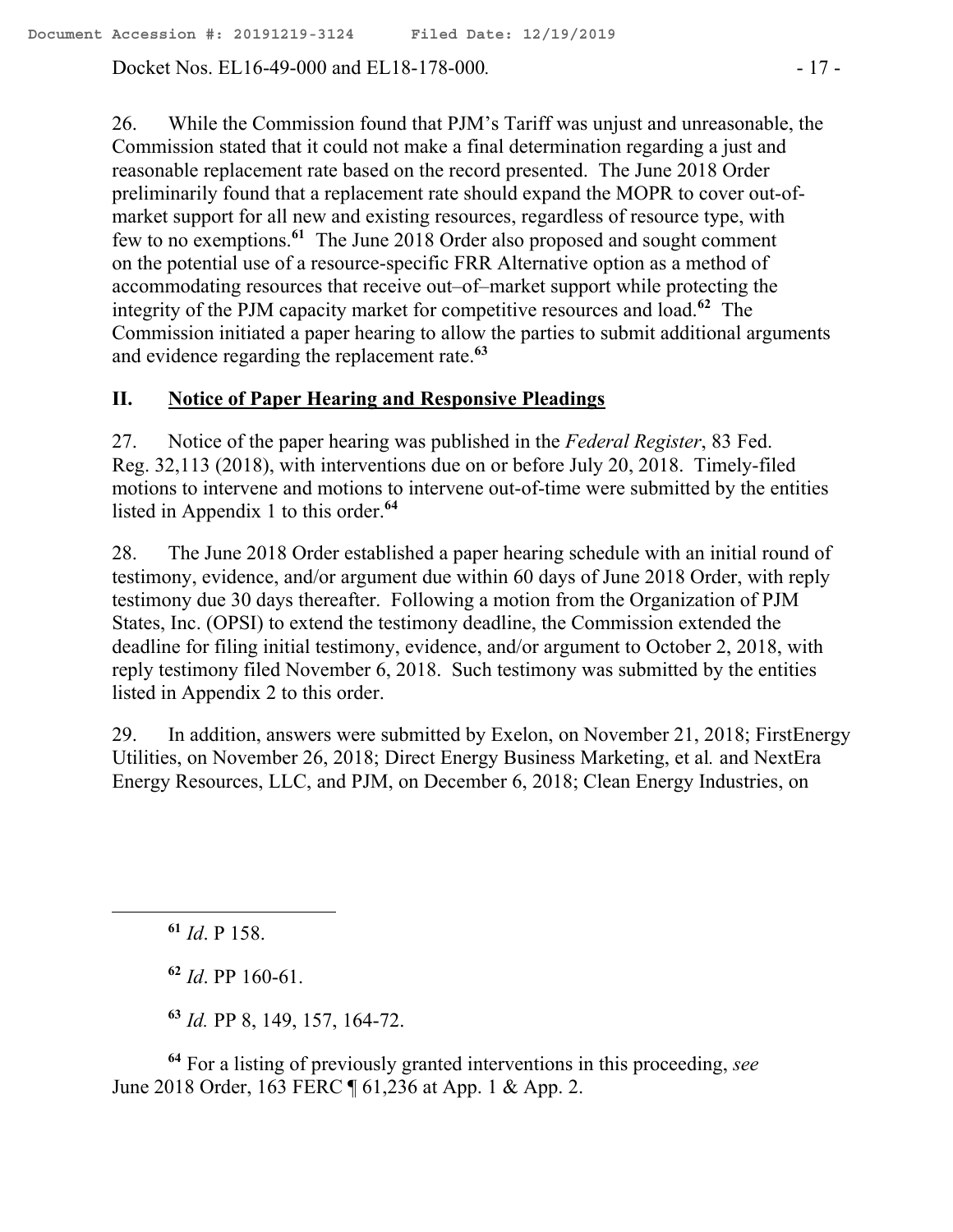Docket Nos. EL16-49-000 and EL18-178-000. - 18 -

December 20, 2018; **<sup>65</sup>** Union of Concerned Scientists, on December 26, 2018; PSEG Companies, on December 28, 2018 and August 20, 2019; PJM Industrial Customer Coalition, on January 15, 2019; Joint Consumer Advocates, on April 2, 2019; **<sup>66</sup>** and LS Power Associates, L.P., in the form of Motions to Lodge, on April 5, 2019 and August 16, 2019. Joint Stakeholders filed reply comments to PSEG's August 20, 2019 comments on August 23, 2019. AEP and Duke filed reply comments to LS Power's August 16, 2019 motion to lodge on August 29, 2019.

### **III. Procedural Matters**

 $\overline{a}$ 

30. Pursuant to Rule 214 of the Commission's Rules of Practice and Procedure, 18 C.F.R. § 385.214 (2019), timely, unopposed motions to intervene serve to make the entities that filed them parties to this proceeding. In addition, pursuant to Rule 214(d) of the Commission's Rules of Practice and Procedure, 18 C.F.R. § 385.214(d) (2019), the Commission will grant the unopposed late-filed motions to intervene, given the parties' interest in this proceeding, the early stage of the proceeding, and the absence of any undue prejudice or delay.

31. Rule 213(a)(2) of the Commission's Rules of Practice and Procedure, 18 C.F.R. § 385.213(a)(2) (2019), prohibits an answer unless otherwise ordered by the decisional authority. We accept the answers filed by Exelon, FEU, Joint Parties, PJM, Clean Energy Industries, UCS, PSEG, PJM-ICC, Joint Stakeholders, AEP/Duke, Joint Consumer Advocates, and LS Power, because they have assisted us in our decisionmaking process.

**<sup>65</sup>** Clean Energy Industries is comprised of the following entities: the American Wind Energy Association; the Solar RTO Coalition; and the Solar Energy Industries Association.

**<sup>66</sup>** Joint Consumer Advocates is comprised of the following entities: Illinois Citizens Utility Board; West Virginia Consumer Advocate Division; Delaware Division of the Public Advocate; Maryland Office of People's Counsel; and the Office of the People's Counsel for the District of Columbia.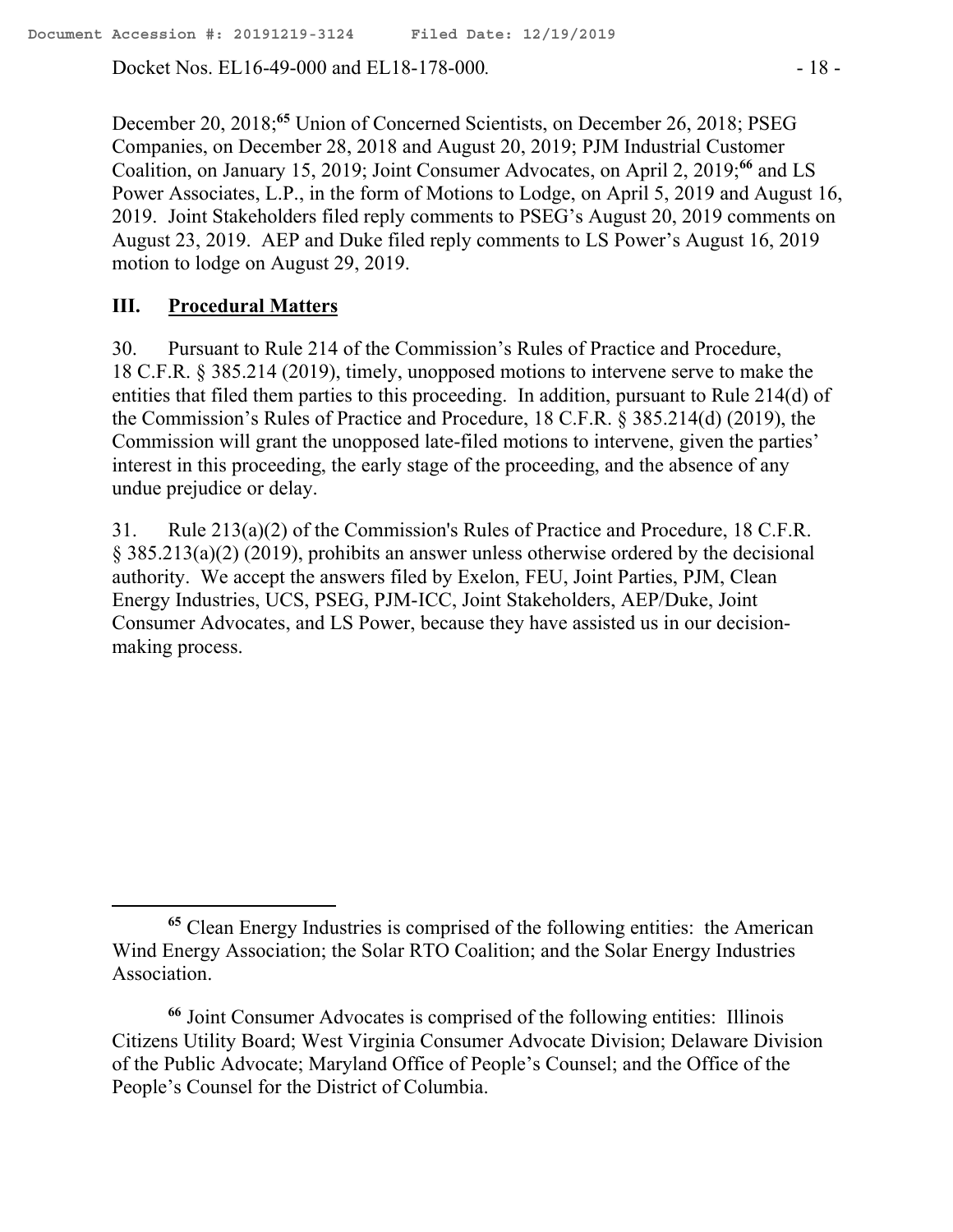Docket Nos. EL16-49-000 and EL18-178-000. - 19 -

### **IV. Discussion**

 $\overline{a}$ 

### **A. Expanded MOPR**

### **1. Replacement Rate Expanded MOPR**

32. In the June 2018 Order, the Commission preliminarily found that PJM should expand the MOPR to cover out-of-market support to all new and existing resources, regardless of the resource type, with few or no exceptions. **67** We reaffirm that finding.

#### **a. Intervenor Positions**

33. Multiple intervenors support an expanded MOPR with few or no exemptions.**<sup>68</sup>** Some argue that, because all resources receiving out-of-market support at least in theory have the ability to submit low offer prices in the capacity market, regardless of the nature or purpose of the out-of-market support they receive, an expanded MOPR should extend to any and all capacity resources that receive out-of-market support, without exception.**<sup>69</sup>** Several intervenors contend that exemptions to the MOPR would be contrary to the goals and policy described in the June 2018 Order, including that states must bear the cost of their own actions.**<sup>70</sup>**

34. Conversely, other intervenors oppose an expanded MOPR.**<sup>71</sup>** The Illinois Attorney General argues that PJM's existing MOPR rules and definitions, which it contends were

**<sup>67</sup>** June 2018 Order, 163 FERC ¶ 61,236 at P 158.

**<sup>68</sup>** *See, e.g.*, ACCCE/NMA Initial Testimony at 3-4; API Initial Testimony at 21- 22; Brookfield Initial Testimony at 2, 6; LS Power Initial Testimony at 7-8; NEI Initial Testimony at 5; NRG Initial Testimony at 8; Ohio Commission Initial Testimony at 2; P3 Initial Testimony at 9-11; Starwood Initial Testimony at 2-3; Vistra Reply Testimony at 7-8, Russo Reply Aff. at 29.

**<sup>69</sup>** *See, e.g.*, NEI Initial Testimony at 5; API Initial Testimony at 20; Exelon Initial Testimony at 17; LS Power Initial Testimony at 9.

**<sup>70</sup>** API Initial Testimony at 21-22; Exelon Initial Testimony at 6 (citing June 2018 Order, 163 FERC ¶ 61,236 at P 162); Exelon Reply Testimony at 56; LS Power Initial Testimony at 9-10.

**<sup>71</sup>** *See, e.g.*, ELCON Initial Testimony at 2-4, 7; IMEA Reply Testimony at 4; Policy Integrity Initial Testimony at 6-16 (arguing an expanded MOPR without an accommodation mechanism is not just and reasonable); Joint Consumer Advocates Initial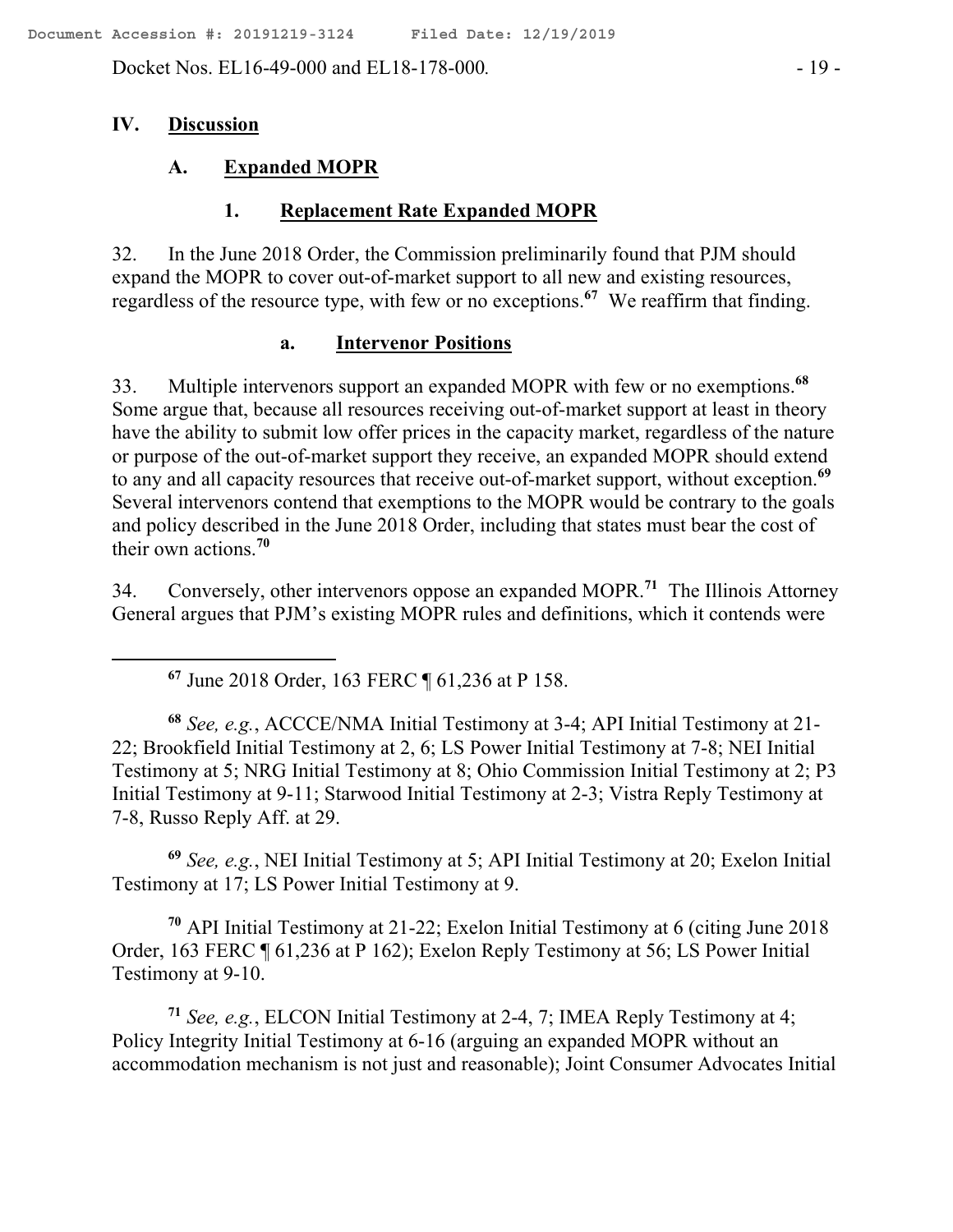Docket Nos. EL16-49-000 and EL18-178-000*.* - 20 -

designed to address monopsony power, are not the best model to achieve the Commission's goal in this proceeding. **72** Some intervenors also argue that expanding the MOPR will increase costs to load by elevating offers above competitive levels,**<sup>73</sup>** especially in zones where one generator has substantial market power,**<sup>74</sup>** or by causing PJM to over-procure capacity.<sup>75</sup> Policy Integrity argues that excess capacity is undesirable and may lead to consumers paying twice for available capacity, while lowering energy market prices.<sup>76</sup> Policy Integrity contends that lower energy prices could lead to inflated capacity market prices, if resources were required to bid higher to recover their costs. **77**

35. Some intervenors argue that an expanded MOPR could increase the risk of market participants exercising supplier-side market power, because it would reduce the number of bidders in price ranges below the default offer price floors, as well as the opportunity cost of withholding capacity.**<sup>78</sup>** The Illinois Attorney General submits that a supplier with market power could be incentivized to bid a subsidized resource high to increase the clearing price for its other, non-subsidized units, but the MOPR only addresses incentives to bid a resource below cost.**<sup>79</sup>** As such, the Illinois Attorney General urges the Commission to adopt rules that consider whether a subsidized resource is "part of an

**<sup>72</sup>** Illinois Attorney General Initial Testimony at 10.

**<sup>73</sup>** ELCON Initial Testimony at 4.

**<sup>74</sup>** Illinois Attorney General Initial Testimony at 13. The Illinois Attorney General argues that there are not enough resources in ComEd for the zone to clear without some of Exelon's nuclear units clearing, and accuses Exelon of withholding capacity to raise the zonal clearing price. Illinois Attorney General Initial Testimony at 8; *see also* PJM Consumer Representatives Reply Testimony at 17 (agreeing with the Illinois Attorney General that the capacity market is subject to excessive market power and urging the Commission to consider this in its determination).

**<sup>75</sup>** Policy Integrity Initial Testimony at 7, 12.

**<sup>76</sup>** *Id.* at 13.

**<sup>77</sup>** *Id*.

 $\overline{a}$ 

**<sup>78</sup>** *Id*. at 7, 15-16; Clean Energy Advocates Reply Testimony at 4.

**<sup>79</sup>** Illinois Attorney General Initial Testimony at 13.

Testimony at 2; New Jersey Board Reply Testimony at 4; Illinois Commission Initial Testimony at 3.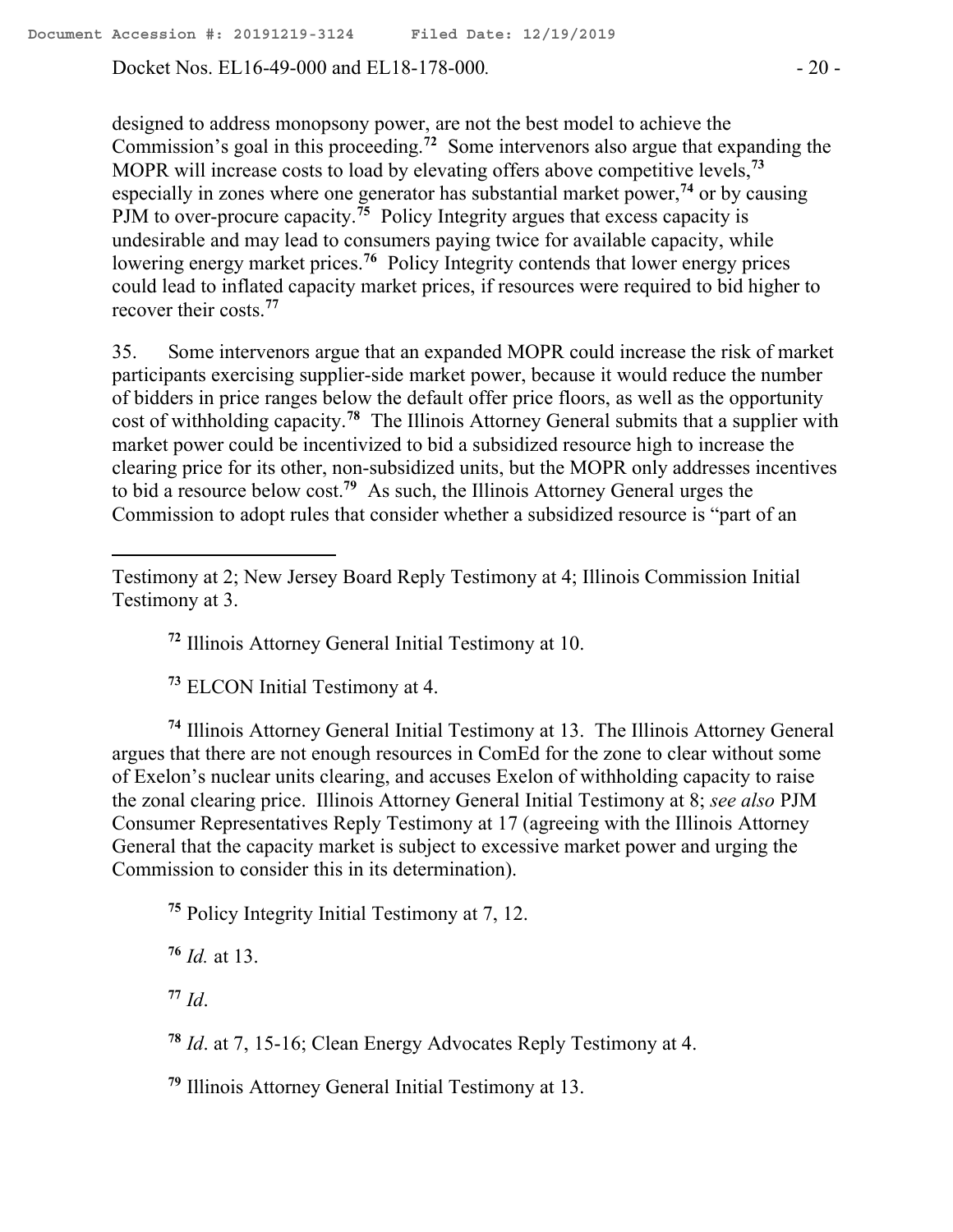Docket Nos. EL16-49-000 and EL18-178-000*.* - 21 -

organization (1) that does not have any interest in reducing capacity prices due to its ownership of other resources that receive capacity revenues, and (2) that can exercise market power in the capacity market."**<sup>80</sup>** Finally, the Illinois Attorney General asserts that the Commission should require release of bidding data for any auction in which resources subject to the new MOPR participate to the Market Monitor, as well as requesting state commissions, state attorneys general, and state utility consumer representatives, to provide transparency and ensure that the exercise of market power and unjust and unreasonably high prices are not an unintended consequence of the MOPR.<sup>81</sup>

36. Joint Consumer Advocates state that the application of an expanded MOPR could substantially impact the ability of vertically integrated states to continue to participate in PJM's capacity market.<sup>82</sup> Joint Consumer Advocates further state that, while applying the MOPR to self-supply resources in regulated states would result in unjust and unreasonable rates, there is no rational distinction in applying the MOPR to resources receiving out-of-market payments but not to self-supply, which also receive out-ofmarket cost recovery.**<sup>83</sup>**

#### **b. Commission Determination**

37. We find that an expanded MOPR that applies to new and existing capacity resources that receive, or are entitled to receive, a State Subsidy, unless the resource qualifies for an exemption, as discussed below, is a just and reasonable means to address State Subsidies.<sup>84</sup> PJM's existing MOPR fails to consider whether resource types other than new natural gas-fired resources are offering competitively in the capacity market without the influence of State Subsidies. The record in this proceeding indicates that State Subsidies for both existing and new resources are increasing, especially out-of-

**<sup>80</sup>** *Id*. at 9.

 $\overline{a}$ 

**<sup>81</sup>** *Id*. at 14.

**<sup>82</sup>** Joint Consumer Advocates Initial Testimony at 13; Joint Consumer Advocates Reply Testimony at 6-7.

**<sup>83</sup>** Joint Consumer Advocates Reply Testimony at 6.

**<sup>84</sup>** PJM Tariff, App. DD, § 1 (stating, among other things, that the RPM provides the forward commitment of resources to ensure reliability in future delivery years); *see also* CASPR Order, 162 FERC ¶ 61,205 at P 21 (a capacity market should "produce a level of investor confidence that is sufficient to ensure resource adequacy at just and reasonable rates").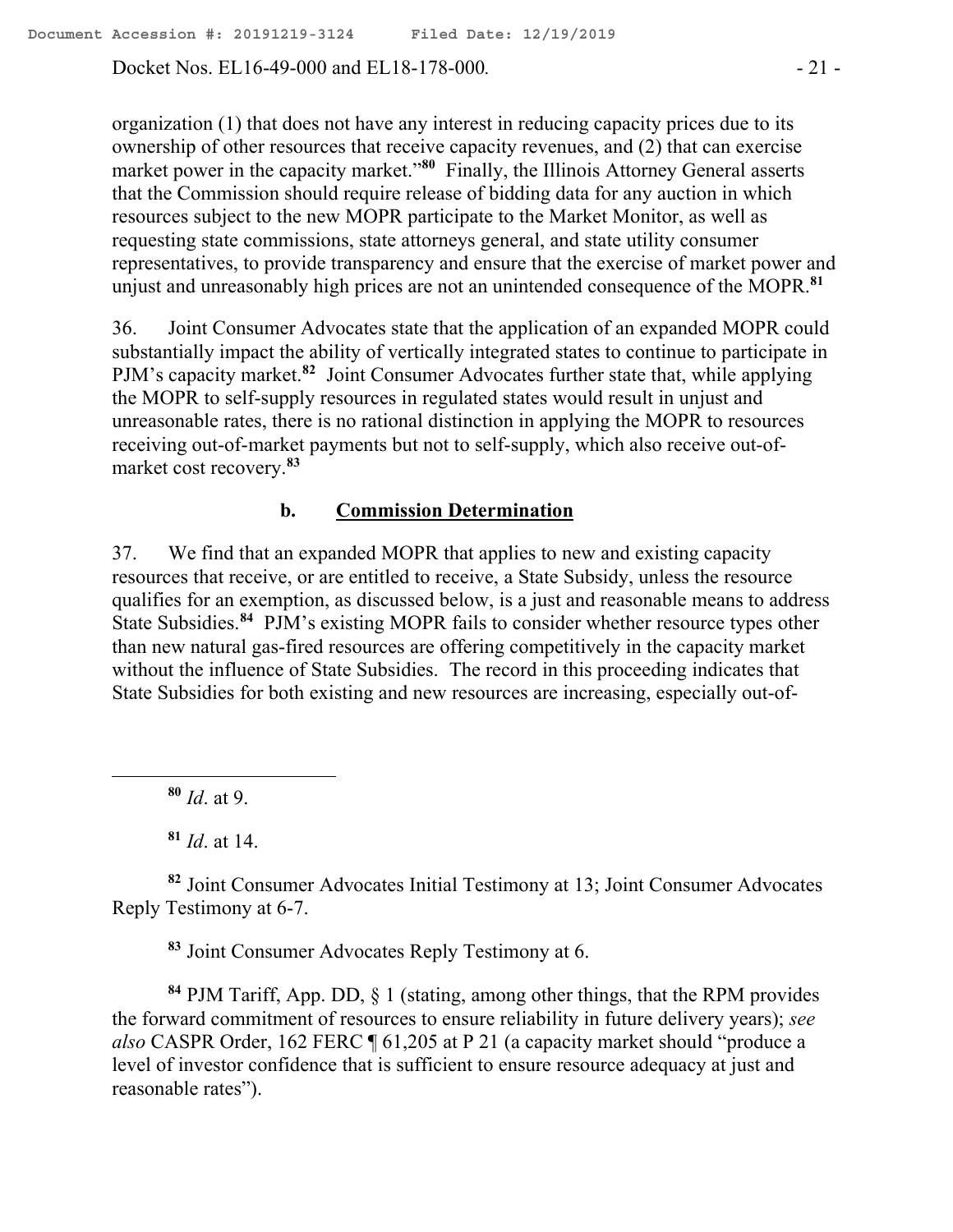Docket Nos. EL16-49-000 and EL18-178-000*.* - 22 -

38. market state support for renewable and nuclear resources.**<sup>85</sup>** The June 2018 Order thus found PJM's existing MOPR provisions unjust and unreasonable and unduly discriminatory because they failed to protect the "integrity of competition in the wholesale capacity market against unreasonable price distortions and cost shifts caused by out-of-market support to keep existing uneconomic resources in operation, or to support the uneconomic entry of new resources, regardless of generation type or quantity of the resources supported by such out-of-market support."**<sup>86</sup>**

39. In response to arguments that PJM's MOPR was designed to address monopsony power and is therefore not well suited to address State Subsidies, we disagree. A purpose of the MOPR has been to address price suppression.**<sup>87</sup>** Consistent with that policy, the Commission accepted PJM's proposal to eliminate the state mandate exemption in 2011, because state sponsorship of uneconomic new entry can produce unjust and unreasonable rates by artificially suppressing capacity prices.**<sup>88</sup>** This order does not, therefore, change the purpose of the MOPR, but only changes its scope in response to new efforts to provide State Subsidies to existing resources, or increased support for other types of new resources, that threaten to depress market clearing prices below competitive levels. If a seller believes that the default offer price floor for its resource type is not representative of its resource's costs, the seller may apply for a Unit-Specific Exemption, as described below (see IV.D.5).

**<sup>86</sup>** June 2018 Order, 163 FERC ¶ 61,226 at P 150.

 $\overline{a}$ 

**<sup>87</sup>** *PJM Interconnection, L.L.C.*, 117 FERC ¶ 61,331 at P 34 (explaining that the MOPR would apply to sellers that "may have incentives to depress market clearing prices below competitive levels").

**<sup>88</sup>** *E.g.*, 2011 MOPR Order, 135 FERC ¶ 61,022 at P 141 (accepting PJM's proposal to eliminate the state mandate exemption, stating that uneconomic entry can produce unjust and unreasonable rates by artificially suppressing capacity prices), *aff'd sub nom. NJBPU*, 744 F.3d at 97-102.

**<sup>85</sup>** *See* June 2018 Order, 163 FERC ¶ 61,236 at PP151-155 (discussing evidence of growing state subsidies); *see also* Calpine Initial Comments at 3. States have also passed bills subsidizing resources since the June 2018 Order. *See supra* note 55 (describing recent legislation).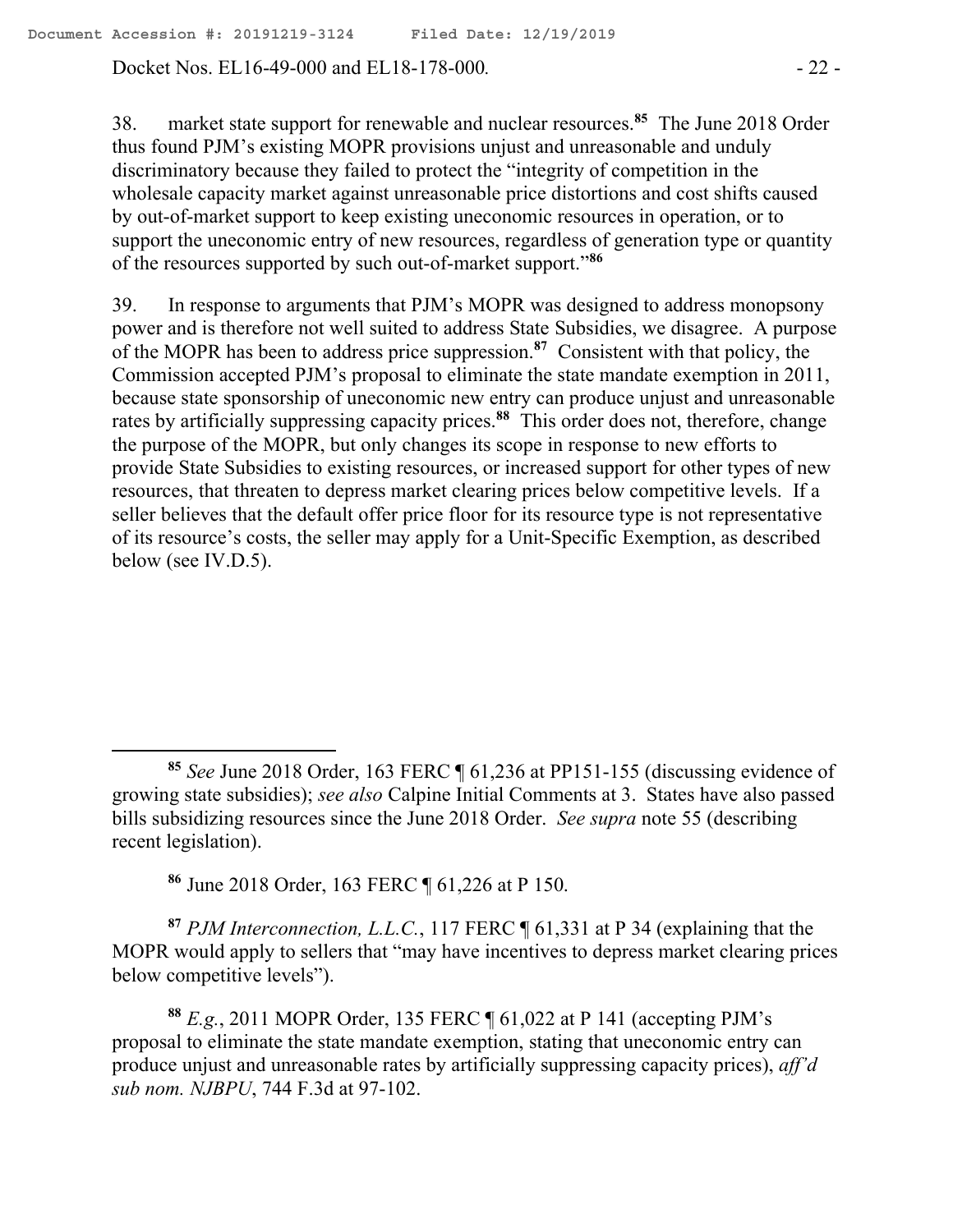Docket Nos. EL16-49-000 and EL18-178-000*.* - 23 -

 $\overline{a}$ 

40. We further disagree with intervenors that an expanded MOPR will increase the risk of market participants exercising supplier-side market power. This speculative concern is not sufficiently supported in the record of this proceeding. Further, there are existing provisions in PJM's Tariff to address supplier-side market power. We also reject Illinois AG's proposal to require the release of offer data. Offer data is sensitive commercial information, which we decline to make generally available.**<sup>89</sup>**

41. As to arguments that an expanded MOPR will unjustly and unreasonably increase costs to consumers, courts have directly addressed this point, holding that states "are free to make their own decisions regarding how to satisfy their capacity needs, but they 'will appropriately bear the costs of  $[$ those $]$  decision $[s]$ ,  $\ldots$  including possibly having to pay twice for capacity."**<sup>90</sup>** States have the right to pursue policy interests in their jurisdictions. Where those state policies allow uneconomic entry into the capacity market, the Commission's jurisdiction applies, and we must ensure that wholesale rates are just and reasonable.**<sup>91</sup>** The replacement rate directed in this order will enable PJM's capacity market to send price signals on which investors and consumers can rely to guide the orderly entry and exit of economically efficient capacity resources.

42. Finally, while this order largely focuses on the changes we are requiring to PJM's MOPR, we clarify that the MOPR will continue to apply to new natural gas-fired combustion turbine and combined cycle resources. Although the June 2018 Order focused on State Subsidies, the order nonetheless recognized that new natural gas-fired resources remain able to suppress capacity prices.**<sup>92</sup>** We find that this record has not demonstrated a need to eliminate the existing MOPR and so the MOPR should continue to apply to new natural gas-fired resources, regardless of whether they receive State Subsidies.

**<sup>90</sup>** *NJBPU*, 744 F.3d at 96-97 (quoting *Connecticut PUC*, 569 F.3d at 481).

**<sup>91</sup>** *See NJBPU*, 744 F.3d at 100 (affirming the Commission's decision to eliminate the state mandate exemption because "below-cost entry suppresses capacity prices…[the Commission is] statutorily mandated to protect the [PJM capacity auction] against the effect of such entry"); *see also supra* note 23 (listing relevant Commission and judicial precedent).

**<sup>92</sup>** June 2018 Order, 163 FERC ¶ 61,236 at PP 151, 155.

**<sup>89</sup>** *See, e.g.*, 5 U.S.C. § 552(b)(4) (2018) (exempting from mandatory disclosure trade secrets and confidential commercial and financial information); 18 C.F.R. § 388.107(d) (2019)..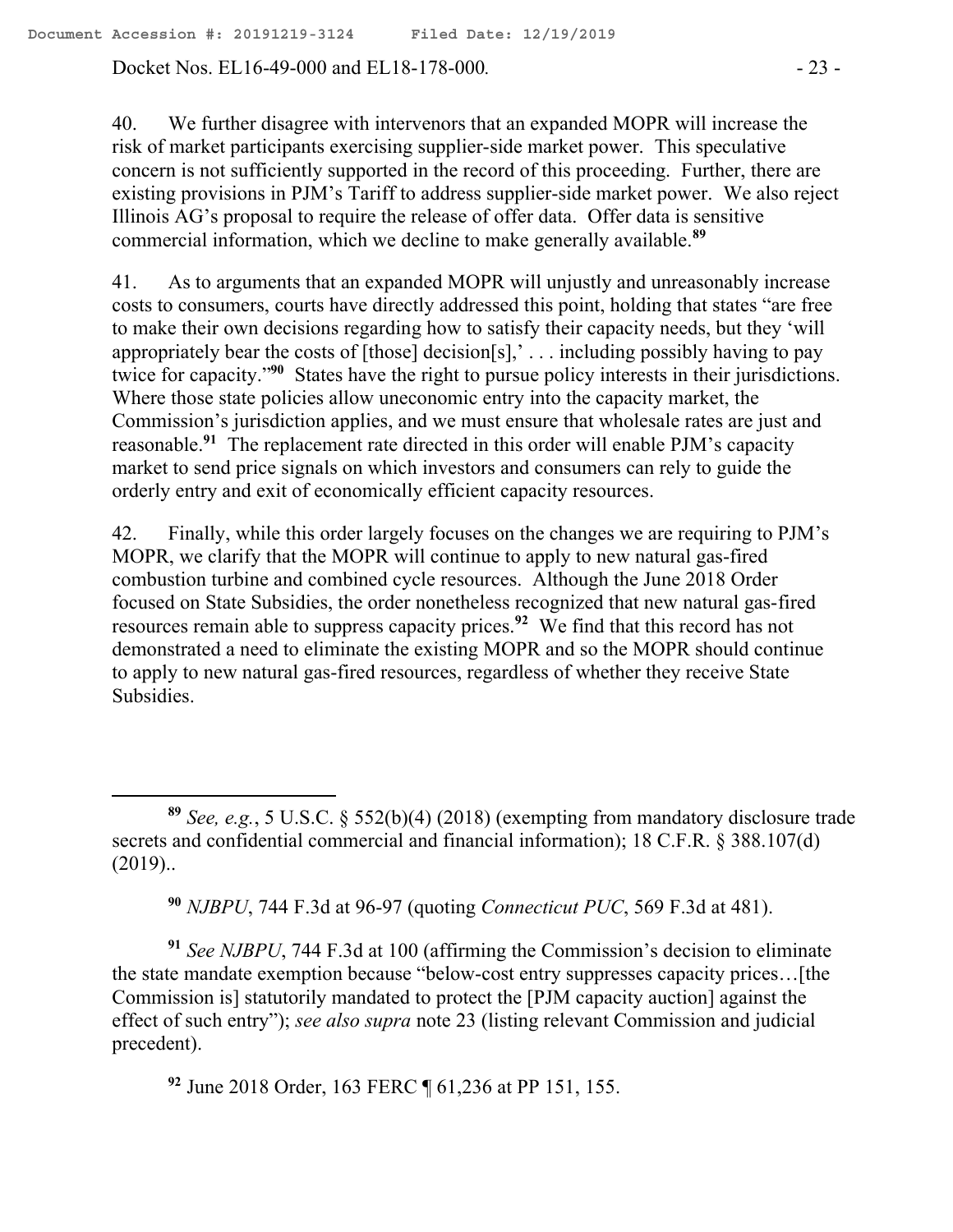Docket Nos. EL16-49-000 and EL18-178-000*.* - 24 -

### **2. Resources Subject to the Expanded MOPR**

#### **a. PJM's Proposal**

43. PJM proposes that demand resources and generation capacity resources, existing and planned, internal and external, that meet certain materiality criteria will be considered material resources that are subject to the MOPR. **93** PJM also proposes a number of exclusions. PJM proposes to exclude a generation resource for which "electricity production is not the primary purpose of the facility at which the energy is produced, but rather  $\dots$  is a byproduct of the resource's primary purpose."<sup>94</sup> PJM notes that such resources include those fueled by landfill gas, wood waste, municipal solid waste, black liquor, coal mine gas, or distillate fuel oil. PJM asserts that it is appropriate to exempt such resources because energy production is only a byproduct of these resources' primary economic purpose.**<sup>95</sup>** PJM also proposes to exclude energy efficiency resources, asserting that energy efficiency "resources are generally the result of a focus on reduced consumption and energy conservation, which are on the demand side of the equation, and do not raise price suppression concerns."**<sup>96</sup>**

#### **b. Intervenor Positions**

44. With regard to PJM's proposal to exclude resources whose primary purpose is not energy production, some intervenors support PJM's proposal.**<sup>97</sup>** For example, Microgrid requests that PJM's proposed exemption be expanded to cover any resource with a primary purpose other than the production of wholesale electricity (i.e., sale for resale), arguing that microgrid operations often reflect a combination of purposes, with wholesale

**<sup>94</sup>** *Id*. at 19.

**<sup>95</sup>** *Id*.

 $\overline{a}$ 

**<sup>96</sup>** *Id*. at 15 n.20; *see* proposed Tariff at Att. DD, § 5.14(h)(ii)(A) (limiting the term Capacity Resource with Actionable Subsidy, in relevant part, to a "Demand Resource or a Generation Capacity Resource, or uprate or planned uprate, to a Generation Capacity Resource[.]").

**<sup>97</sup>** PJM Consumer Representatives Reply Testimony at 5-6; IMEA Reply Testimony at 12.

**<sup>93</sup>** PJM Initial Testimony at 15; proposed Tariff, Att. DD, § 5.14(h)(ii)(a). PJM's proposed materiality thresholds are discussed *infra* IV.B.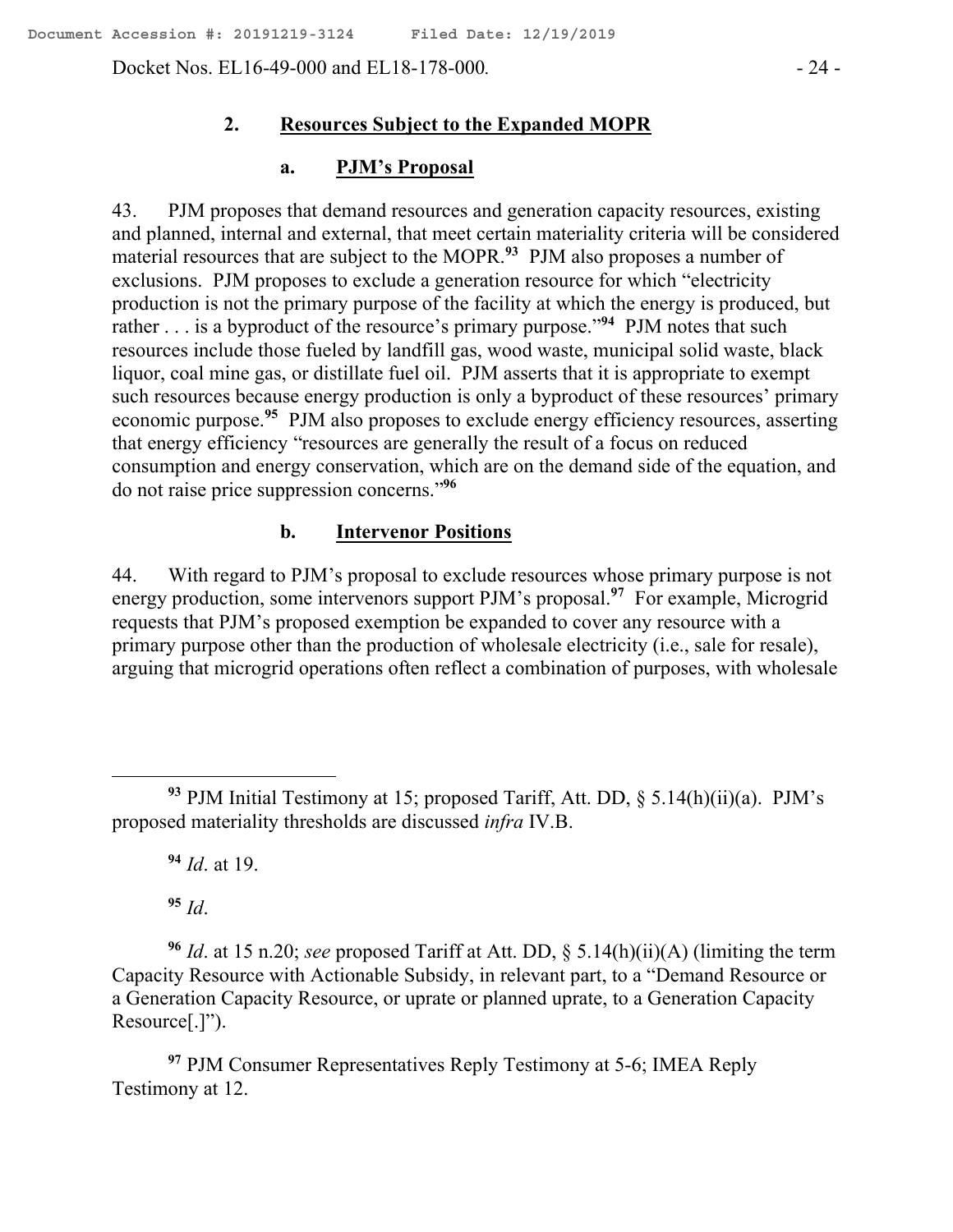Docket Nos. EL16-49-000 and EL18-178-000. - 25 -

power production as "value added" to those purposes.**<sup>98</sup>** At a minimum, Microgrid requests that the asset-backed demand resources such as microgrids be included in the exemption for resources for which electricity production is not the primary purpose of the facility.<sup>99</sup> Others oppose PJM's proposed exemption for resources not primarily engaged in energy production.**<sup>100</sup>** Joint Consumer Advocates argue that the purpose for which a facility exists is irrelevant to whether it poses a price suppression risk.**<sup>101</sup>**

45. AEE argues that seasonal resources should be exempt from the MOPR, because they have different economics than annual capacity resources and do not rely on clearing the capacity market to enter the PJM market or to stay in operation.**<sup>102</sup>** AEE contends that these resources have widely varying business models and reasons for offering at a certain level, and that, as such, it would be difficult to develop a reasonable default offer price floor to apply.**<sup>103</sup>** Further, AEE contends that the decision to offer seasonally and forgo six months of capacity revenue indicates that these resources are economic based on their revenue from other markets.**<sup>104</sup>**

46. DC Commission argues that seasonal demand response should be exempt from the MOPR because it is not a Capacity Performance resource.**<sup>105</sup>** To the extent some of its demand response is subject to the MOPR because it matches in the capacity auction to become an annual product, DC Commission requests the Commission exempt it from the

**<sup>99</sup>** *Id*.

 $\overline{a}$ 

**<sup>100</sup>** Talen Reply Testimony at 5; *see also* Joint Consumer Advocates Reply Testimony at 5-6.

**<sup>101</sup>** Joint Consumer Advocates Reply Testimony at 5-6.

**<sup>102</sup>** AEE Initial Testimony at 23; *see also* Maryland Commission Reply Testimony at 9.

**<sup>103</sup>** AEE Initial Testimony at 24.

**<sup>104</sup>** *Id*. at 24-25.

**<sup>105</sup>** DC Commission Initial Testimony at 4; *see also* Maryland Commission Initial Testimony at 12.

**<sup>98</sup>** Microgrid Reply Testimony at 13. These purposes may include: "cost effective self-supply, thermal and electric applications, the ability to island included load and the related resiliency benefits, and environmental performance." *Id*.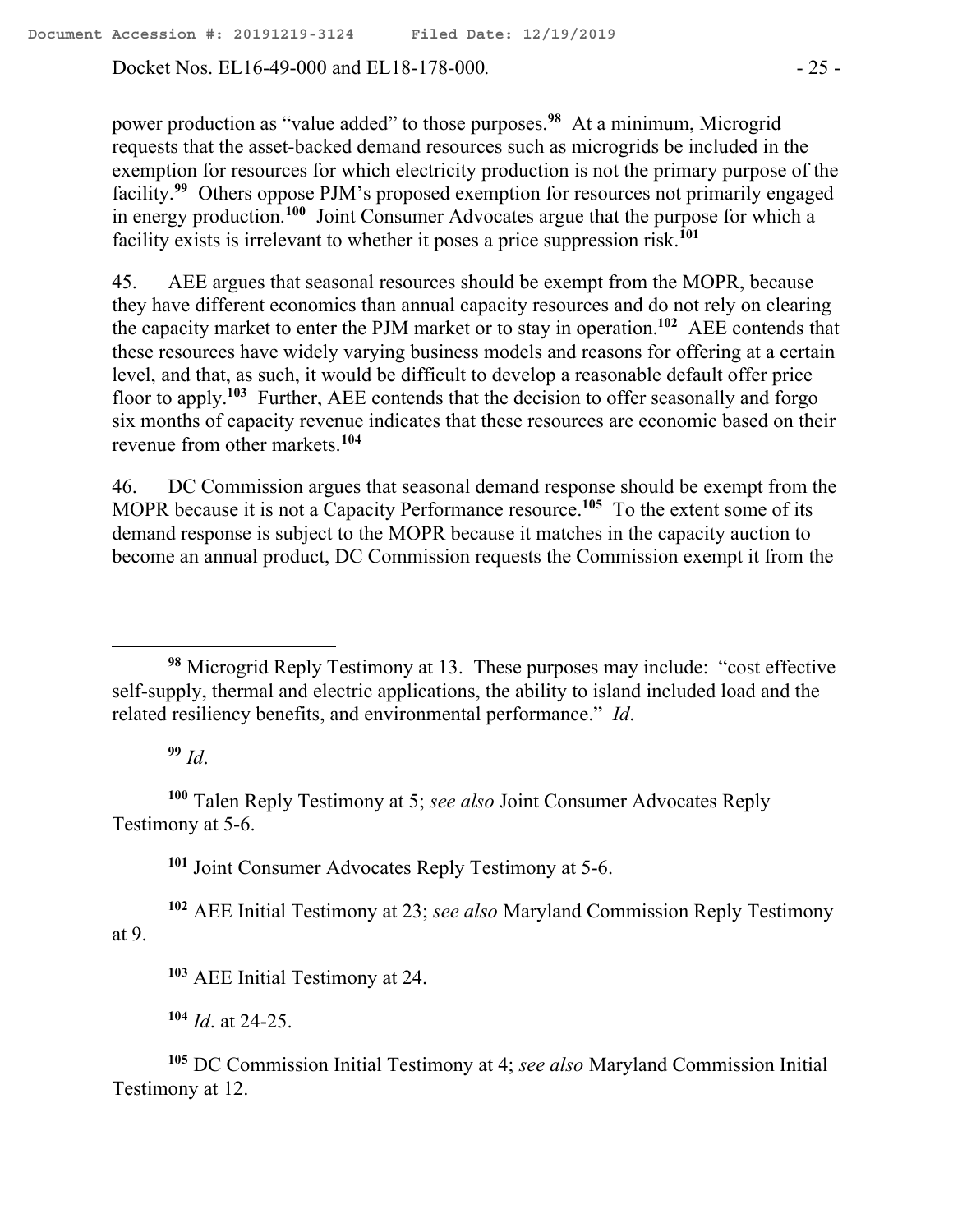Docket Nos. EL16-49-000 and EL18-178-000. - 26 -

47. MOPR.**<sup>106</sup>** DC Commission submits that almost all PJM states have demand response programs that partially rely on PJM's capacity market as a benefit, and subjecting these programs to a MOPR would increase prices in the long term.<sup>107</sup> The Maryland Commission similarly argues that seasonal resources should be exempt because the total amount of winter-only capacity resources that typically aggregate with summeronly demand response and energy efficiency capacity resources is low RTO-wide and would strand these summer capacity resources, which are important elements of federal and state energy policies. The Maryland Commission thus requests that resources that offer capacity into the BRA for the purpose of aggregating with seasonal resources should be exempt from the MOPR.**<sup>108</sup>**

48. In response to the Maryland Commission's request, PJM asserts that seasonal aggregated resources, which are currently composed entirely of wind resources, should be able to clear the BRA because PJM's proposed default offer price floor for existing wind resources is zero dollars. PJM further submits that the appropriate place to address the aggregation of seasonal resources is in Docket Nos. EL17-32-000 and EL17-36-000. **109**

49. Some intervenors argue that first-of-a-kind technologies should be exempt from the MOPR.**<sup>110</sup>** The Maryland Commission asserts that subsidized emerging technologies have the potential to pave the way for other future developments that could spur competition and benefit ratepayers across the PJM region without the need for further subsidization.**<sup>111</sup>** The Maryland Commission contends that such projects are few and merit exemption from a MOPR.<sup>112</sup> The Maryland Commission argues that, because such subsidies are not specifically targeted for the interest of the sponsoring state and provide benefits to the entire PJM region, the Commission should allow an RTO-wide exemption for the first 375 MW, per resource type, of all planned or existing resources that are first-

**<sup>108</sup>** Maryland Commission Initial Testimony at 12.

**<sup>109</sup>** PJM Reply Testimony at 16.

**<sup>110</sup>** DC People's Counsel Initial Testimony at 10-11; Maryland Commission Initial Testimony at 12-13; Joint Consumer Advocates Initial Testimony at 14.

**<sup>111</sup>** Maryland Commission Initial Testimony at 12-13.

**<sup>112</sup>** *Id*. at 13.

 $\overline{a}$ 

**<sup>106</sup>** DC Commission Initial Testimony at 5; *see also* DC Consumers Counsel Initial Testimony at 10-11.

**<sup>107</sup>** DC Commission Initial Testimony at 7.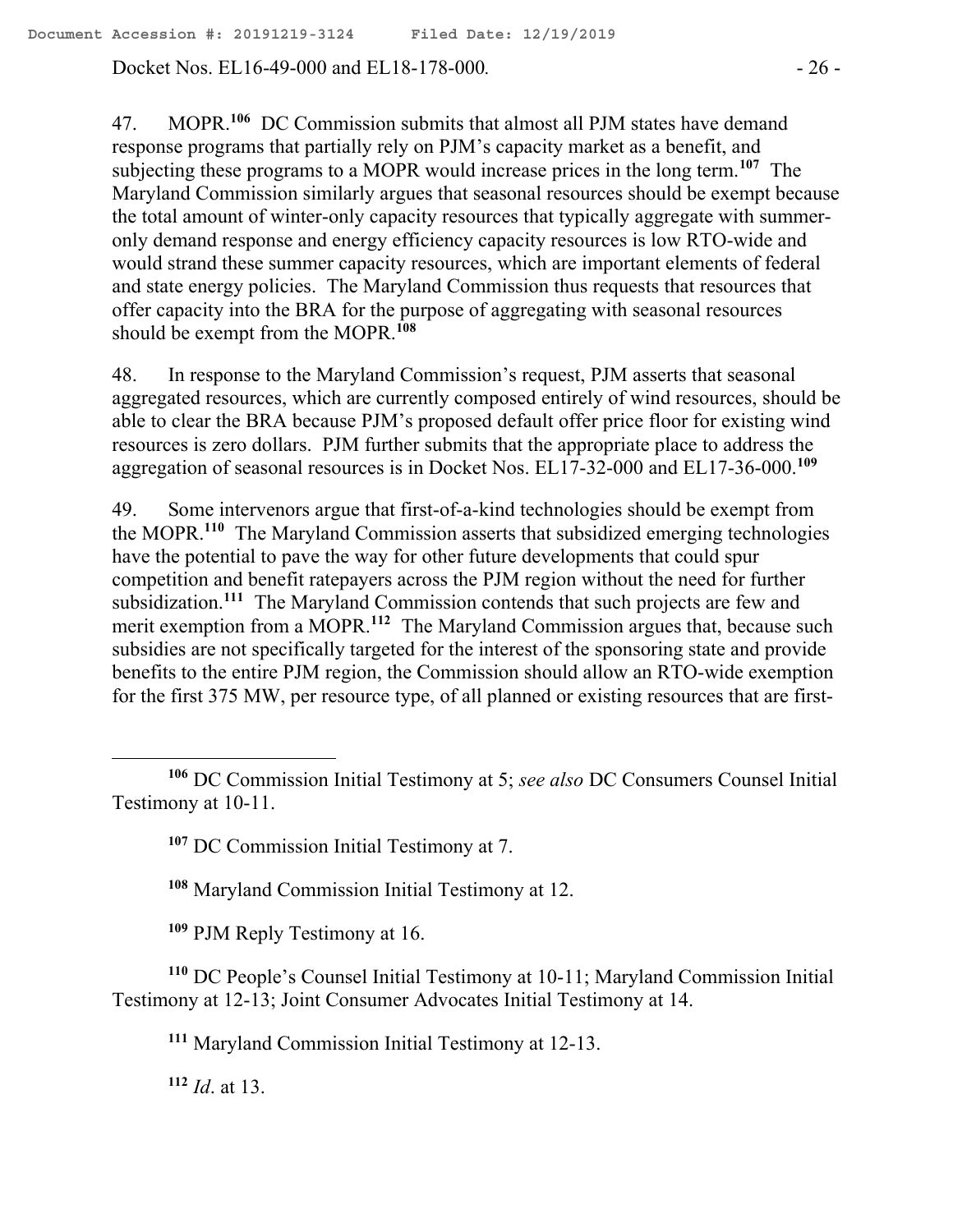Docket Nos. EL16-49-000 and EL18-178-000. - 27 -

of-a-kind developments in PJM.**<sup>113</sup>** The Maryland Commission asserts that a total amount of 375 MW will have a *de minimis* impact on PJM's capacity market and could serve to fuel future competition that is valued in competitive markets.**<sup>114</sup>** The Joint Consumer Advocates support an exemption for innovative technology up to 350 MW.**<sup>115</sup>** AEE agrees that a broadly expanded MOPR could prevent new advanced energy technologies from participating in the markets and create disincentives to innovation.**<sup>116</sup>**

### **c. Commission Determination**

50. We find that PJM must apply the MOPR to all new and existing, internal and external, State-Subsidized Resources that participate in the capacity market, regardless of resource type, with certain exemptions described *infra* section IV.D. **117**

51. We disagree that capacity resources that receive or are entitled to receive a State Subsidy and whose primary purpose is not electricity production should be categorically exempt from the MOPR. We find no reason to distinguish capacity resources based on whether they primarily exist to produce energy or produce energy as a byproduct of another function, like burning waste. **<sup>118</sup>** The type of resource is immaterial if the resource receives a State Subsidy and thus has the ability to suppress capacity prices.

52. We find that seasonal resources are properly considered capacity resources and should be subject to the MOPR if they receive or are entitled to receive a State Subsidy and do not qualify for one of the exemptions discussed in this order. A seasonal resource receiving a State Subsidy has the same ability to affect capacity prices as other State-Subsidized Resources and thus there is no reason to distinguish between resources. We disagree with AEE that PJM's Tariff should exempt seasonal resources from the MOPR because their widely varying business models may make it administratively difficult to develop an appropriate default offer price floor to be applied to these resources. We

**<sup>113</sup>** *Id*.

 $\overline{a}$ 

**<sup>114</sup>** *Id*.

**<sup>115</sup>** Joint Consumer Advocates Initial Testimony at 14.

**<sup>116</sup>** AEE Initial Testimony at 5.

**<sup>117</sup>** June 2018 Order, 163 FERC ¶ 61,236 at P 158. Capacity resource, as used in this order, means all resource types that seek to participate in PJM's capacity market.

**<sup>118</sup>** However, as discussed *infra*, federally-mandated sales of energy and capacity by Qualifying Facilities do not fall under our defined term of State Subsidy. S*ee infra*  note 143.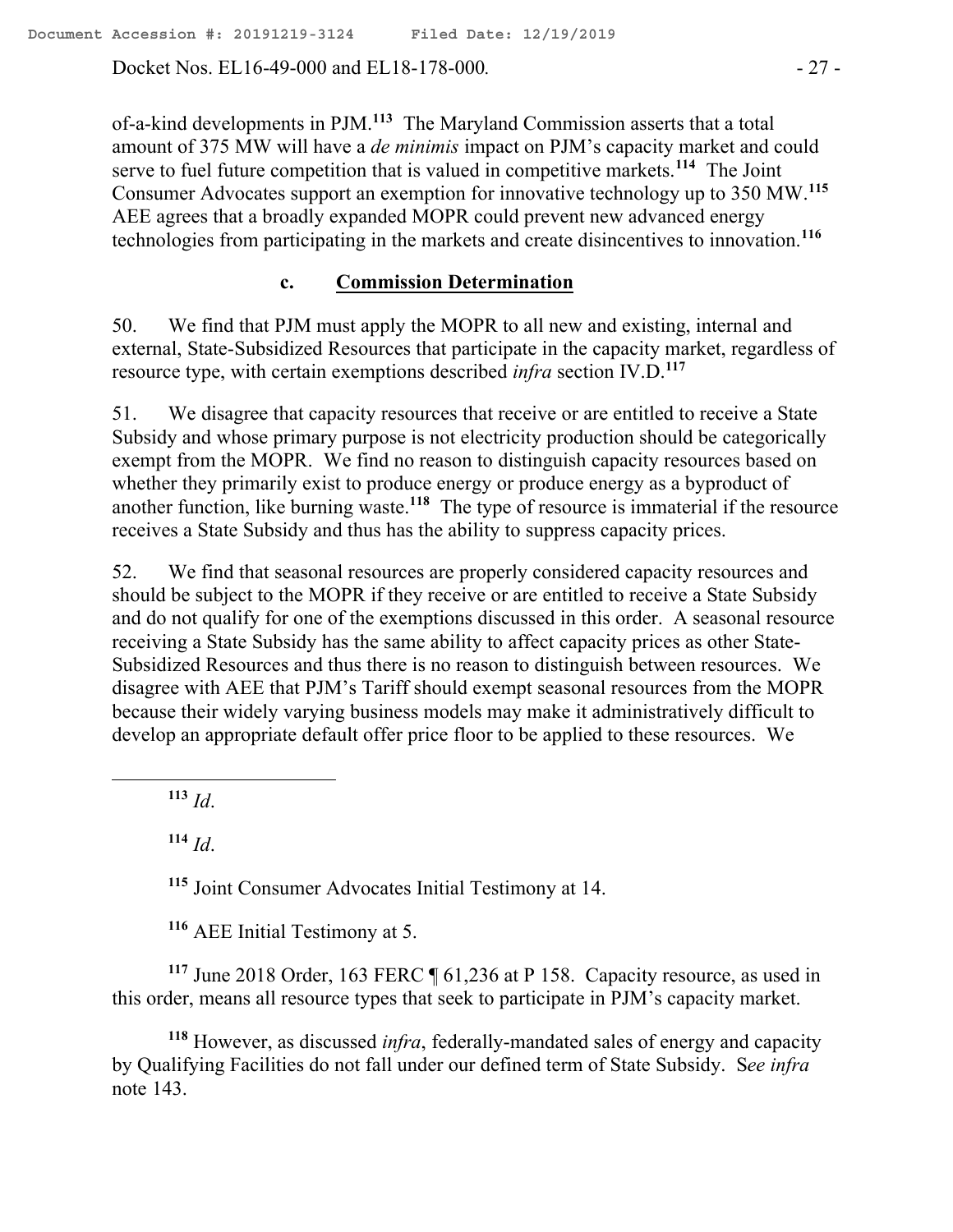Docket Nos. EL16-49-000 and EL18-178-000*.* - 28 -

address default offer price floors in IV.C below. If a seasonal resource is able to make an economic offer without reliance on a State Subsidy, that resource may apply for the Unit-Specific Exemption, or it may forego any State Subsidy to qualify for the Competitive Exemption.

53. We also find it is unnecessary to categorically exempt seasonal resources that receive or are entitled to receive State Subsidies based on AEE's characterization of seasonal resources as categorically "economic" because they forego six months of capacity market income or otherwise do not rely on capacity market revenues to stay in business. Rather, AEE's argument only demonstrates that no separate exemption is needed, because such a resource could qualify for a Unit-Specific Exemption, or it may forego any State Subsidy to qualify for the Competitive Exemption. Nor are we persuaded that seasonal resources should be exempt from the MOPR either because the total MW level of winter-only capacity resources that aggregate is low or that seasonal demand response resources are not Capacity Performance resources. As the purpose of the expanded MOPR is to limit the influence of State Subsidies on PJM's multi-state wholesale capacity market, we affirm that each capacity resource with a State Subsidy including seasonal resources—must be subject to an appropriate default offer price floor for its resource type unless it qualifies for one of the exemptions discussed in this order.

54. We disagree with PJM's proposal to exclude energy efficiency resources while also proposing to include demand resources. PJM provides no rationale for treating these resource types differently with respect to the expanded MOPR, as both modify demand and are represented on the supply side. We therefore find that the expanded MOPR should apply to energy efficiency resources, as well as demand response, when either of those types of resources receive or is entitled to receive a State Subsidy, unless they qualify for one of the exemptions described in this order. We also find that capacity storage resources and emerging technology should be subject to the applicable default offer price floor if they receive, or are entitled to receive a State Subsidy, unless they qualify for one of the exemptions described in this order. We address the specific default offer price floors for these resources in section IV.C. However, as discussed in section IV.D below, we direct PJM to include an exemption for existing demand response, energy efficiency, and capacity storage resources. All resources that participate in the PJM capacity market – including demand response, energy efficiency, storage, cogeneration, and seasonal resources – can impact the competitiveness of the capacity market and the resource adequacy it was designed to address.

### **3. Subsidies Subject to the Expanded MOPR**

### **a. PJM's Proposal**

55. Subject to certain exemptions addressed below, PJM proposes to subject resources receiving a Material Subsidy to the MOPR. PJM proposes to define a "Material Subsidy" to include: "(1) material payments, concessions, rebates, or subsidies as a result of any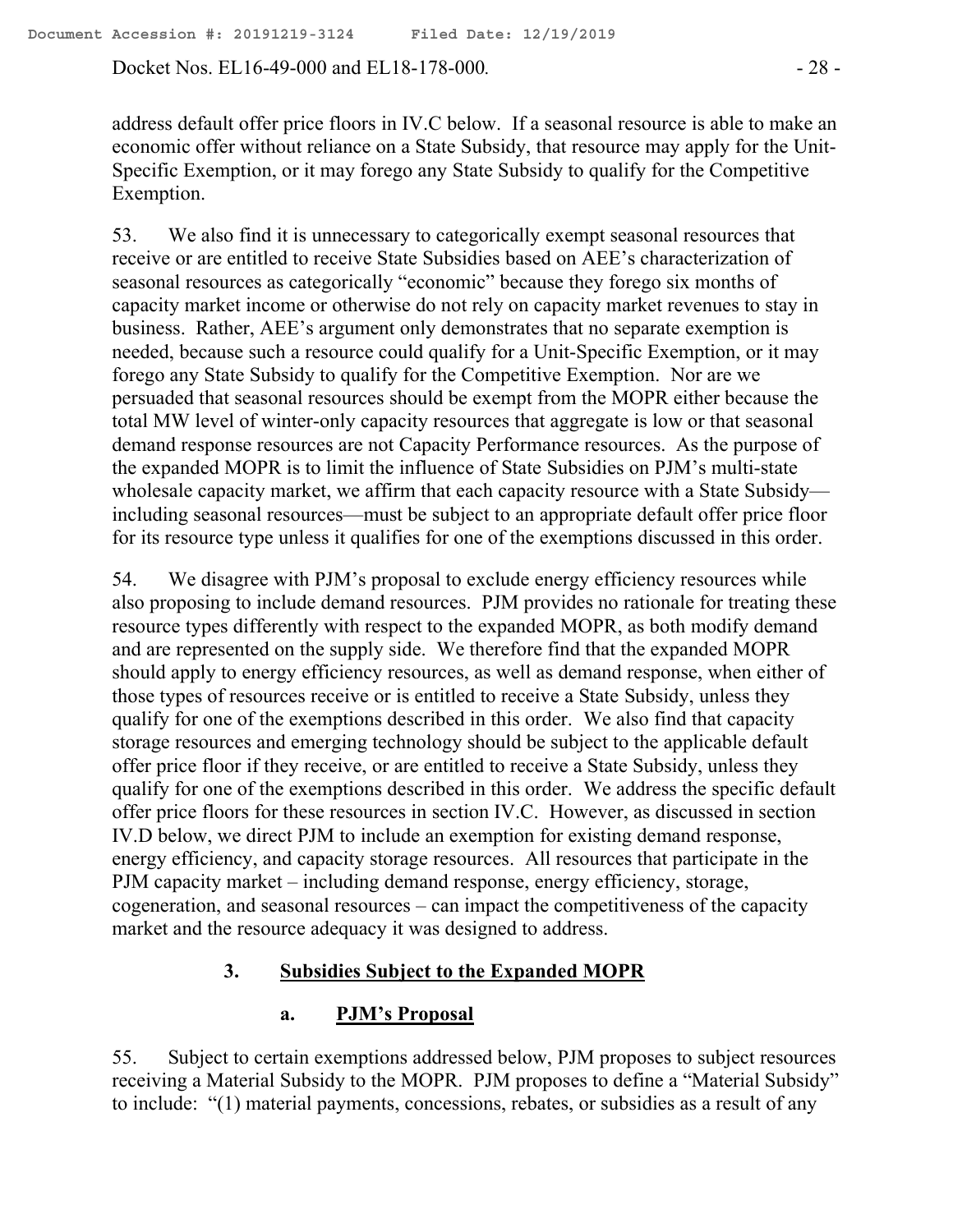Docket Nos. EL16-49-000 and EL18-178-000. - 29 -

state-governmental action connected to the procurement of electricity or other attribute from an existing Capacity Resource, or the construction, development, or operation, (including but not limited to support that has the effect of allowing the unit to clear in any [PJM capacity auction]) of a Capacity Resource, or (2) other material support or payments obtained in any state-sponsored or state-mandated processes, connected to the procurement of electricity or other attribute from an existing Capacity Resource, or the construction, development, or operation, (including but not limited to support that has the effect of allowing the unit to clear in any [PJM capacity auction]), of the Capacity Resource."**<sup>119</sup>**

56. PJM further proposes to apply its expanded MOPR to internal and external capacity resources receiving state subsidies where the relevant seller, among other things, "is entitled to a Material Subsidy with regard to such Capacity Resource and the [seller] has not certified that it will forego receiving any Material Subsidy for such Capacity Resource during the applicable Delivery Year, or the [seller] has received a Material Subsidy with regard to such Capacity Resource and yet to clear any RPM Auction since it received Material Subsidy." **120**

57. In its Answer, PJM asserts that, under its proposed definition of a subsidy subject to the expanded MOPR, the subsidy need not be explicitly stated or captured in a distinct rate; the expanded MOPR, rather, would cover any state-directed procurement that includes a non-bypassable charge or other rate to retail customers imposed by law or regulation.**<sup>121</sup>** PJM also clarifies that a bilateral transaction for capacity and/or other attributes that is not state-directed and/or that does not result in a non-bypassable charge to consumers would not be considered a Material Subsidy.**<sup>122</sup>**

# **b. Intervenor Positions**

58. Several intervenors argue that PJM's MOPR should be targeted to only address resources and subsidies that intend to suppress, or are capable of suppressing, market clearing prices.**<sup>123</sup>** Some intervenors argue similarly that the MOPR should only target

**<sup>122</sup>** *Id*. at 20-21.

**<sup>123</sup>** *See, e.g.*, Brookfield Reply Testimony at 6-7.

**<sup>119</sup>** PJM Initial Testimony at 19-20; *see* proposed Tariff, § 1 – New Definitions (Material Subsidy). We address PJM's proposed provisions with respect to federal subsidies *infra* IV.A.5*.*

**<sup>120</sup>** PJM Initial Testimony at 25-28; *see* proposed Tariff, Att. DD, § 5.14(h)(vi).

**<sup>121</sup>** PJM Answer at 18.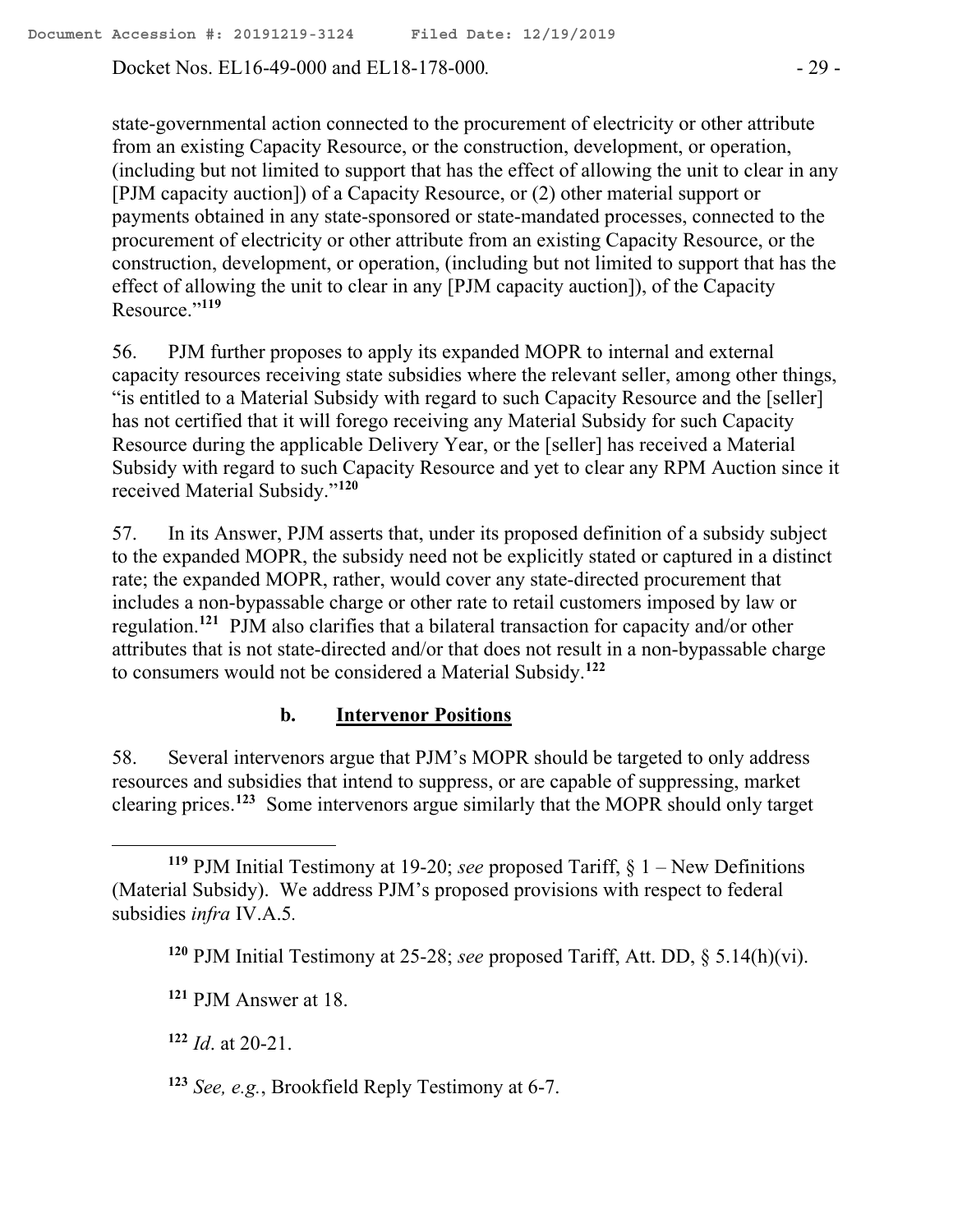Docket Nos. EL16-49-000 and EL18-178-000. - 30 -

subsidies that have been shown to materially affect capacity offers,**<sup>124</sup>** or only address those subsidies that affect the market in the manner suggested in the June 2018 Order, meaning subsidies provided by states for the purpose of supporting the entry or continued operation of preferred generation resources that may not otherwise be able to succeed in a competitive wholesale capacity market.**<sup>125</sup>**

59. Clean Energy Industries argue that state policies that utilize competitive bidding processes should not be considered "actionable subsidies" because such competitive processes do not create revenue certainty and do not reasonably impact capacity market bidding behavior.**<sup>126</sup>** Similarly, AEE argues that a MOPR exemption should be provided for capacity resources that receive out-of-market revenues through a state policy or program that selects resources through a competitive process, including resources winning an all-source, technology-neutral request for proposals that meets the Commission's previously-established standards for competitive solicitations.**<sup>127</sup>**

60. ELCON argues that if the Commission pursues an expanded MOPR, it should limit the qualifying characteristics of an actionable subsidy only to the types and degrees of subsidization that fundamentally compromise competitive markets.**<sup>128</sup>** ELCON suggests actionable subsidies should be: (i) government sanctioned payments funded by compulsory charges on electricity consumers; (ii) guaranteed payments (i.e., not obtained through a competitive program); and (iii) resource- or company-specific payments.**<sup>129</sup>**

61. AEP/Duke argue that the retail rider approved by the Ohio Commission for AEP's affiliate and the Dayton Power & Light Company, and a pending retail rider for Duke's

**<sup>129</sup>** *Id*. at 5-6.

 $\overline{a}$ 

**<sup>124</sup>** *See, e.g.*, AEE Initial Testimony at 9; Clean Energy Industries Initial Testimony at 3; OPSI Initial Testimony at 14; AEP/Duke Reply Testimony at 10-12; ELCON Initial Testimony at 5-6.

**<sup>125</sup>** AEP/Duke Initial Testimony at 4 (citing June 2018 Order, 163 FERC ¶ 61,236 at P 1); *see also* AEE Initial Testimony at 3; Clean Energy Industries Reply Testimony at 4.

**<sup>126</sup>** Clean Energy Industries Initial Testimony at 21.

**<sup>127</sup>** AEE Initial Testimony at 22.

**<sup>128</sup>** ELCON Initial Testimony at 5.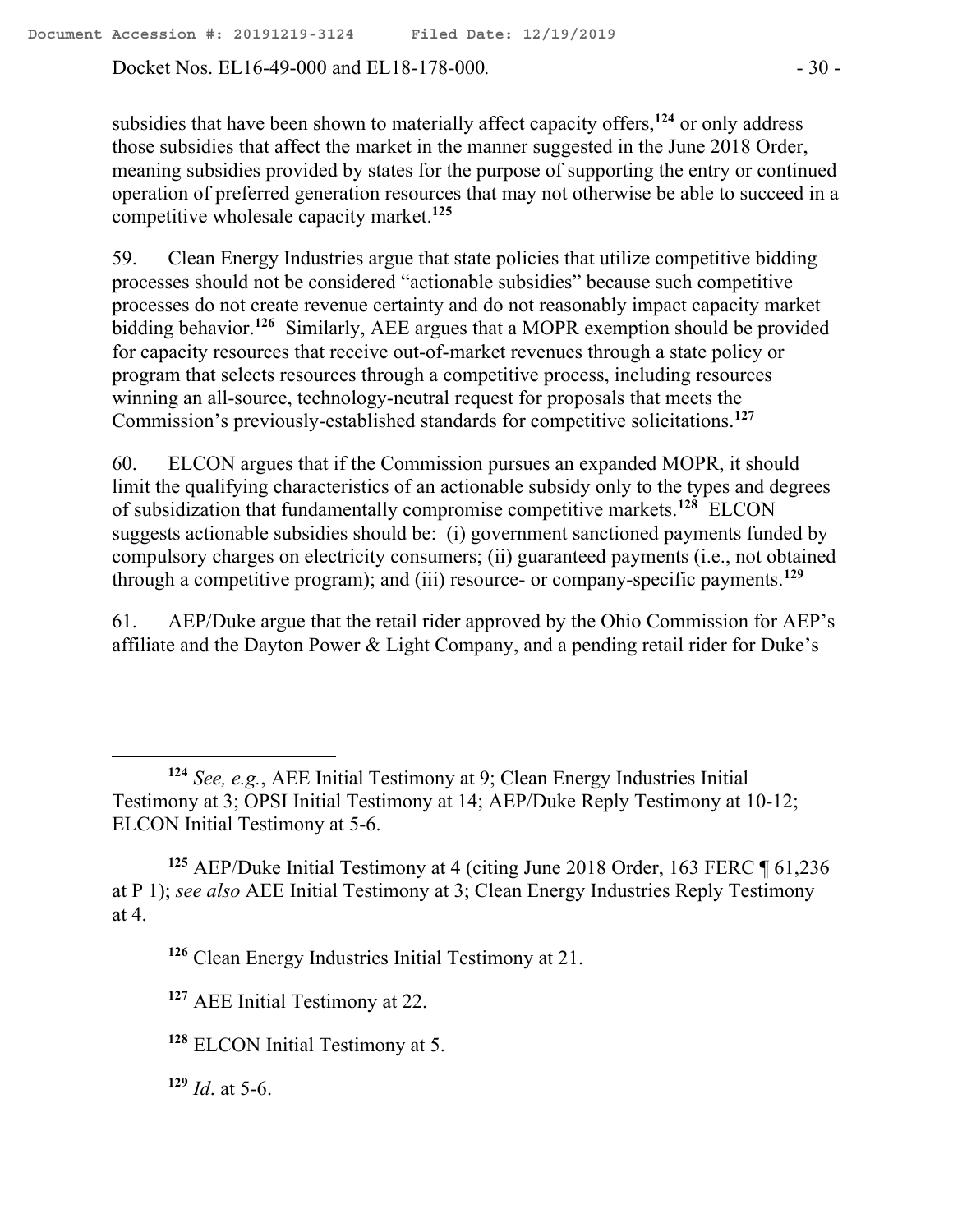Docket Nos. EL16-49-000 and EL18-178-000. - 31 -

affiliate, should not be treated as a subsidy that is subject to PJM's MOPR.**<sup>130</sup>** AEP/Duke assert that the retail rate riders are not a subsidy because they are not related to any state policy goals support the entry or continued operation of preferred generating resources. **131**

62. Some intervenors support PJM's proposal to apply the expanded MOPR to resources that are "entitled to a Material Subsidy[.]"**<sup>132</sup>** Other intervenors oppose PJM's proposal. Avangrid argues that focusing on an entitlement to receive a Material Subsidy would inappropriately extend the MOPR to resources that do not actually receive a Material Subsidy. Avangrid further asserts that such a definition fails to comply with the requirements of the June 2018 Order, which uses some form of the verb "receive" in discussing out-of-market revenue or state support.**<sup>133</sup>** Several intervenors argue that the language will permit over-mitigation because resources may be eligible for a subsidy but not guaranteed to receive it.**<sup>134</sup>**

63. Other intervenors assert that a resource that receives an actionable subsidy after the window to certify that it is receiving such a subsidy should be permitted to participate in the BRA as if it did not receive the actionable subsidy, as such a resource would lack adequate time to prepare to be an RCO resource.**<sup>135</sup>**

64. The Joint Consumer Advocates state that, if the MOPR is expanded, it should apply only to resources that are receiving support or have received assurances of support and only for the duration of time that they are receiving qualifying payments.**<sup>136</sup>**

**<sup>131</sup>** AEP/Duke Initial Testimony at 6.

 $\overline{a}$ 

**<sup>132</sup>** *See, e.g.*, API Reply Testimony at 21-22; New Jersey Board Reply Testimony at 16-17; Policy Integrity Initial Testimony at 6.

**<sup>133</sup>** Avangrid Initial Testimony at 11-12.

**<sup>134</sup>** *Id*. at 17; Avangrid Reply Testimony at 17-18; DC People's Counsel Initial Testimony at 8; Clean Energy Industries Reply Testimony at 14-15; Clean Energy Industries Initial Testimony at 17-18 (arguing speculative revenues do not materially impact offers).

**<sup>135</sup>** PSEG Reply Testimony at 17-18; New Jersey Board Initial Testimony at 21.

**<sup>136</sup>** Joint Consumer Advocates Initial Testimony at 8-9, 11.

**<sup>130</sup>** AEP/Duke Initial Testimony at 5; AEP/Duke Reply Testimony at 12-15; *see also* Buckeye Reply Testimony at 7-8 (agreeing that the retail rate riders simply continue the long-standing and unique OVEC arrangements, which are largely owned by selfsupply entities).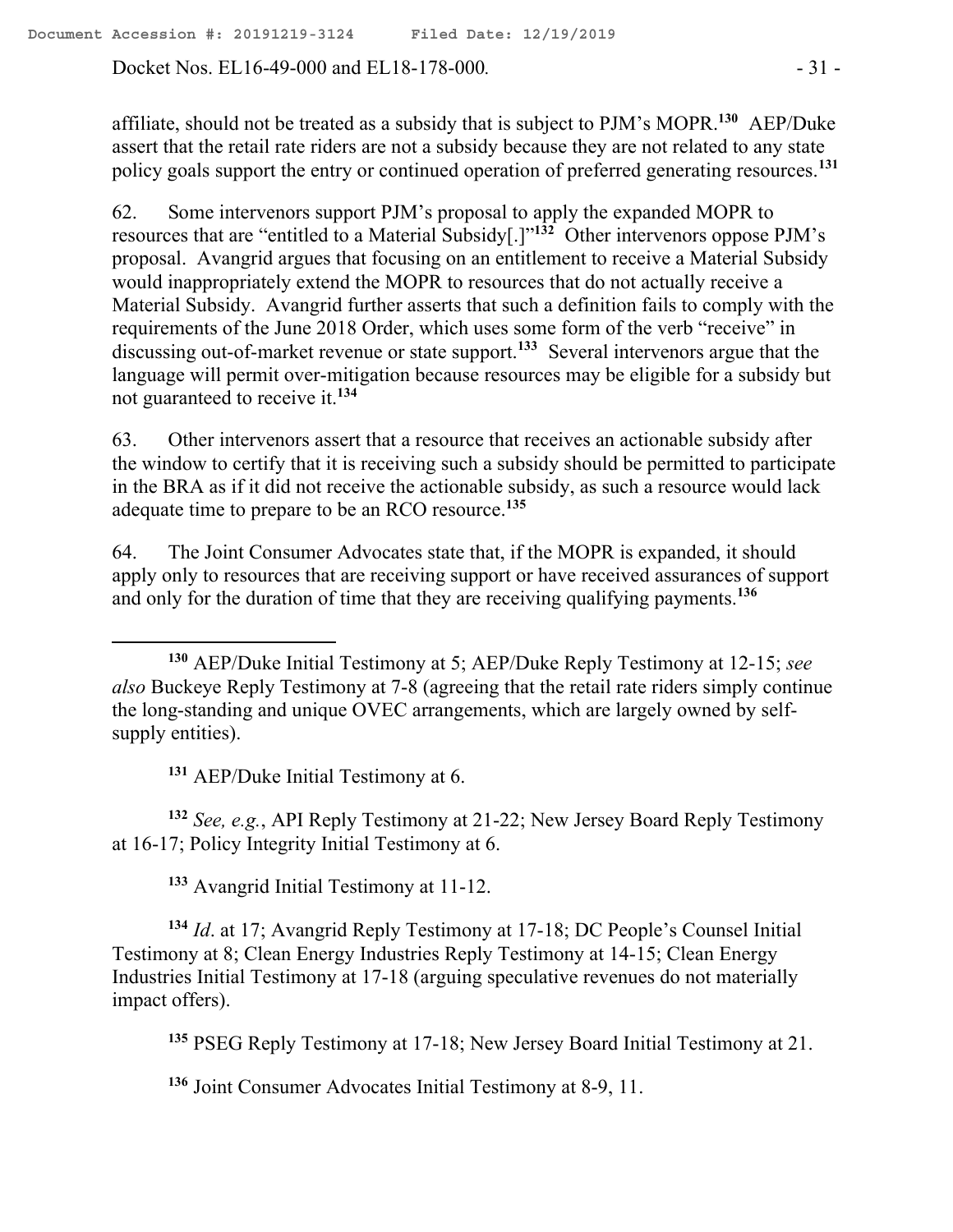Docket Nos. EL16-49-000 and EL18-178-000*.* - 32 -

65. Some intervenors argue that out-of-market subsidies should exclude purely private and voluntary transactions, including voluntary bilateral capacity contracts outside the market.<sup>137</sup> Illinois Commission recommends that the Commission not treat payments, assurances, or other such benefits provided by taxpayers, rather than by electricity consumers, as actionable subsidies. **<sup>138</sup>**

66. Policy Integrity argues that revenue resources receive from externality payments, such as ZEC and RPS programs, are not distinguishable from other revenues received outside of the markets, including coal ash sales, steam heat sales, voluntary Renewable Energy Credits (RECs), emission allowances, or fossil fuel subsidies. Policy Integrity argues that these sources of revenue compensate resources for products and services that are not FERC-jurisdictional, just as RPS and ZEC programs do, and affect capacity market bidding behavior the same way as other out-of-market revenue, but have coexisted with capacity markets for years. **139** Policy Integrity contends the Commission has recognized that revenues a resource receives outside of jurisdictional markets are not necessarily distortionary.<sup>140</sup> Because revenues from RPS programs and ZECs are similar to the payments the Commission has found are not distortionary, Policy Integrity argues they should be treated in the same way.**<sup>141</sup>**

# **c. Commission Determination**

67. Based on the evidence presented in this paper hearing, we find that PJM's MOPR must be expanded to permit the review and mitigation of capacity offers by resources that receive or are eligible to receive State Subsidies.<sup>142</sup> Specifically, the term State Subsidy will be defined as follows:

> A direct or indirect payment, concession, rebate, subsidy, nonbypassable consumer charge, or other financial benefit that is (1) a

**<sup>138</sup>** Illinois Commission Reply Testimony at 22.

**<sup>139</sup>** Policy Integrity Initial Testimony at 27-33.

**<sup>140</sup>** *Id.* at 32-33 (citing 2011 MOPR Order, 137 FERC ¶ 61,145 at PP 242-44).

**<sup>141</sup>** *Id.* at 33.

 $\overline{a}$ 

**<sup>142</sup>** *See* June 2018 Order, 163 FERC ¶ 61,236 at P 158.

**<sup>137</sup>** Illinois Commission Reply Testimony at 22-23; ELCON Initial Testimony at 7 (noting that corporate consumers are increasingly deploying their own capital to voluntarily purchase power through the bilateral market or procure RECs); AES Initial Testimony at 19-20.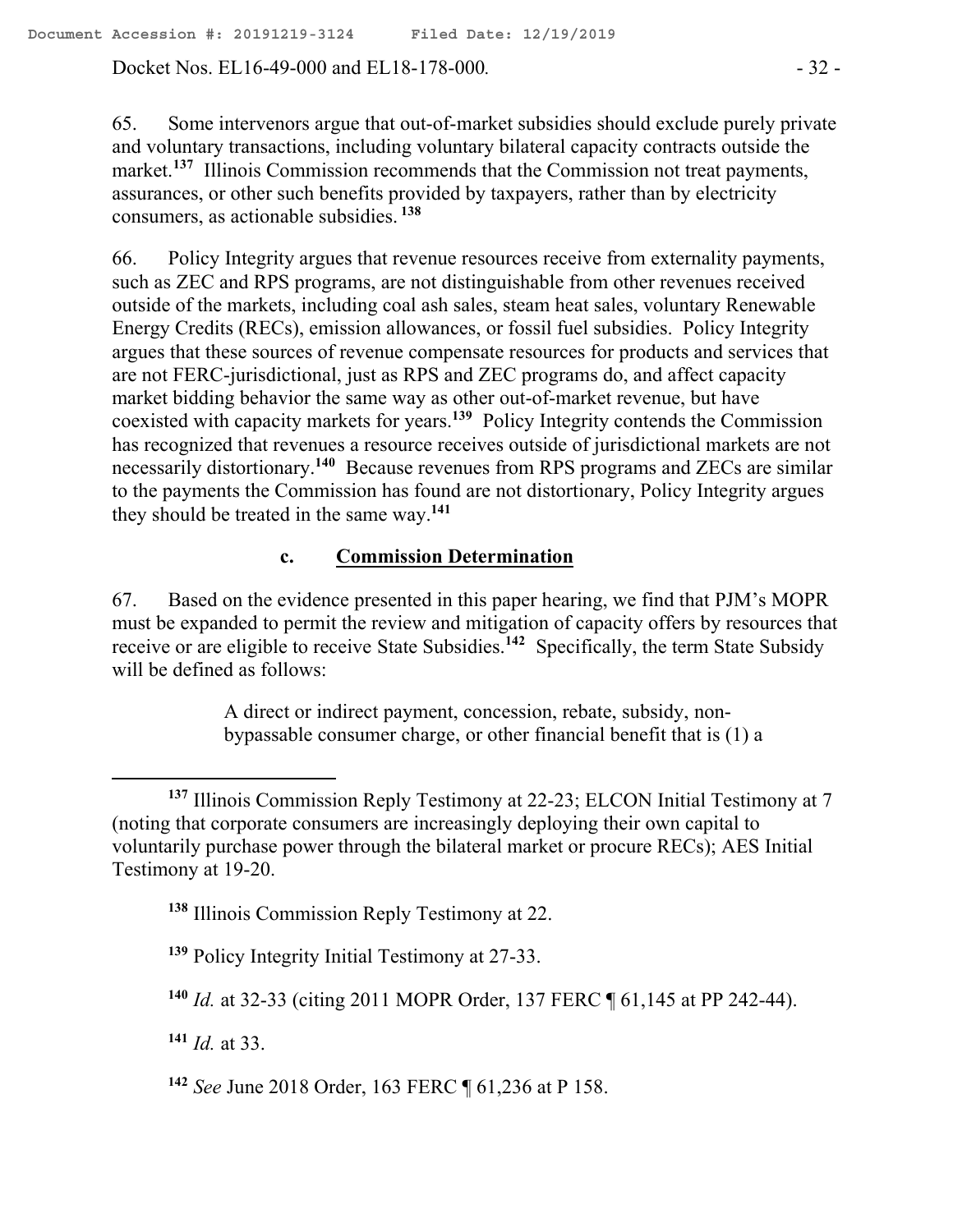Docket Nos. EL16-49-000 and EL18-178-000*.* - 33 -

result of any action, mandated process, or sponsored process of a state government, a political subdivision or agency of a state, or an electric cooperative formed pursuant to state law, and that (2) is derived from or connected to the procurement of (a) electricity or electric generation capacity sold at wholesale in interstate commerce, or (b) an attribute of the generation process for electricity or electric generation capacity sold at wholesale in interstate commerce, or (3) will support the construction, development, or operation of a new or existing capacity resource, or (4) could have the effect of allowing a resource to clear in any PJM capacity auction.**<sup>143</sup>**

68. This definition focuses on those forms of "out-of-market payments provided or required by certain states"<sup>144</sup> that, even in the absence of facial preemption under the FPA, squarely impact the production of electricity or supply-side participation in PJM's capacity market by "supporting the entry or continued operation of preferred generation resources that may not otherwise be able to succeed in a competitive wholesale capacity market."**<sup>145</sup>** This definition is not intended to cover every form of state financial assistance that might indirectly affect FERC-jurisdictional rates or transactions; nor is it intended to address other commercial externalities or opportunities that might affect the economics of a particular resource. Rather, our concern is with those forms of State Subsidies that are not federally preempted, but nonetheless are most nearly "directed at<sup>"146</sup> or tethered to<sup>147</sup> the new entry or continued operation of generating capacity in the federally-regulated multi-state wholesale capacity market administered by PJM. Consistent with court precedent, a State Subsidy need not be facially preempted to

**<sup>144</sup>** June 2018 Order at P 1 & n.1.

**<sup>145</sup>** *Id*.

 $\overline{a}$ 

**<sup>146</sup>** *Oneok, Inc. v. Learjet, Inc.*, 135 S. Ct. 1591, 1602 (2015).

**<sup>147</sup>** *Cf. Hughes*, 136 S. Ct. at 1299 (2016) ("Nothing in this opinion should be read to foreclose Maryland and other States from encouraging production of new or clean generation through measures 'untethered to a generator's wholesale market participation.'") (citation omitted).

**<sup>143</sup>** Although the Public Utility Regulatory Policies Act of 1978 (PURPA) is implemented by states, it is implemented pursuant to federal law and the Commission's regulations and thus federally-mandated sales of energy and capacity by Qualifying Facilities do not fall under our defined term of State Subsidy.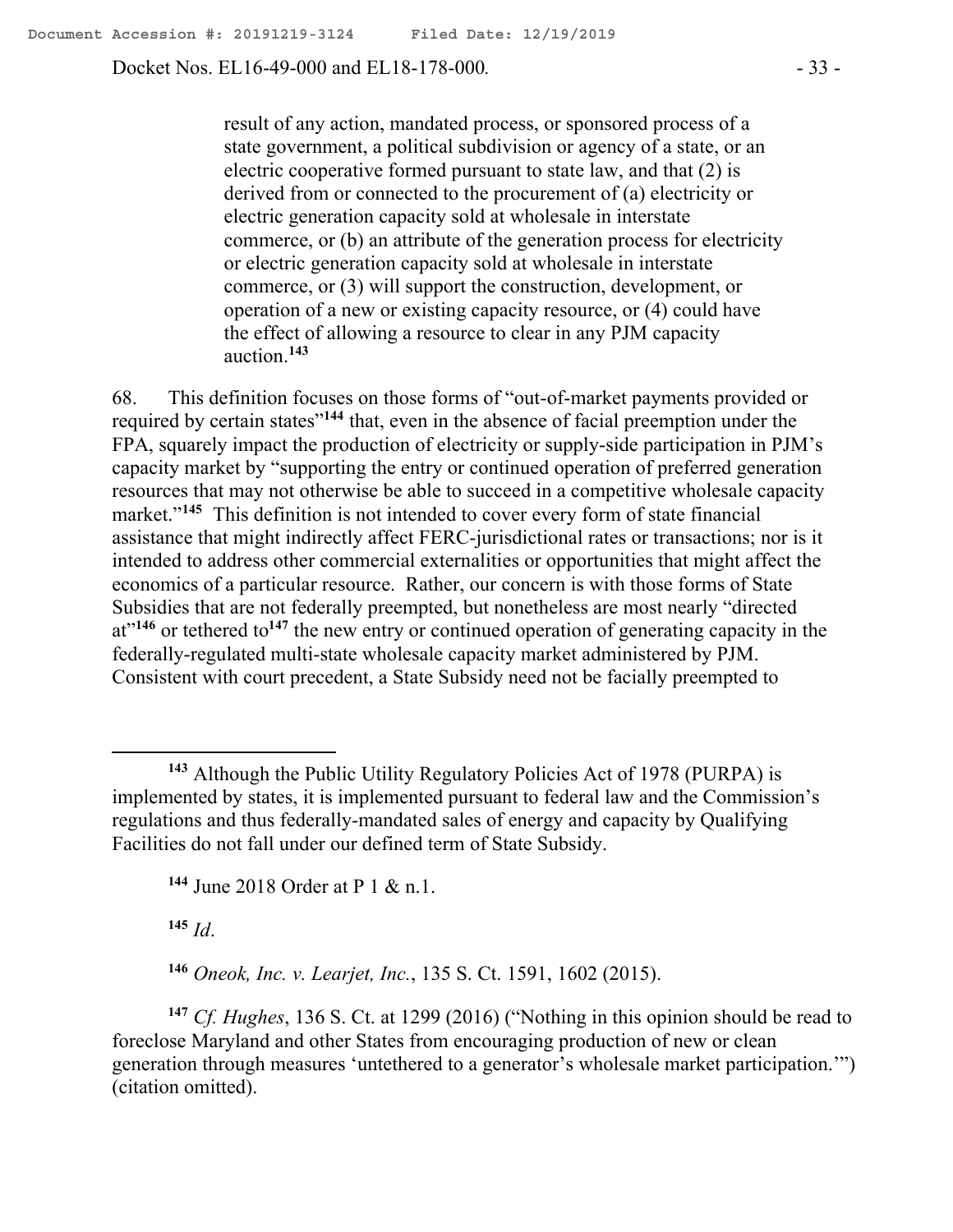Docket Nos. EL16-49-000 and EL18-178-000. - 34 -

 $\overline{a}$ 

require corrective action by this Commission.**<sup>148</sup>** As we have explained, our statutory mandate requires the Commission to intervene "when subsidized [resources] supported by one state's or locality's policies has the effect of disrupting the competitive price signals that PJM's [capacity auction] is designed to produce, and that PJM as a whole, including other states, rely on to attract sufficient capacity."**<sup>149</sup>**

69. For similar reasons, we disagree with Policy Integrity's argument that revenues they describe as externality payments, such as ZEC and RPS programs, are not distinguishable from certain other revenues received outside of the markets. We reiterate that if an out-of-market payment meets the definition of State Subsidy above—including ZEC and RPS programs— then the State-Subsidized Resource is subject to the default offer price floor. The definition of State Subsidy we adopt here—which leans heavily on language the PJM stakeholders reviewed and developed—is sufficiently clear and specific to be understood by PJM and its stakeholders.**<sup>150</sup>**

70. As to whether private, voluntary bilateral transactions might raise inappropriate subsidy concerns, we find that the record in the instant proceeding does not demonstrate a need to subject voluntary, arm's length bilateral transactions to the MOPR at this time. **151** We find that the expanded MOPR, as adopted herein, will sufficiently address resources receiving State Subsidies to keep existing uneconomic resources in operation, or to support the uneconomic entry of new resources.

71. We reject AEP/Duke's request to exclude retail rate-riders as a State Subsidy.**<sup>152</sup>** As described by AEP/Duke, the state-approved rate riders pass through the costs, or credits, associated with a wholesale purchase power agreement based on revenues from

**<sup>149</sup>** 2011 MOPR Rehearing Order, 137 FERC ¶ 61,145 at P 3; *see supra* note 23 (listing cases).

**<sup>150</sup>** In addition, several of the items listed by Policy Integrity are addressed separately by our specific holdings with respect to voluntary RECs, *see infra* P 176, and federal subsidies, *see supra* P 10; *infra* P 89.

**<sup>151</sup>** The treatment of voluntary REC arrangements under the expanded MOPR is discussed in IV.D.1 below.

**<sup>152</sup>** Unless such resource receiving the retail rate rider qualifies for an exemption.

**<sup>148</sup>** *See Elec. Power Supply Ass'n v. Star*, 904 F.3d 518, 524 (7th Cir. 2018) (holding that the Illinois ZEC program is not preempted and explaining that this holding did not change whether, in this replacement rate proceeding, the Commission may "need to make adjustments in light of states' exercise of their lawful powers").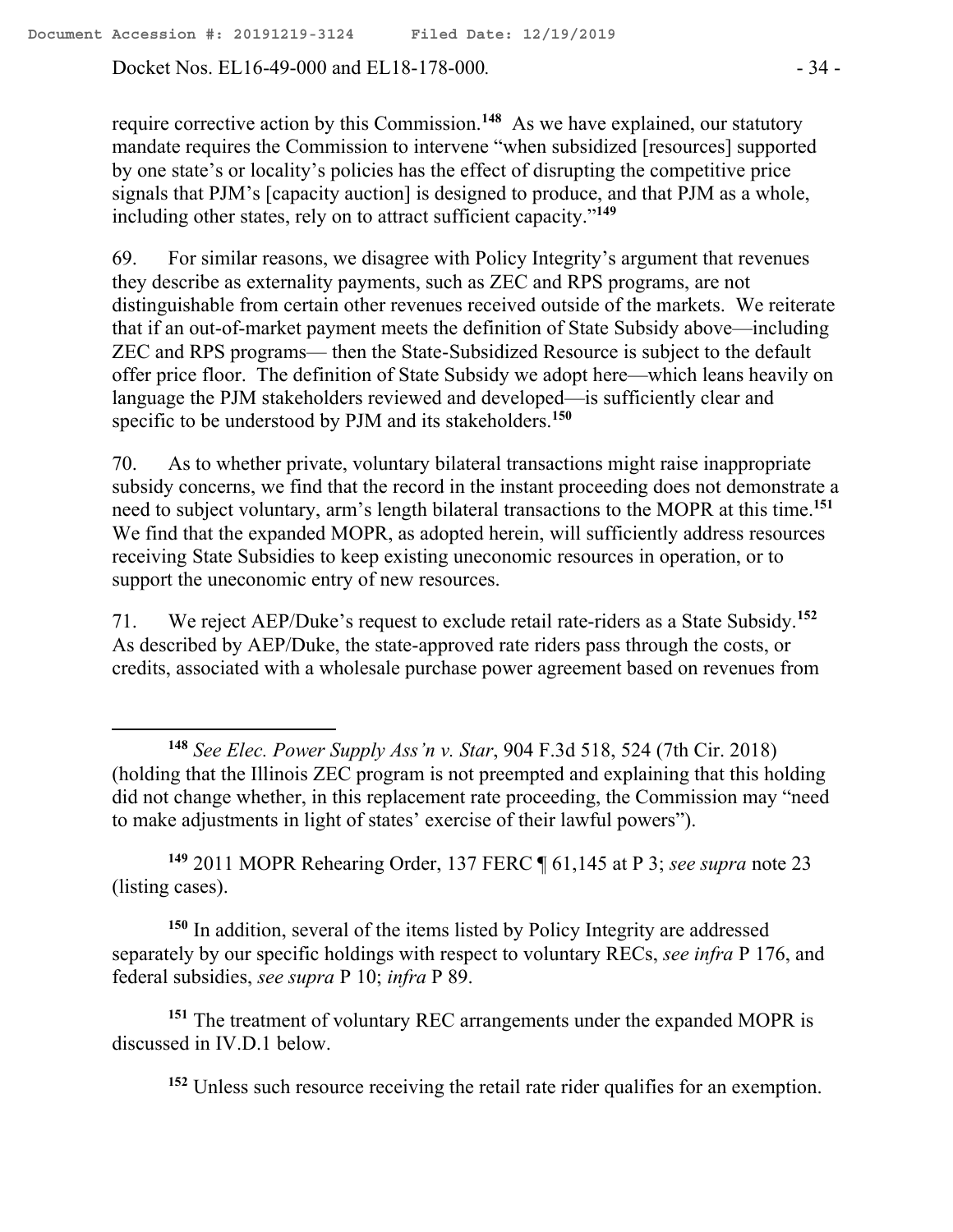Docket Nos. EL16-49-000 and EL18-178-000. - 35 -

the PJM capacity market.**<sup>153</sup>** As a general matter, we find that it is reasonable to include non-bypassable revenue arrangements or rate riders as State Subsidies because the riders are connected to the procurement of electricity or electric generation capacity sold at wholesale or support the construction, development, or operation of new and existing capacity resources.

72. We reject intervenors' argument that mitigation under the expanded MOPR should only be triggered if the out-of-market support received by a resource can be demonstrated to actually allow a resource to uneconomically enter or remain in the market, thereby suppressing prices. Consistent with Commission precedent, the June 2018 Order is premised on the finding that, as a general matter, resources receiving out-of-market support are capable of suppressing market prices.**<sup>154</sup>** We continue to uphold that finding here. It would turn that finding on its head to require PJM and the Market Monitor to determine for each and every resource receiving a State Subsidy whether that subsidy actually allows a resource to uneconomically enter or remain in the market, thereby allowing the resource to suppress prices.

73. However, we agree with intervenors who argue that the MOPR should take into account the competitiveness of State-Subsidized Resources. It will. A resource can demonstrate that its offer is competitive through the Unit-Specific Exemption (see *infra* IV.D.5) process, or certify to PJM that will forego any State Subsidy under the Competitive Exemption (see *infra* IV.D.1). Because the goal of the MOPR is to ensure that resources offer competitively, and a seller may avail itself of the Unit-Specific Exemption process or the Competitive Exemption, it is reasonable to require all resources that receive a State Subsidy to be subject to the MOPR.

74. We agree with intervenor arguments that state policies that utilize competitive bidding processes may not necessarily undermine the market's reliance on competitive price signals to procure economic capacity, and we find that the Unit-Specific Exemption is sufficient to address this scenario. A competitive, fuel-neutral process is designed to select the most economic resources. These resources should already be economic and therefore do not need an exemption. Sellers with resources chosen through such a process will be able to use the Unit-Specific Exemption to demonstrate that their offer is competitive. It is not necessary to create another administrative process to determine which state procurements are competitive in advance–the burden of demonstrating the competitiveness of a given resource's offer should fall on the seller.

 $\overline{a}$ 

**<sup>154</sup>** *See* June 2018 Order, 163 FERC ¶ 61,236 at P 155 (citing *ISO New England Inc.*, 135 FERC ¶ 61,029, at PP 170-71 (2011)).

**<sup>153</sup>** AEP/Duke Initial Testimony at 5-6.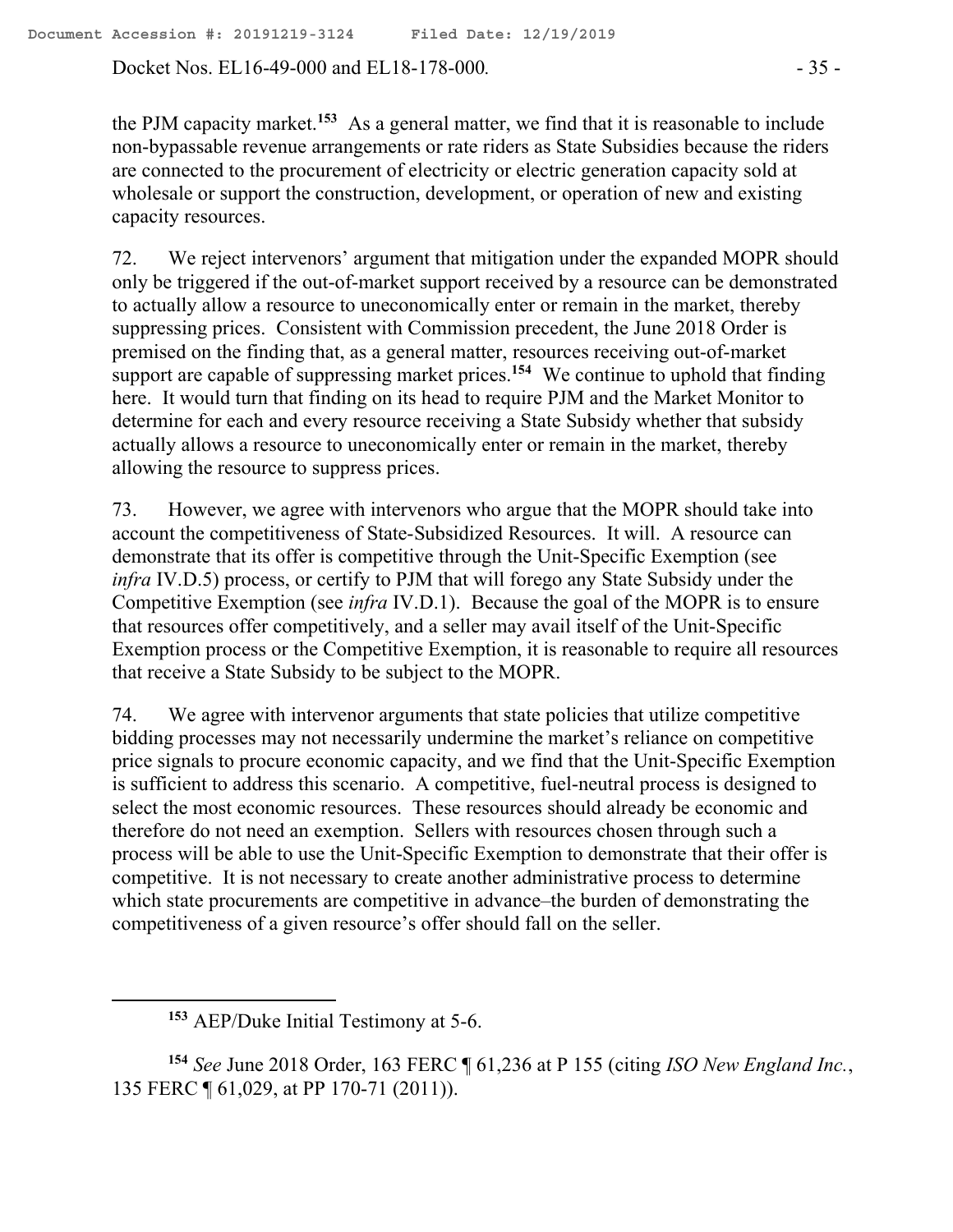Docket Nos. EL16-49-000 and EL18-178-000. - 36 -

75. We agree with PJM that the MOPR should apply to resources that receive or are "entitled to" receive a State Subsidy. We agree with PJM that a seller shall be considered "entitled to" a State Subsidy if the seller has a legal right or a legal claim to the subsidy, regardless of whether the seller has yet to actually receive the subsidy. We further find that a capacity resource should be considered to be entitled to receive a State Subsidy if the resource previously received a State Subsidy, and has not cleared a capacity auction since that time.

76. We disagree with intervenors' claim that it is inappropriate to mitigate resources that are entitled to a State Subsidy, but may not have actually received a State Subsidy yet. Resources that do not wish to be mitigated or believe they will not actually receive a State Subsidy to which they are entitled may certify to PJM that they will forego any State Subsidy under the Competitive Exemption. Therefore, mitigating offers by resources that receive or are entitled to receive a State Subsidy will only capture resources that are both eligible to receive a subsidy and likely to accept one.

77. Intervenors argue that resources may be entitled, but not guaranteed, to receive payments and should therefore not be mitigated, because speculative revenues do not materially impact capacity market offers. We disagree. We find that no materiality threshold is appropriate, as discussed *infra* IV.B. Allowing resources to enter the capacity market without mitigation and then subsequently accept a State Subsidy for the relevant delivery year would negate the purpose of the MOPR and would be unjust and unreasonable for the reasons outlined in the June 2018 Order.

### **4. General Industrial Development and Local Siting Support**

### **a. PJM's Proposal**

 $\overline{a}$ 

78. PJM proposes to exclude from its definition of Material Subsidy state payments relating to industrial development and local siting. With respect to industrial development, PJM proposes to exclude "payments (including payments in lieu of taxes), concessions, rebates, subsidies, or incentives designed to incent, or participation in a program, contract or other arrangement that utilizes criteria designed to incent or promote, general industrial development in an area<sup>[1]</sup><sup>155</sup> With respect to local siting, PJM proposes to exclude "payments concessions, rebates, subsidies or incentives designed to incent, or participation in a program, contract or other arrangements from a county or other local government authority using eligibility or selection criteria designed

**<sup>155</sup>** Proposed Tariff at Definitions (Material Subsidy), subsection (5).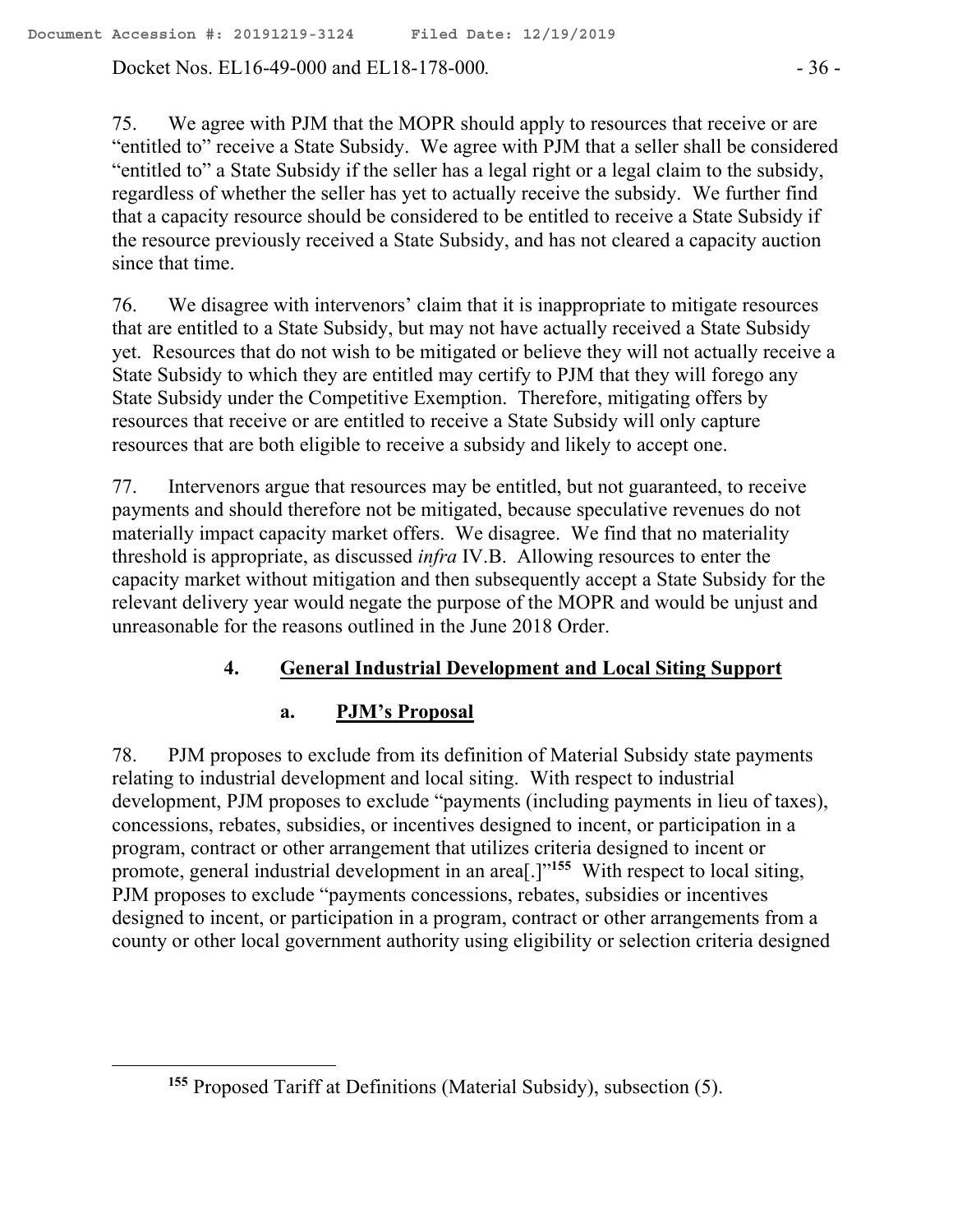Docket Nos. EL16-49-000 and EL18-178-000. - 37 -

to incent, siting facilities in that county or locality rather than another county or locality."**<sup>156</sup>**

79. PJM asserts that subsidies of this sort are appropriately excluded from mitigation because any such payments are unrelated to the production of electricity.**<sup>157</sup>** PJM argues that, instead, these subsidies are generally aimed at economic development through development of grants, tax credits, and the like. PJM adds that these subsidies have been excluded from the MOPR previously, as part of the categorical exemption for competitive entry in place prior to the *NRG* remand proceeding.**<sup>158</sup>**

## **b. Intervenor Positions**

80. Some intervenors support excluding subsidies relating to general industrial development and/or siting incentives, arguing that payments, assurances, or other such benefits provided by taxpayers are distinguishable from a payment funded by electricity consumers.**<sup>159</sup>** Other intervenors oppose PJM's proposal. LS Power argues that any exception for a specific class of resource, or a given type of subsidy program, would be inconsistent with the Commission's recognition that all subsidy programs result in price suppression for the entire market, regardless of intent.**<sup>160</sup>**

81. Exelon asserts that PJM's MOPR should mitigate any form of out-of-market revenue, regardless of its purpose, including development incentives or siting considerations. Exelon argues that an exception for development and siting incentives is arbitrary and raises the same concern that the Commission has identified regarding transparency and the competitiveness of offers in the capacity market. Exelon points to a Pennsylvania program that eliminated state and local taxes for a coal-to-gas conversion plant through 2023, noting that this tax relief measure allowed a resource to be constructed at lower cost and submit a capacity offer at less than its true going-forward costs.**<sup>161</sup>**

**<sup>156</sup>** *Id*. subsection (6).

 $\overline{a}$ 

**<sup>157</sup>** PJM Initial Testimony at 23-24.

**<sup>158</sup>** *Id*. at 24; *see also* 2013 MOPR Order, 143 FERC ¶ 61,090 at P 53.

**<sup>159</sup>** PJM Consumer Representatives Initial Testimony at 9; OCC Initial Testimony at 6-7.

**<sup>160</sup>** LS Power Initial Testimony at 9 (citing June 2018 Order, 163 FERC ¶ 61,236 at P 155); *see also* NEI Initial Testimony at 5; PSEG Initial Testimony at 7.

**<sup>161</sup>** Exelon Initial Testimony at 18.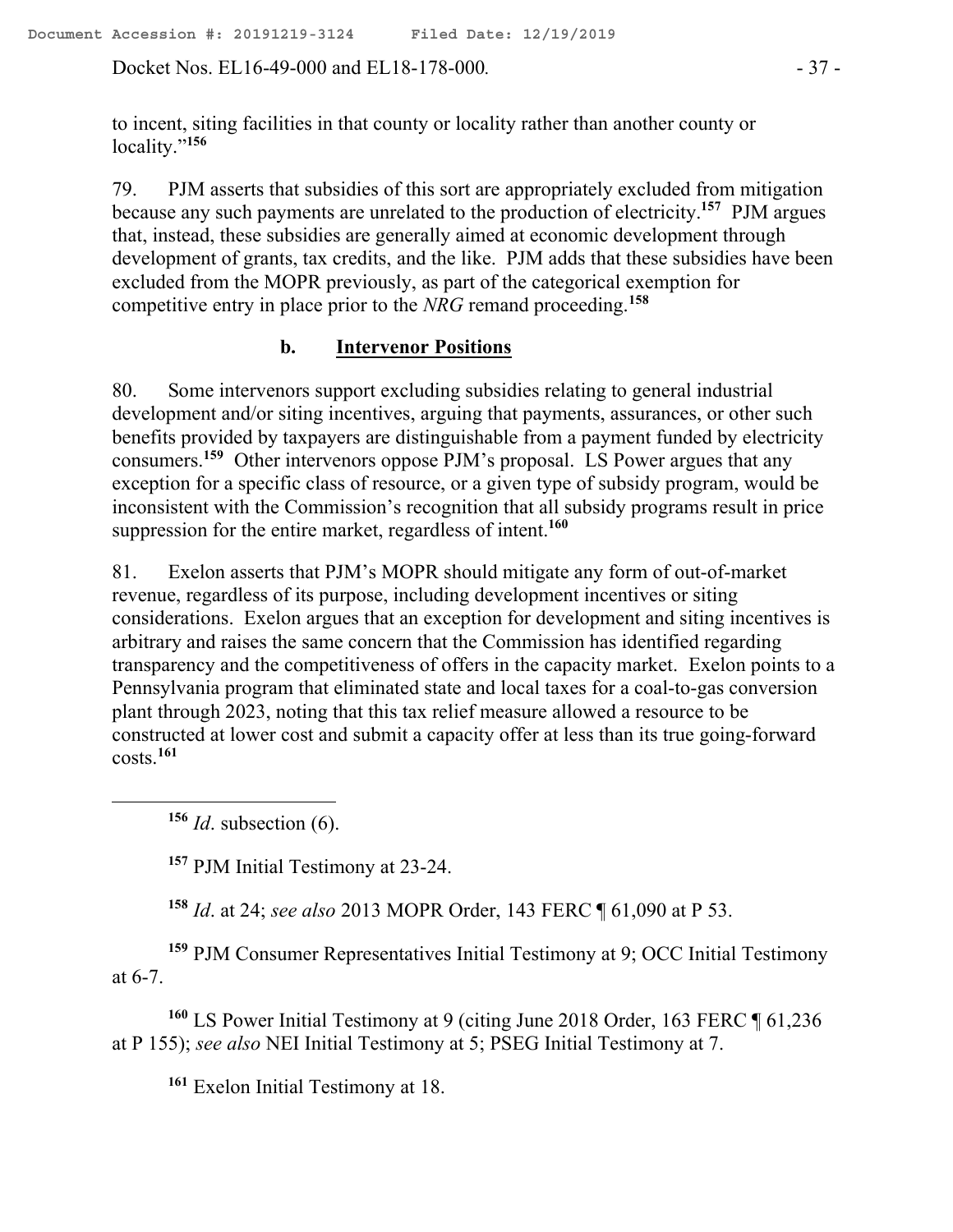Docket Nos. EL16-49-000 and EL18-178-000. - 38 -

82. Finally, AES argues that Payments in Lieu of Taxes have the ability to materially impact net going forward costs of capacity resources, and should therefore be treated as subsidies subject to PJM's MOPR.**<sup>162</sup>**

#### **c. Commission Determination**

83. We adopt PJM's proposal to exclude generic industrial development and local siting support from those types of support that will be treated as a State Subsidy for the purposes of the expanded MOPR. We find that PJM's proposed exclusions are reasonable, given that the support at issue is available to all businesses and is not "nearly 'directed at' or tethered to the new entry or continued operation of generating capacity in the federally-regulated multi-state wholesale capacity market administered by PJM." **163**

## **5. Federal Subsidies**

#### **a. PJM's Proposal**

84. PJM proposes to exempt from the MOPR resources receiving federal subsidies enacted into law prior to March 21, 2016, the refund effective date established in the Calpine complaint proceeding.**<sup>164</sup>** Specifically, PJM proposes to apply the MOPR to resources receiving federal subsidies "authorized pursuant to federal legislation or a federal subsidy program enacted *after* March 21, 2016 . . . unless such federal legislation specifically exempts the application of MOPR to the program being authorized pursuant to federal legislation."**<sup>165</sup>**

85. PJM asserts that the refund effective date is an appropriate cut-off date because the proposal in the Calpine complaint, to apply the MOPR to all resources, provided the first notice to market participants that federal subsidies could be subject to mitigation under PJM's MOPR.<sup>166</sup> PJM adds that, while the Commission's jurisdiction under the FPA should not be construed to countermand other acts of Congress, it is reasonable to assume, prospectively, that Congress is aware of the Commission's authority to address the impacts of federal subsidies on clearing prices in the organized markets and could

**<sup>163</sup>** *Supra* P 68.

**<sup>164</sup>** PJM Initial Testimony at 12, 28.

**<sup>165</sup>** *Id*. at 28.

**<sup>166</sup>** *Id*. at 28-29.

**<sup>162</sup>** AES Initial Testimony at 20.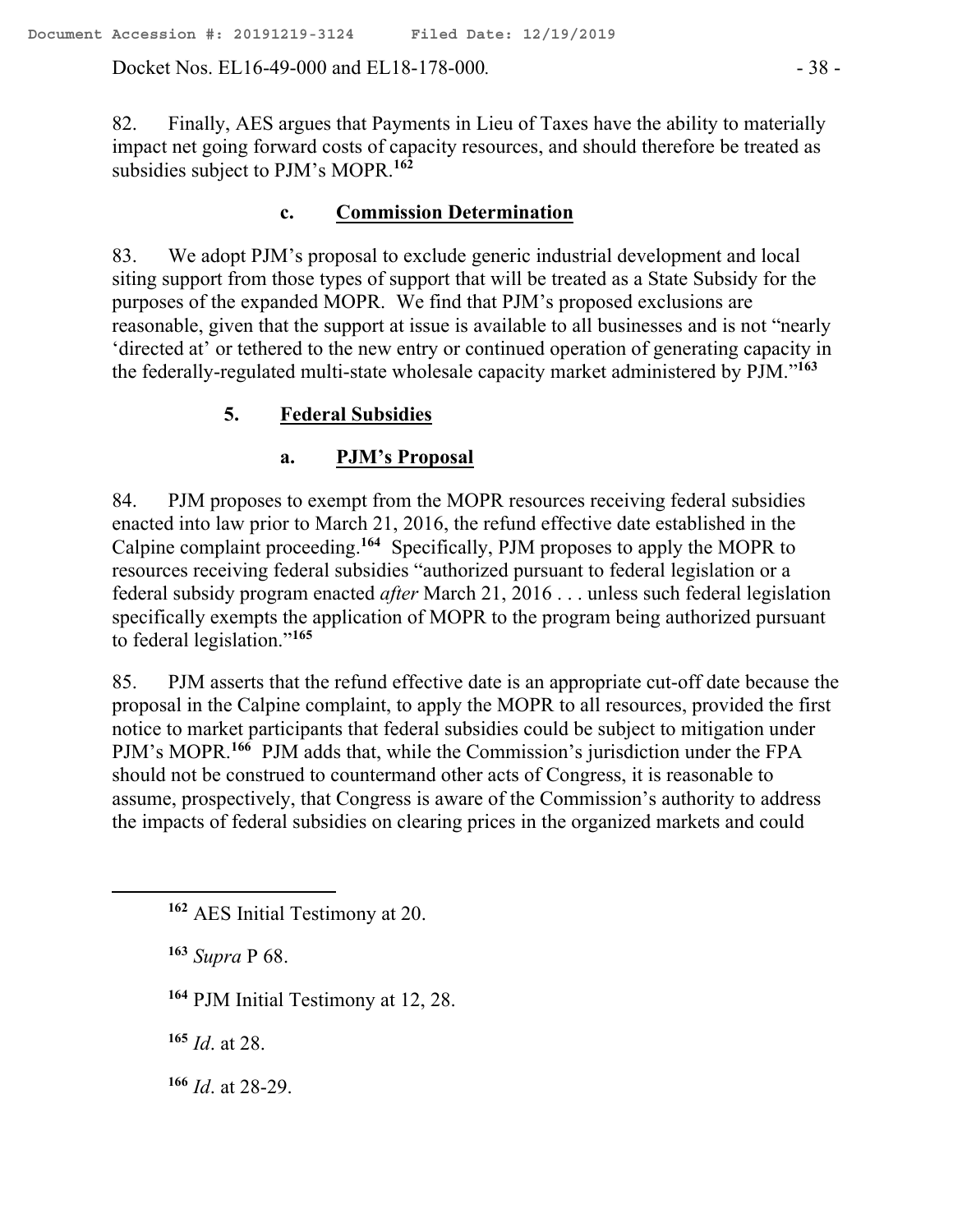Docket Nos. EL16-49-000 and EL18-178-000. - 39 -

expressly limit the Commission's ability to address such effects.<sup>167</sup> PJM argues that this expectation is particularly reasonable given recent court decisions confirming the Commission's authority under the FPA to address the impacts of subsidies on wholesale markets.**<sup>168</sup>**

#### **b. Intervenor Positions**

86. Several intervenors support exempting all resources receiving federal subsidies from mitigation. **169** The New Jersey Board argues that federal subsidies should be exempted, because subjecting such subsidies to the MOPR could drastically increase costs for consumers.**<sup>170</sup>** Clean Energy Advocates generally support PJM's proposal to exclude federal subsidies from the MOPR, if the federal legislation or federal subsidy program at issue was enacted prior to the refund effective date in this proceeding, but would extend the exemption to all federal subsidies adopted prior to a Commission order accepting this aspect of PJM's proposal.**<sup>171</sup>** On specific federal legislation or subsides, some intervenors oppose applying the MOPR to the Production Tax Credit (PTC), or the Investment Tax Credit (ITC), or U.S. Rural Utilities Service (RUS) financing.**<sup>172</sup>**

87. Several intervenors urge caution with regard to finding that federal efforts to ensure grid resilience and promote national security are subsidies.**<sup>173</sup>** By contrast, LS

**<sup>167</sup>** *Id*. at 29.

 $\overline{a}$ 

**<sup>168</sup>** PJM Initial Testimony at 29-30 (citing *Star*, 904 F.3d at 522-24 (holding that the Illinois ZEC program is not preempted and noting the Commission's June 2018 Order); *Coal. for Competitive Elec. v. Zibelman*, 906 F.3d 41, 53-56 (2d Cir. 2018) (holding that the New York ZEC program is not preempted)).

**<sup>169</sup>** *See, e.g.*, New Jersey Board Initial Testimony at 27-28; ODEC Initial Testimony at 24-25.

**<sup>170</sup>** New Jersey Board Initial Testimony at 27-28.

**<sup>171</sup>** Clean Energy Advocates Initial Testimony at 33-34 & n.82.

**<sup>172</sup>** Clean Energy Industries Initial Testimony at 3, 7-12 (arguing that the ITC and PTC are valid exercises of Congress's ability to further the general welfare through its expansive taxing and spending power, and that the Commission cannot frustrate Congress's broader policy goals to encourage renewables based on the Commission's more limited rate jurisdiction); ACORE Initial Testimony at 3; NOVEC Initial Testimony at 6; NRECA Initial Testimony at 25-26 (explaining that RUS debt is a common form of financing for electric cooperatives to access capital for electric investment).

**<sup>173</sup>** ACCCE/NMA Initial Testimony at 3-5; *see also* AEE Initial Testimony at 5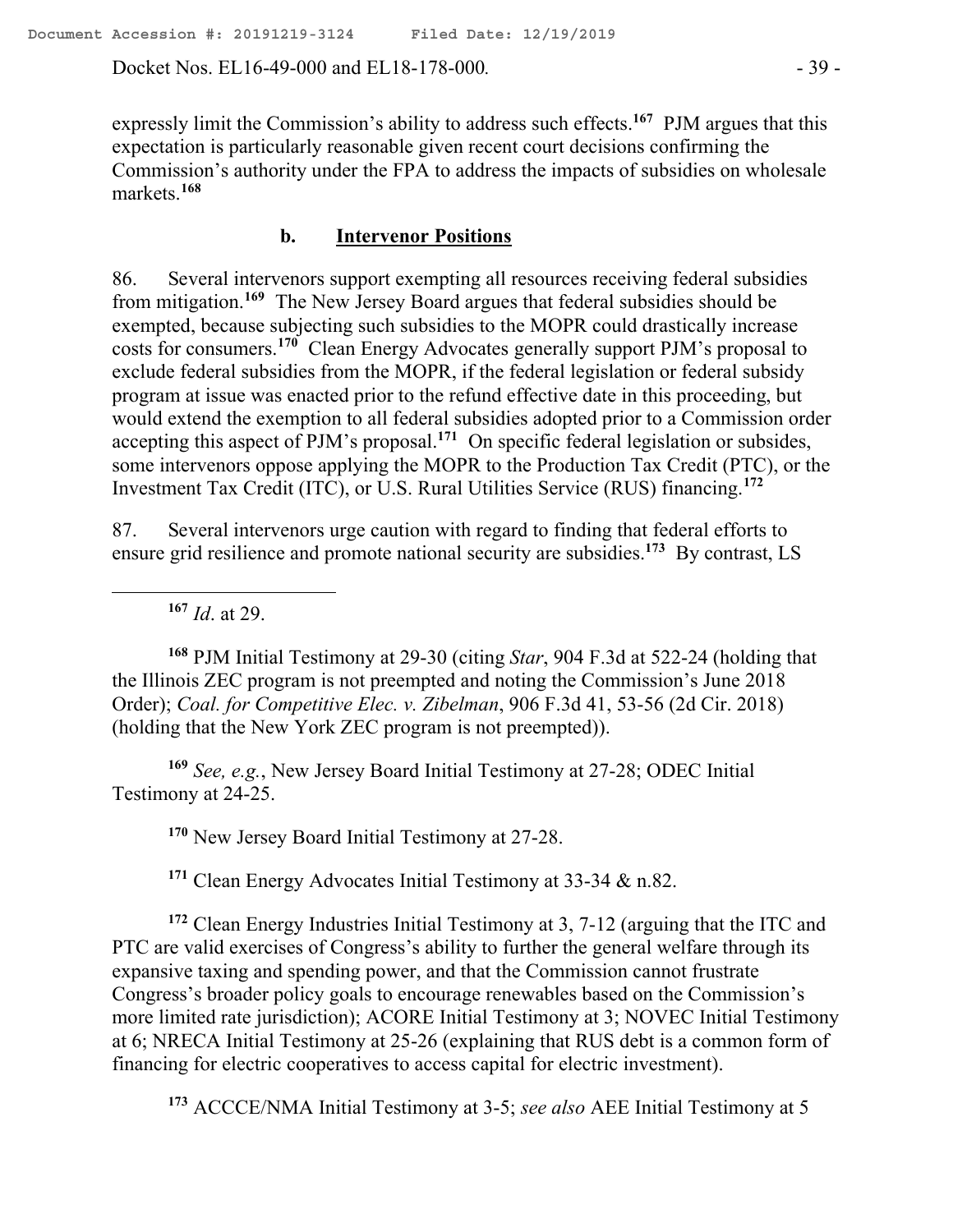Docket Nos. EL16-49-000 and EL18-178-000. - 40 -

Power asserts that any federal program that would provide subsidies to coal or nuclear resources could potentially dwarf the state subsidy programs that the Commission addressed in the June 2018 Order and fatally impair the operation of PJM's capacity market.**<sup>174</sup>**

88. Finally, some intervenors oppose a MOPR exception for any federal subsidy.**<sup>175</sup>** EPSA and IPP Coalition argue that mitigating resources receiving federal subsidies is consistent with the Commission's exclusive FPA jurisdiction over wholesale rates and there is no legal grounds for distinguishing between federally subsidized resources and state subsidized resources. **176**

#### **c. Commission Determination**

89. The replacement rate will not require mitigation of capacity offers that are supported by federal subsidies. We agree with arguments that subsidies created by federal law distort competitive outcomes in the PJM capacity market in the same manner as do State Subsidies. However, this Commission's authority to set just and reasonable rates is delegated by Congress through the FPA. That statute has the same legal force, and springs from the same origin, as any other federal statute. This Commission may not, therefore, disregard or nullify the effect of federal legislation by finding that it would be unjust, unreasonable, or unduly discriminatory to allow a PJM capacity resource to rely on a federal subsidy that provides the resource with a competitive advantage over other resources Congress has not chosen to assist in the same way.<sup>177</sup> Nor is it this

**<sup>174</sup>** LS Power Initial Testimony at 12.

**<sup>175</sup>** *See, e.g.*, Brookfield Initial Testimony at 4-5; EPSA Initial Testimony at 16-19; IPP Coalition Initial Testimony at 4, 7-8; FES Initial Testimony at 7-8; LS Power Initial Testimony at 7, 11-12; NRG Initial Testimony at 10, 42-43; PSEG Initial Testimony at 7; API Initial Testimony at 3, 21; P3 Initial Testimony at 10; P3 Reply Testimony at 8; Cogentrix Reply Testimony at 10.

**<sup>176</sup>** EPSA Initial Testimony at 16-19; IPP Coalition Initial Testimony at 11.

**<sup>177</sup>** *Morton*, 417 U.S. at 550-51("Where there is no clear intention otherwise, a specific statute will not be controlled or nullified by a general one, regardless of priority enactment."); *Silver*, 373 U.S. at 357 (an appropriate analysis is one that "reconciles the operation of both statutory schemes with one another rather than holding one completely ousted"); *Tug Allie-B*, 273 F.3d at 941 (reiterating general statutory construction canons

<sup>(</sup>arguing that every energy technology has received some level of government policy support to help it develop and enter the markets); OCC Initial Testimony at 23 (arguing that it would be premature for FERC to address any potential future federal subsidies for grid resilience or fuel security); NRG Initial Testimony at 42-43.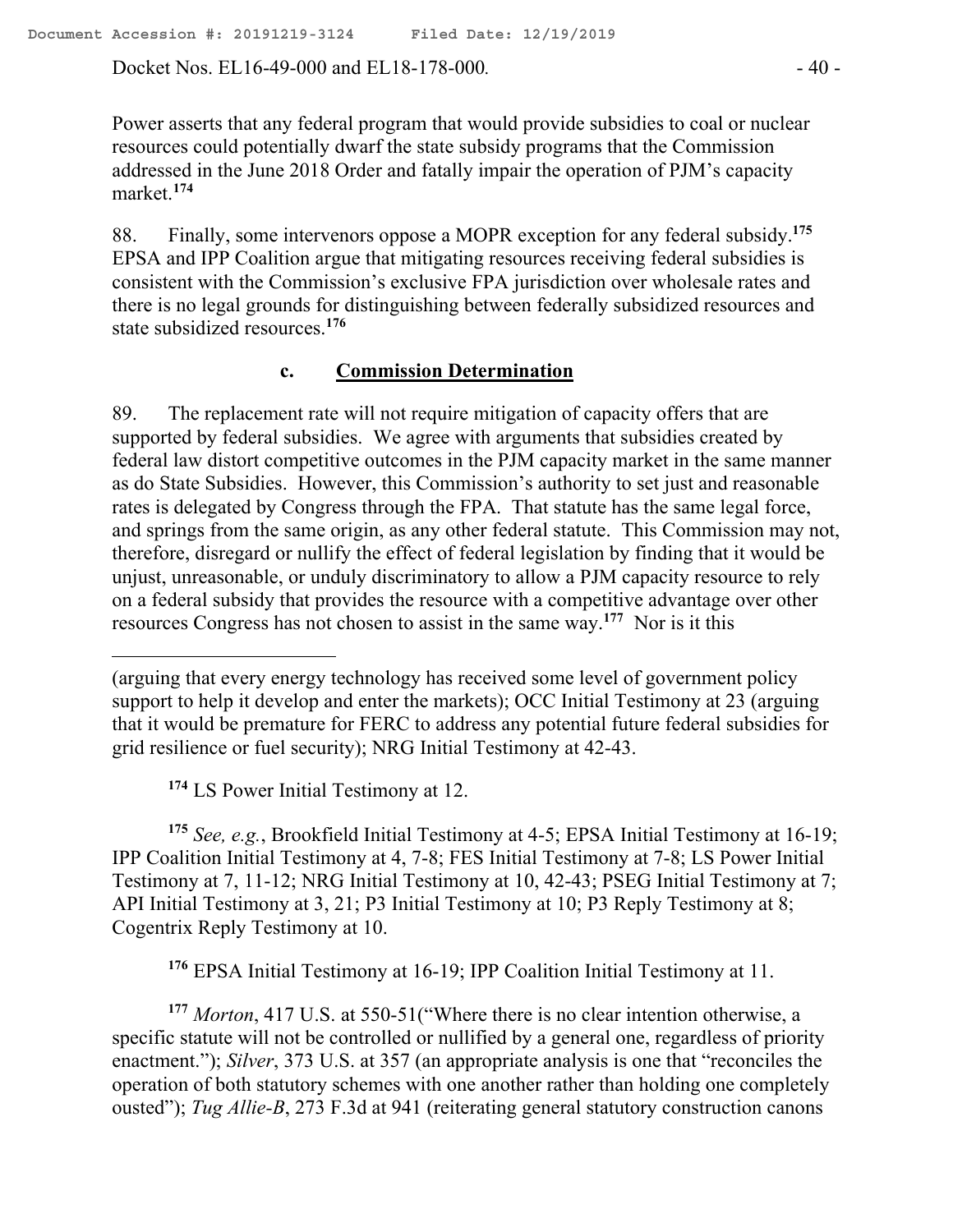Docket Nos. EL16-49-000 and EL18-178-000*.* - 41 -

Commission's place to require, as PJM has suggested,**<sup>178</sup>** that Congress must expressly declare that it intends any future federal subsidy to override market rules accepted by the Commission.

# **B. Materiality Thresholds**

# **1. PJM's Proposals**

90. PJM proposes two materiality thresholds under which subsidized resources would not be subject to the MOPR. First, PJM proposes that a resource must have an unforced capacity threshold of greater than 20 MWs to be subject to the MOPR. PJM notes that the Commission has previously accepted a 20 MW materiality threshold, as applicable to the MOPR,**<sup>179</sup>** Qualifying Facilities,**<sup>180</sup>** and distinguishing interconnection procedures.**<sup>181</sup>** PJM argues that its proposed 20 MW threshold appropriately "excludes resources that are too small, individually or collectively, to meaningfully impact price outcomes from the expanded MOPR."**<sup>182</sup>** PJM adds that, given the relatively low capacity factors attributable to renewable resources, few renewable resources in the PJM region would exceed the 20 MW threshold.**<sup>183</sup>**

91. Second, PJM proposes to exclude from its definition of Material Subsidy any subsidy that is not "1% or more of the resource's actual or anticipated total revenues from PJM's energy, capacity, and ancillary services markets."**<sup>184</sup>** PJM explains that the one

**<sup>178</sup>** *See* PJM Initial Testimony at 29-30.

**<sup>179</sup>** PJM Initial Testimony at 15 (citing 2013 MOPR Order, 143 FERC ¶ 61,090 at P 170).

**180** *Id*. at 16.

 $\overline{a}$ 

**<sup>181</sup>** *Id*. at 17.

**<sup>182</sup>** *Id.* at 18.

**<sup>183</sup>** In other words a renewable resource would need a larger nameplate capacity to have 20 MW of unforced capacity. *Id*. at 17.

**<sup>184</sup>** *Id*. at 21.

that statutes relating to the same subject matter should be construed harmoniously and, if not, the more recent or specific statute should prevail over the older and more general law).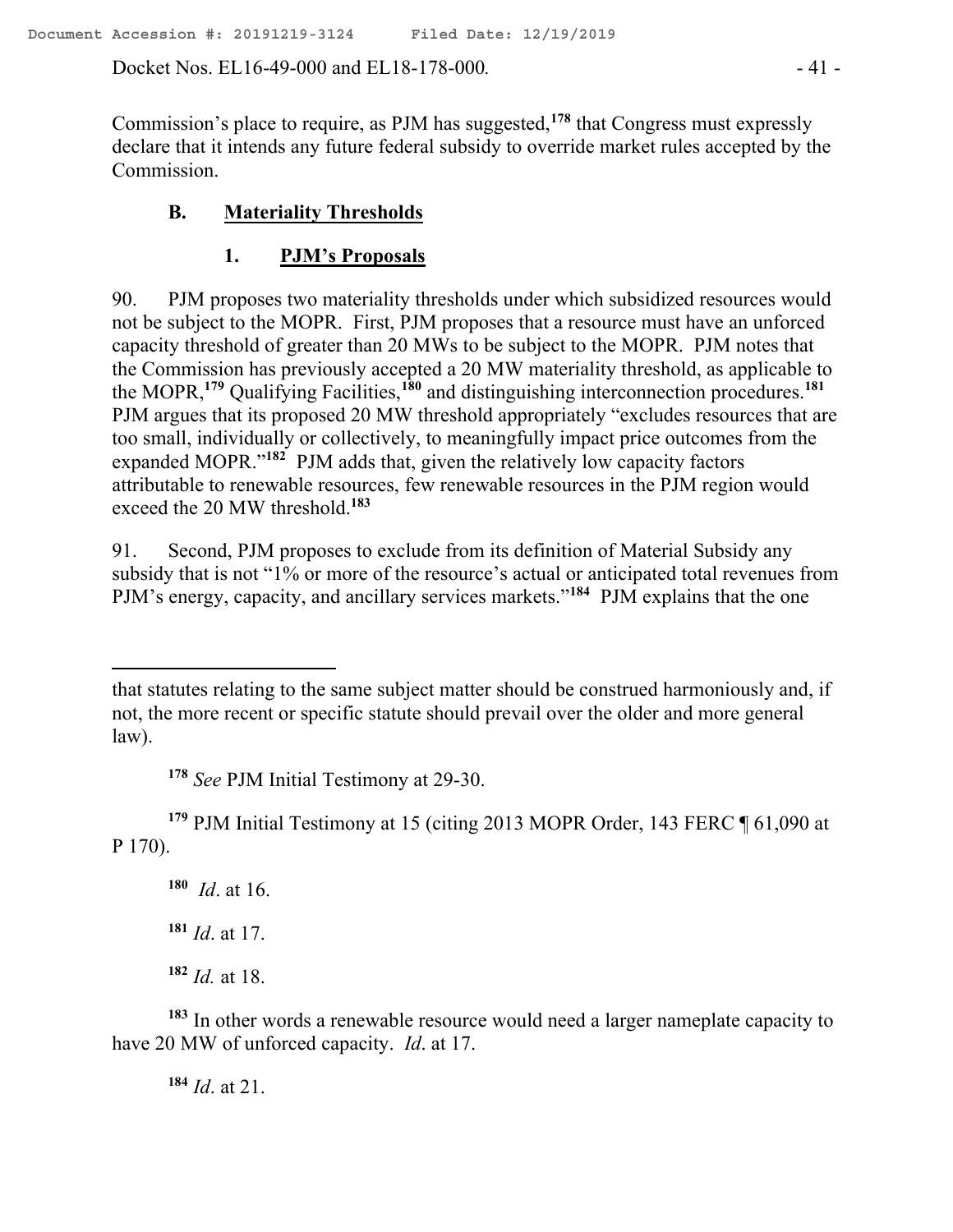Docket Nos. EL16-49-000 and EL18-178-000*.* - 42 -

percent materiality threshold is to exclude financial support that is unlikely to raise price suppression concerns.**<sup>185</sup>**

# **2. Intervenor Positions**

92. Some intervenors support PJM's proposed materiality exemption for resources smaller than 20 MW of unforced capacity, arguing that small resources are unlikely to have a meaningful impact on capacity clearing prices in PJM and should not be subject to the MOPR. **<sup>186</sup>** ACORE states that it would be administratively burdensome with little benefit to apply the MOPR to resources smaller than 20 MW unforced capacity.**<sup>187</sup>** AEE argues that investments in smaller distributed energy resources are typically undertaken for reasons unrelated to capacity market participation and there is no evidence that distributed energy resources are likely to engage in uneconomic offer strategies or meaningfully suppress prices.**<sup>188</sup>** Microgrid generally supports the 20 MW threshold but asserts that microgrids that wish to participate in the RPM should be permitted to offer a combination of assets up to the 20 MW threshold without being subject to the MOPR (and subsequently to be able to select a different combination to fulfill the same commitment).**<sup>189</sup>**

93. Other intervenors support the concept of a materiality threshold, but urge the Commission to impose a higher threshold than PJM's proposal. AES proposes that, since many renewable resources are limited in the actual amount of capacity they can offer into the capacity market, increasing the threshold to 40 MW or 50 MW would create an appropriate safe harbor.**<sup>190</sup>**

94. Others intervenors oppose a 20 MW materiality threshold, arguing that the aggregate number of small resources can have large impacts on markets and that all

**<sup>185</sup>** *Id*.

 $\overline{a}$ 

**<sup>186</sup>** Clean Energy Industries Initial Testimony at 3, 22-23; DC People's Counsel Initial Testimony at 10; ACORE Initial Testimony at 3; IMEA Reply Testimony at 12; Joint Consumer Advocates Initial Testimony at 14; Microgrid Reply Testimony at 12-13; Pennsylvania Commission Reply Testimony at 13; AEE Initial Testimony at 18.

**<sup>187</sup>** ACORE Initial Testimony at 3.

**<sup>188</sup>** AEE Initial Testimony at 18.

**<sup>189</sup>** Microgrid Reply Testimony at 12-13.

**<sup>190</sup>** AES Initial Testimony at 19; *see also* Joint Consumer Advocates Initial Testimony at 14.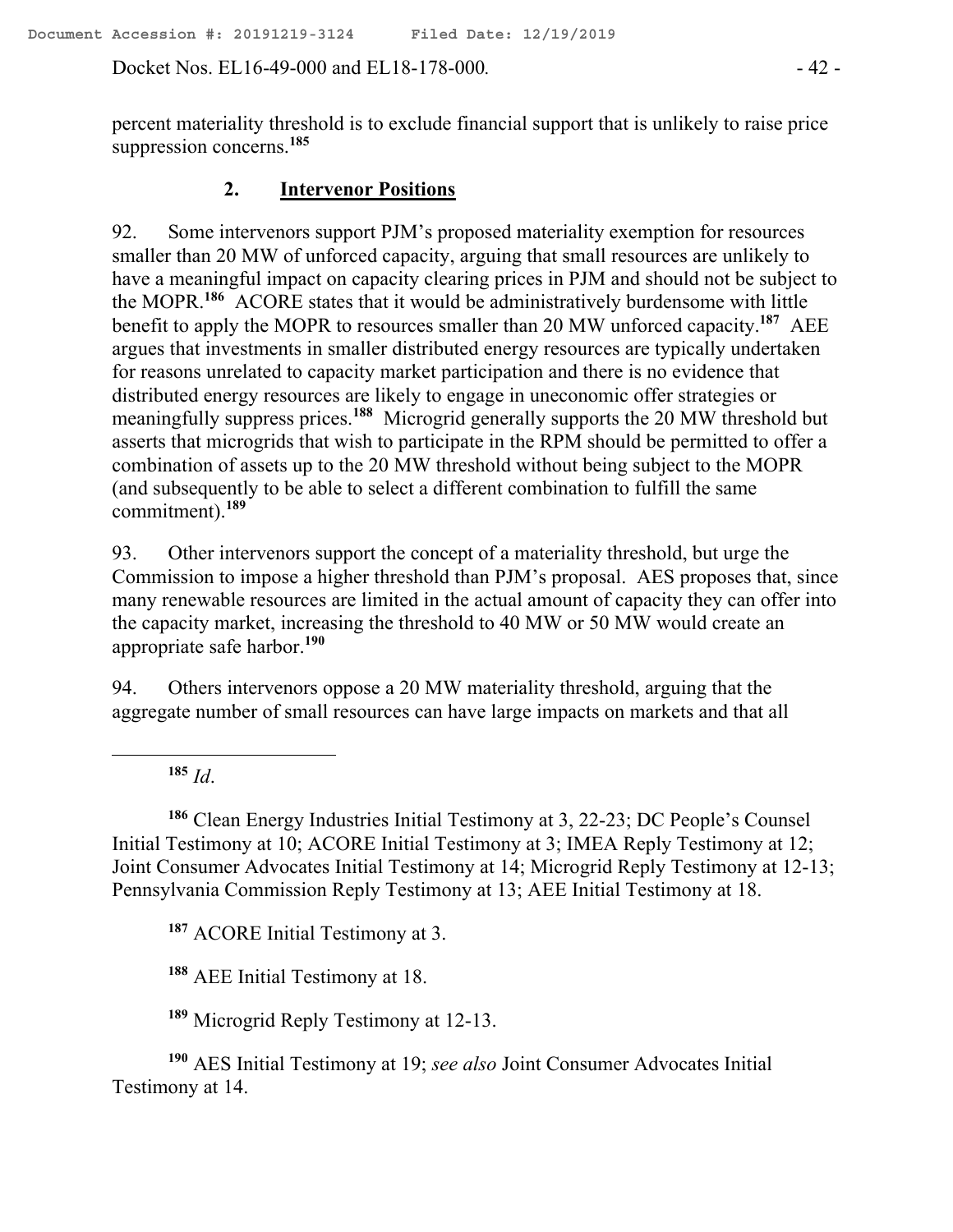Docket Nos. EL16-49-000 and EL18-178-000*.* - 43 -

resources should follow market rules, regardless of size.**<sup>191</sup>** Exelon argues that such a threshold will exempt a significant number of renewable projects, which is contrary to the June 2018 Order's directive to protect PJM capacity prices from the impact of any resource receiving out-of-market support.**<sup>192</sup>** Exelon contends that the threshold will invite gamesmanship and needless litigation as resource owners attempt to qualify for exemption under the threshold.<sup>193</sup> PSEG argues that the 20 MW threshold is too high, as many state policy supported resources are small and can be easily added or uprated in small increments that would avoid tripping the proposed 20 MW threshold in any given year or at any single site, while adding up to a considerable amount of capacity over time.**<sup>194</sup>**

95. On PJM's proposed revenue threshold, a number of intervenors generally support a revenue threshold, including PJM's proposed threshold of excluding from review resources receiving a subsidy that is not one percent or more of the resources' actual or anticipated total PJM revenues.<sup>195</sup> Other intervenors argue that PJM's proposed one percent threshold value is too small, or not sufficiently targeted. AES argues that a higher threshold of fifteen percent out-of-market revenue relative to annual total projected revenue should be adopted, asserting that subsidies resulting in less than this fifteen percent threshold do not threaten competitive bidding because the out-of-market support is far less likely to affect how the resource would be offered into the capacity market.**<sup>196</sup>** PJM Consumer Representatives propose a revenue threshold equal to or

**<sup>192</sup>** Exelon Reply Testimony at 61.

 $\overline{a}$ 

**<sup>193</sup>** Exelon Initial Testimony at 21.

**<sup>194</sup>** PSEG Initial Testimony at 7.

**<sup>195</sup>** ACORE Initial Testimony at 3; DC People's Counsel Initial Testimony at 10; Joint Consumer Advocates Initial Testimony at 14 (also encouraging the Commission to consider whether a higher threshold is necessary); PSEG Initial Testimony at 6; Exelon Initial Testimony at 5 (arguing that any resource receiving out-of-market payments that, *taken together*, exceed one percent of the revenues the resource would expect to receive in the PJM markets should be subject to the MOPR).

**<sup>196</sup>** AES Initial Testimony at 16. AES further asserts that, using a \$150 MW-day capacity value and \$26 MW-day estimated energy and ancillary services revenue, as set

**<sup>191</sup>** *See, e.g.*, Exelon Initial Testimony at 20-21; Exelon Reply Testimony at 60-61; Talen Reply Testimony at 5; Market Monitor Reply Testimony at 5; LS Power Reply Testimony at 8-9. Exelon asserts that allowing 40 different 20 MW wind farms to offer as price takers would have the same impact as allowing one 800 MW nuclear unit to do so, and there is therefore no basis for allowing one and not the other. Exelon Initial Testimony at 20-21.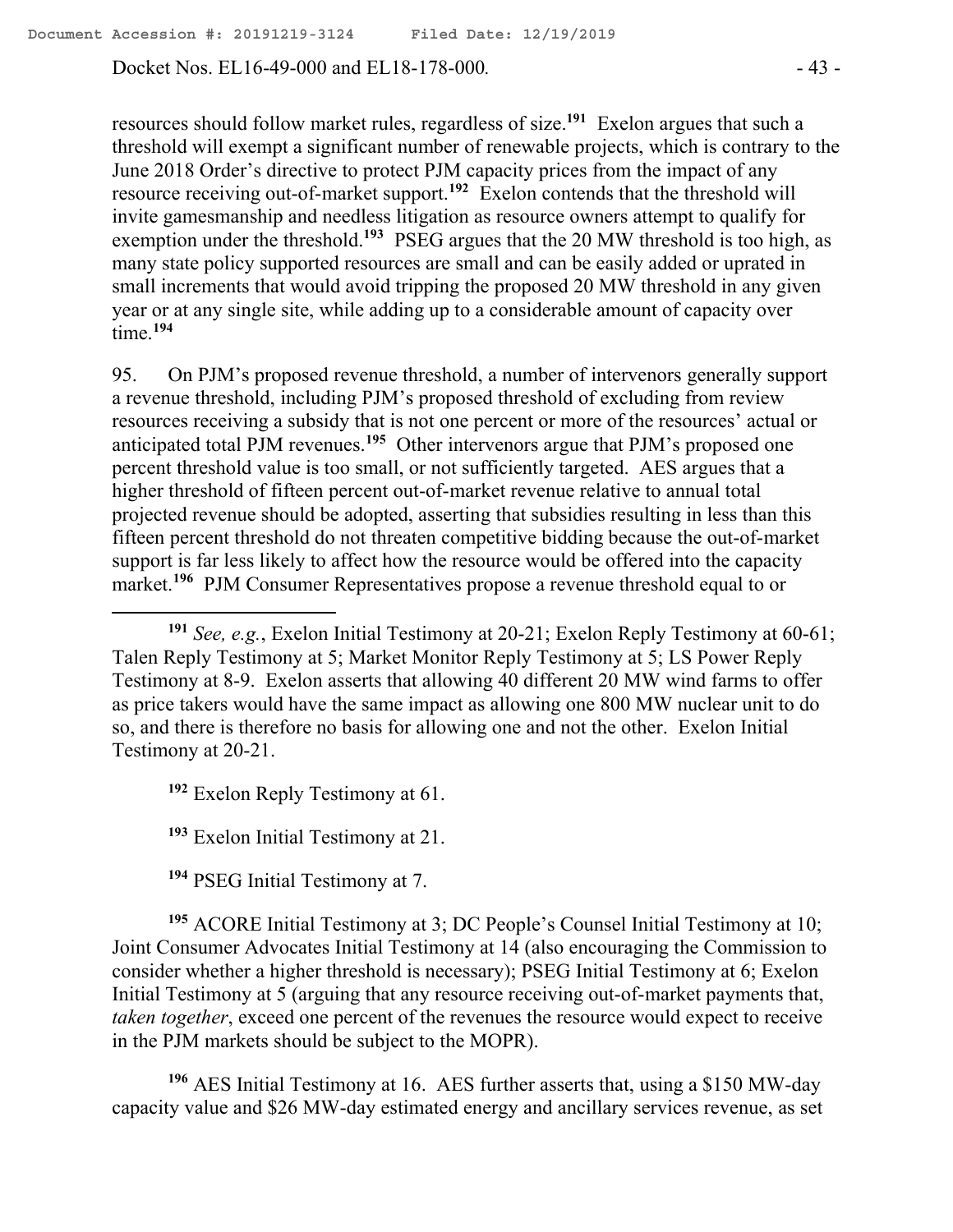Docket Nos. EL16-49-000 and EL18-178-000*.* - 44 -

greater than fifteen percent of Net CONE \* B,**<sup>197</sup>** i.e., treating as a Material Subsidy any such subsidy that is equal to, or exceeds, this threshold.**<sup>198</sup>**

96. Clean Energy Advocates oppose PJM's proposed one percent revenue threshold, arguing that PJM's focus on whether an incentive is large relative to the resource's revenue not only ignores whether the government action at issue affects a single resource or an entire fleet, but also ignores the absolute value of the incentive. Clean Energy Advocates note that it is illogical to assume that a subsidy slightly over one percent of a 20 MW resource's revenue could have a more significant market impact than a subsidy slightly under one percent of a 1,000 MW resource's revenue. Clean Energy Advocates argue that incentives that are not certain or not likely to be significant enough to impact a resource's bid and those that are small in an absolute sense should not be subject to the MOPR, since those incentives are unlikely to significantly change market outcomes.**<sup>199</sup>**

97. Clean Energy Advocates conclude that an expanded MOPR should only be applied to policies that have the highest absolute magnitude impact on the greatest total capacity of resources.**<sup>200</sup>** The New Jersey Board argues that PJM's one percent revenue threshold proposal should be rejected as unsupported, asserting that PJM has not shown that a resource would modify its sell offer based on a state subsidy it has received equal to 1.1 percent of that resource's actual or anticipated market revenues.**<sup>201</sup>**

# **3. Commission Determination**

98. We decline to adopt PJM's proposed materiality thresholds. A materiality threshold implies that there is a threshold under which a State-Subsidized Resource participating in the capacity market has a *de minimis* effect on capacity prices. The June

**<sup>197</sup>** Under the Capacity Performance construct, Net CONE \* B represents the opportunity cost of taking on a capacity payment. *See PJM Interconnection, LLC*, 151 FERC ¶ 61,208 at P 338 n.283 (2015).

**<sup>198</sup>** PJM Consumer Representatives Initial Testimony at 9.

**<sup>199</sup>** Clean Energy Advocates Initial Testimony at 2.

**<sup>200</sup>** *Id*. at 32-33.

forth in PJM's Initial Testimony, a one percent threshold would mean that a new combustion turbine unit receiving a subsidy as small as \$2/MW-day would be subject to a \$355/MW-day MOPR that is more than twice as large as clearing prices in PJM's past capacity auctions. AES Reply Testimony at 6.

**<sup>201</sup>** New Jersey Board Initial Testimony at 16.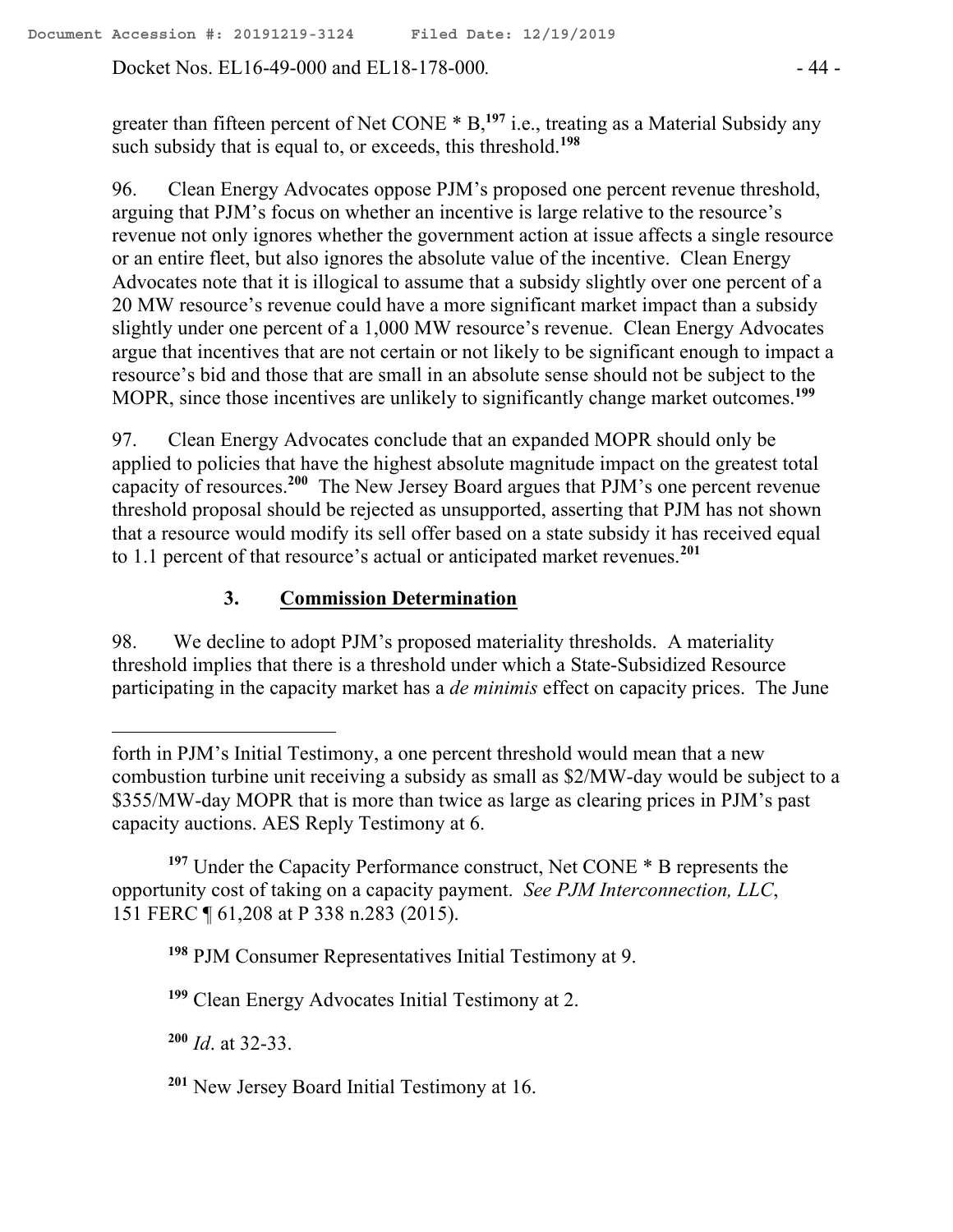Docket Nos. EL16-49-000 and EL18-178-000*.* - 45 -

2018 Order found that PJM's Tariff failed to protect the capacity market from State-Subsidized Resources, regardless of the amount of out-of-market support received, because out-of-market support at any level is capable of distorting capacity market prices.**<sup>202</sup>** The Commission noted specifically the expected future increase in support for renewable resources,**<sup>203</sup>** many of which would be exempt from the expanded MOPR under PJM's proposed capacity threshold. As some intervenors point out, the aggregate impact of small resources can create unjust and unreasonable rates, not just a single resource under 20 MWs.**<sup>204</sup>** Since, on aggregate, small State-Subsidized Resources may have the ability to impact capacity prices, adopting a materiality threshold would undermine the very purpose of our action here.

99. Furthermore, if a State Subsidy is so small as to be arguably immaterial, then the resource's offer should be competitive without it. And, a resource owner may apply for a Unit-Specific Exemption to justify an offer below the default offer price floor. A resource owner may also choose to forego a State Subsidy under the Competitive Exemption in favor of unmitigated participation in the capacity market.

# **C. MOPR Offer Price Floors**

## **1. PJM's Proposal**

100. Under PJM's proposal, the determination of the default offer price floor would depend on whether the material resource: (i) is a generation resource or a demand resource; (ii) has previously cleared in an RPM auction; or (iii) has been subject to PJM's proposed carve-out allowance since it last cleared an RPM auction.**<sup>205</sup>**

101. For resources that have not previously cleared a capacity auction, PJM proposes to retain the historical approach of setting the default offer price floor at Net CONE, i.e., at a level equal to the cost of new entry for each resource type, net of the resource type's estimated energy and ancillary services markets revenues.<sup>206</sup> PJM proposes to include its

**<sup>203</sup>** *Id*. P 151.

**<sup>204</sup>** *E.g.*, Exelon Initial Testimony at 20-21; Market Monitor Reply Testimony at 5.

<sup>205</sup> PJM proposed Tariff, Att. DD,  $\S$  5.14(h)(iv)(A).

**<sup>206</sup>** PJM Initial Testimony at 38-39. PJM notes that these values would be based on information from a database of the National Renewable Energy Laboratory, https://atb.nrel.gov, and include overnight capital costs and the fixed operating and maintenance expense for nuclear, coal, hydro, solar photovoltaic, onshore wind, and offshore wind technologies, as projected for 2022. PJM adds that combined cycle and

**<sup>202</sup>** June 2018 Order, 163 FERC ¶ 61,236 at P 150.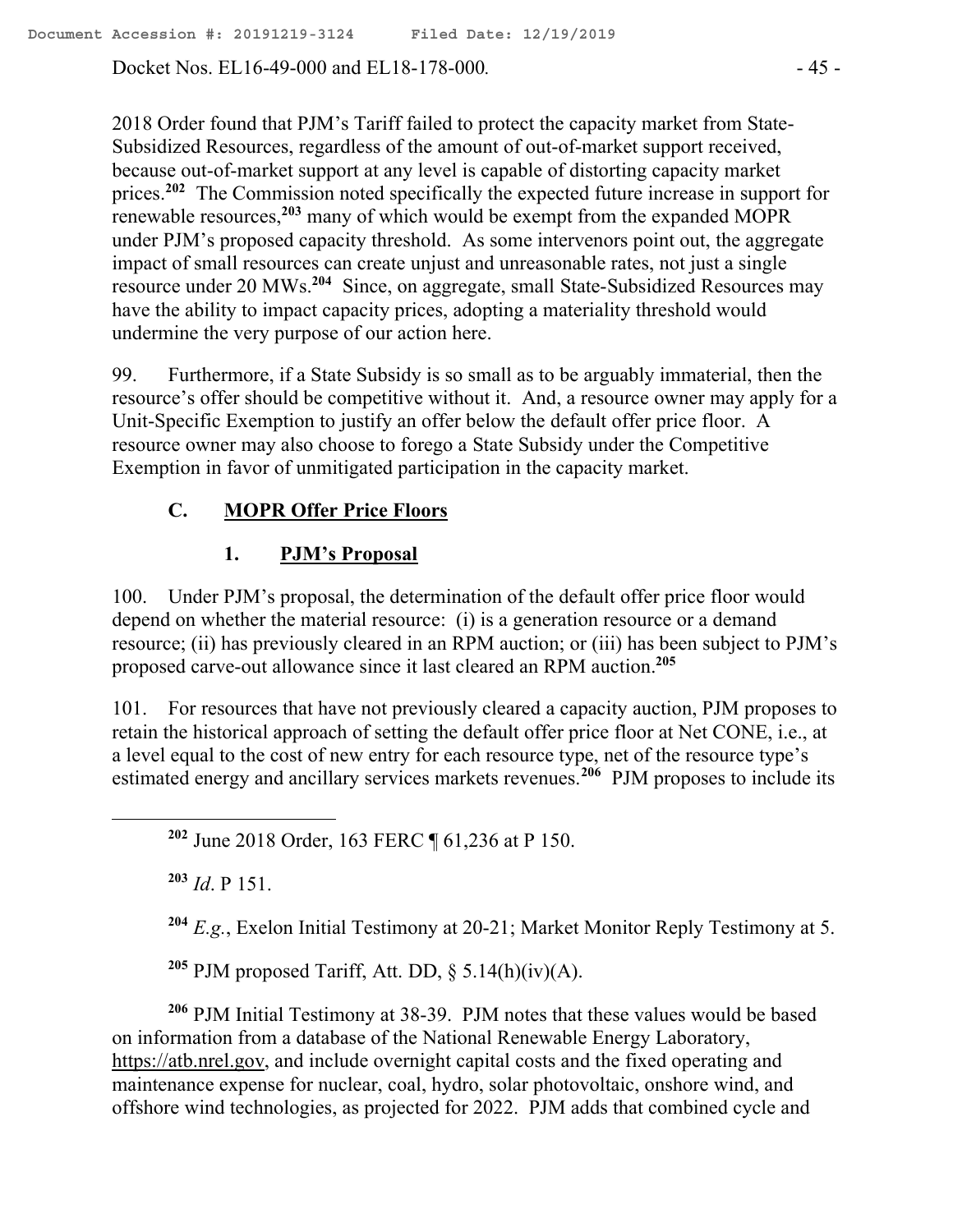Docket Nos. EL16-49-000 and EL18-178-000*.* - 46 -

default values in its Tariff, subject to annual adjustment and PJM's quadrennial review of its Variable Resource Requirement (VRR) Curve and CONE values.**<sup>207</sup>**

102. PJM proposes to calculate its default energy and ancillary services revenue estimates based on historic revenues.**<sup>208</sup>** To calculate the MOPR offer price floor for demand resources that have not previously cleared, PJM proposes to apply the historical average of all demand resource offers submitted in the last three BRAs, for the Locational Deliverability Areas (LDA) in which the demand resources are located. PJM asserts that projecting a generically applicable cost to develop new demand resources is not feasible.**<sup>209</sup>**

103. For existing resources (other than existing demand resources), PJM proposes that a resource subject to the MOPR be allowed to offer at a level no lower than its avoidable cost rate, which reflects its going-forward costs, net of estimated energy and ancillary services markets revenues (Net ACR).<sup>210</sup> PJM states that its default Net ACR for each resource type would be subject to revision under its quadrennial review of its VRR Curve and CONE values.**<sup>211</sup>**

104. PJM explains, however, that the default Net ACR for most existing generation resource types are low. PJM proposes to set the default Net ACR values for existing hydro, pumped hydro, solar photovoltaic, and onshore wind at \$0, given its view that even the most conservative estimate of energy and ancillary services market revenues for these resources is higher than the estimated ACR. PJM proposes that, because this would result in negative default offer price floors, the prices be set at \$0.**<sup>212</sup>** PJM adds that, if a seller believes the default offer price floor is too high, it can request a resource-specific

**<sup>207</sup>** *Id*. at 39-42. **<sup>208</sup>** *Id*. at 40. **<sup>209</sup>** *Id*. at 42-43.

 $\overline{a}$ 

**<sup>210</sup>** A resource's avoidable costs are its incremental costs of being a capacity resource: its fixed annual operating expenses that would not be incurred if it were not a capacity resource over that period.

**<sup>211</sup>** PJM Initial Testimony at 45. PJM made its VRR Curve quadrennial filing on October 12, 2018, in Docket No. ER19-105-000.

**<sup>212</sup>** *Id*. at 46.

combustion turbine levelized annual costs are based on 2021-22 BRA planning parameters, as escalated to 2022-23. *Id.*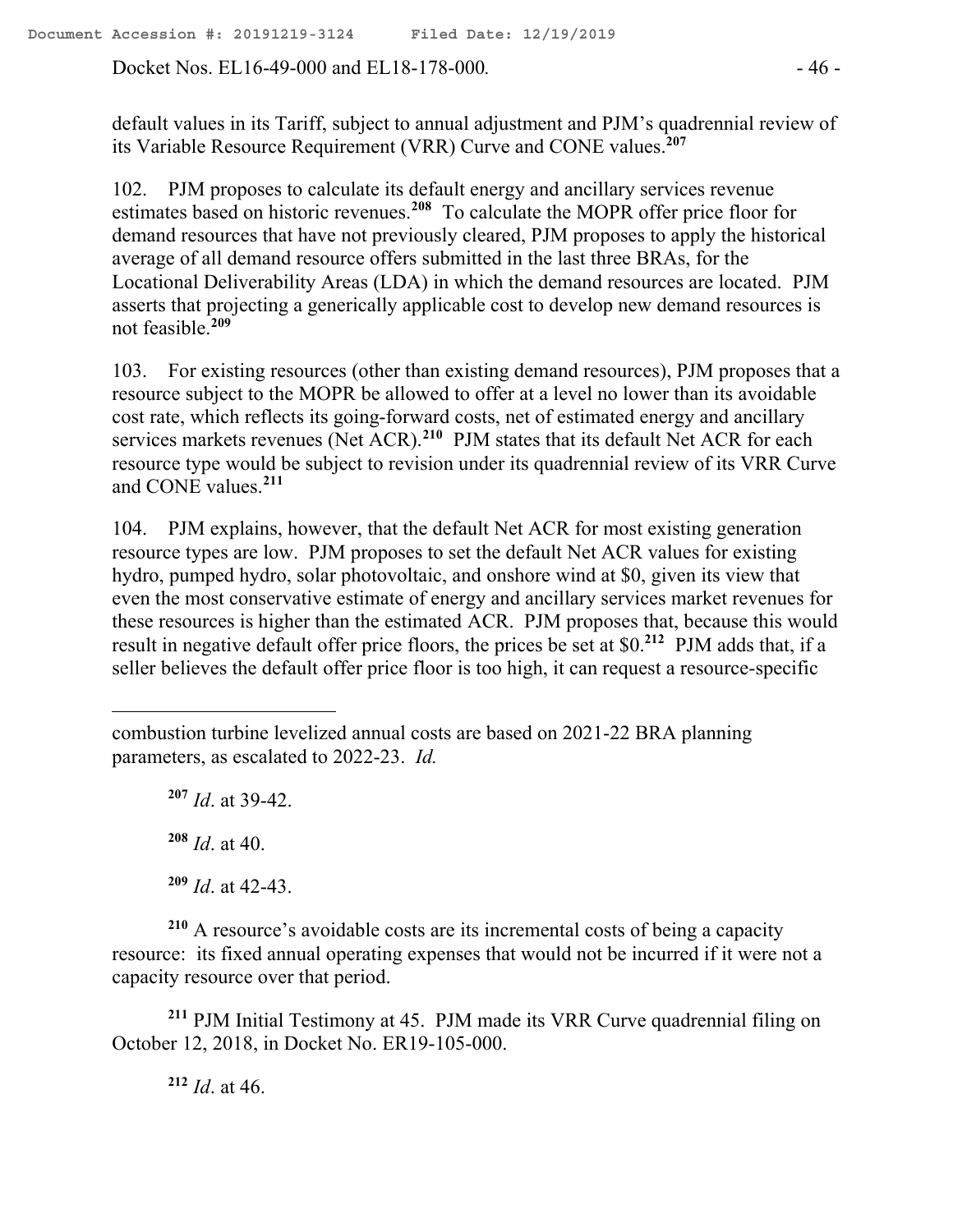Docket Nos. EL16-49-000 and EL18-178-000*.* - 47 -

determination. Finally, PJM proposes to set the default offer price floor for existing demand resources at \$0. PJM notes that this value is appropriate because it was not able to identify any meaningful avoidable costs that would be incurred by an existing demand resource that would justify a higher value.**<sup>213</sup>**

## **2. Intervenor Positions**

#### **a. Planned Resources**

105. Some intervenors argue the default offer price floors for both new and existing resources should be set at Net ACR.**<sup>214</sup>** Others argue the floors should be set based on Net CONE \* B. The Market Monitor argues that the default offer price floor, which it argues defines the competitive offer, should be consistent with the definition in Capacity Performance, Net CONE \* B.<sup>215</sup> The Market Monitor notes, however, that this definition is not accurate if there are no performance assessment intervals, or when the nonperformance charge rate is not based on an accurate estimate of the expected number of performance assessment intervals. In those cases, the Market Monitor argues, a competitive offer should be defined by the Net ACR. **216** Conversely, Vistra opposes the Market Monitor's proposal as administratively burdensome and potentially providing the Market Monitor significant control over all offers in the capacity market.**<sup>217</sup>**

106. Some intervenors argue that setting the default offer price floor for new resources at Net CONE disadvantages them relative to existing resources.**<sup>218</sup>** ODEC contends that basing the default offer price floors for planned resources on Net CONE is contrary to

**<sup>213</sup>** *Id*. at 47.

**<sup>214</sup>** Clean Energy Industries Reply Testimony at 24; DC People's Counsel at 9; ELCON Reply Testimony at 6; Vistra Initial Testimony at 16. Vistra's witness suggests, as an alternative, that the default offer price floors mirror the default capacity market seller offer cap at Net CONE \* B. Vistra Initial Testimony, Russo Aff. at 15.

**<sup>215</sup>** Market Monitor Initial Testimony at 15; *see also* Exelon Initial Testimony at 30.

**<sup>216</sup>** Market Monitor Initial Testimony at 15.

**<sup>217</sup>** Vistra Reply Testimony, Russo Reply Aff. at 39-40.

**<sup>218</sup>** ELCON Reply Testimony at 6; Joint Consumer Advocates Reply Testimony at 8-9.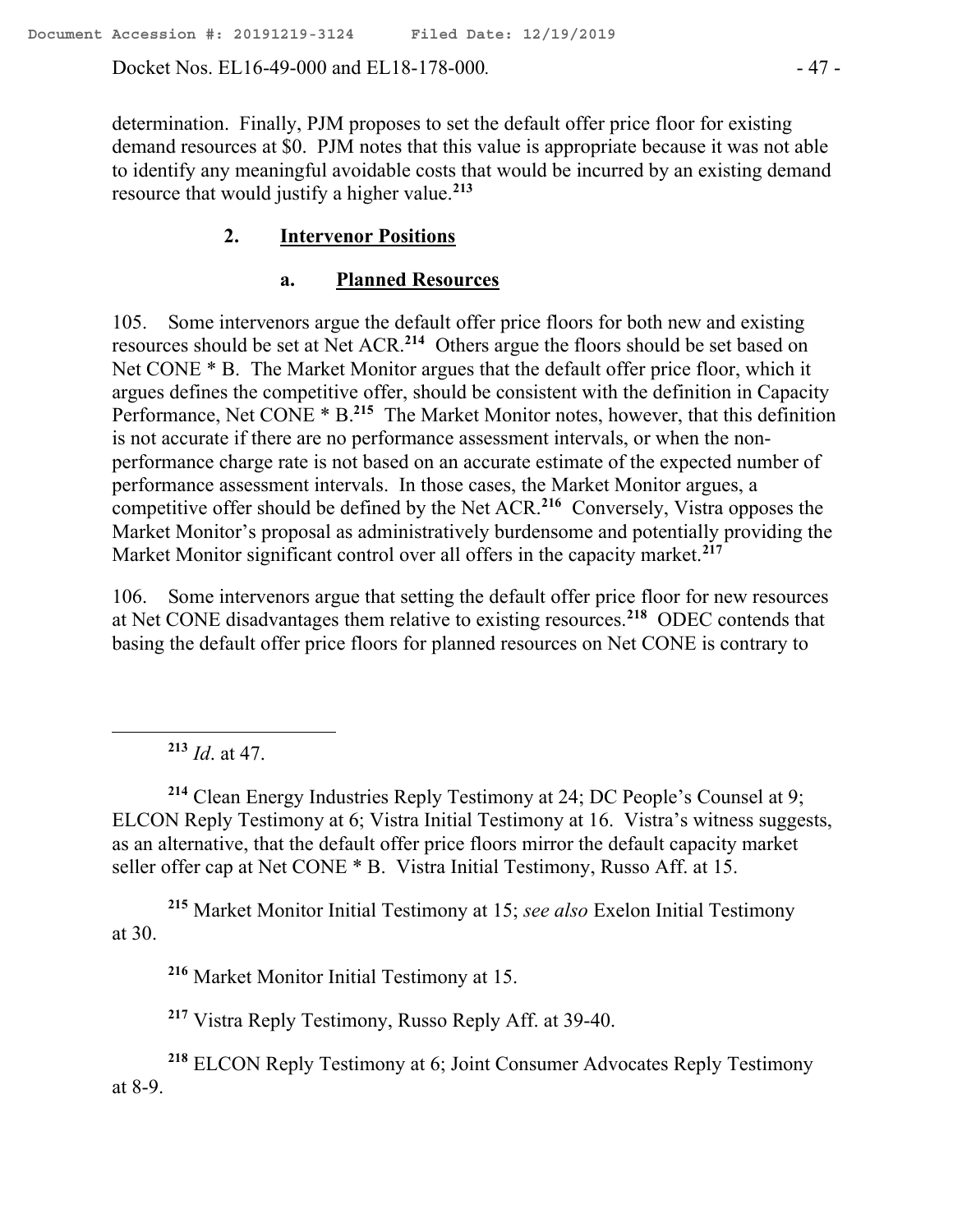Docket Nos. EL16-49-000 and EL18-178-000*.* - 48 -

rational recovery of investment and will discourage self-supply.**<sup>219</sup>** The Market Monitor asserts that a competitive offer for a new resource in the capacity market is not Net CONE because such an offer implies a significant chance of not clearing, does not maximize profits for a developer, and constitutes a noncompetitive barrier to entry that would create a noncompetitive bias towards existing resources.**<sup>220</sup>** The Market Monitor takes issue with suggestions that Net CONE must be used in order to ensure that resources with out-of-market revenues do not clear in their first year in the capacity market, arguing it is not appropriate to define a competitive offer so as to exclude some offers.**<sup>221</sup>** OPSI argues PJM's use of Net CONE as a measure for a competitive market price in PJM is not a valid yardstick to measure market adjustments under application of a MOPR without exemptions, because Net CONE has been consistently too high. OPSI encourages the Commission to consider a recent report finding that Net CONE values for the 2022/2023 delivery year are between 22 and 41 percent lower than the current Net CONE values.**<sup>222</sup>**

107. AES opposes PJM's proposed default offer price floors arguing that those for new entrants far exceed the typical clearing prices of PJM capacity auctions.<sup>223</sup> Illinois Commission argues that PJM's proposed default offer price floors should be capped at the vertical intercept point on the VRR curve to ensure the default values are not so high as to make it impossible for mitigated resources to clear, regardless of the clearing price. **224**

108. PSEG argues, for new units, the default offer price floors should be based on the gross CONE applicable to the class of generational technology to which those units belong.**<sup>225</sup>**

**<sup>219</sup>** ODEC Initial Testimony at 12.

**<sup>220</sup>** Market Monitor Reply Testimony at 4.

**<sup>221</sup>** *Id*. at 5.

**<sup>222</sup>** OPSI Initial Testimony at 10-12 (citing the Brattle Group and Sargent & Lundry, *PJM Cost of New Entry*, (Apr. 19, 2018),

https://www.pjm.com/~/media/committeesgroups/committees/mic/20180425 special/20180425-pjm-2018-cost-of-new-entry-study.ashx).

**<sup>223</sup>** AES Initial Testimony at 12-13; AES Reply Testimony at 4-6.

**<sup>224</sup>** Illinois Commission Reply Testimony at 23.

**<sup>225</sup>** PSEG Initial Testimony at 12.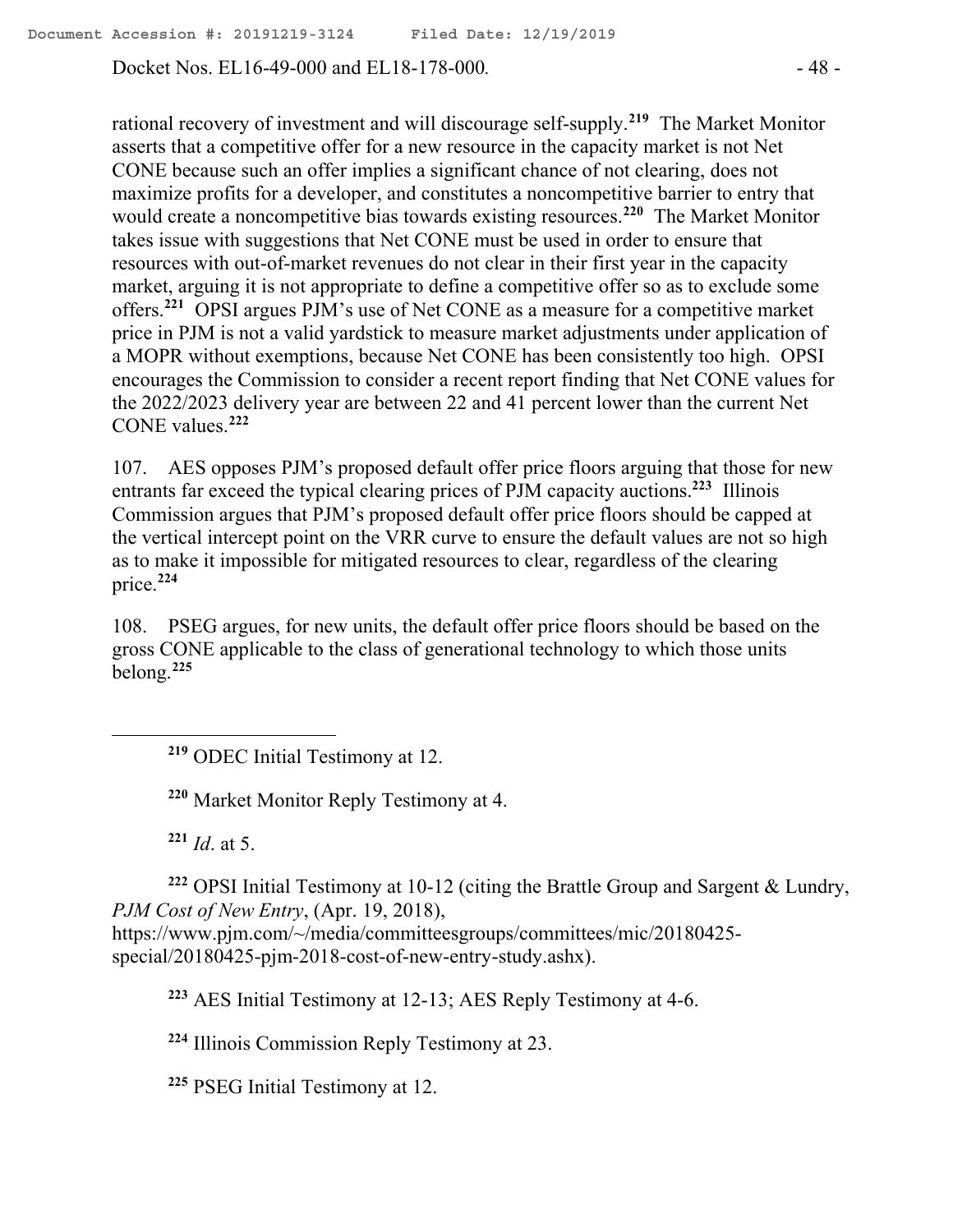Docket Nos. EL16-49-000 and EL18-178-000*.* - 49 -

109. Some intervenors argue that the Commission should establish a test that permits a subsidized planned resource subject to the MOPR to make offers into future PJM capacity markets as an existing resource after five years of commercial operation, to prevent the MOPR from becoming a permanent barrier to entry.**<sup>226</sup>** Further, AES states that projects planned before new capacity market rules are imposed and that have contracts in place should be treated as existing resources; that is, be "grandfathered" as a transition device, particularly under an expanded MOPR.**<sup>227</sup>**

110. Some intervenors argue that PJM's proposed Net CONE values are thinly supported and contain errors.**<sup>228</sup>** For example, these intervenors contend that the *NREL Annual Technology Baseline* provides multiple sets of cost estimates for location-specific projects, and that PJM does not explain which numbers it actually uses, and that PJM offers identical values for energy and ancillary services revenue for onshore wind and offshore wind, which is not plausible given the different energy production profiles and locations of these technology types.**<sup>229</sup>**

111. AEE argues that, for planned renewable resources, the default offer price floors should reflect the declining costs and unique cost structures of advanced energy technologies to prevent over-mitigation.**<sup>230</sup>** Clean Energy Industries state that any default offer price floor applied to renewable resources receiving RECs should account only for the price-suppressive effect of the REC and should not be any higher.**<sup>231</sup>**

112. Clean Energy Industries state that PJM's use of the resource's lowest estimated energy revenues is unreasonable, because the default value should not be based on the extreme end of the zone of reasonableness.<sup>232</sup> Clean Energy Industries also note that this methodology is an unjustified departure from that used to calculate Net CONE as an

**<sup>226</sup>** AES Initial Testimony at 22; PSEG Initial Testimony at 13.

**<sup>227</sup>** AES Initial Testimony at 22-23.

 $\overline{a}$ 

**<sup>228</sup>** Clean Energy Advocates Reply Testimony at 14-15; USC Reply Testimony at 3.

**<sup>229</sup>** Clean Energy Advocates Reply Testimony at 14-15; USC Reply Testimony at 9; Clean Energy Industries Reply Testimony at 22.

**<sup>230</sup>** AEE Initial Testimony at 27.

**<sup>231</sup>** Clean Energy Industries Initial Testimony at 18.

**<sup>232</sup>** Clean Energy Industries Reply Testimony at 18.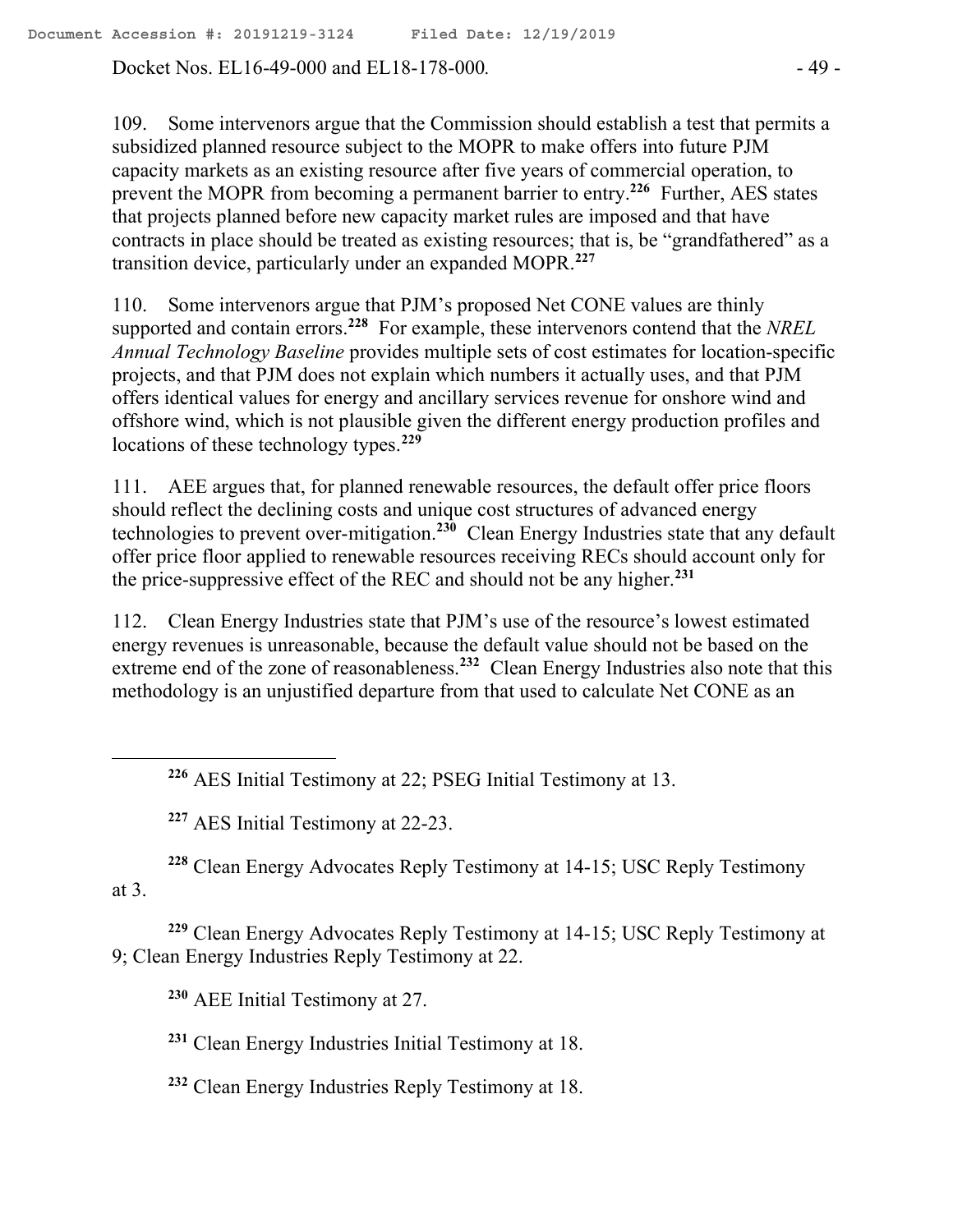Docket Nos. EL16-49-000 and EL18-178-000. - 50 -

auction parameter, which uses annual average revenues.**<sup>233</sup>** Clean Energy Industries argue that PJM should either use the RTO-wide average energy revenues or develop default levels specific to each zone. Clean Energy Industries further object to PJM's values, arguing that PJM does not appear to have included ancillary service revenues in the default offer price floor calculations for renewable resources.**<sup>234</sup>** Third, Clean Energy Industries argue that PJM's proposed standard inputs, including the carrying charge and useful life for combined cycle and combustion turbines, are excessive for renewable resources, and that PJM should instead use values more appropriate to solar and wind resources.**<sup>235</sup>**

113. Some intervenors support setting the default offer price floor for demand response at zero.<sup>236</sup> Joint Consumer Advocates argue that PJM's proposal to average the last three years' demand response offers would be anti-competitive, unjust, unreasonable, and unduly discriminatory against new demand response resources. Joint Consumer Advocates explain that the default offer price floor would be excessively high because it would count new demand response bids, which are subject to the price floor, toward determining the price floor, creating an inflationary feedback loop.**<sup>237</sup>**

## **b. Existing Resources**

114. Some intervenors agree with PJM that default offer price floors for existing resources should be based on going-forward avoidable costs, which will ensure the MOPR appropriately mitigates only uneconomic units with significant going-forward costs. **238** AES states that, should the Commission elect to use default offer price floors based on ACR, then it should also require a clear and transparent process to define and

**<sup>233</sup>** *Id*. at 19.

 $\overline{a}$ 

**<sup>234</sup>** *Id*. at 20.

**<sup>235</sup>** *Id*. at 20-21. Specifically, Clean Energy Industries argue that solar resources may have access to more desirable financial structures than gas resources, and typically have a useful life of around 40 years (30 for wind). *Id*.

**<sup>236</sup>** AEE Initial Testimony at 28.

**<sup>237</sup>** Joint Consumer Advocates Reply Testimony at 11.

**238** AEE Initial Testimony at 28-29; Brookfield Reply Testimony at 4; *see also* Buyers Group Initial Testimony at 10-11; Brookfield Initial Testimony at 2, 7; SMECO Initial Testimony at 6; PSEG Initial Testimony at 12; Clean Energy Industries Reply Testimony at 24; Vistra Initial Testimony at 16; West Virginia Commission Reply Testimony at 2.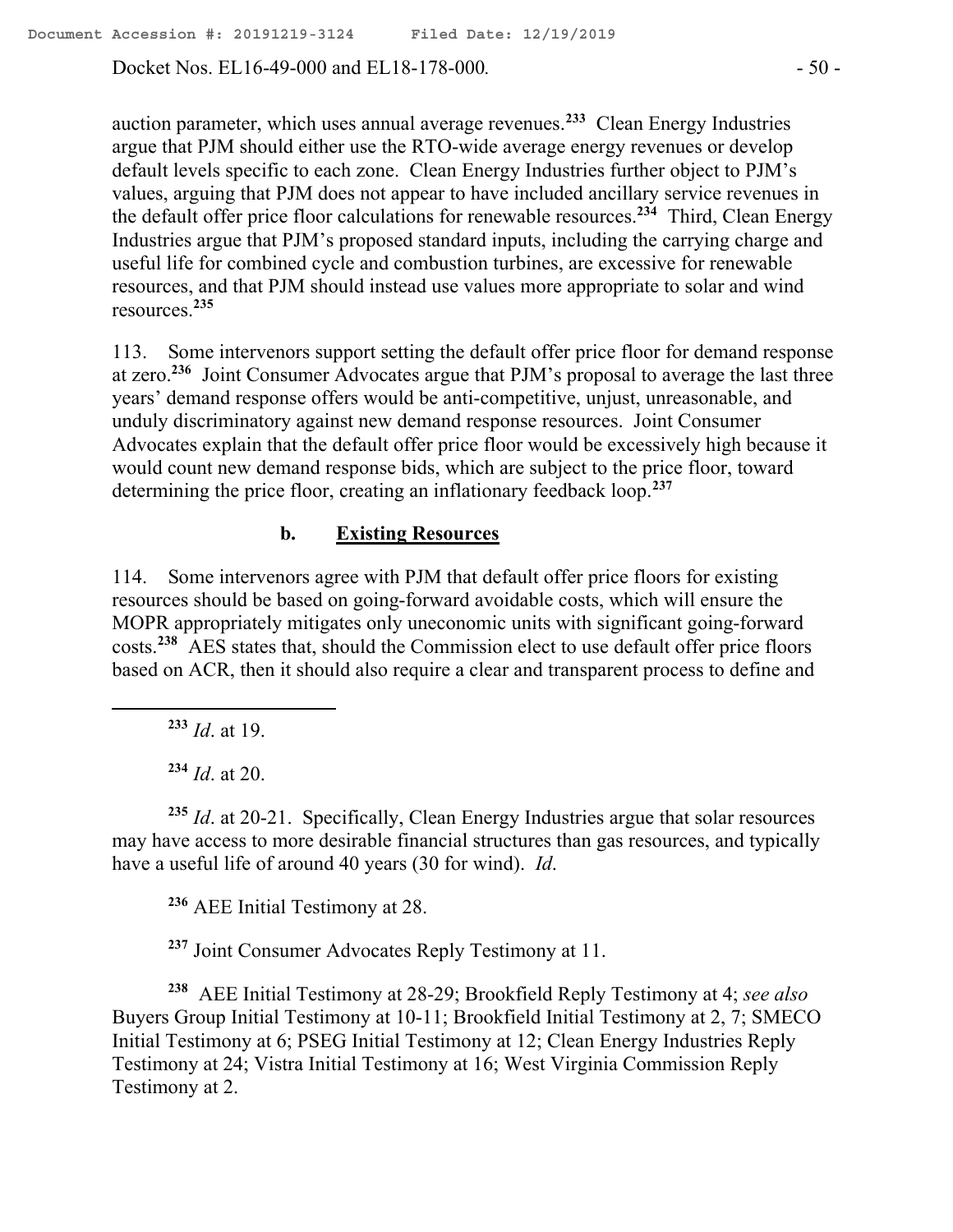Docket Nos. EL16-49-000 and EL18-178-000. - 51 -

approve the ACR used to determine the default offer price floors, including an appeal mechanism and periodic review of the ACR.**<sup>239</sup>**

115. Other intervenors argue that the default offer price floors for existing resources should instead be based on Net CONE \* B, for the same reasons described above for planned resources. **240** Vistra opposes the Market Monitor's proposal as administratively burdensome and potentially providing the Market Monitor significant control over all offers in the capacity market.**<sup>241</sup>**

116. Some intervenors also object to PJM's methodology for calculating default Net ACR values. The Market Monitor argues that the ACR values developed by PJM are based "on outdated information escalated using a generic inflation factor, without accounting for technology specific trends."**<sup>242</sup>** The Market Monitor notes that PJM's values are based on 2011 data escalated using a generic inflation factor to 2022. The Market Monitor contends this is unreasonable because technology costs are generally decreasing and not increasing. Further, the Market Monitor states that the Commission could require an annual process to update gross ACR values.**<sup>243</sup>** Joint Consumer Advocates agree that PJM's ACR values are based on outdated information and argue that the inflation factor applied by PJM is excessive.**<sup>244</sup>**

117. Brookfield supports PJM's proposal to set the default offer price floors for existing hydro, pumped hydro, solar PV and onshore wind resources at \$0/ICAP MW-day.**<sup>245</sup>**

- **<sup>241</sup>** Vistra Reply Testimony, Russo Reply Aff. at 39-40.
- **<sup>242</sup>** Market Monitor Reply Testimony at 6.

**<sup>243</sup>** *Id*.

 $\overline{a}$ 

- **<sup>244</sup>** Joint Consumer Advocates Reply Testimony at 9.
- **<sup>245</sup>** Brookfield Reply Testimony at 4.

**<sup>239</sup>** AES Initial Testimony at 21.

**<sup>240</sup>** Exelon Initial Testimony at 30; Market Monitor Initial Testimony at 15-16.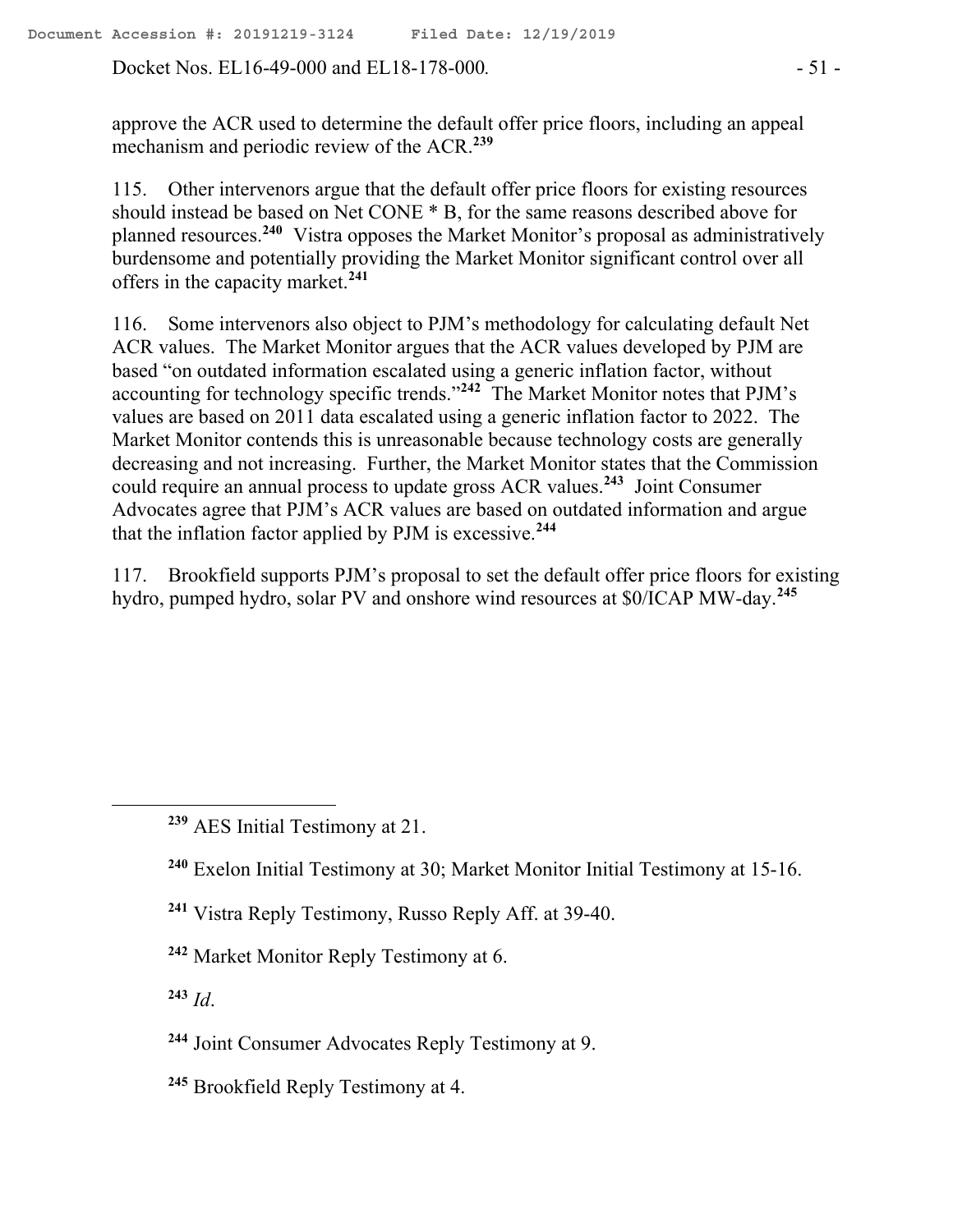Docket Nos. EL16-49-000 and EL18-178-000. - 52 -

118. Some intervenors agree that Net ACR for existing demand response resources is \$0.**<sup>246</sup>** Microgrid states that microgrids often present to PJM as asset-backed economic demand resources and should also be subject to a MOPR offer price floor of \$0.**<sup>247</sup>**

119. Direct Energy states that PJM has proposed to use default values for transmission connected (i.e*.*, "front-of-the-meter") diesel generation for all behind-the-meter generation. However, Direct Energy argues that behind-the-meter generation is not economically similarly situated to front-of-meter generation, and thus it is not proper to use front-of-the meter ACR values for behind-the-meter generation.**<sup>248</sup>** Direct Energy states that if PJM's proposal is accepted, the Commission should ensure that the ACR used for behind-the-meter demand response reflects the true avoidable costs of such resources.**<sup>249</sup>**

#### **c. Both Planned and Existing**

120. Several intervenors argue that new and existing offer floors should be set based on the same methodology. Some intervenors argue the default offer price floors for both new and existing resources should be set at Net ACR.**<sup>250</sup>** Others argue the default offer price floors should be set based on Net CONE \* B. The Market Monitor contends that the default offer price floors should not be set differently for new and existing resources, because a competitive offer in the capacity market is Net ACR regardless of whether the resource is new or existing. The Market Monitor further argues that PJM's proposal to define a competitive offer for resources subject to the MOPR as the Net ACR, while leaving the definition under Capacity Performance Net CONE \* B, is not reasonable.**<sup>251</sup>** The Market Monitor contends that PJM should not use two different definitions of a

**<sup>249</sup>** *Id*.

**<sup>250</sup>** *See, e.g.*, Clean Energy Industries Reply Testimony at 24; DC People's Counsel at 9; ELCON Reply Testimony at 6; Vistra Initial Testimony at 16. Vistra's witness suggests, as an alternative, that the default offer price floor mirror the capacity market seller offer cap at Net CONE \* B. Vistra Initial Testimony, Russo Aff. at 15.

**<sup>251</sup>** Market Monitor Initial Testimony at 15.

**<sup>246</sup>** DC Commission Initial Testimony at 5-6; Joint Consumer Advocates Reply Testimony at 11; AEE Initial Testimony at 21-22; Pennsylvania Commission Reply Testimony at 15-16.

**<sup>247</sup>** Microgrid Reply Testimony at 12.

**<sup>248</sup>** Direct Energy Initial Testimony at 12.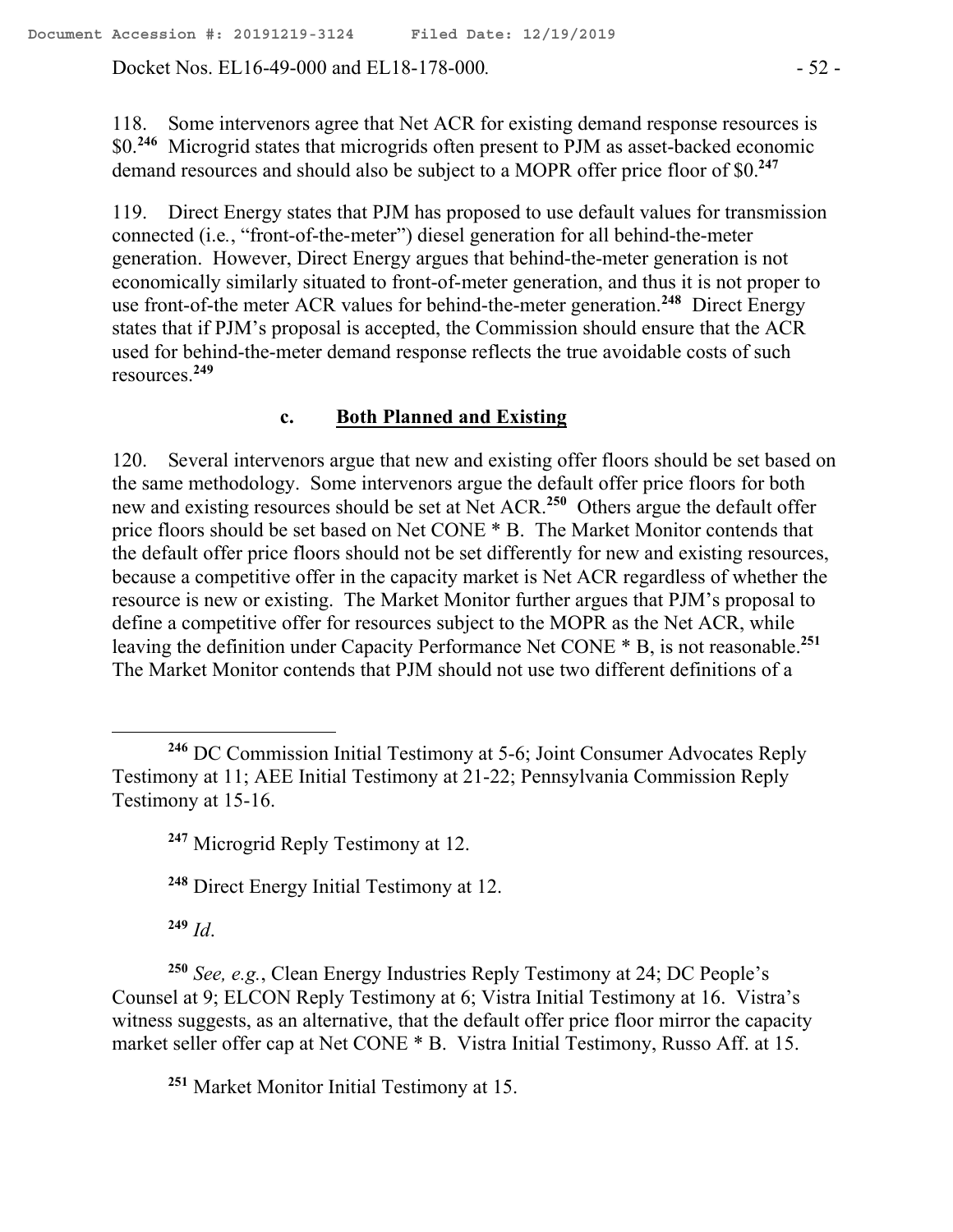Docket Nos. EL16-49-000 and EL18-178-000. - 53 -

competitive offer in the same market.**<sup>252</sup>** Conversely, PSEG argues that the MOPR needs to distinguish between new and existing units.**<sup>253</sup>**

121. The Illinois Commission argues that because PJM's formula for calculating default offer price floors does not include permissible out-of-PJM-market revenues, such as proceeds from arm's-length bilateral contracts, it will result in default offer price floors that are too high that could improperly prevent a targeted resource from clearing in PJM's auctions.**<sup>254</sup>** Illinois Commission recommends that the Commission also subtract payments, assurances, or other such benefits provided by taxpayers, rather than by electricity consumers, from the resource's ACR or Net CONE, as such payments are not subsidies.**<sup>255</sup>** The Illinois Attorney General argues that the Net ACR calculation for subsidized resources should include all revenue, including that received from subsidies, to determine the accurate avoidable costs.**<sup>256</sup>**

122. The Illinois Attorney General argues that the energy and ancillary services revenue offsets should be location-specific, rather than, as PJM proposes, the lowest zonal value estimated for each resource class over the past three years.**<sup>257</sup>**

123. The Pennsylvania Commission requests that any estimated increases in energy and ancillary services revenues that result from price formation reforms should be reflected in the default offer price floors, including any historical energy and ancillary services offsets under the quadrennial review process.**<sup>258</sup>**

124. The Illinois Attorney General asserts that the Commission should direct PJM to develop default offer price floors based on objective, public information, as it does for

**<sup>253</sup>** PSEG Initial Testimony at 13.

**<sup>254</sup>** Illinois Commission Reply Testimony at 20-23.

**<sup>255</sup>** *Id*. at 22.

**<sup>256</sup>** Illinois Attorney General Initial Testimony at 12.

**<sup>257</sup>** *Id*. at 9; *see also* PJM Consumer Representatives Reply Testimony at 12 (arguing that the Illinois Attorney General proposal appears to be consistent with the objectives of the MOPR).

**<sup>258</sup>** Pennsylvania Commission Reply Testimony at 16-17; *see also* Illinois Commission Initial Testimony at 11.

**<sup>252</sup>** *Id*. at 16; *see also* Clean Energy Industries Reply Testimony at 24.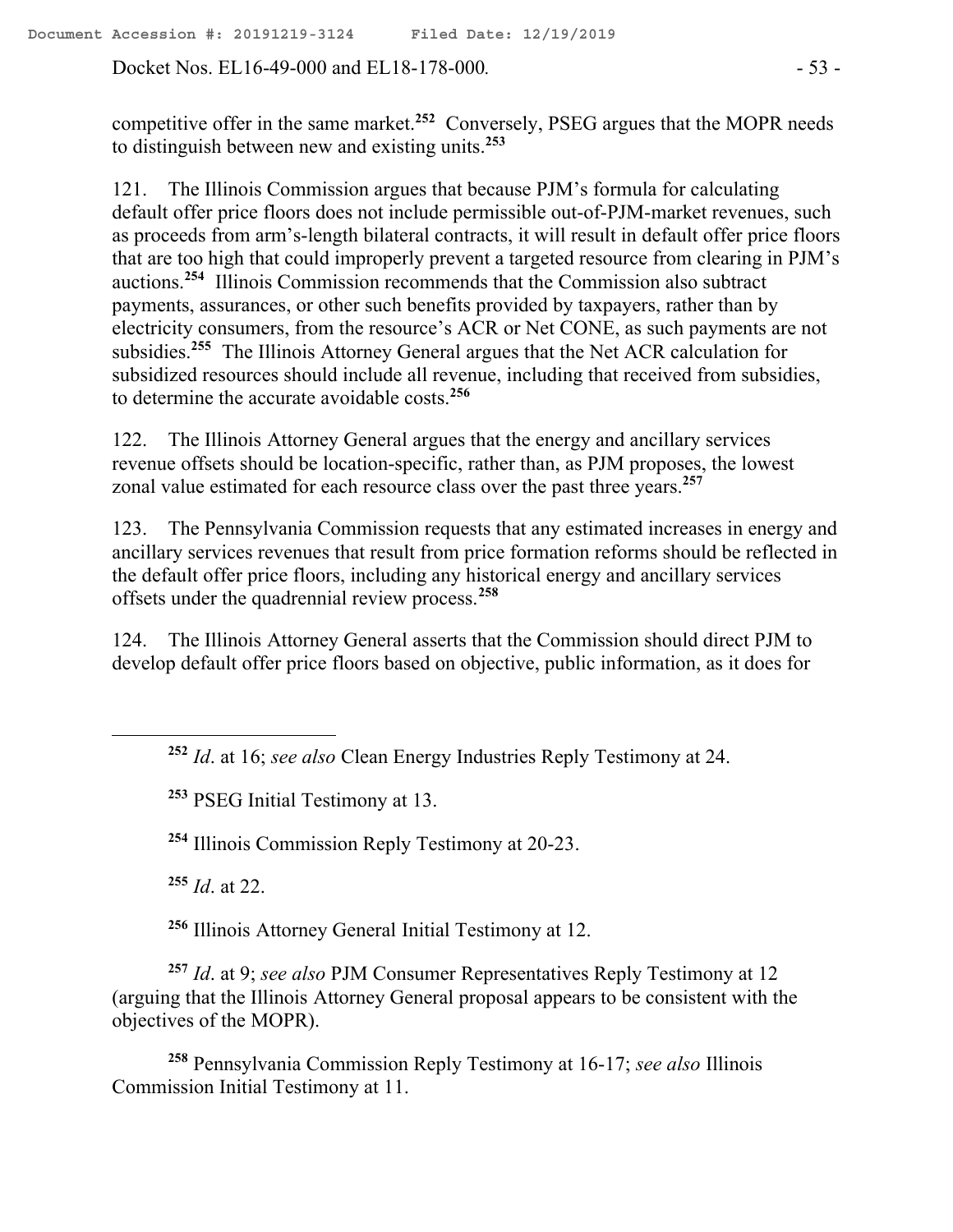Docket Nos. EL16-49-000 and EL18-178-000. - 54 -

natural gas plants under the existing Tariff. **259** UCS argues that the new default offer price floors should be subject to the same transparency as the current default offer price floors, including a description of key drivers such as technology choice, plant configurations, interconnection costs, engineering, financing, taxes, insurance, and locational information. UCS argues that PJM has provided so little information that it is not possible to tell which values PJM used in even the publicly cited source material.**<sup>260</sup>** Clean Energy Industries state that accurate resource type-specific wind and solar default offer price floors need to account for bonus depreciation and federal incentives like the PTC and ITC, as well as a longer, resource-specific useful life than PJM's proposed 20 year asset life.**<sup>261</sup>**

#### **d. Resource Type-Specific Values**

125. Some intervenors support resource type-specific values.**<sup>262</sup>** Conversely, IMEA generally supports PJM's proposed default offer price floors, but disagrees that default offer price floors should be different as between technology types.**<sup>263</sup>** IMEA asserts that the establishment of a different default offer price floor for the technology types other than natural gas-fired combustion turbines would require sell offers in excess of the top of the VRR curve (which is determined based on a single CONE value), thereby necessarily precluding new resources of other technology types from ever clearing the auction. IMEA concludes that the default offer price floor for all technology types should be set based on the lowest cost technology type and therefore represent the most competitive resource type for new entry. IMEA argues that market participants who choose to build more expensive technologies will not recover all of their costs from the capacity market, but will also not adversely affect the clearing price, because the default offer price floor will already be at the top of the VRR curve.**<sup>264</sup>**

**<sup>260</sup>** UCS Reply Testimony at 8-9.

**<sup>261</sup>** Clean Energy Industries Initial Testimony at 19-20. Clean Energy Industries proposes a 35 year asset life. *Id.*

**<sup>262</sup>** DC People's Counsel Initial Testimony at 9; LS Power Initial Testimony at 7; NRG Initial Testimony at 42; PSEG Initial Testimony at 12; Brookfield Reply Testimony at 4.

**<sup>263</sup>** IMEA Reply Testimony at 17.

**<sup>264</sup>** *Id*. at 17-18.

 $\overline{a}$ 

**<sup>259</sup>** Illinois Attorney General Initial Testimony at 11.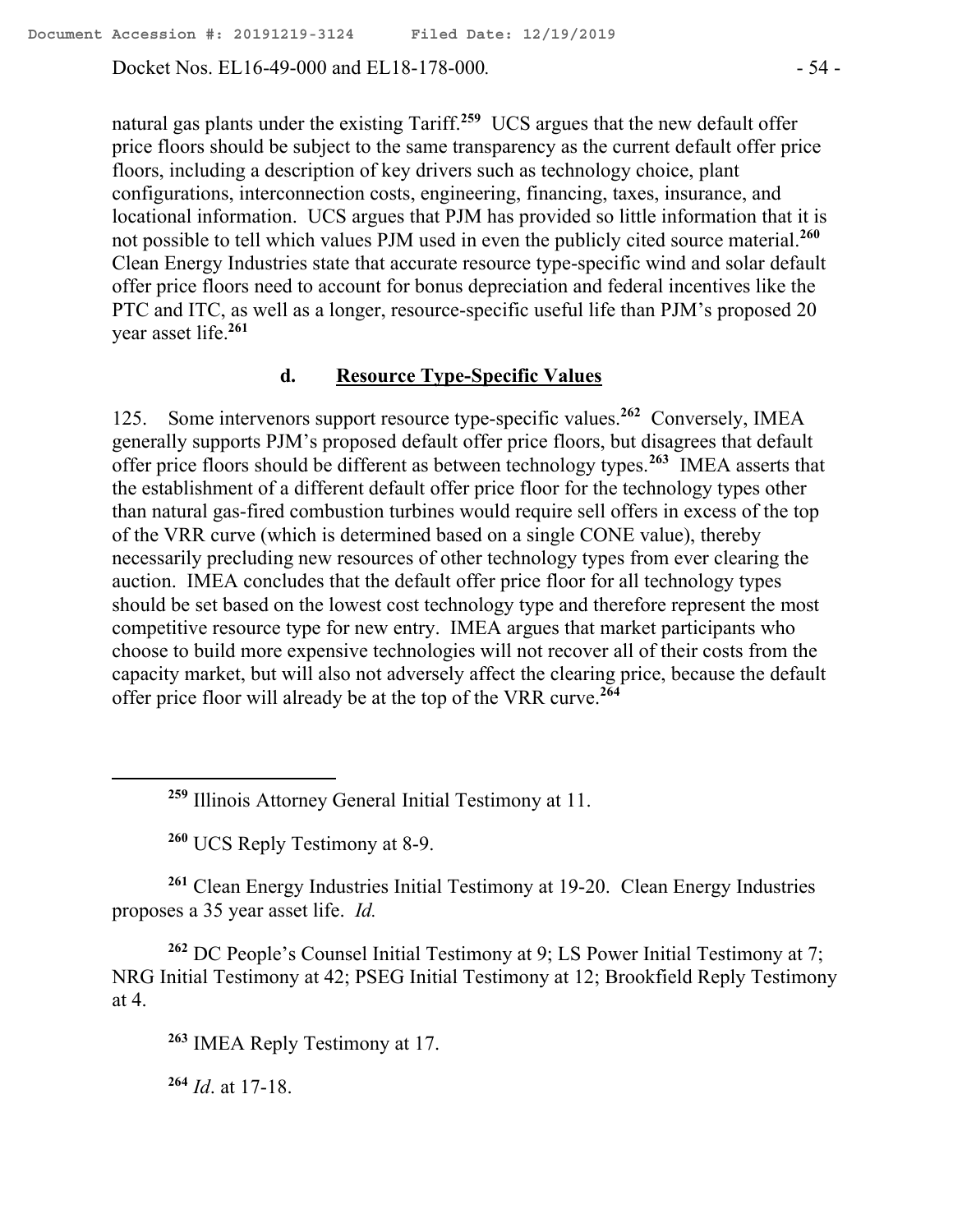Docket Nos. EL16-49-000 and EL18-178-000. - 55 -

#### **e. Alternate Methodologies**

126. AES proposes a Proportional MOPR which accounts for the value of the subsidy relative to a resource's revenue, noting that for a partial subsidy, there could still be headroom between the Proportional MOPR offer price floor and the clearing price in a capacity auction.**<sup>265</sup>**

127. PJM Consumer Representatives assert that the default offer price floor should approximate an offer that would have been submitted absent the subsidy, and thus should equal the average offers from "like resources" that cleared the BRA over the past three years, excluding offers subject to the MOPR (e.g., the MOPR for an onshore wind resource receiving a subsidy would be the average cleared offer for onshore wind projects over the past three BRAs).<sup>266</sup> However, where the number of "like resources" that cleared in the BRA over the past three years is less than ten units total, PJM Consumer Representatives state the alternate proxy would be the lower of: (a) 50 percent of Net CONE \* B, or (b) the average of the subsidized resource's actual cleared offers in the three BRAs that were conducted before it began receiving a subsidy.**<sup>267</sup>** Vistra opposes this proposal as administratively burdensome, and further notes that offers submitted prior to a resource receiving a subsidy may still be uncompetitive if the resource owner already knew it would be receiving the subsidy at the time of submission.**<sup>268</sup>**

128. Clean Energy Industries propose a Depreciated MOPR Approach, which would calculate a default offer price floor by subtracting the first-year annual energy and ancillary services revenues from the first-year annual operating costs and remaining levelized plant costs.**<sup>269</sup>** Clean Energy Industries state that the only difference between the Depreciated MOPR Method and PJM's proposal is when the default offer price floor is calculated; under PJM's proposal, default offer price floors are calculated at the first

**<sup>265</sup>** AES Reply Testimony at 5.

 $\overline{a}$ 

**<sup>266</sup>** PJM Consumer Representatives Initial Testimony at 12. PJM Consumer Representatives explain that categories defined broadly based on generation technologies (e.g., coal, natural gas-fired combustion turbines, natural gas-fired combined cycle, oilfired, onshore wind, offshore wind, solar) would suffice. AFPA states that, while it does not necessarily endorse all of the details of the PJM Consumer Representatives' proposals, it believes the proposals to be a practical way to address the Commission's concerns. AFPA Initial Testimony at 2.

**<sup>267</sup>** PJM Consumer Representatives Initial Testimony at 12-13.

**<sup>268</sup>** Vistra Reply Testimony, Russo Reply Aff. at 42.

**<sup>269</sup>** Clean Energy Industries Reply Testimony at 25.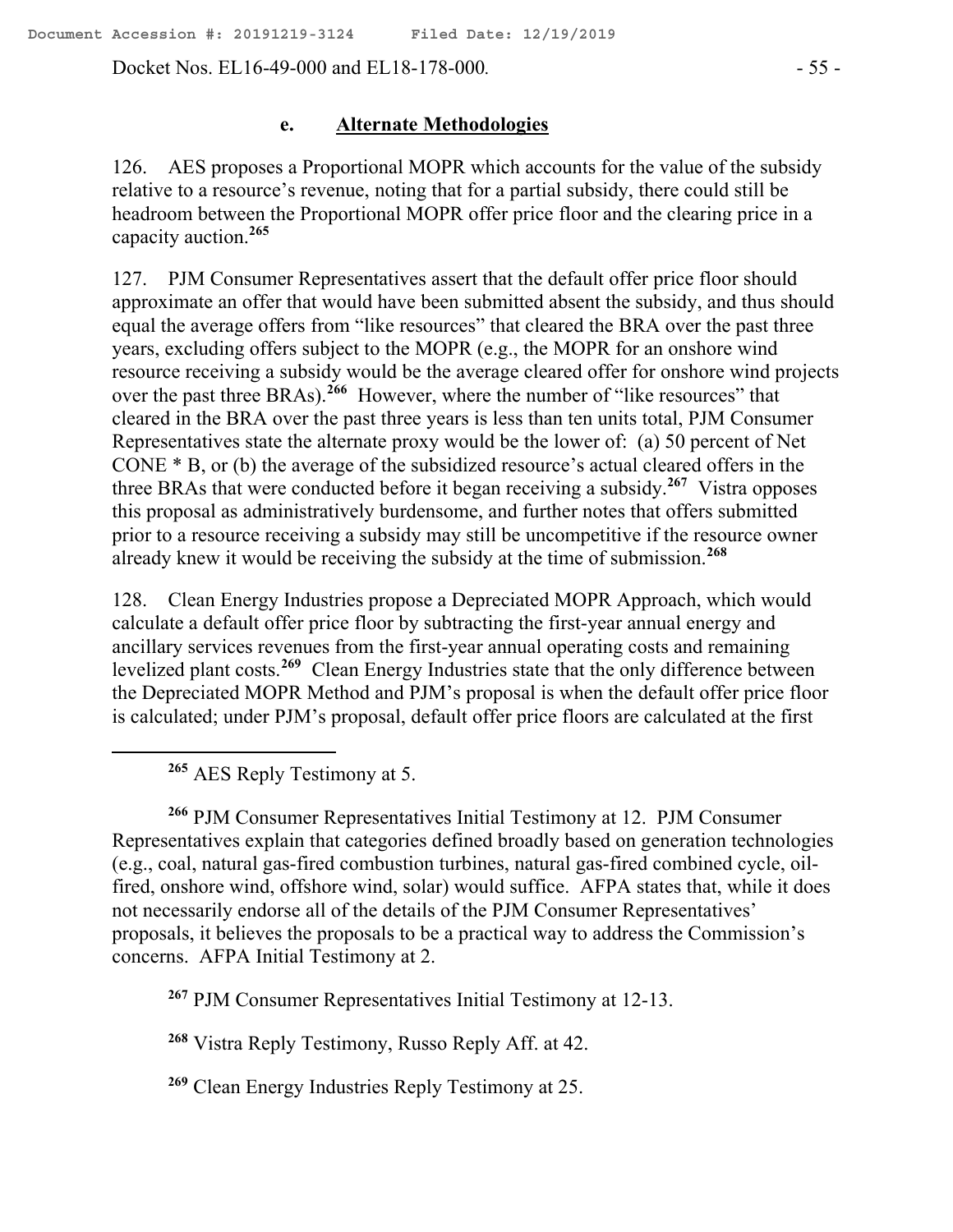Docket Nos. EL16-49-000 and EL18-178-000. - 56 -

year of operation, while under the Depreciated MOPR Method, default offer price floors are calculated at the year in which the resource bids into the capacity market.**<sup>270</sup>** Clean Energy Industries argue that this proposal is superior to PJM's, because it would reflect a more accurate default offer price floor for resources that fail to clear the capacity market initially.**<sup>271</sup>**

129. Alternatively, Clean Energy Industries contend that PJM could use the Levelized Cost of Energy to calculate the default offer price floor, because Levelized Cost of Energy is a commonly accepted method for calculating a generator's total revenue requirement based on its energy output over its useful life.**<sup>272</sup>** Clean Energy Industries argue this would more appropriately account for the variable energy output during an asset's operating life than the Net CONE approach.**<sup>273</sup>**

## **f. Answers**

130. PJM responds to intervenor arguments that any of the default offer price floors are too high, arguing that the values are only defaults and no seller is required to use them. On the contrary, PJM points out that any seller can use the resource-specific review process to demonstrate lower costs.**<sup>274</sup>** Clean Energy Industries, in its Answer, respond that the unit-specific review is an insufficient protection against an unjust and unreasonable market structure, especially given that some financial modelling assumptions appear to be enumerated in PJM's proposed Tariff language and thus cannot be changed.<sup>275</sup> Clean Energy Industries further argue that the need to pursue unit-specific review is an added burden that may deter new entry.**<sup>276</sup>**

131. PJM agrees, however, with Clean Energy Industries' argument that the default offer price floors should include an offset for ancillary services market revenues. PJM notes that such revenues are small and unlikely to have a significant impact on the default

**<sup>270</sup>** *Id*. at 25-26.

 $\overline{a}$ 

**<sup>271</sup>** *Id*. Clean Energy Industries also supports the Market Monitor's ACR approach as an alternative. *Id.* at 23*.*

**<sup>272</sup>** *Id*. at 28.

**<sup>273</sup>** *Id*. at 29.

**<sup>274</sup>** PJM Answer at 2-3.

**<sup>275</sup>** Clean Energy Industries Answer at 5.

**<sup>276</sup>** *Id*. at 6.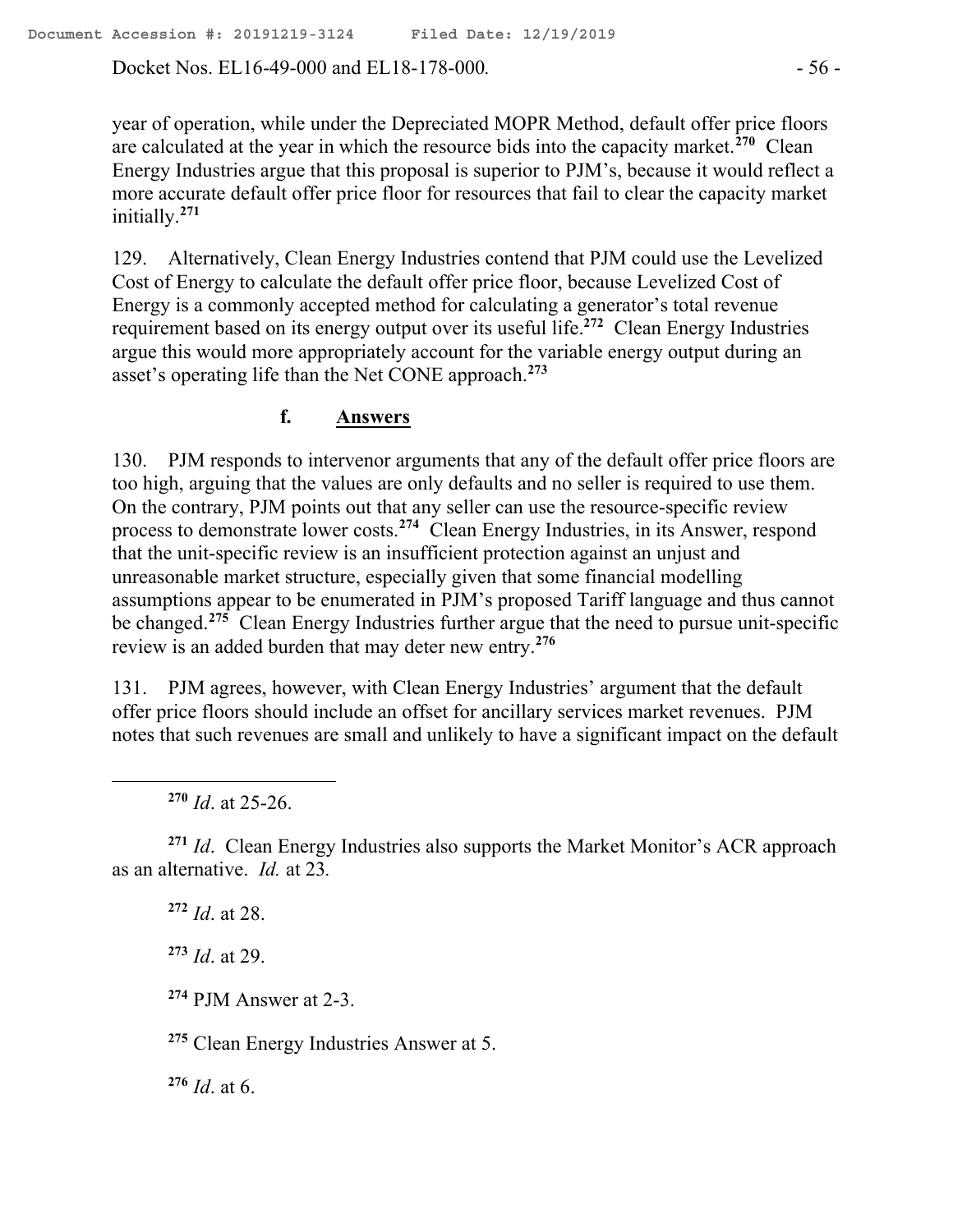Docket Nos. EL16-49-000 and EL18-178-000. - 57 -

offer price floors, but states that PJM is willing to update its proposed floors in a compliance filing.**<sup>277</sup>**

132. PJM asserts, on reply, that using the lowest applicable zonal energy revenue estimate to offset estimated costs is reasonable, because there is significant variation in energy revenues for each resource type between zones and over time. PJM argues the lowest value is appropriate because the purpose of the MOPR is to establish a conservative default option. PJM notes again that sellers can always use the resourcespecific option and use energy market revenues for the zone in which the resource is located, if the seller objects to the default energy revenue estimate. **278**

133. PJM disagrees with Clean Energy Industries' arguments that it is inappropriate to use a standardized set of financial inputs developed for natural gas-fired resources for renewable resources. PJM argues that it is just and reasonable to use the same Commission-approved parameters for all resources participating in its capacity market to ensure all resources competing against each other are being analyzed in a comparable fashion.**<sup>279</sup>** PJM further argues that 20 years is a reasonable asset life assumption, as "recent experience" with the rapid technological changes in the relative competitiveness of various resource types make any longer estimate overly optimistic for use in a default offer price floor. **280** Alternatively, Clean Energy Industries argue that PJM does not quantify this recent experience.**<sup>281</sup>**

134. PJM also disagrees with Clean Energy Industries that the competitive costs for renewable resources should be based on a subsidy in the form of tax credits, arguing that this would be contrary to the purpose of the MOPR.**<sup>282</sup>**

135. PJM responds to arguments that the energy market revenue estimates for onshore and offshore wind are in error, explaining that it calculated the two values using different assumptions, but that the values happened to coincide.**<sup>283</sup>** UCS, in its Answer, argues that PJM's explanation does not resolve their concerns and that their arithmetic still contains

**<sup>278</sup>** *Id*. at 5 (citing Clean Energy Industries Reply Testimony at 18).

**<sup>279</sup>** *Id*. at 6-7 (citing Clean Energy Industries Reply Testimony at 20-22).

**<sup>280</sup>** *Id*. at 7.

 $\overline{a}$ 

**<sup>281</sup>** Clean Energy Industries Answer at 5 n 18.

**<sup>282</sup>** PJM Answer at 7.

**<sup>283</sup>** *Id*. at 7-8.

**<sup>277</sup>** PJM Answer at 4 (citing Clean Energy Industries Reply Testimony at 20).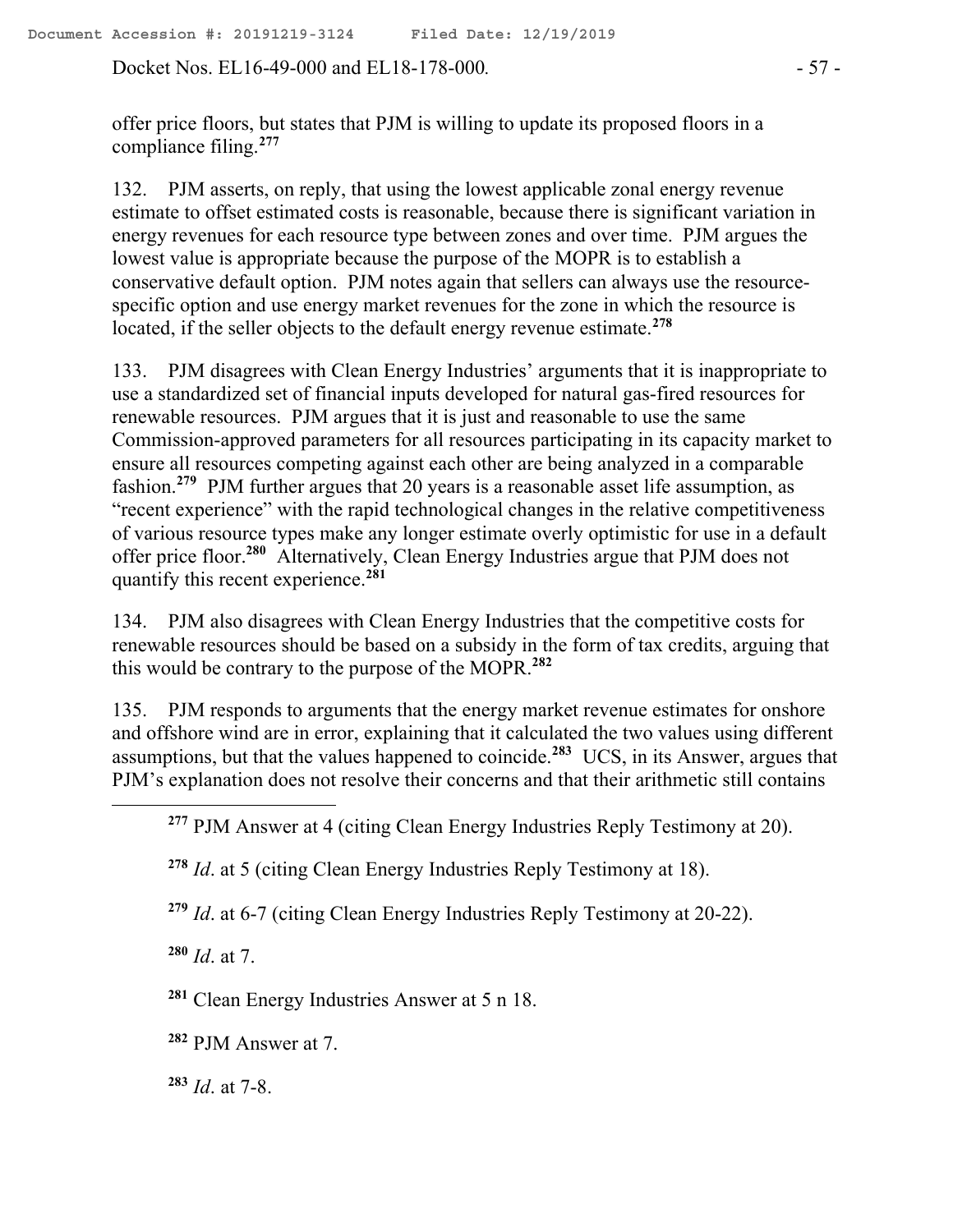Docket Nos. EL16-49-000 and EL18-178-000. - 58 -

an error. Specifically, UCS argues that, in calculating the estimated annual energy revenue for onshore wind, PJM erroneously applied the capacity factor twice.**<sup>284</sup>** In addition, UCS argues that PJM states that it used data from the National Renewable Energy Laboratory for the capacity factors for onshore and offshore wind, but UCS contends that the *NREL Annual Technology Baseline* contains numerous potential capacity factors for offshore wind, all of which are higher than PJM's proposed value of 26 percent.**<sup>285</sup>**

136. With regard to new resources, PJM argues that the Commission has consistently approached basing competitive offers for such resources on Net CONE, and that any suggested departure from that method is out of the scope of this proceeding and unreasonable.**<sup>286</sup>** PJM argues this method continues to be reasonable, because all of a resource's costs are deemed to be avoidable until the resource clears the market, and that the record in this proceeding does not justify abandoning the long-standing approach.**<sup>287</sup>** Clean Energy Industries disagree with PJM in its Answer, arguing that this methodology must be reevaluated in this proceeding, especially given that the Commission has proposed using the MOPR in a significantly different manner, and for a different purpose, than it historically has been used.**<sup>288</sup>** Clean Energy Industries argue that the Commission should explain in its ultimate order why PJM's current method for calculating the default offer price floor should be used moving forward under the new paradigm.**<sup>289</sup>**

137. PJM argues that, under the Market Monitor's proposal, subsidized new entry could circumvent the MOPR rules by accepting subsidies supporting a resource's construction costs before offering the resource into the market at a level below the resource's actual cost of entry.**<sup>290</sup>** PJM further disagrees with the proposed Levelized Cost of Entry approach, explaining that while Levelized Cost of Entry is useful for comparing energy production by different technologies, for the same basic capital and operating costs it cannot produce a significantly lower Net CONE as the basis for a resource's competitive

**<sup>285</sup>** *Id*. at 3.

 $\overline{a}$ 

**<sup>286</sup>** PJM Answer at 8-9.

**<sup>287</sup>** *Id*. at 10-11.

**<sup>288</sup>** Clean Energy Industries Answer at 3-4.

**<sup>289</sup>** *Id*. at 4.

**<sup>290</sup>** PJM Answer at 11.

**<sup>284</sup>** UCS Answer at 3 n.3.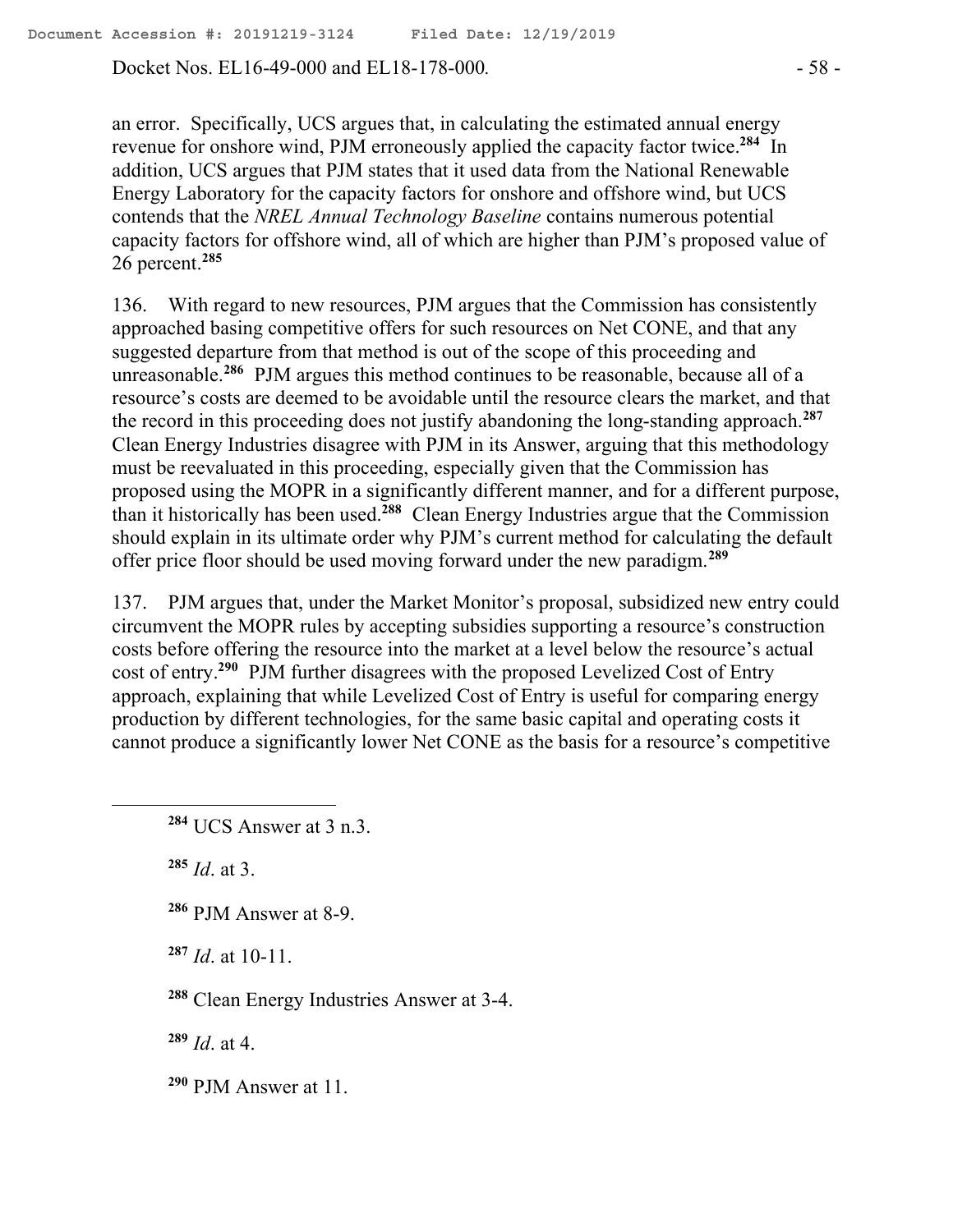Docket Nos. EL16-49-000 and EL18-178-000. - 59 -

cost of committing as capacity.**<sup>291</sup>** Clean Energy Industries argue that PJM's Answer suggests either that PJM is not familiar with the Levelized Cost of Entry approach or is using different data than Clean Energy Industries.**<sup>292</sup>** Clean Energy Industries contend that the Commission must give full consideration to the alternative financial inputs it put forth and not dismiss them based on PJM's conclusory responses.**<sup>293</sup>**

#### **3. Commission Determination**

#### **a. Planned Resources**

138. We adopt PJM's proposal to set the default offer price floor for certain resources that have not previously cleared the capacity market at Net CONE for each resource type. **294** This is consistent with the existing MOPR, which sets the default offer price floor based on a percentage of a default Net CONE for the resource type. Given that we will retain the Unit-Specific Exemption in the replacement rate, we disagree with intervenors who argue that setting the default offer price floor at Net CONE for each resource type constitutes a barrier to entry because it is too high. On the contrary, we find that it is just and reasonable to raise that percentage from 90 to 100 percent of Net CONE. A purpose of the MOPR is to ensure resources are offering competitively. For resources that have not previously cleared a capacity auction, the MOPR is intended to ensure that uneconomic resources, that are unlikely to recover the full cost of new entry over the life of the resource, are not able to enter the market at a lower cost because they receive a State Subsidy. If a resource does not qualify for the Competitive Exemption, we find that requiring new resources to offer at 100 percent of the default Net CONE, unless they are able to justify a lower Net CONE value through the Unit-Specific Exemption, is a just and reasonable method of accomplishing this goal. We reject arguments that Net CONE is no longer appropriate now that the focus of MOPR application has shifted. **295** An underlying purpose of the MOPR has been to prevent suppliers from offering uneconomically low-priced capacity into the market—here we expand the MOPR to certain existing and new resources to address price suppression caused by State Subsidies. We further reject as unsupported arguments that the default offer price floors should instead be based on gross CONE. Net CONE more accurately

**<sup>291</sup>** *Id*. at 12-13.

**<sup>292</sup>** Clean Energy Industries Answer at 4.

**<sup>293</sup>** *Id*. at 5 n.19.

**<sup>294</sup>** Repowered resources are considered new for the purposes of the MOPR.

**<sup>295</sup>** June 2018 Order, 163 FERC ¶ 61,236 at P 153.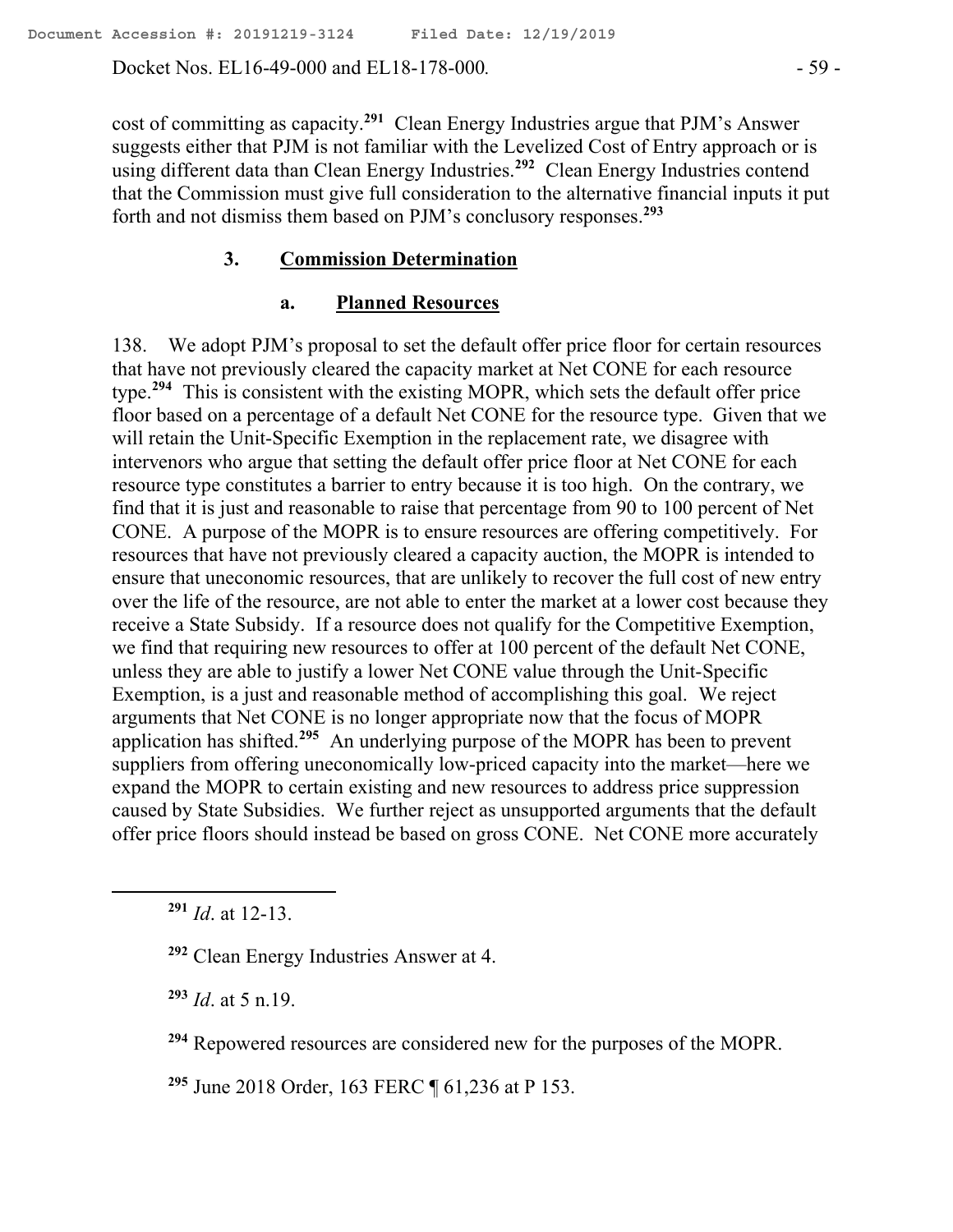Docket Nos. EL16-49-000 and EL18-178-000*.* - 60 -

reflects the costs a new resource faces in entering the capacity market because it subtracts expected revenues from costs.

139. We agree that using Net CONE for the default offer price floor for new resources may significantly affect the ability of new resources receiving State Subsidies to clear the market, as compared to using Net ACR, but we find that this is just and reasonable. New resources should be less likely to clear than many existing resources because they face additional avoidable costs that existing resources do not face, including construction and permitting costs. **296** Sellers that believe their actual costs are less than the default Net CONE values may apply for the Unit-Specific Exemption. Therefore we find that using Net CONE will not create an unjust and unreasonable barrier to entry, but will rather allow the MOPR to fulfill its purpose and protect the capacity market from uneconomic new entry by State-Subsidized Resources.

140. We also find it would not be appropriate to use Net ACR as the default offer price floor for new resources. Net ACR does not account for the cost of constructing a new resource. Using Net ACR as the MOPR value for new resources would not serve the purpose of the MOPR, because it does not reflect new resources' actual costs of entering the market and therefore would not prevent uneconomic State-Subsidized Resources from entering the market.

141. Protestors argue that subsidized resources should not be forced to remain as new resources, mitigated at Net CONE, indefinitely. We reject that argument. In order to be treated as existing resources, new State-Subsidized Resources must first clear the capacity auction subject to the default offer price floor appropriate to a new resource. It would not be reasonable to treat resources that fail to clear the capacity market subject to the new resource default offer price floor as existing resources. An exemption that allows new, State-Subsidized Resources to bypass the MOPR, solely because the MOPR prevents them from clearing, would completely defeat the purpose of the MOPR. We similarly reject arguments that projects planned before new rules are imposed should be exempt. Market participants are frequently confronted with changing rules and regulatory structures. Here, resources have been on notice since 2016, when the Calpine Complainants filed their complaint, that capacity market rules may be revised.

142. We acknowledge concerns that PJM estimates the default offer price floor for some resources in excess of the top of the demand curve. However, a high Net CONE value simply underscores how uneconomic these resources generally are in the PJM capacity market. We also note that resources for which the default offer price floor is above the demand curve starting point may request a Unit-Specific Exemption, should

**<sup>296</sup>** *See, e.g.*, PJM Initial Testimony at 44 (explaining that construction and development costs should not be included in the default offer price floor for existing resources).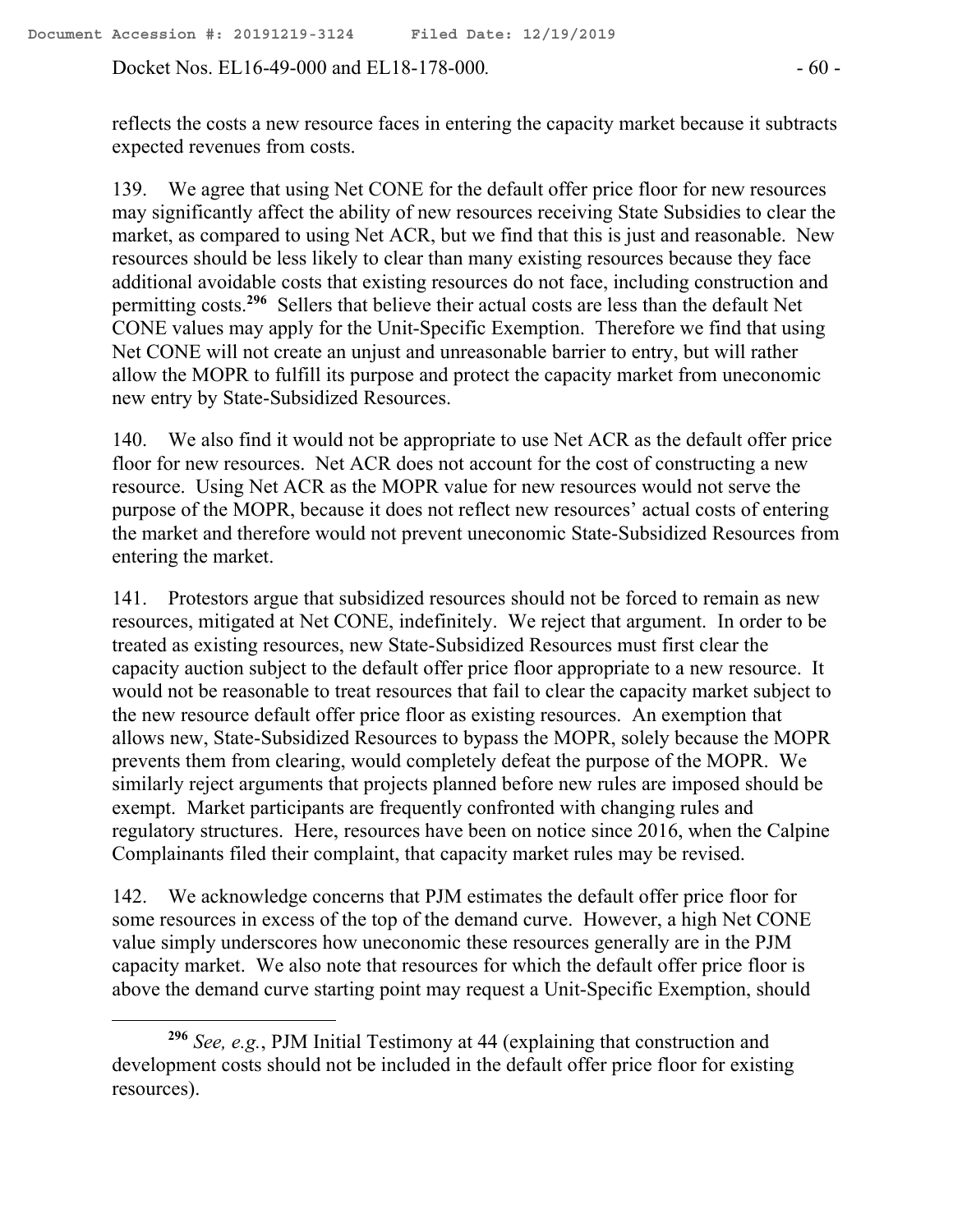Docket Nos. EL16-49-000 and EL18-178-000. - 61 -

they determine that their costs are lower than the default. We therefore find that it is appropriate to use a resource-type-specific default offer price floor that reasonably reflects a competitive offer for such a resource, regardless of whether it is above the demand curve starting price.

143. We also adopt PJM's proposal to update the values annually and as part of PJM's quadrennial review of its demand curve and CONE values. We reiterate that we direct PJM to use resource-type specific Net CONE values for resources that have not previously cleared a capacity auction. However, given the importance of an accurate default offer price floor and the number of questions raised in the record as to how the values were calculated, we direct PJM to provide additional explanation on how it calculated each of the proposed values on compliance, including workbooks and formulas, as appropriate.

144. We direct PJM to establish appropriate default offer price floor values for demandside resources, including demand response and energy efficiency. As noted above, we disagree that it is infeasible for PJM to determine Net CONE or Net ACR values for demand-side resources that rely on various types of behind-the-meter generation as a substitute for purchasing wholesale power. The fundamental elements of the analysis for behind-the-meter generation is the same as for other resources. We direct PJM to provide Net CONE values for such generation on compliance, noting that it may be appropriate to use resource-type specific values as for other types of generation resources. **297**

145. For demand-side resources that commit to cease using wholesale power, rather than shift to behind-the-meter generation, PJM will average the last three years' demand response offers to determine the default offer price floor value for resources that have not previously cleared a capacity auction.**<sup>298</sup>** We find that PJM's proposed default offer price floor approach for these demand-side resources that have not previously cleared a capacity auction is just and reasonable. We note, however, that this average should include non-generation-backed demand resources. We disagree with intervenors arguing that the average will trend upward over time because PJM proposes to average all demand response offers, new and existing. While it is true that new demand response resources that receive a State Subsidy will be subject to a default offer price floor that is, in part, determined by the offers of previous new resources subjected to the same floor, the average will also include existing resources and new resources that receive the Unit-

 $\overline{a}$ 

<sup>&</sup>lt;sup>297</sup> We understand that applying the MOPR to demand response resources in this manner may necessitate changes to how demand response resources participate in the capacity market, such as requiring demand response aggregators to contract with resources sooner. PJM should include in its compliance filing any additional changes to its Tariff that may be necessary in order to implement this MOPR directive.

**<sup>298</sup>** PJM Initial Testimony at 42-43.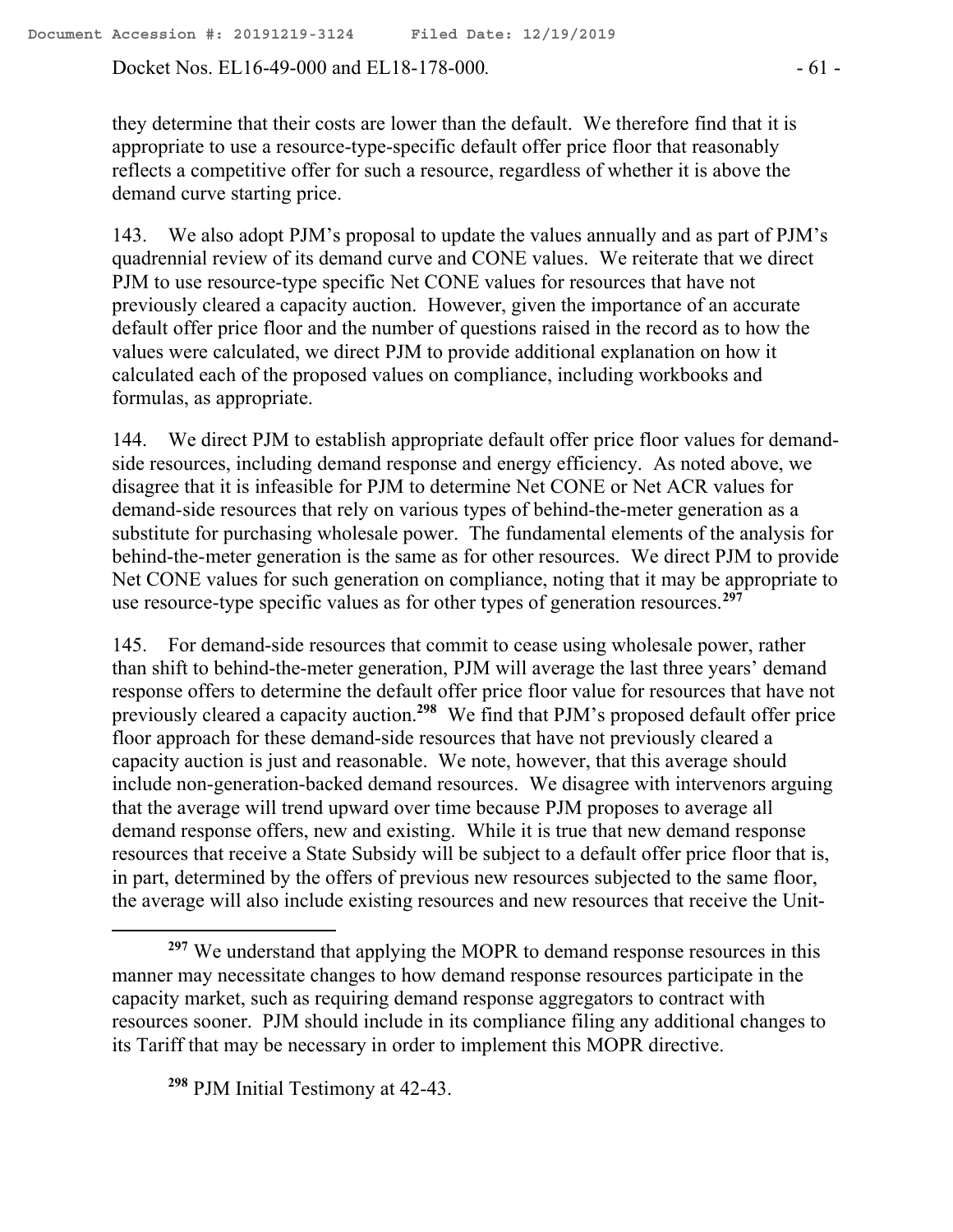Docket Nos. EL16-49-000 and EL18-178-000*.* - 62 -

Specific Exemption to offer below the default offer price floor. We therefore find that PJM's proposal will reasonably reflect the average costs of demand response resources and will serve as an appropriate default offer price floor.

146. We direct PJM to propose default offer floor prices for all other types of resources that participate in the capacity market, including capacity storage resources, as well as resources whose primary function is not energy production, including facilities fueled entirely by, for example, landfill gas, wood waste, municipal solid waste, black liquor, coal mine gas, or distillate fuel oil, on compliance. PJM should file additional default offer price floors for new technologies as they emerge.

147. Finally, because energy efficiency operates differently from other resources that are intended to reflect reductions in wholesale demand, it is difficult to describe energy efficiency in terms of Net CONE or Net ACR. Instead, on compliance, we direct PJM to establish objective measurement and verification requirements for new energy efficiency offers and to limit such offers to the verifiable level of savings.

## **b. Existing Resources**

148. We adopt PJM's proposal to set the default offer price floor for existing resources at the resource-type specific Net ACR. Net ACR for an existing resource estimates how much revenue the resource requires (in excess of its energy and ancillary service revenue) to provide capacity in the given year. Using a resource-type Net ACR as the default offer price floor for existing resources is therefore just and reasonable because it recognizes that generation resources are a long-term investment that may fluctuate in value over time, but still allows those resources to receive capacity revenues in years in which they are less profitable. We further find that the default offer price floor for existing generation-backed demand response resources should be set at Net ACR for the appropriate generation type.

149. We agree with the Market Monitor that basing the default offer price floor values for existing resources on 2011 data with a generic inflation factor is insufficient. We direct PJM to propose new values using more updated data, and to develop a process to ensure all the data used in the calculation is updated annually. As with the Net CONE values, a number of questions have been raised in the record as to how the Net ACR values were calculated. We order PJM to provide additional explanation on compliance, including workbooks and formulas, as appropriate. Additionally, we find that any uprates (i.e., incremental increases in the capability of existing resources), of any size are considered new for purposes of applying the MOPR and should be mitigated to Net CONE and not Net ACR. These uprates may come with additional avoidable costs, such as construction costs, that existing resources otherwise do not face. We also direct PJM to provide additional justification for setting the default offer price floors for existing renewable resources at zero.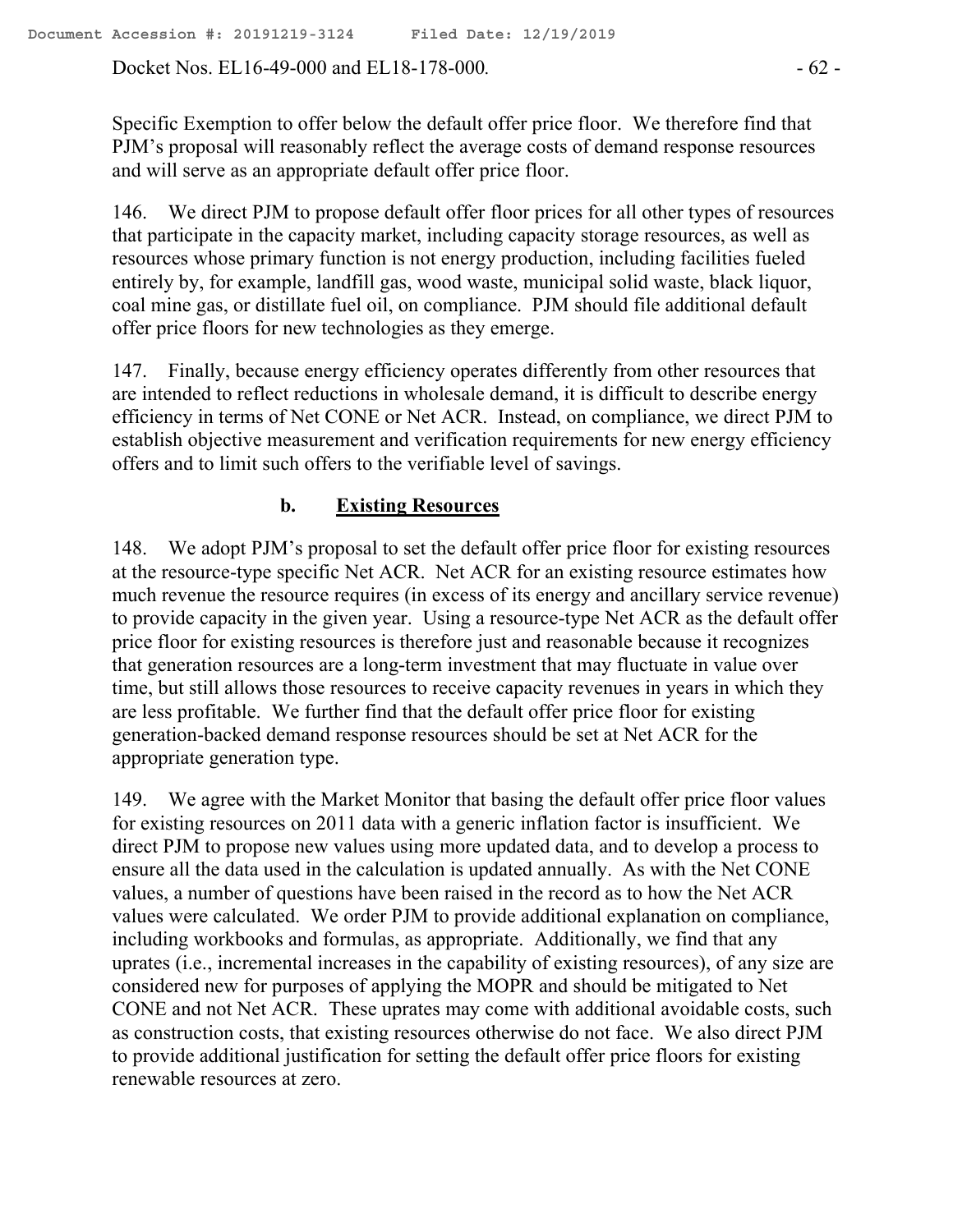Docket Nos. EL16-49-000 and EL18-178-000*.* - 63 -

150. Finally, we direct PJM to propose default offer price floors for all other types of resources, including energy efficiency, **<sup>299</sup>** non-generation-backed demand response resources, and capacity storage, as well as resources whose primary function is not energy production, including facilities fueled entirely by, for example, landfill gas, wood waste, municipal solid waste, black liquor, coal mine gas, or distillate fuel oil, on compliance.

#### **c. Both Planned and Existing**

151. We find that it is just and reasonable to use different methodologies to set the default offer price floors for new and existing resources. Existing resources face different costs than new resources, because the decision to enter the market is different than the decision to remain in the market. For planned resources, the default offer price floor should include, for example, construction costs and certain fixed costs that an existing resource does not usually face.

152. Some parties argue that the Commission should set the default offer price floor for resources subject to the MOPR at Net CONE \* B. The Commission previously found Net CONE  $*$  B provided a reasonable estimate of a competitive offer for a resource with a low ACR.<sup>300</sup> However, we did not find the Net CONE \* B price accurately reflects any particular resource's cost. In addition, we note that the Commission did not find that Net CONE \* B was the only just and reasonable competitive offer. We therefore find that it is just and reasonable for PJM's Tariff to use one definition of a competitive offer to set the default capacity market seller offer cap for supplier-side market power mitigation and a different one for the different purpose of setting the default offer price floor.

153. We disagree with arguments that State Subsidies should be considered as revenue for either resources that have never cleared a capacity auction or existing resources, as this would defeat the purpose of the rate modifications directed in this order, which is to prevent State-Subsidized Resources from submitting uncompetitive offers as a result of State Subsidies. We agree with PJM that the proposed 20-year asset life is appropriate.**<sup>301</sup>** We also agree with PJM that default MOPR values should maintain the same basic financial assumptions, such as the 20-year asset life, across resource types. The Commission has previously determined that standardized inputs are a simplifying tool

**<sup>299</sup>** *See supra* P 148.

 $\overline{a}$ 

**<sup>300</sup>** *PJM Interconnection, L.L.C.*, 151 FERC ¶ 61,208 at P 340.

**<sup>301</sup>** Rapid changes in market conditions and generation technology could make resources uneconomic in less than Clean Energy Industries' proposed 35 years.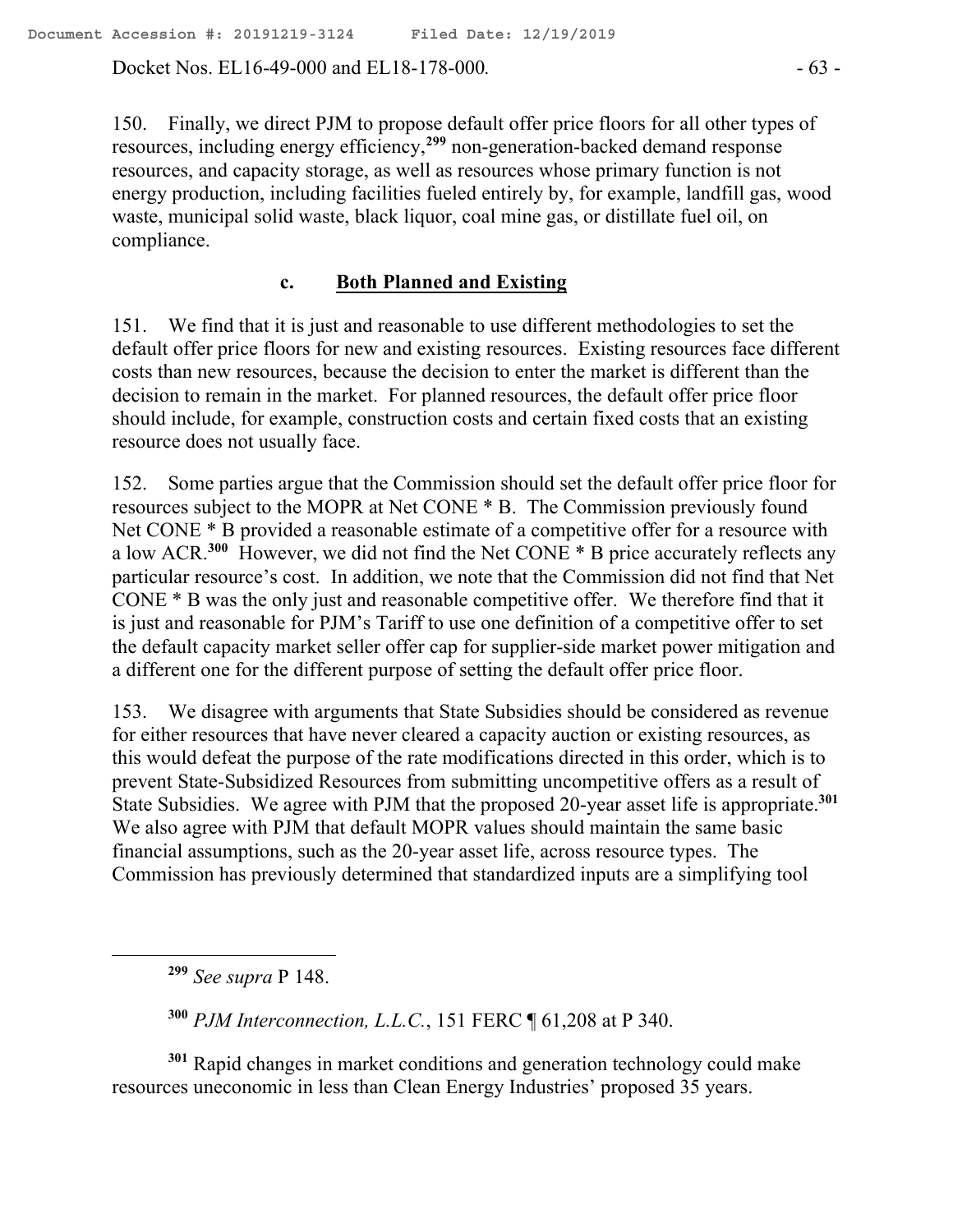Docket Nos. EL16-49-000 and EL18-178-000*.* - 64 -

appropriate for determining default offer price floors, **<sup>302</sup>** and we reaffirm that it is reasonable to maintain these basic financial assumptions for default offer price floors in the capacity market to ensure resource offers are evaluated on a comparable basis. Therefore, we find 20 years to be an appropriately conservative estimate.

154. We agree with intervenors and PJM that the default offer price floors should include an offset for ancillary services market revenues. In addition, we agree with intervenors that energy revenue offsets should be zone-specific, rather than based on the lowest zonal value estimated for each resource type over the past three years. Using the lowest possible value biases the default offer price floor upwards and does not reflect the revenues resources are actually likely to earn. PJM's Answer, stating that there is significant variation in energy revenues for each resource type between zones and over time, merely reinforces the importance of using zone-specific energy and ancillary services revenue values. On compliance, we order PJM to develop default average energy and ancillary services revenue offset values for each resource type by zone.

155. We agree with PJM that the default offer price floors should be updated regularly and adopt PJM's proposed Tariff language to update them annually and conduct a larger review on a quadrennial basis. We also agree with Illinois AG, however, that the calculation of the default offer price floors should be more transparent than what has been provided in the testimony. As noted above, we are requiring PJM to provide additional information supporting its values on compliance. We decline to add future transparency requirements to the Tariff at this time, as we anticipate the quadrennial filings, which historically have updated CONE and default offer price floor values, will continue to provide that information despite the broader range of default offer price floors which must be provided, and will contain significant details, consistent with the level of detail already provided in the quadrennial updates. Additional requirements are therefore unnecessary.

156. With regard to Pennsylvania Commission's requests that PJM adjust the default offer price floors to account for future changes in price formation and the results of the quadrennial review process, we find those requests to be premature. Because such changes have not yet been made, we cannot evaluate their reasonableness and decline to speculate here.

# **d. Miscellaneous**

157. In response to arguments that the default offer price floor should be the same for all resource types, we agree with PJM that it is appropriate to calculate different default values for different resource types. The going-forward cost of a nuclear resource, for example, would likely be substantially different from that of an onshore wind resource.

 $\overline{a}$ 

**<sup>302</sup>** 2013 MOPR Order, 143 FERC ¶ 61,090 at P 144.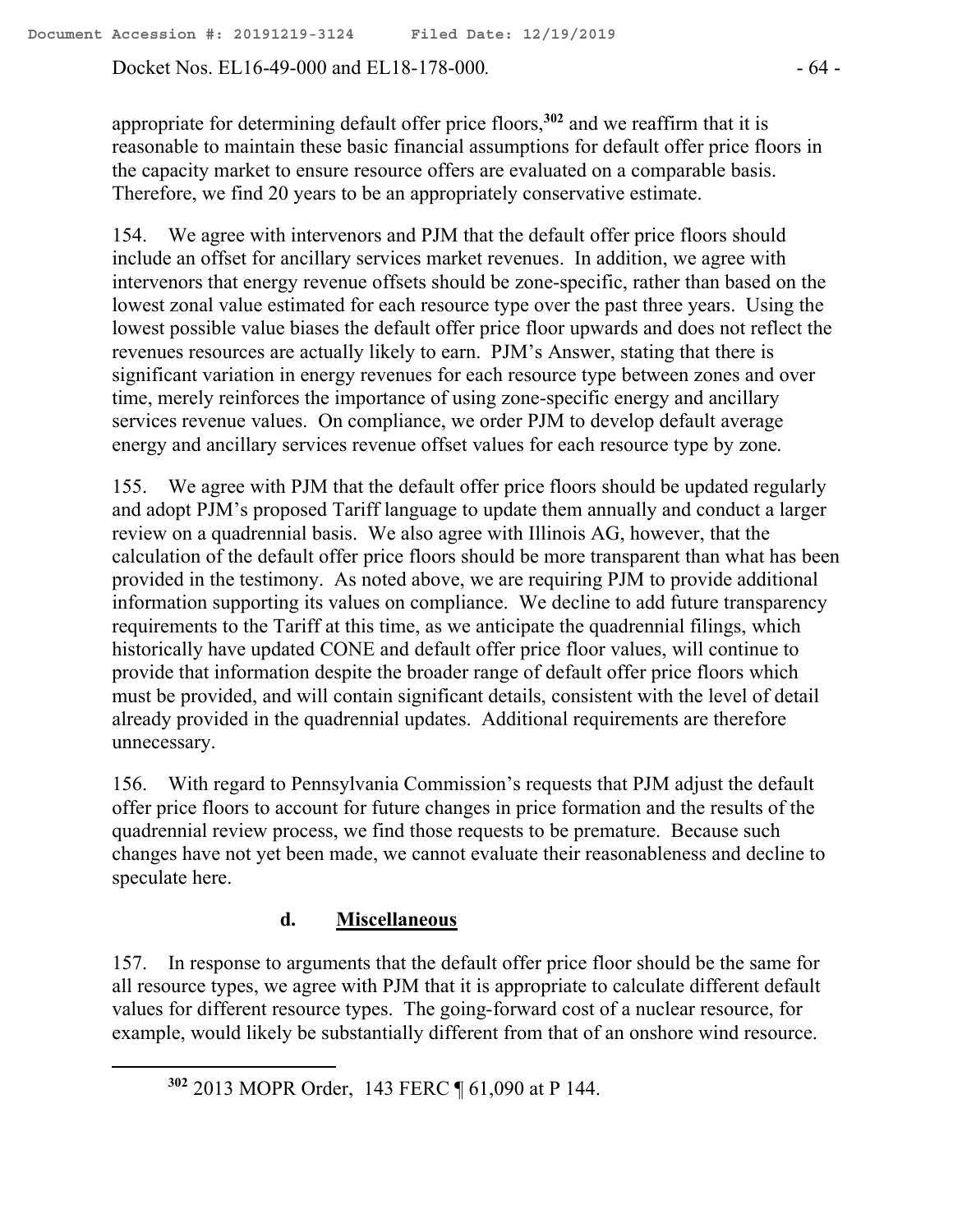Docket Nos. EL16-49-000 and EL18-178-000. - 65 -

Resources of different types compete against each other in a single capacity market, and it would undermine the effectiveness of the expanded MOPR to subject resources with varying going-forward costs to the same default offer price floor.

158. Finally, having established a just and reasonable method for establishing default offer price floors, we need not discuss the other alternative methodologies proposed.

## **D. Exemptions**

# **1. Competitive Exemption**

# **a. PJM's Proposal**

159. In its paper hearing testimony, PJM does not re-propose the competitive entry exemption it proposed, and the Commission accepted, in 2013,**<sup>303</sup>** but rather submits that the expanded MOPR will apply to capacity resources receiving material subsidies where the relevant resource is "entitled" to a material subsidy and the seller "has not certified that it will forego receiving any Material Subsidy for such Capacity Resource during the applicable Delivery Year."**<sup>304</sup>** PJM states that sellers will need to affirmatively inform PJM of their choice to forego the subsidy no less than thirty days before the commencement of the relevant BRA,**<sup>305</sup>** and sellers have an ongoing obligation to provide notification of status changes.**<sup>306</sup>**

## **b. Intervenor Positions**

160. Several intervenors support PJM's proposal that the expanded MOPR will not apply to resources who have certified that they will not receive a subsidy. AES agrees that resources that do not accept a subsidy or renounce an available subsidy should be exempt from the MOPR.<sup>307</sup> Vistra asserts that all resources participating in the capacity market without being subject to the MOPR should attest that they will not accept any subsidies prior to or during the applicable delivery year to avoid resources gaming the entitled to language by not taking a subsidy at the time of the auction, but later accepting

**<sup>303</sup>** *See* 2013 MOPR Order, 143 FERC ¶ 61,090 at PP 24, 28, 53 (competitive entry exemption applies to resources receiving no out-of-market funding or resources receiving out-of-market funds as a result of a competitive auction process open to all resources).

**<sup>304</sup>** PJM Initial Testimony at 25-28; proposed Tariff, Att. D, § 5.14(h)(ii)(B).

**<sup>305</sup>** PJM Initial Testimony at 27; proposed Tariff, Att. D, § 5.14(h)(iii)(A).

**<sup>306</sup>** Proposed Tariff, Att. D, § 5.14(h)(iii)(B).

**<sup>307</sup>** AES Initial Testimony at 19.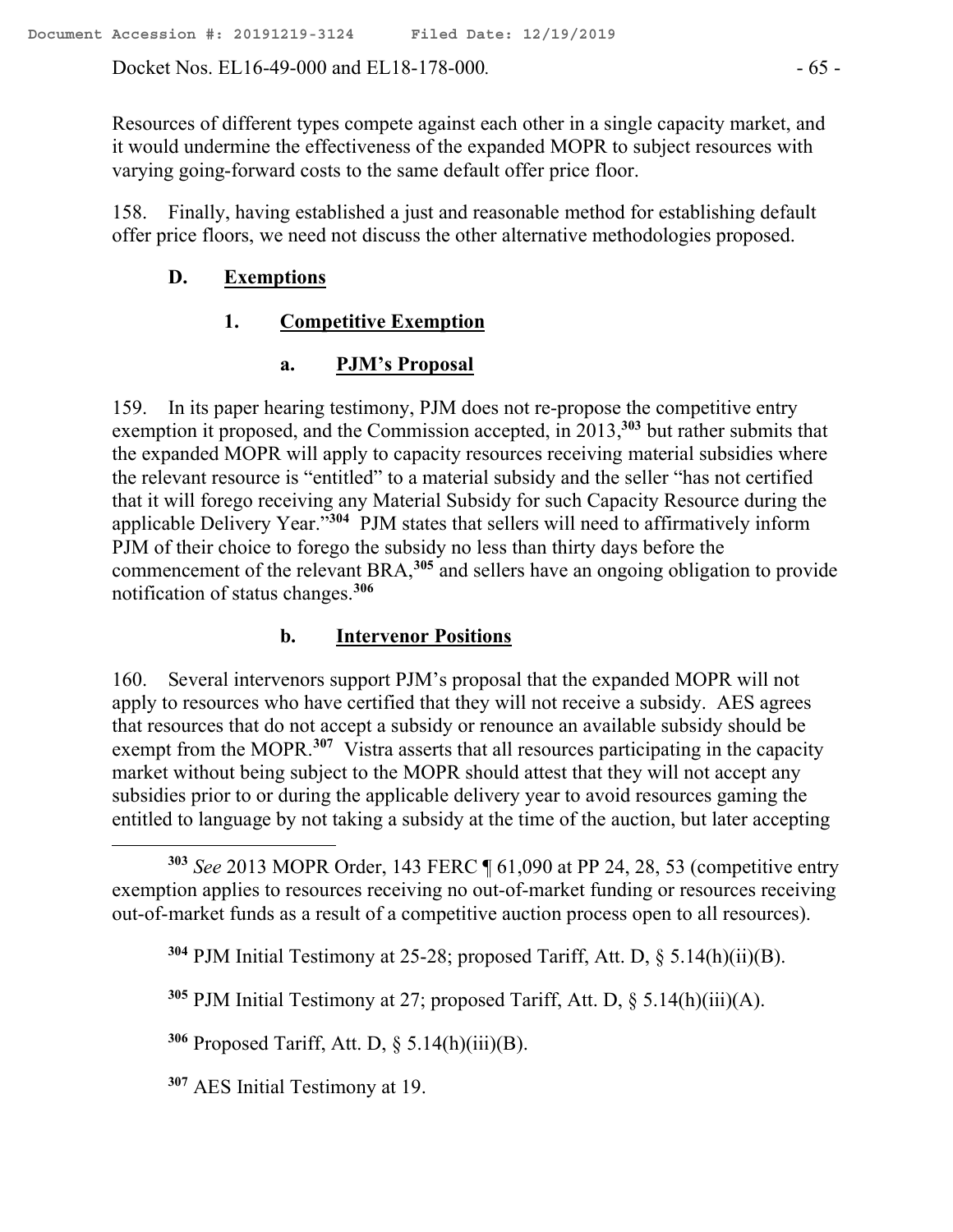Docket Nos. EL16-49-000 and EL18-178-000*.* - 66 -

out-of-market support during the delivery year.**<sup>308</sup>** NRG argues that sellers should have an affirmative obligation to provide updated information to PJM and the Market Monitor to report the existence of a subsidy after the self-certification deadline.**<sup>309</sup>** AES states that penalties should be designed to reduce any incentive to establish new subsidies that are timed to avoid being taken into account for the upcoming auction.**<sup>310</sup>**

# **c. Commission Determination**

161. The focus of the expanded MOPR directed in this order is to mitigate the impact of State Subsidies on the capacity market, and, therefore, resources that do not receive State Subsidies should be able to participate in the capacity market without mitigation, subject to PJM's existing buyer-side market power rules. We therefore direct PJM to include a Competitive Exemption for both new and existing resources, other than new gas-fired resources, that certify to PJM that they will forego any State Subsidies. We find that it is reasonable and consistent with the purposes of the expanded MOPR directed herein to allow new and existing resources (other than new gas-fired resources) that certify to PJM that they will forego any State Subsidies, to avoid being subject to the applicable default offer price floor. Doing so will facilitate the capacity market's selection of the most economic resources available to meet resource adequacy objectives.

162. We share intervenors' concerns that PJM's proposed language leaves a loophole whereby a resource may not be eligible for a State Subsidy at the time of the capacity market qualification process, but may become eligible for such a subsidy, and accept it, before or during the relevant delivery year. We therefore direct PJM to include in its compliance filing a provision stating that if an existing resource**<sup>311</sup>** claims the Competitive Exemption in a capacity auction for a delivery year and subsequently elects to accept a State Subsidy for any part of that delivery year, then the resource may not receive capacity market revenues for any part of that delivery year.**<sup>312</sup>** We also direct PJM to include in its compliance filing a provision stating that if a new resource claims the Competitive Exemption in its first year, then subsequently elects to accept a State Subsidy, that resource may not participate in the capacity market from that point forward

- **<sup>309</sup>** NRG Reply Testimony at 28.
- **<sup>310</sup>** AES Initial Testimony at 26.
- **<sup>311</sup>** *See supra* note 5.

**<sup>312</sup>** The resource would, however, be eligible for capacity market revenues for the relevant delivery year if it could demonstrate under the Unit-Specific Exemption that it would have cleared in the relevant capacity auction.

**<sup>308</sup>** Vistra Initial Testimony at 15.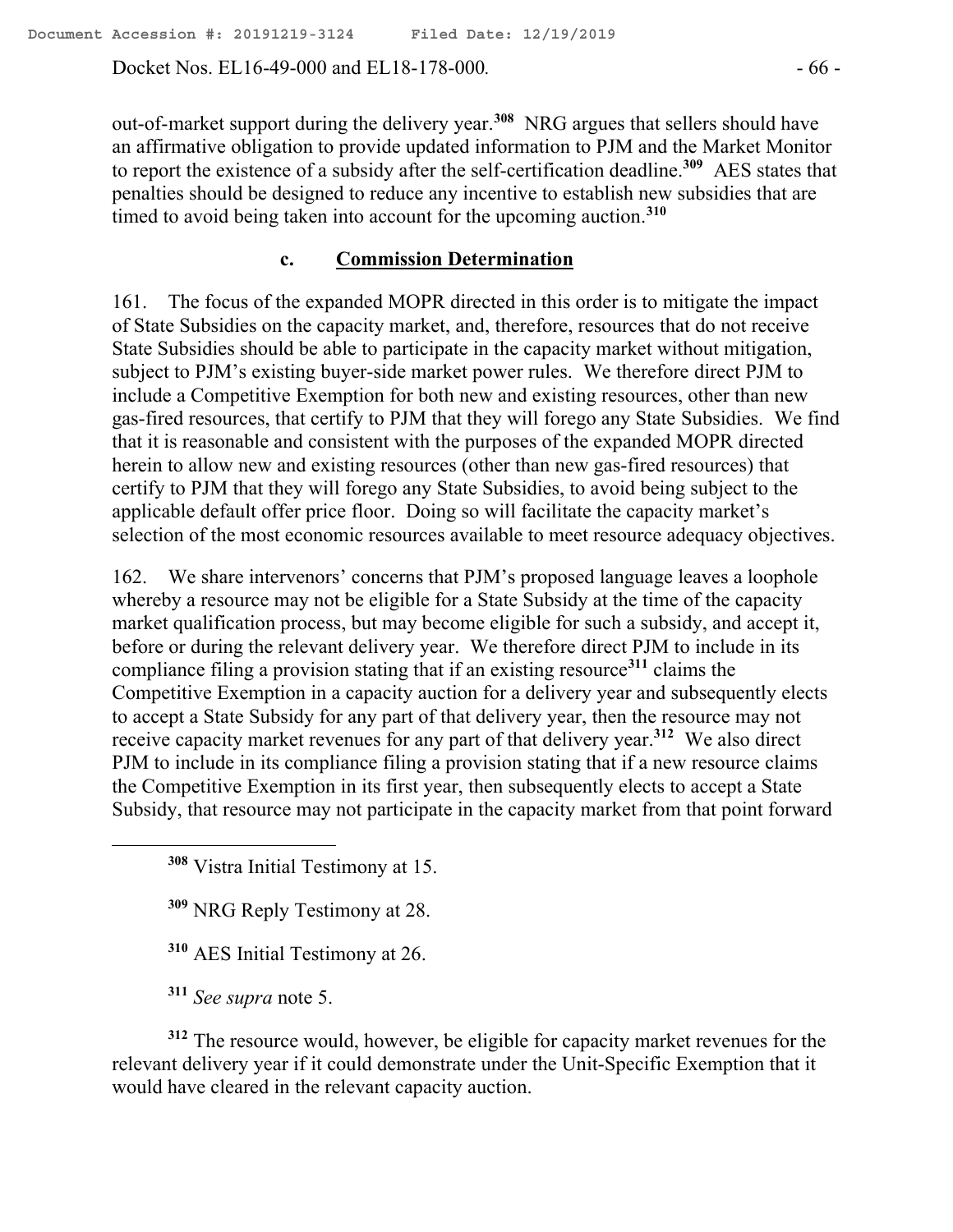Docket Nos. EL16-49-000 and EL18-178-000*.* - 67 -

for a period of years equal to the applicable asset life that PJM used to set the default offer floor in the auction that the new asset first cleared.**<sup>313</sup>** We find that, absent this change, PJM's proposed language would allow gaming and incent the creation of subsidy programs timed to avoid the qualification window.

# **2. Renewable Portfolio Standards Exemption**

## **a. PJM's Proposal**

163. PJM proposes to exclude voluntary REC**<sup>314</sup>** programs, stating that a "renewable energy credit (including for onshore and offshore wind, as well as solar, collectively, RECs) will not be considered a Material Subsidy, if the Capacity Market Seller sells the REC to a purchaser that is not required by a state program to purchase the REC, and that purchaser does not receive any state financial inducement or credit for the purchase of the REC."**<sup>315</sup>** PJM asserts that voluntary bilateral arrangements for RECs are unrelated to statutory RPS program requirements because the demand for voluntary RECs comes primarily from private corporations pursuing environmental agendas. PJM thus believes that voluntary REC purchases are distinguishable from the bulk of REC purchases made to show compliance with state RPS program mandates.**<sup>316</sup>**

164. PJM does not propose to exempt mandatory REC programs (although, as PJM notes, a 20 MW unforced capacity materiality threshold, as proposed by PJM, would, in practice, exclude the majority of renewable resources).**<sup>317</sup>** Given the difficulty of tracing REC transactions after the initial purchase, PJM proposes to presume that any REC sales

**<sup>314</sup>** PJM maintains its Generation Attribute Tracking System as a trading platform designed to meet the needs of buyers and sellers involved in the REC market. The REC becomes a commodity the generation owner can now sell to an interested buyer. Buyers can vary from electric utilities to brokers or aggregators, to environmental firms or to non-industry companies looking to neutralize their carbon footprint. Load serving entities (LSE) may meet state RPS program mandates through RECs, but it is not the only way to meet RPS program requirements.

**<sup>315</sup>** PJM Initial Testimony at 21; proposed Tariff, Art. I, Material Subsidy definition.

**<sup>316</sup>** PJM Initial Testimony at 24-25.

**<sup>317</sup>** *Id.* at 18.

 $\overline{a}$ 

**<sup>313</sup>** Elsewhere in this order, we accept the 20-year asset life PJM proposed. If that value is modified in future proceedings, the period of years for which the resource may not participate in the capacity market must be modified accordingly.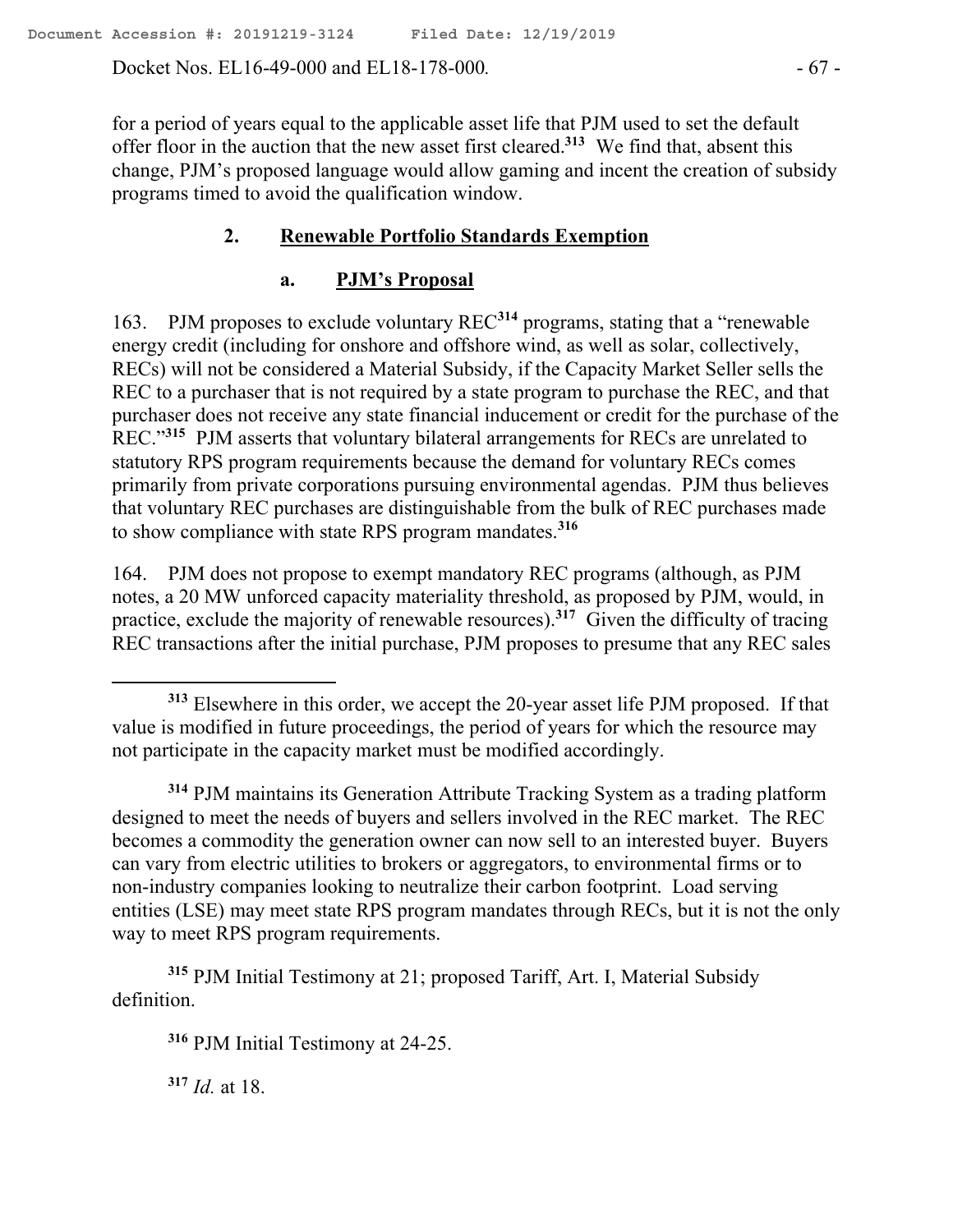Docket Nos. EL16-49-000 and EL18-178-000*.* - 68 -

to an intermediary are to meet mandatory RPS programs, and therefore not exempt. PJM also states that if the subsidy to a generator takes some other form than a traditional bilateral REC transaction between private entities, the proposed Tariff language would not shield the financial inducements or credits from the MOPR. PJM adds that, because the going-forward costs of renewable resources are typically low, it does not expect the application of the MOPR to RECs to materially impact the ability of renewable resources to clear the auction.**<sup>318</sup>**

#### **b. Intervenor Positions**

165. Several intervenors support an exemption for resources receiving revenue through RPS programs generally or RECs specifically.**<sup>319</sup>** According to intervenors, RECs do not

have a price suppressive impact on the market and should be excluded from MOPR.**<sup>320</sup>** Intervenors argue that RECs are not predictable enough to cause a resource to be built or to modify its offer.**<sup>321</sup>** For example, intervenors argue that RECs are not created and sold until very close to the time when a renewable energy project enters commercial operation, well after resources have submitted their capacity offers, and thus do not materially impact capacity offers.**<sup>322</sup>** DC People's Counsel also explains that the District of Columbia's REC auction occurs annually, which can make it difficult for resources to

**<sup>318</sup>** *Id*. at 23 n.39.

 $\overline{a}$ 

**<sup>319</sup>** ACORE Initial Testimony at 1-2; AEE Initial Testimony at 10-12; Brookfield Initial Testimony at 8-9; Brookfield Reply Testimony at 5-7; Buyers Group Initial Testimony at 7; Clean Energy Advocates Initial Testimony at 24; DC Attorney General Initial Testimony at 10; DC Commission Initial Testimony at 4; Maryland Commission Reply Testimony at 10-11.

**<sup>320</sup>** Brookfield Reply Testimony at 8 (citing a 2018 Market Monitor report finding that the clearing price was not impacted by the removal of wind and solar resources).

**<sup>321</sup>** Clean Energy Advocates Initial Testimony at 24-27; Brookfield Initial Testimony at 9; ACORE Initial Testimony at 3; AEE Initial Testimony at 10; Clean Energy Industries Initial Testimony at 15.

**<sup>322</sup>** AEE Initial Testimony at 13; ACORE Initial Testimony at 3; Clean Energy Industries Initial Testimony at 15, 17; Clean Energy Industries Reply Testimony at 14- 15; DC People's Counsel Initial Testimony at 8.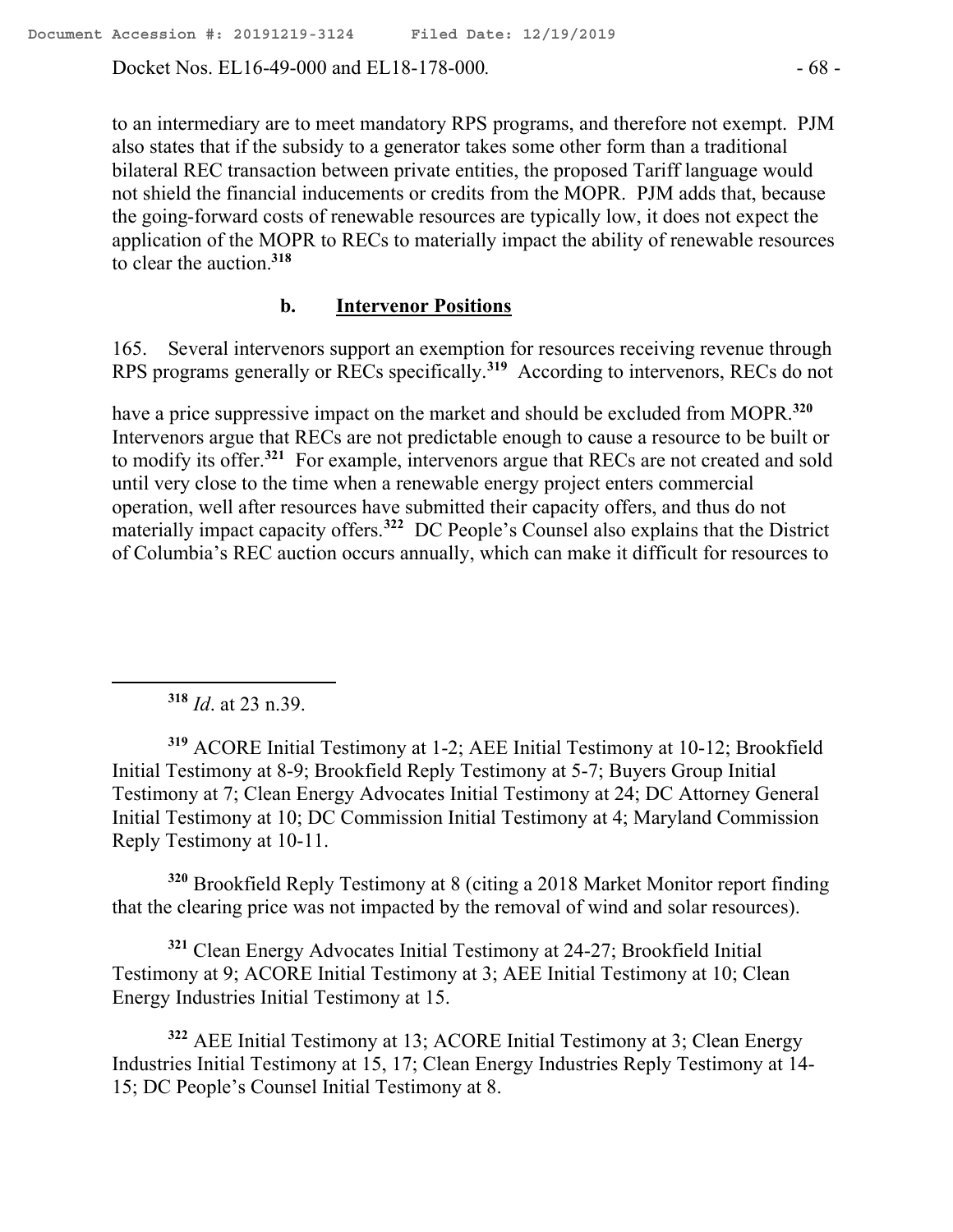Docket Nos. EL16-49-000 and EL18-178-000. - 69 -

bid into PJM's three year forward capacity auction using any assumptions of their REC price.**<sup>323</sup>**

166. Intervenors further argue that RPS programs do not impact bidding behavior because REC prices are a result of a competitive market (e.g., supply and demand), and therefore REC prices are volatile.**<sup>324</sup>** According to AEE, REC prices are increasingly low as the costs of renewable projects continue to decline.**<sup>325</sup>**

167. Intervenors argue that the financial support received by resources through RPS program requirements has not been shown to have a meaningful impact on capacity offers by these resources or allow otherwise uncompetitive resources to clear the capacity market.**<sup>326</sup>** DC Commission argues the percentage of renewable energy in PJM is about 4 percent, which is insignificant and should be exempt from the MOPR.**<sup>327</sup>** Intervenors argue that RPS programs tend to have minimal, if any, impact on capacity markets after they have been in effect for more than a few years, because the growth of renewable resources outpaces the RPS program requirements.**<sup>328</sup>**

168. Should the Commission decide to apply the MOPR to RECs, AEE urges the Commission to avoid over-mitigation by confining application of the MOPR to RECs substantial and reliable enough to actually influence a resource's offer, which AEE explains is likely only true in the rare instances where a state policy directly sets both the price and term of the REC, ensuring that a specific resource will receive certain revenues,

**<sup>323</sup>** DC People's Counsel Initial Testimony at 8.

**<sup>324</sup>** Clean Energy Advocates Initial Testimony at 25-26. DC Attorney General Initial Testimony at 10; Clean Energy Industries Initial Testimony at 3, 13, 20-21; DC Commission Initial Testimony at 8; Brookfield Reply Testimony at 7; AEE Initial Testimony at 10-11; DC Attorney General Initial Testimony at 9-10.

**<sup>325</sup>** AEE Initial Testimony at 11.

 $\overline{a}$ 

**<sup>326</sup>** *Id*. at 10; Clean Energy Industries Initial Testimony at 13.

**<sup>327</sup>** DC Commission Initial Testimony at 7; *see also* Maryland Commission Reply Testimony at 10 (arguing renewable resources should be exempted from the MOPR because they have a relatively low level of penetration and they are unlikely to be mitigated under the MOPR regardless).

**<sup>328</sup>** Clean Energy Groups Reply Testimony at 4.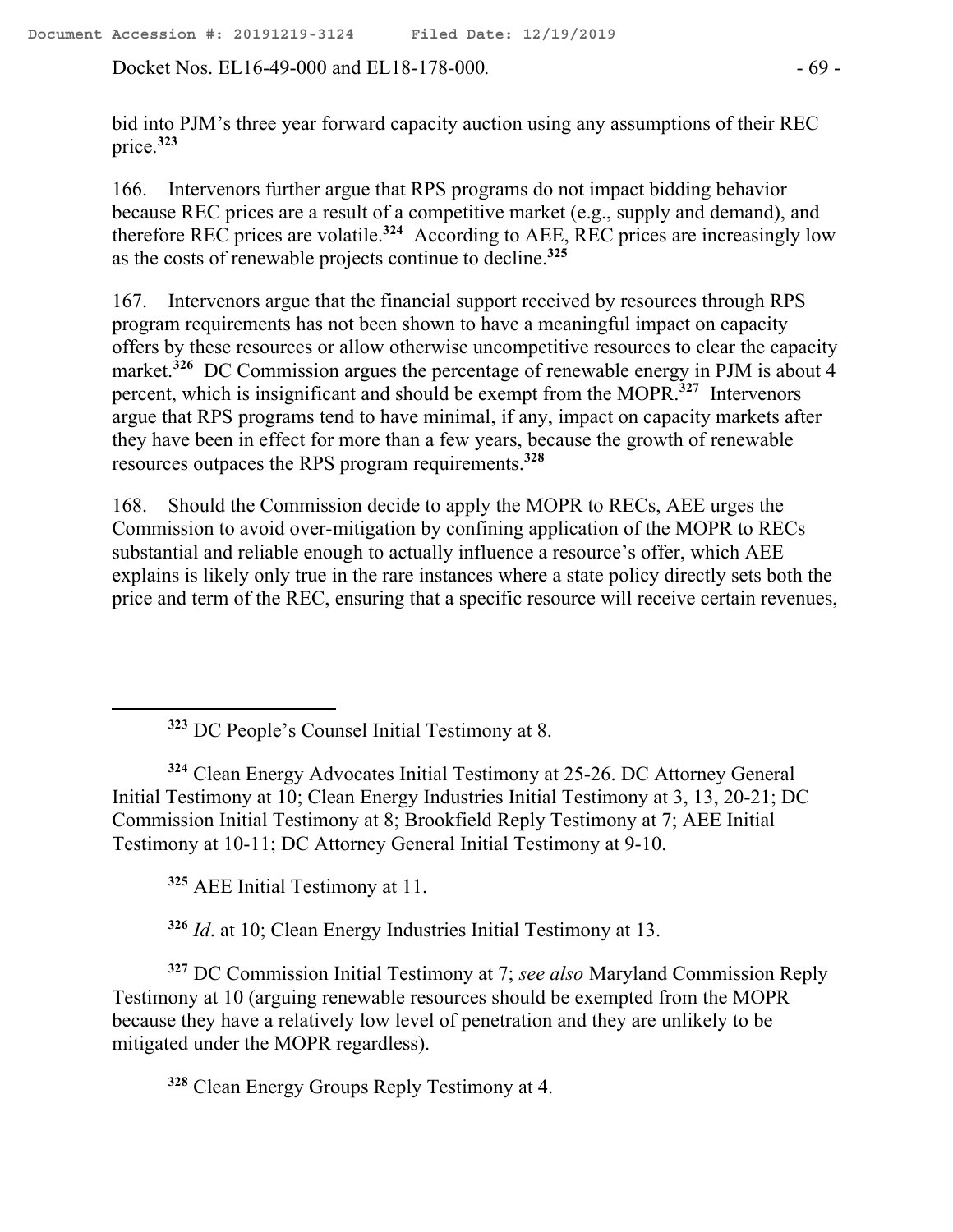Docket Nos. EL16-49-000 and EL18-178-000. - 70 -

known in advance, for an extended time period. Because those instances are so rare, AEE argues, a MOPR that applies to all RECs would be administratively burdensome.**<sup>329</sup>**

169. Some intervenors argue that RECs are not subsidies of the type the Commission addressed in the June 2018 Order because they do not suppress capacity prices**<sup>330</sup>** or because they do not function by creating specific price supports for specific resource classes.**<sup>331</sup>** PJM Consumer Representatives argue that RECs and RPS programs do not involve requirements for dollar transfers from electricity consumers to certain generators, and are therefore not subsidies.**<sup>332</sup>**

170. Several intervenors argue that the Commission should not mitigate RECs purchased voluntarily as a result of consumer preferences.**<sup>333</sup>** Intervenors argue that voluntary REC purchases are not driven by state policies, are a result of private actions, and are outside the Commission's jurisdiction.**<sup>334</sup>** To avoid mitigating voluntary RECs, AEE requests the Commission allow renewable resources to certify that they will not retire any RECs for the purposes of mandatory state compliance, or, alternatively, that they will retire less than one percent of their total project revenue's worth of RECs for state RPS program compliance.**<sup>335</sup>**

171. Several intervenors point to potential problems with PJM's proposal to not exempt voluntary RECs sold through intermediaries, arguing that such purchases cannot reasonably be assumed to be used solely, or even mostly, for state compliance

**<sup>329</sup>** AEE Initial Testimony at 14.

 $\overline{a}$ 

**<sup>330</sup>** Brookfield Initial Testimony at 9.

**<sup>331</sup>** Clean Energy Advocates Initial Testimony at 24.

**<sup>332</sup>** PJM Consumer Representatives Reply Testimony at 6.

**<sup>333</sup>** ACORE Initial Testimony at 2; AEE Initial Testimony at 15; AES Initial Testimony at 19-20; Avangrid Initial Testimony at 10; Brookfield Initial Testimony at 9- 10; Clean Energy Industries Initial Testimony at 6; Buyers Group Initial Testimony at 6, 8-9; Clean Energy Industries Reply Testimony at 11.

**<sup>334</sup>** ACORE Initial Testimony at 2-3; *see also* Clean Energy Industries Reply Testimony at 11.

**<sup>335</sup>** AEE Initial Testimony at 16-17.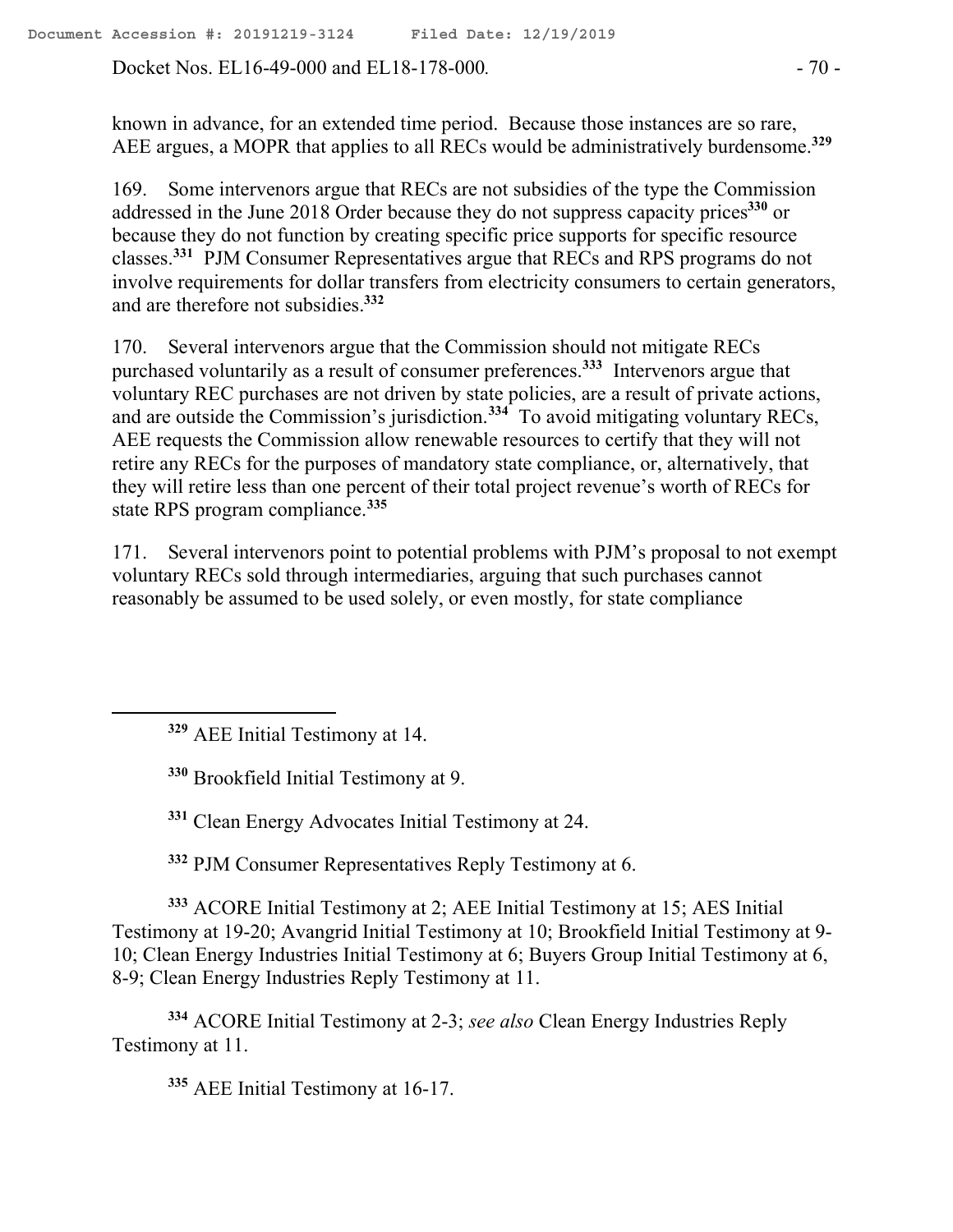Docket Nos. EL16-49-000 and EL18-178-000. - 71 -

purposes.**<sup>336</sup>** Microsoft explains that it always uses any RECs it procures and so never receives any financial benefit from the RECs, even when it uses intermediaries such as brokers to procure the RECs.**<sup>337</sup>** If this aspect of PJM's proposal is accepted, Microsoft asserts that the capacity offers associated with these RECs would be artificially inflated, without achieving the objective of mitigating price suppression from state subsidies.**<sup>338</sup>**

172. Conversely, a number of intervenors oppose MOPR exemptions generally, and a few specifically oppose an exemption for renewable resources, arguing that all subsidies should be mitigated.**<sup>339</sup>**

#### **c. Commission Determination**

173. We find that a limited exemption for renewable resources**<sup>340</sup>** receiving support from state-mandated or state-sponsored RPS programs<sup>341</sup> is just and reasonable. Therefore, we direct PJM to include an RPS Exemption for resources receiving a State Subsidy through a currently existing state-mandated or state-sponsored RPS program if the resource fulfills at least one of these criteria: (1) has successfully cleared an annual or incremental capacity auction prior to this order; (2) has an executed interconnection construction service agreement on or before the date of this order; or (3) has an

**<sup>337</sup>** Microsoft Reply Testimony at 4-6.

**<sup>338</sup>** *Id*. at 6-7.

 $\overline{a}$ 

**<sup>339</sup>** *See, e.g.*, Vistra Initial Testimony at 16; ACCC/NMA Initial Testimony at 4.

**<sup>340</sup>** Renewable resource as used in the RPS Exemption means Intermittent Resource as defined in the PJM Tariff as "a Generation Capacity Resource with output that can vary as a function of its energy source, such as wind, solar, run of river hydroelectric power and other renewable resources." PJM Tariff, Art. 1.

**<sup>341</sup>** RPS programs include only those state-mandated or state-sponsored programs which subsidize or require the procurement or development of energy from renewable resources.

**<sup>336</sup>** Buyers Group Reply Testimony at 9-13. Buyers Group notes the growth in demand for voluntary RECs and states that in 2017, nearly half of all voluntary market sales of renewable energy were unbundled REC sales (e.g., not compliance bulk sales). Buyers Group Reply Testimony at 11-12; *see also* Clean Energy Industries Reply Testimony at 9; Clean Energy Advocates Reply Testimony at 13-14; Microsoft Reply Testimony at 5-7.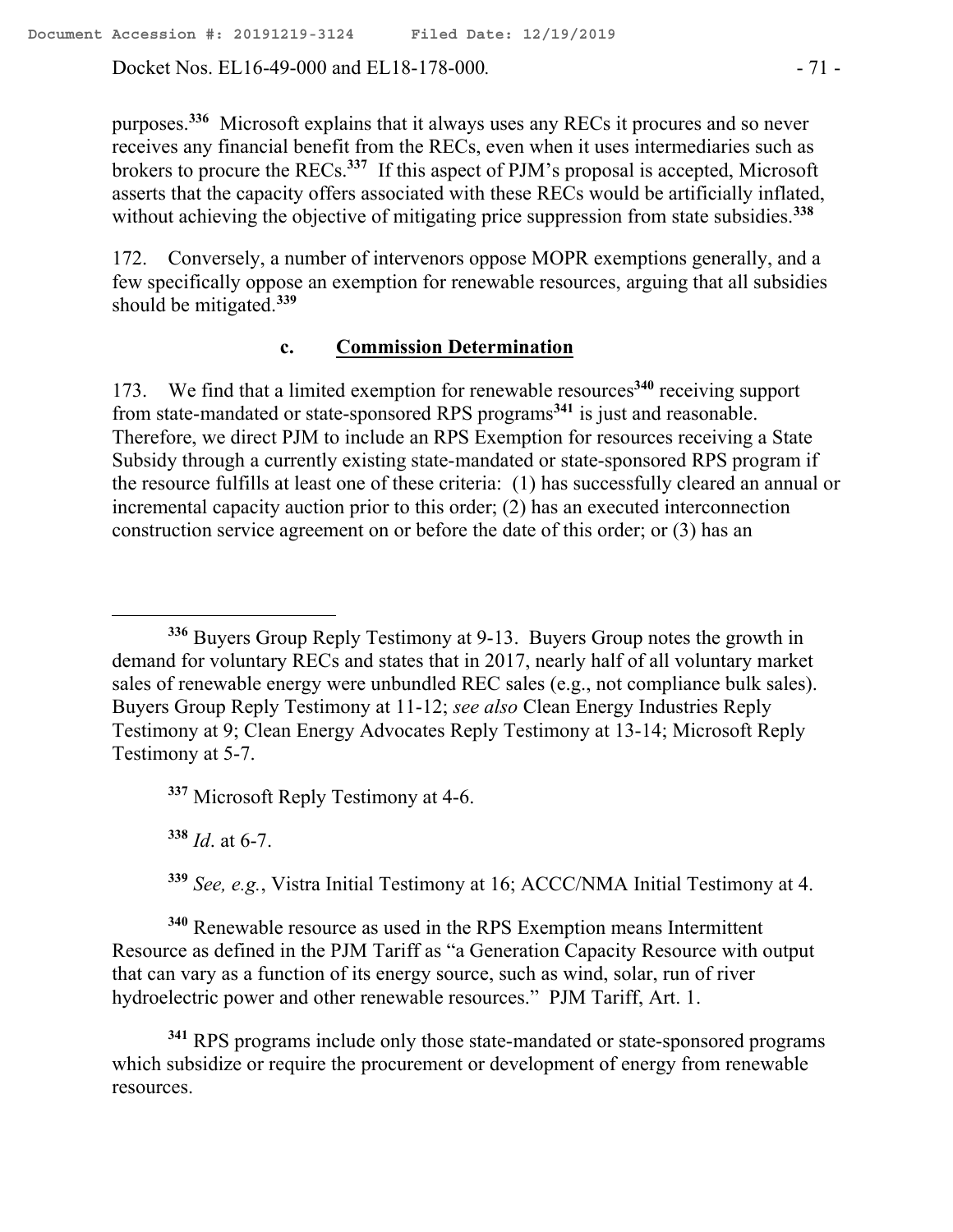Docket Nos. EL16-49-000 and EL18-178-000. - 72 -

 $\overline{a}$ 

unexecuted interconnection construction service agreement filed by PJM for the resource with the Commission on or before the date of this order.

174. We find that this limited exemption for resources participating in RPS programs is just and reasonable because decisions to invest in those resources were guided by our previous affirmative determinations that renewable resources had too little impact on the market to require review and mitigation. **342** However, that assessment of renewable resource participation in the market has changed.**<sup>343</sup>** The evidence in this proceeding shows that RPS programs are growing at a rapid pace, and resources participating in these programs will increasingly have the ability to suppress capacity market prices.**<sup>344</sup>** Accordingly, a new renewable resource that does not meet the exemption requirements set forth above and that receives support from a state-mandated or state-sponsored RPS program or other State Subsidies and offers into the PJM capacity market will be subject to the default offer price floor unless it can justify a lower offer through a Unit-Specific Exemption. **345**

175. This division in the treatment of renewable resources recognizes the increasing amount of State Subsidies for these resources and the increasing potential for RPS resources to suppress capacity prices. The record demonstrates that, as a part of RPS programs, states are providing or requiring meaningful State Subsidies to renewable resources in the PJM capacity market, and that such support is projected to increase substantially in the future. PJM estimates that nearly 5,000 MW of renewable energy

**<sup>342</sup>** *See, e.g*., 2013 MOPR Order, 143 FERC ¶ 61,090 at PP 166-167; 2011 MOPR Order, 135 FERC ¶ 61,022 at PP 152-153; 2011 MOPR Rehearing Order, 137 FERC ¶ 61,145 at P 111.

**<sup>343</sup>** In addition, as our discussion of materiality thresholds indicates, the Commission has altered its prior determination that permitting small amounts of uneconomic entry is reasonable if the impact on market prices is arguably limited. *See supra* PP 98-99; *cf.* CASPR Order, 162 FERC ¶ 61,205 at P 24 (accepting modifications to the MOPR used in ISO-New England to transition away from the Renewable Resource Technology exemption, which was premised on claims it "would adequately limit the impact of out-of-market state actions on [Forward Capacity Market] prices").

**<sup>344</sup>** *See* June 2018 Order, 163 FERC ¶ 61,236 at P 151.

**<sup>345</sup>** As we explained above, this does not prevent states from exercising their jurisdiction to make generation-related decisions under FPA section 201. States may choose to acquire whatever generation resources they like, but it remains the duty of this Commission to ensure that those choices do not cause unjust, unreasonable, or unduly discriminatory or preferential rates for wholesale transactions in interstate commerce. *See, e.g.*, *Connecticut PUC*, 569 F.3d at 481; *supra* note 23.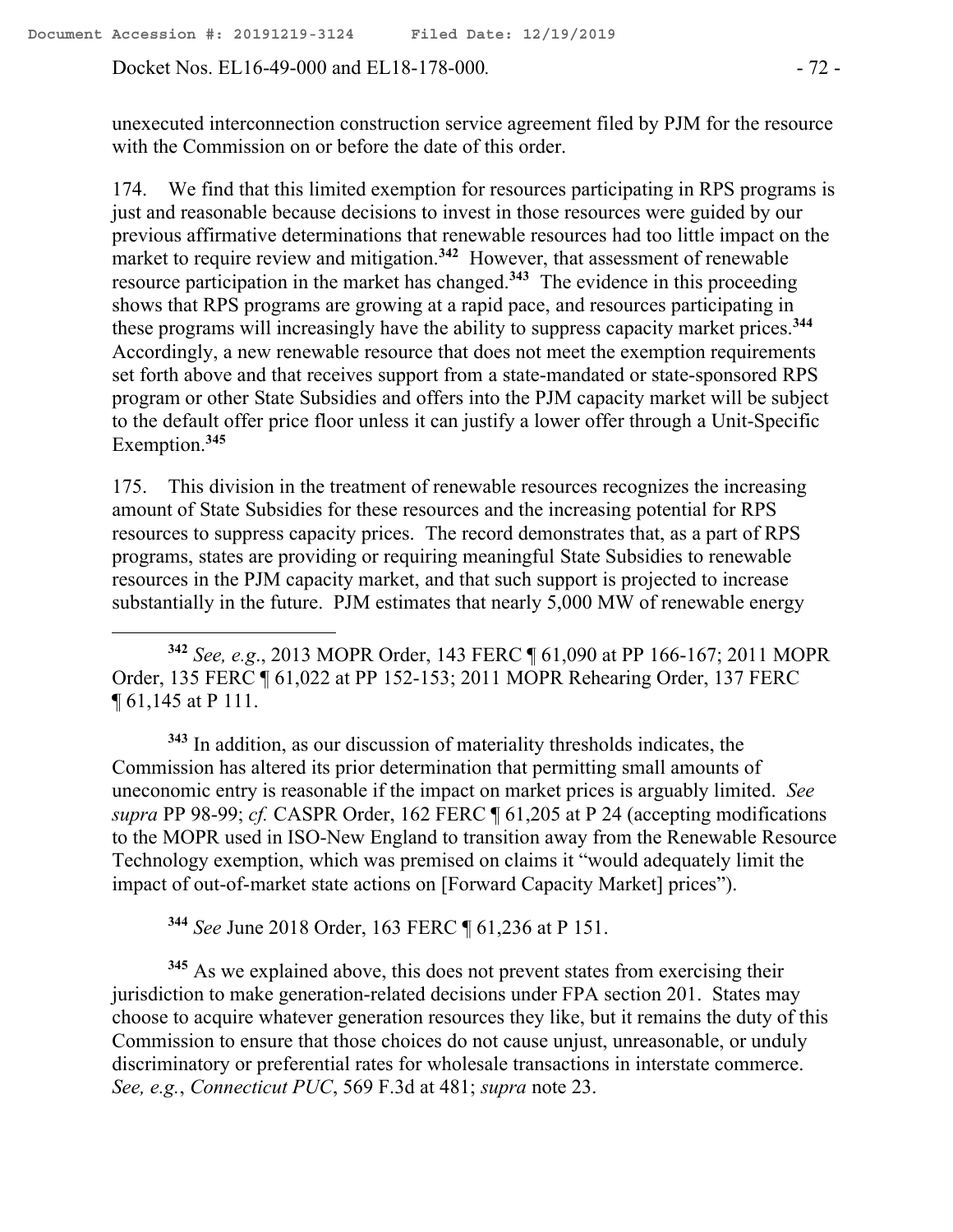Docket Nos. EL16-49-000 and EL18-178-000. - 73 -

was needed to meet the 2018 RPS program requirements in PJM, but conservatively projects that will increase to over 8,000 MW of renewable energy capacity by 2025. PJM asserts that these needs will further increase to 8,866 MWs by the end of 2033.**<sup>346</sup>** The record also shows that support for renewable resources through RPS programs drives the proliferation of these resources in the market. **347** Regardless of how volatile and uncertain revenue from RPS programs may be, it is still a State Subsidy that has the ability to influence capacity market prices. Thus, because State Subsidies from state RPS programs are projected to grow significantly, we find that it is just and reasonable to mitigate resources receiving support through state-mandated and state-sponsored RPS programs, on the prospective basis outlined above.

176. In addition, as noted above, we reiterate that State Subsidies at any level are capable of suppressing capacity market prices. We therefore find that RECs procured as part of a state-mandated or state-sponsored procurement process are State Subsidies. As to voluntary REC arrangements, meaning those which are not associated with a statemandated or state-sponsored procurement process, based on the record in this proceeding, we agree with intervenors that it is not possible, at this time, to distinguish resources receiving privately funded voluntary RECs from state-funded or state-mandated RECs because resources typically do not know at the time of the auction qualification process how the REC will be eventually used.

177. We disagree with intervenors that RPS programs are not subsidies as contemplated in the June 2018 Order, or that RPS programs will not have the ability to impact capacity market prices or bidding behavior going forward. The June 2018 Order found that the existing MOPR was unjust and unreasonable because it did not account for resources receiving out-of-market state subsidies, including RPS programs, and that such subsidies have the ability to influence capacity market prices, regardless of intent.**<sup>348</sup>** Because of the Unit-Specific Exemption, if a renewable resource receiving support from a statemandated or state-sponsored RPS program is competitive in the absence of the State Subsidy, then the expanded MOPR will have no impact. As noted in the materiality threshold discussion above, we disagree with PJM that resources with an unforced capacity of less than 20 MWs, which includes many renewable resources, do not have the ability to influence capacity market prices.

 $\overline{a}$ 

**<sup>346</sup>** June 2018 Order, 163 FERC ¶ 61,236 at PP151-152 (citing PJM Transmittal Letter, Docket No. ER18-1314-000, Giacomoni Aff. at 9-10 and Att. 1).

**<sup>347</sup>** PJM Transmittal Letter, Docket No. ER18-1314-000, Att. F, Giacomoni Aff. at 7-8.

**<sup>348</sup>** June 2018 Order, 163 FERC ¶ 61,236 at P 151.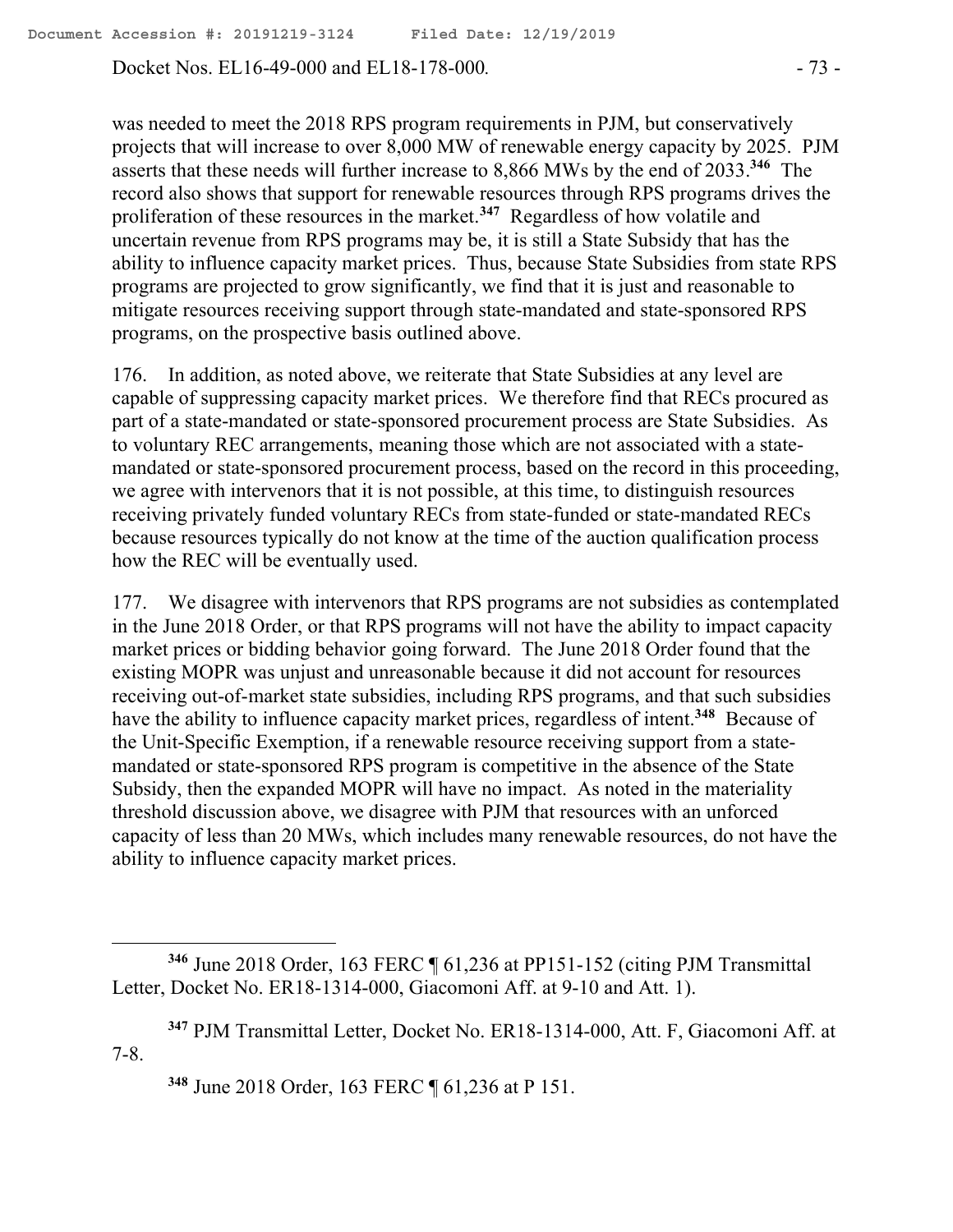Docket Nos. EL16-49-000 and EL18-178-000. - 74 -

#### **3. Self-Supply Exemption**

### **a. PJM's Proposal**

178. PJM proposes to re-implement its previously approved exemption for self-supply resources,**<sup>349</sup>** i.e., resources owned by a public power entity (cooperative or municipal utility), a vertically integrated utility subject to traditional bundled rate regulation, or a LSE that serves retail-only customers under the same common control.<sup>350</sup> In other words, PJM would not treat these resources as receiving a Material Subsidy simply because the energy or capacity they produce has been purchased through a state-directed procurement.**<sup>351</sup>** According to PJM, the Commission has recognized that the traditional business models for capacity procurement for self-supply entities do not give rise to artificial price suppression concerns.**<sup>352</sup>**

179. Under PJM's proposal, all existing self-supply resources would be exempt from the MOPR,**<sup>353</sup>** and new self-supply resources that receive a Material Subsidy would be

**<sup>349</sup>** PJM Initial Testimony at 32-34 (citing 2013 MOPR Order, 143 FERC ¶ 61,090 at P 111).

**<sup>350</sup>** *Id*. at 32-33.

 $\overline{a}$ 

**<sup>351</sup>** In its reply testimony, PJM clarifies that the element of the phrase in the definition of Material Subsidy that includes subsidies "received as a result of the procurement of electricity or other attribute from an existing Capacity Resource" should not be broadly interpreted so as to include any state-directed capacity procurement. Rather, PJM intends the definition to be narrowly applied "so that if a resource is supported by the state through a procurement contract that is tendered to meet public policy goals such as to encourage clean energy production *and* accompanied by financial support in the form of actionable subsidies (as that term is defined in PJM's Tariff)," that would be treated as a subsidy like a ZEC or REC. PJM Reply Testimony at 13 (citing Exelon Initial Testimony at 16-21).

**<sup>352</sup>** PJM Initial Testimony at 33 (citing 2013 MOPR Order, 143 FERC¶ 61,090 at P 111).

**<sup>353</sup>** *Id*. at 33-34. PJM clarifies that self-supply LSEs do not have to submit an exemption request for each of their resources, and any new resources of self-supply LSEs that fall within the net-short and net-long thresholds would similarly be exempt. PJM Reply Testimony at 15.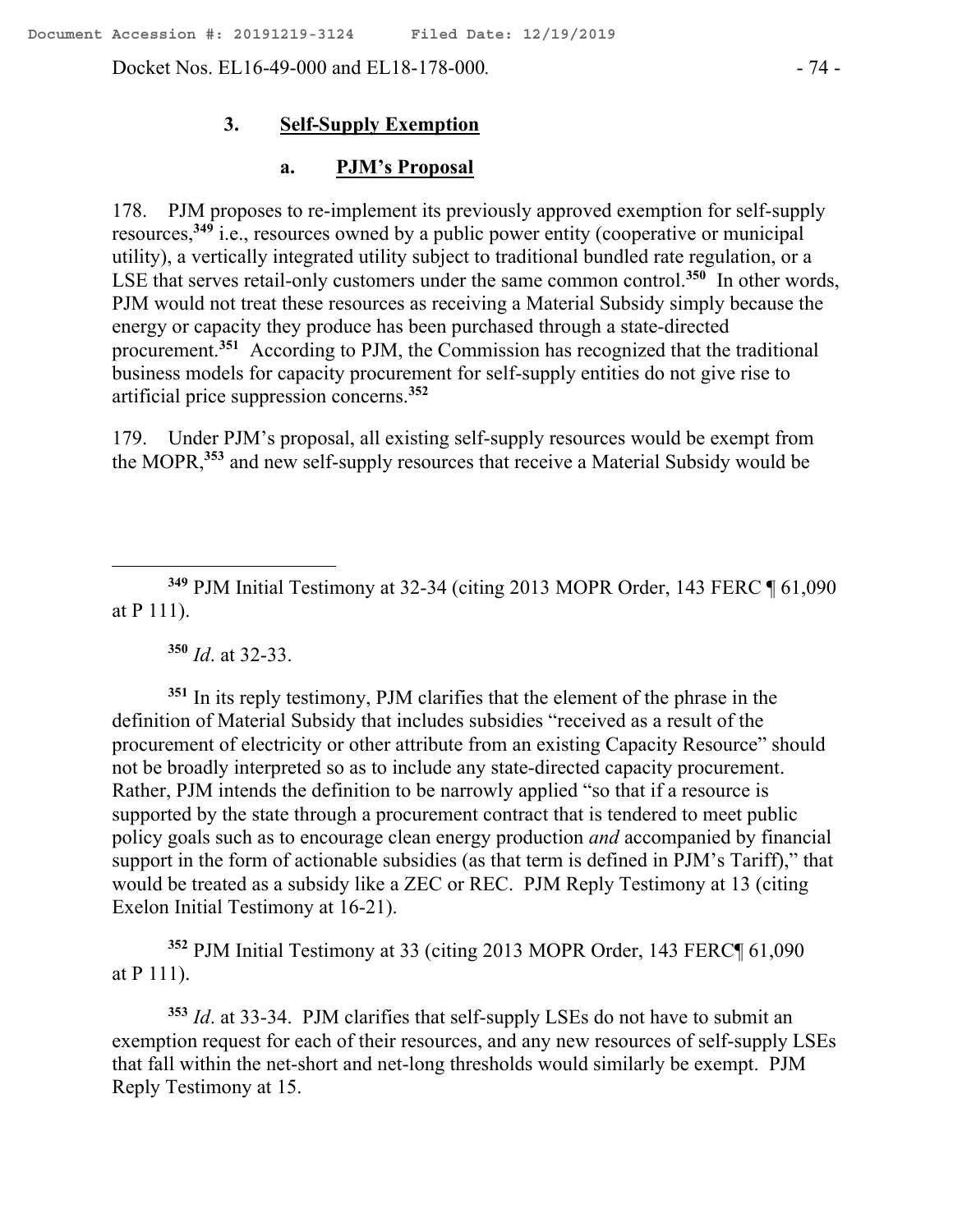Docket Nos. EL16-49-000 and EL18-178-000. - 75 -

exempt to the extent they meet PJM's net-short and net-long thresholds.**<sup>354</sup>** PJM asserts that these thresholds ensure that sellers do not have an opportunity to suppress clearing prices (for example, by "dumping" excess capacity into the BRA, suppressing capacity prices).**<sup>355</sup>** PJM claims that these thresholds cannot be applied to existing resources because, while PJM can objectively determine whether new resources would violate the thresholds, PJM would have to make a subjective and arbitrary determination to identify which existing resources in a seller's portfolio are, in the example of a seller who is netlong, "excess," versus which resources are needed to meet its retail demand and thus should be designated as subject to the MOPR.**<sup>356</sup>**

### **b. Intervenor Positions**

180. Several intervenors argue in favor of a self-supply, public power, or vertically integrated utility exemption.**<sup>357</sup>** These intervenors make a number of arguments, including that these entities cannot or do not have incentive to exercise the buyer-side market power price suppression concerns that the MOPR is designed to address;<sup>358</sup> that

**<sup>355</sup>** PJM Reply Testimony at 15. PJM states that these thresholds were approved in the 2013 PJM MOPR Order and reaffirmed by PJM stakeholders last year. PJM Initial Testimony at 33.

**<sup>356</sup>** PJM Initial Testimony at 33-34.

**<sup>357</sup>** *See, e.g.*, Allegheny Initial Testimony at 6; ELCON Initial Testimony at 7; Dominion Initial Testimony at 3, 11-13; AMP/PPANJ Initial Testimony at 17-27; AEP/Duke at 7-8; Buckeye Initial Testimony at 5-6, 10-11 (supporting a self-supply exemption, as a minimum, if a workable resource-specific FRR is not implemented); EKPC Initial Testimony at 6-10; APPA Initial Testimony at 5-27 (arguing that the Commission should either exclude public power self-supply resources from the MOPR entirely, or adopt a broad exemption); Kentucky Commission Initial Testimony at 3-4 (asserting that vertically integrated utilities should be excluded entirely from the MOPR); NOVEC Initial Testimony at 7-8; NRECA Initial Testimony at 17-18; OCC Initial Testimony at 6; ODEC Initial Testimony at 6-12; OPSI Initial Testimony at 14; PJM Consumer Representatives Initial Testimony at 20; SMECO Initial Testimony at 4; Virginia SCC Initial Testimony at 2; AMP Reply Testimony at 11-12.

**<sup>358</sup>** *See, e.g.*, Allegheny Initial Testimony at 7 (citing Commission findings in 2013 MOPR Order, 143 FERC ¶ 61,090); AMP/PPANJ Initial Testimony at 20-27; Dominion Initial Testimony at 12; EKPC Initial Testimony at 7-8; Kentucky Commission Initial Testimony at 3; NOVEC Initial Testimony at 7; ODEC Initial Testimony at 9; Virginia

**<sup>354</sup>** If a resource is net-short on capacity, its owned and contracted capacity is less than its capacity obligation. If a resource is net-long on capacity, it has more capacity than it needs to meet its capacity obligation.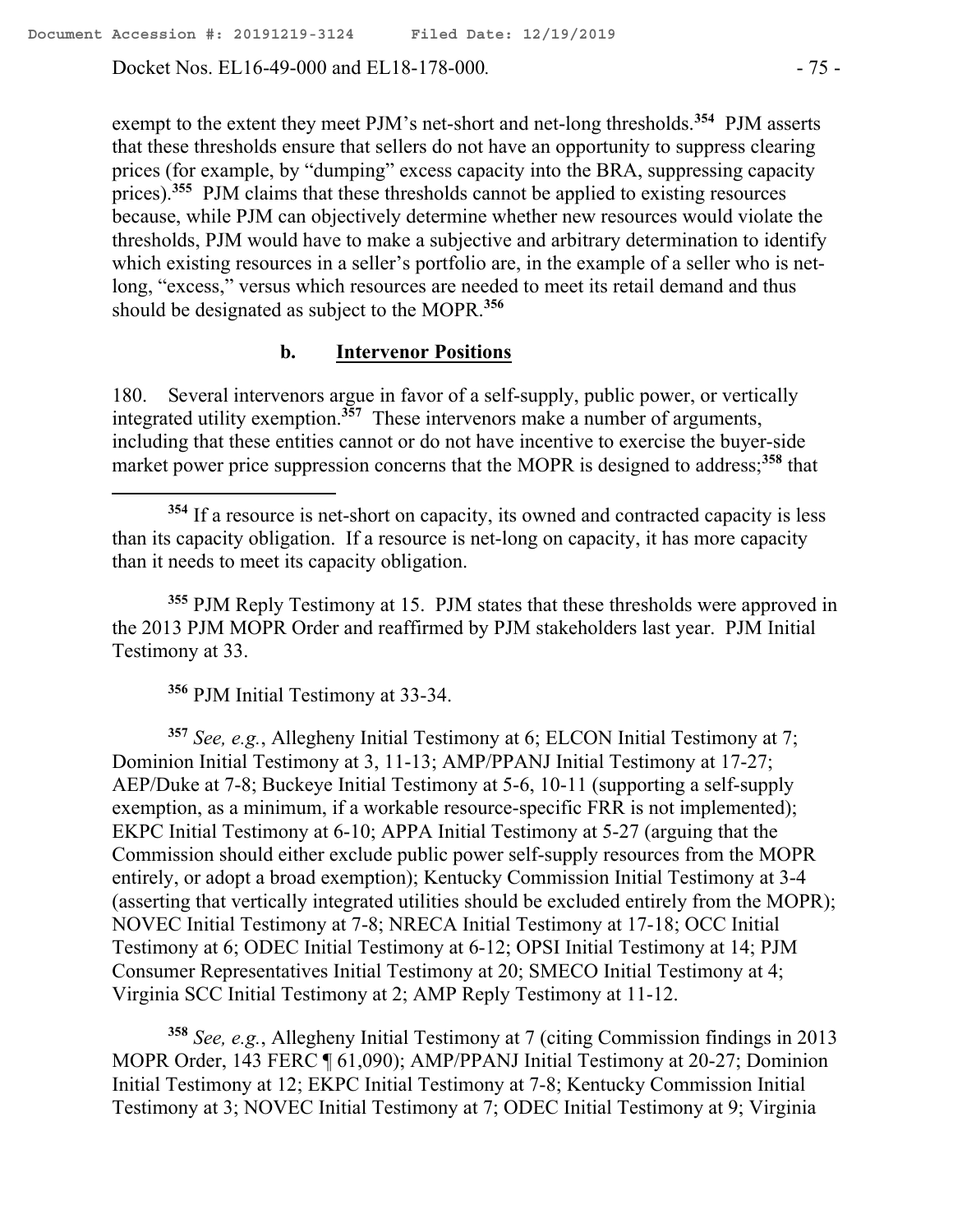Docket Nos. EL16-49-000 and EL18-178-000. - 76 -

these entities do not distort the PJM capacity market;**<sup>359</sup>** that applying the MOPR to these entities could result in consumers paying twice for capacity or incurring the cost of stranded investment;**<sup>360</sup>** and that the Commission has previously exempted these resources.**<sup>361</sup>** NOVEC argues that not exempting self-supply resources would result in an artificial increase of market prices without any benefit to customers.**<sup>362</sup>**

181. Other intervenors argue self-supply should be exempted as a long standing traditional business model.**<sup>363</sup>** APPA argues that there is no evidence of increased out-ofmarket support for public power self-supply, and, given that the public power business model has been in existence for over one hundred years, there are no changed

**<sup>359</sup>** *See, e.g.*, APPA Reply Testimony at 12-13; AMP/PPANJ Initial Testimony at 8-17; Virginia SCC Initial Testimony at 2; Michigan Parties Reply Testimony at 6; ODEC Reply Testimony at 9; *see also* Dominion Initial Testimony, Aff. Spees and Newell at 14; Dominion Reply Testimony at 5; IMEA Reply Testimony at 14 (arguing vertically integrated utilities maintain a balance of supply and demand that precludes such entities from suppressing capacity prices);AMP/PPANJ Initial Testimony at 16-17, Norton Aff. at PP 7-12 (arguing the federal tax incentives received by such entities to build generation do not permit over-building or market manipulation).

**<sup>360</sup>** Dominion Initial Testimony at 8; Allegheny Initial Testimony at 8; APPA Initial Testimony at 10; APPA Initial Testimony at 16-17; Buckeye Initial Testimony at 12; NRECA Initial Testimony at 3; ODEC Initial Testimony at 8; Virginia SCC Initial Testimony at 2.

**<sup>361</sup>** Dominion Initial Testimony at 12 (citing 2013 MOPR Order, 143 FERC ¶ 61,090 at P 111); APPA Initial Testimony at 17-20 (citing 2013 MOPR Order, 143 FERC ¶ 61,090)); NRECA Initial Testimony at 23 (citing 2015 MOPR Order, 153 FERC ¶ 61,066 at PP 36-38); ODEC Initial Testimony at 8-9; EKPC Initial Testimony at 9 (citing 2013 MOPR Order, FERC ¶ 61,090 at P 111); IMEA Reply Testimony at 15; Virginia SCC Initial Testimony at 2; AMP/PPANJ Initial Testimony at 17-20.

**<sup>362</sup>** NOVEC Initial Testimony at 5.

**<sup>363</sup>** *See, e.g.*, Allegheny Initial Testimony at 6-8; Buckeye Initial Testimony at 7-8, 11; NRECA Initial Testimony at 3; ODEC Initial Testimony at 9; AMP/PPANJ Initial Testimony at 20-24; NOVEC Initial Testimony at 5.

SCC Initial Testimony at 2; AMP/PPANJ Initial Testimony at 27; NRECA Initial Testimony at 19.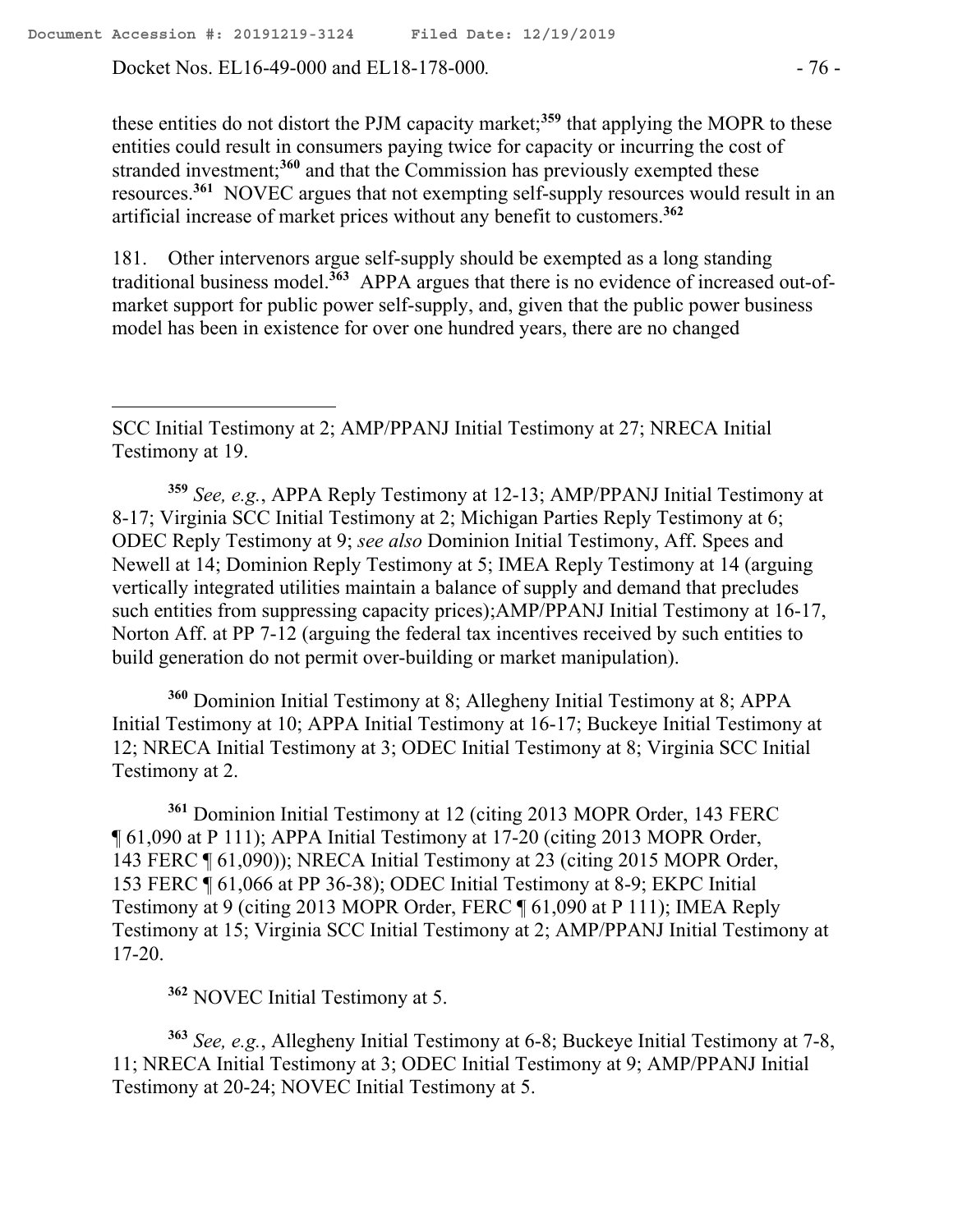Docket Nos. EL16-49-000 and EL18-178-000. - 77 -

circumstances warranting labeling public power self-supply out-of-market support.**<sup>364</sup>** According to Dominion, self-supply entities have participated in the capacity market for years prior to price suppression becoming an issue, which demonstrates that such entities do not suppress prices.**<sup>365</sup>**

182. Some intervenors argue that public power entities are distinguishable from investor-owned utilities because public power or self-supply entities engage in long-term supply arrangements through asset ownership to act in the best interests of their customers and must be able to use these resources to meet capacity obligations in order to avoid unreasonable harm to ratepayers and public power entities.**<sup>366</sup>** In contrast, AMP/PPANJ states that investor-owned utilities and independent power producers are profit driven and have an incentive to increase capacity prices.**<sup>367</sup>** According to AMP/PPANJ, if these other business models receive a state subsidy, unlike public power entities, they do not have an obligation to reduce retail rates.**<sup>368</sup>**

183. APPA contends that accommodating public power self-supply resources would mitigate concerns that the merchant model is heavily relied upon in PJM.**<sup>369</sup>** APPA argues that merchant developers do not pursue long-term resource planning and notes that PJM recently determined that increased reliance on a single resource type increases resilience concerns.**<sup>370</sup>** APPA states that self-supply represents a stable form of resource procurement via bilateral contracting and ownership of resources by states, utilities, and large customers.**<sup>371</sup>**

**<sup>364</sup>** APPA Initial Testimony at 13.

**<sup>365</sup>** Dominion Reply Testimony at 9.

**<sup>366</sup>** AMP/PPANJ Initial Testimony at 22-24; *see also* NRECA Reply Testimony at

7.

 $\overline{a}$ 

**<sup>367</sup>** AMP/PPANJ Initial Testimony at 13-14.

**<sup>368</sup>** *Id.* at 14.

**<sup>369</sup>** APPA Initial Testimony at 22-23.

**<sup>370</sup>** *Id.* at 22 (citing PJM's Evolving Resource Mix and System Reliability, PJM Interconnection, L.L.C. (Mar. 30, 2017)).

**<sup>371</sup>** *Id*. at 23.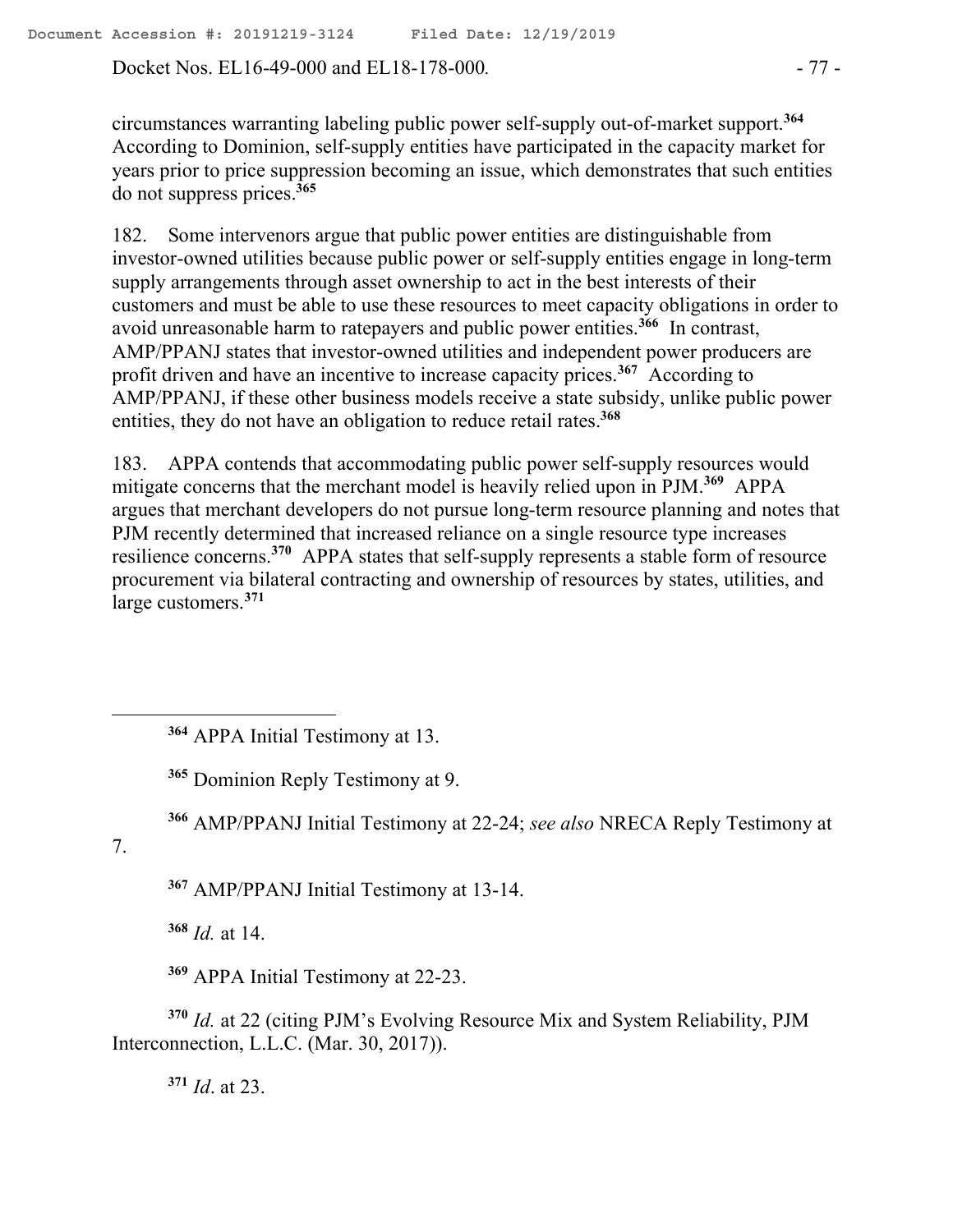Docket Nos. EL16-49-000 and EL18-178-000. - 78 -

184. Some intervenors argue that public power**<sup>372</sup>** or vertically integrated**<sup>373</sup>** self-supply resources do not receive the type of subsidies discussed in the June 2018 Order.**<sup>374</sup>** Similarly, ODEC argues that cooperatives do not receive state subsidies because they recover costs through a cost of service formula rate and not through a state-mandated subsidy.**<sup>375</sup>** AEP/Duke support an exemption for all regulated retail rate constructs.**<sup>376</sup>** The Kentucky Commission asserts the retail rates set by the Kentucky Commission should not be considered Material Subsidies.**<sup>377</sup>** IMEA similarly argues that municipality, local government, or municipal joint action agencies acting in their proprietary, nongovernmental capacity, to fulfill long-term service obligations of their own customers and funded by the rates paid by such customers, not taxes paid by their citizens, are not government subsidies.**<sup>378</sup>**

185. Several intervenors also argue that self-supply entities do not make decisions based on the PJM capacity market's comparatively short-term outlook, but rather longer term obligations and non-price factors, and their investments are not constrained by the capacity market's three year horizon.**<sup>379</sup>** Some intervenors point to state or local commissions that oversee self-supply entities and ensure they are acting judiciously in the best interests of their customers.**<sup>380</sup>** ODEC asserts that without an exemption to the

**<sup>372</sup>** SMECO Initial Testimony at 4; AMP/PPANJ Initial Testimony at 10, 14-17; AMP Reply Testimony at 12; APPA Initial Testimony at 5.

**<sup>373</sup>** Virginia SCC Initial Testimony at 2.

**<sup>374</sup>** *See*, *e.g.*, AEP/Duke Initial Testimony at 4; NRECA Initial Testimony at 17; APPA Initial Testimony at 11-12.

**<sup>375</sup>** ODEC Initial Testimony at 11.

 $\overline{a}$ 

**<sup>376</sup>** AEP/Duke Initial Testimony at 5.

**<sup>377</sup>** Kentucky Commission Initial Testimony at 3.

**<sup>378</sup>** IMEA Reply Testimony at 9.

**<sup>379</sup>** *See, e.g.*, Allegheny Comment at 7-8; NRECA Initial Testimony at 17; NOVEC Initial Testimony at 7; AMP/PPANJ Initial Testimony at 15-16; AMP/PPANJ Initial Testimony at 13-14; AMP Reply Testimony at 13; APPA Reply Testimony at 14- 15; ODEC Initial Testimony at 6, 11.

**<sup>380</sup>** *See, e.g.*, EKPC Initial Testimony at 9; Dominion Initial Testimony, Aff. of Dr. Kathleen Spees & Dr. Samuel A. Newell at 17; Dominion Reply Testimony at 10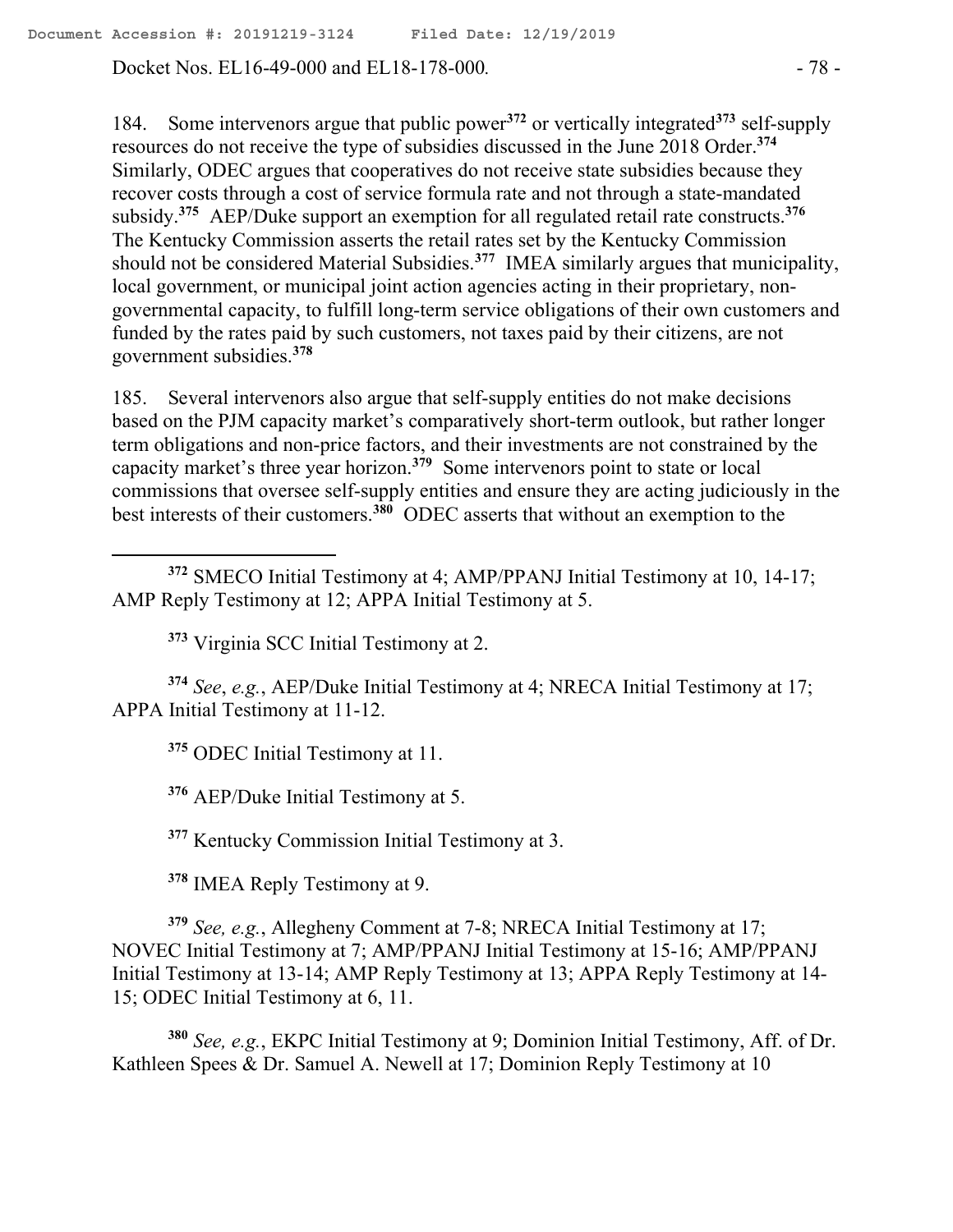Docket Nos. EL16-49-000 and EL18-178-000. - 79 -

MOPR, self-supply entities will not have an incentive for the long-term investments the Commission has encouraged.**<sup>381</sup>**

186. Some intervenors emphasize that self-supply is a legitimate capacity procurement mechanism that is compatible with capacity markets and relies on competition to ensure low cost service to customers.<sup>382</sup> NRECA argues that the customer-owners of public power entities bear any gain or loss associated with investment decisions, and the public power entity business model—i.e., ownership structure, tax treatment, and resource selection process—is consistent with and benefits from the competitive market framework. **383**

187. Some intervenors reject the idea that all resource entry and exit in the market should be considered economic or, similarly, that all capacity must be procured in the capacity market to be economic.**<sup>384</sup>** Some intervenors also argue that not exempting selfsupply would prioritize future signals for future investors over the decisions made by investors building under the existing rules.**<sup>385</sup>** ODEC argues that there is nothing unique about capacity market revenues that make them more legitimate than revenue from bilateral contracts.**<sup>386</sup>** NRECA argues that an exclusion from the MOPR for self-supply by public power entities is consistent with the initial purpose of the PJM capacity auctions, which was to serve as a residual procurement mechanism of last resort, after LSEs have had an opportunity to self-supply.**<sup>387</sup>**

**<sup>381</sup>** ODEC Initial Testimony at 21.

**<sup>382</sup>** NRECA Initial Testimony at 3, 20; *see also* APPA Initial Testimony at 6-7, 12-

13.

 $\overline{a}$ 

**<sup>383</sup>** NRECA Initial Testimony at 20.

**<sup>384</sup>** APPA Initial Testimony at 14; *see also* NRECA Initial Testimony at 20.

**<sup>385</sup>** IMEA Reply Testimony at 15; APPA Initial Testimony at 15.

**<sup>386</sup>** ODEC Initial Testimony at 6; *see also* NRECA Initial Testimony at 18; NOVEC Initial Testimony at 8.

**<sup>387</sup>** NRECA Initial Testimony at 18 (citing *PJM Interconnection, L.L.C.*, 115 FERC ¶ 61,079 at P 71).

<sup>(</sup>arguing also that merchant investment in resources has continued even with self-supply entities participating in the capacity market).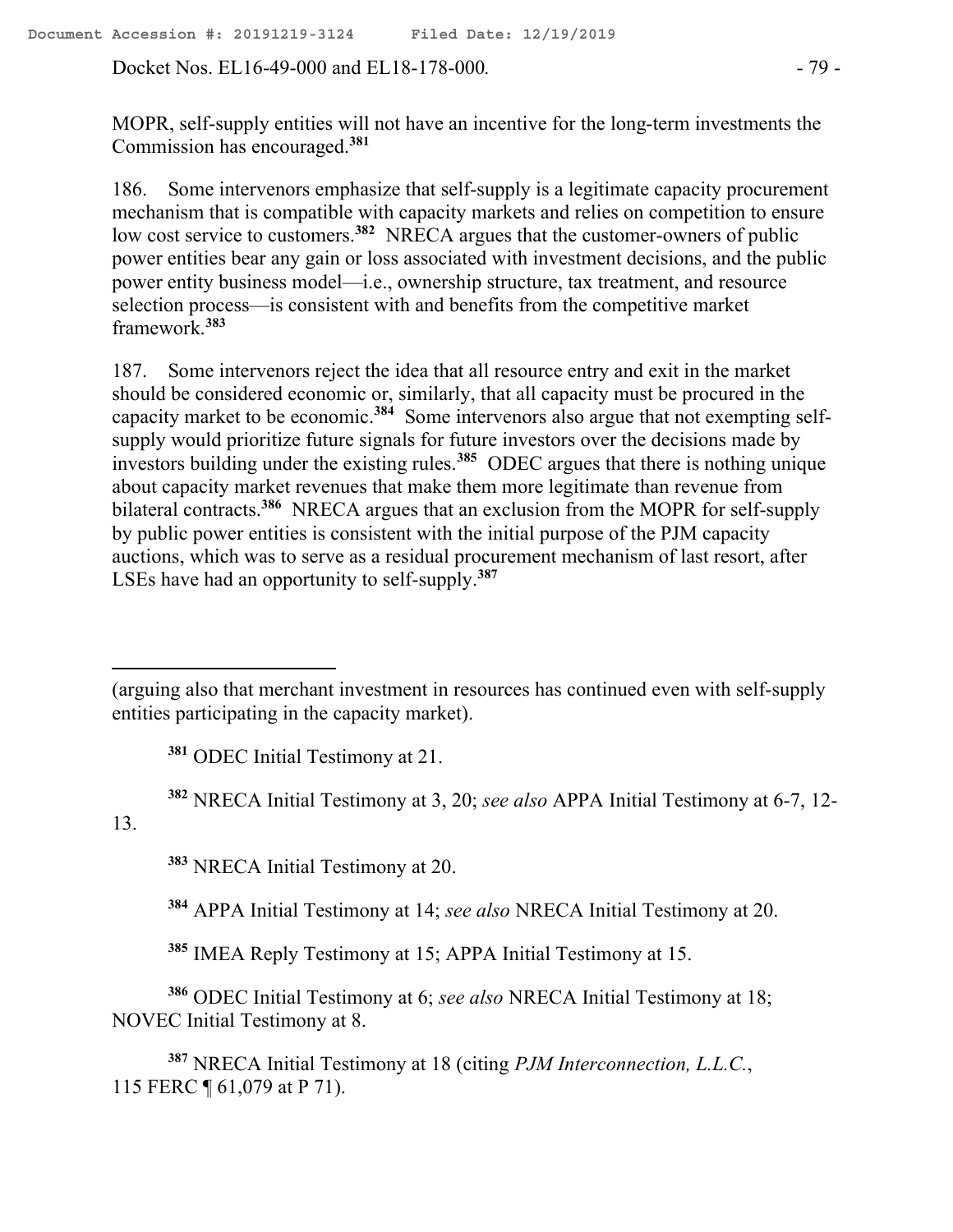Docket Nos. EL16-49-000 and EL18-178-000*.* - 80 -

188. Some intervenors argue that subjecting self-supply resources to the MOPR would harm the markets. APPA argues that mitigation of public power self-supply resources would result in an economic loss to the resource, reduce market efficiency, undermine the resource's portfolio benefits, and expose public power utility customers to costs that the public power self-supply business model is intended to prevent.**<sup>388</sup>** APPA asserts that expanding the MOPR to public power self-supply resources would send incorrect price signals to the market.**<sup>389</sup>** Dominion asserts that imposing a MOPR or other restrictions on self-supply may cause self-supply entities to exit the capacity market, detrimentally impacting customers of both self-supply and merchant resources.**<sup>390</sup>**

189. IMEA argues that small, transmission-dependent utilities like IMEA and its member municipalities did not need or ask for the RTO markets and use them only because of the decisions made by the transmission-owning utilities upon which they rely. IMEA argues that it does not, therefore, make sense to force IMEA to charge its customers higher rates because other market participants, who may have actively sought the RTO market, are taking actions that adversely affect the capacity market. IMEA states that it is not one of those participants and is not making uncompetitive bids or supporting generation with out-of-market payments. IMEA claims that it made investments in its generation based on the economic environment at the time, and should be able to continue using its resources to serve load regardless of whether it may be more economic for IMEA to buy capacity from the market than to use its own at a specific time.**<sup>391</sup>**

190. Other intervenors oppose an exemption for self-supply, public power, or vertically integrated utilities, arguing that self-supply resources receive the most extensive form of out-of-market payments via retail cost-recovery and therefore have the greatest potential to suppress market clearing prices.**<sup>392</sup>** Exelon argues that these resources make up a substantial portion of the PJM portfolio, almost 20 percent of cleared capacity today and

**<sup>388</sup>** APPA Initial Testimony at 16-17.

**<sup>389</sup>** *Id*. at 10.

 $\overline{a}$ 

**<sup>390</sup>** Dominion Initial Testimony, Aff. of Spees & Newell at 19-20.

**<sup>391</sup>** IMEA Reply Testimony at 13.

**<sup>392</sup>** AES Initial Testimony at 14-16; Direct Energy Initial Testimony at 10-11; Clean Energy Advocates Initial Testimony at 2, 20; Exelon Initial Testimony at 5-6, 18- 20; Buyers Group Initial Testimony at 11; AEE Initial Testimony at 25; FES Initial Testimony at 7; Market Monitor Initial Testimony at 18; NRG Initial Testimony at 11; P3 Initial Testimony at 12; PSEG Initial Testimony at 7; UCS Initial Testimony at 8; Cogentrix Reply Testimony at 10; EPSA Reply Testimony at 25.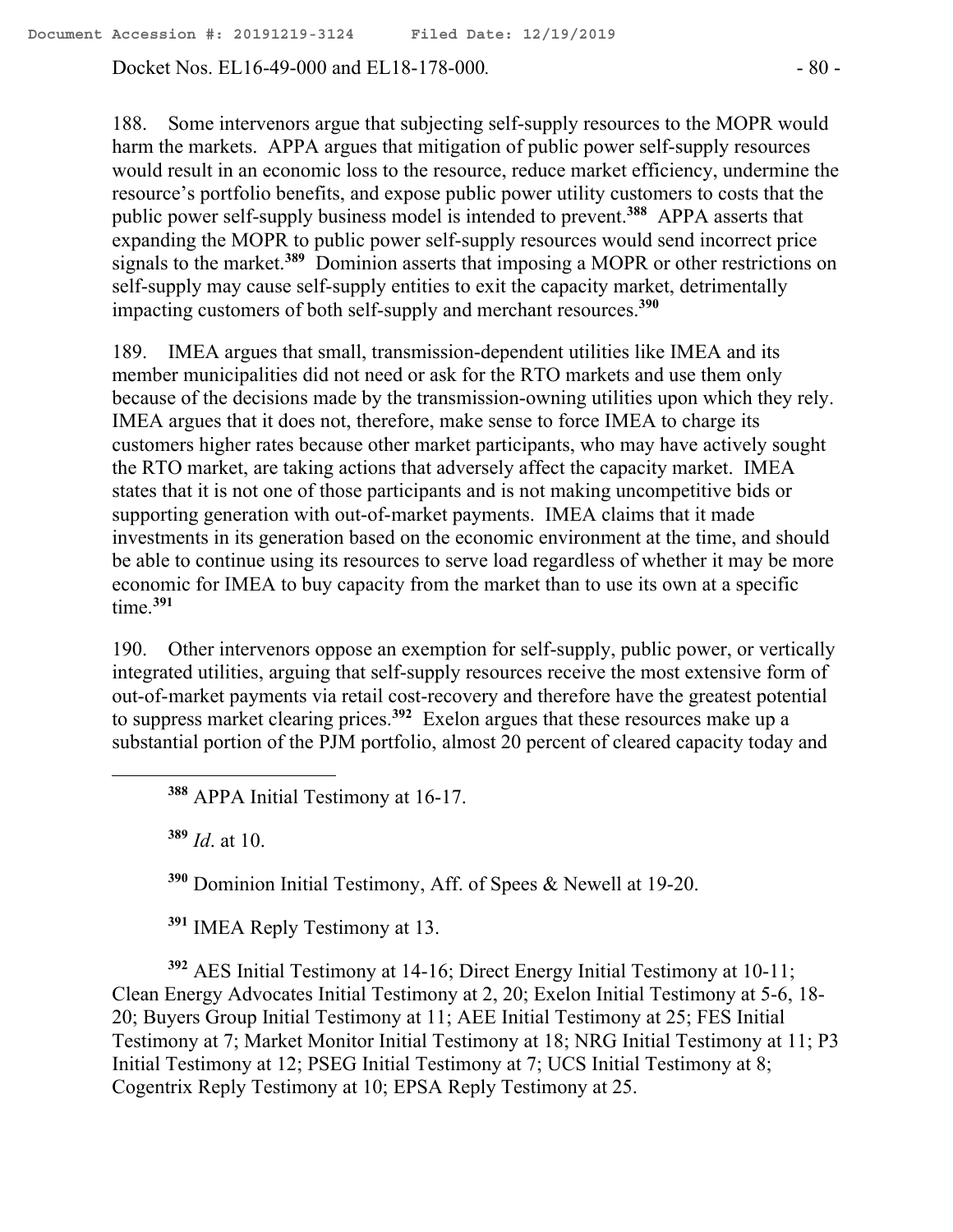Docket Nos. EL16-49-000 and EL18-178-000*.* - 81 -

nearly twice the capacity that PJM forecasts will be supported by states for environmental reasons as of 2025.**<sup>393</sup>** UCS argues that 30 percent of new capacity cleared in the RPM auctions since 2010 was from vertically integrated utilities, far exceeding, UCS claims, the threshold PJM's testimony describes as impacting the clearing price.**<sup>394</sup>**

191. Some intervenors argue that there is no economic rationale to apply the MOPR to resources receiving environmental attribute payments, but exempt resources receiving guaranteed cost recovery through retail rates.**<sup>395</sup>** Clean Energy Advocates states that, unlike RECs and ZECs, retail cost-recovery reimburses the resource for the full cost of making capacity available and thus retail cost-recovery is more significant and determinative in impacting bidding behavior than subsidies for RECs and ZECs.**<sup>396</sup>** Exelon asserts that resources with guaranteed cost recovery through retail rates are not subject to competitive forces and are protected from any negative impacts of their bidding behavior, and cannot, therefore, be considered competitive.**<sup>397</sup>** P3 notes that, because the self-supply resource owner is assured full prudent cost recovery, regardless of the clearing price, it will have the incentive to offer at zero, and thereby lean on the rest of the market, when convenient, to reduce the costs of carrying surplus capacity at the expense of other load, while at the same time suppressing prices for competitive suppliers.**<sup>398</sup>**

192. Some intervenors argue that a self-supply exemption would not be consistent with the logic of the June 2018 Order.**<sup>399</sup>** FES argues that exempting rate-based generation from the MOPR would be unduly discriminatory and preferential, and that there is no

**<sup>393</sup>** Exelon Initial Testimony at 19.

**<sup>394</sup>** UCS Initial Testimony at 4-5.

**<sup>395</sup>** Exelon Initial Testimony at 5-6, 18; FES Initial Testimony at 7; Clean Energy Advocates Initial Testimony at 20; Clean Energy Advocates Reply Testimony at 9-10.

**<sup>396</sup>** Clean Energy Advocates Initial Testimony at 20-21; Clean Energy Advocates Reply Testimony at 10; *see also* FES Initial Testimony at 8.

**<sup>397</sup>** Exelon Initial Testimony at 18.

**<sup>398</sup>** P3 Initial Testimony at 12-13. P3 states, however, that it would accept PJM's proposed self-supply exemption as a transition mechanism for the 2019 BRA only. P3 Reply Testimony at 8; Clean Energy Advocates Initial Testimony at 20.

**<sup>399</sup>** FES Initial Testimony at 8; Clean Energy Advocates Initial Testimony at 22- 23; Exelon Initial Testimony at 19; Exelon Reply Testimony at 56-60.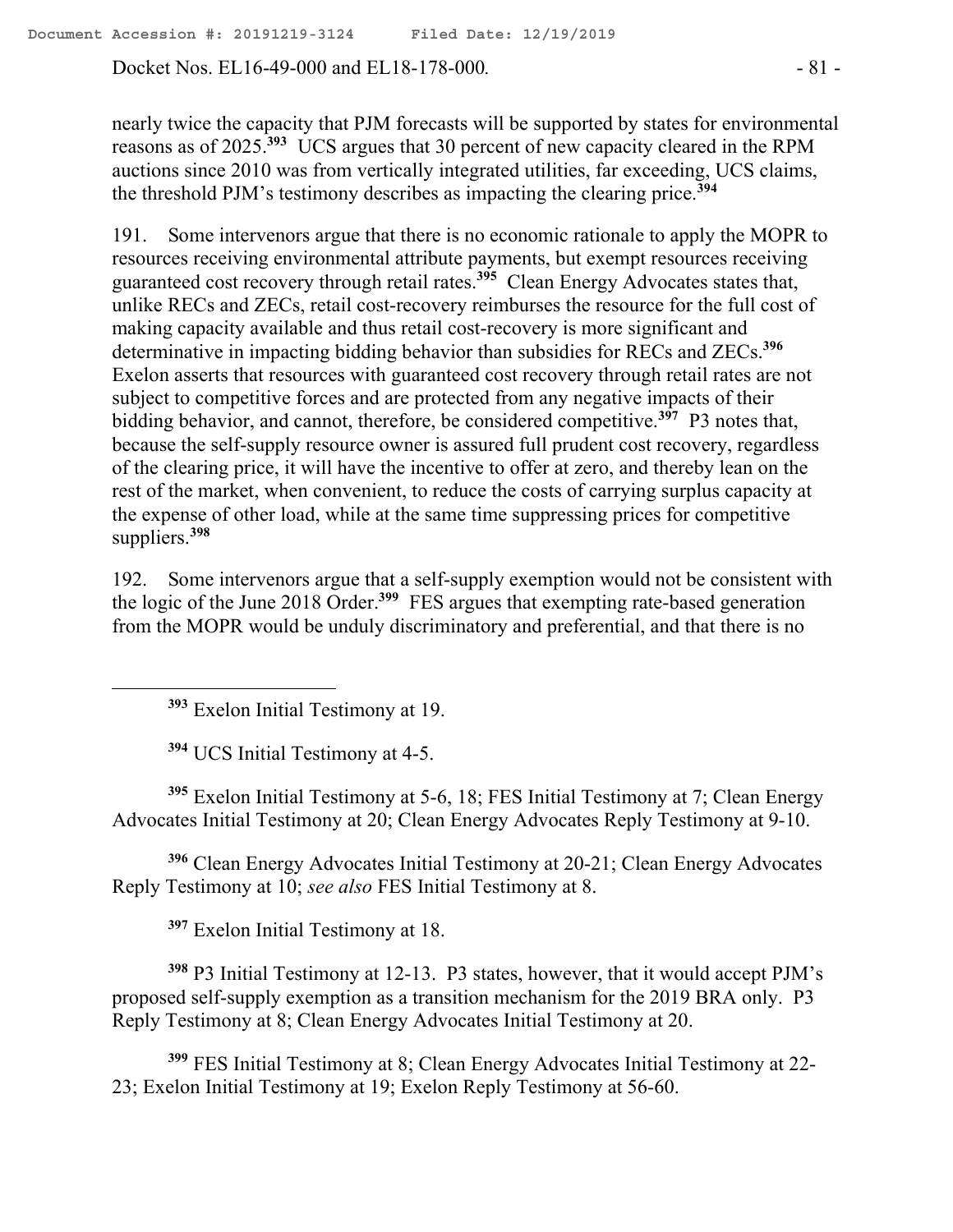Docket Nos. EL16-49-000 and EL18-178-000*.* - 82 -

basis on which to exempt resources based on the source of funding. **400** Clean Energy Advocates similarly argues that retail cost-recovery decisions result in both retention of uneconomic resources and entry of new uneconomic resources, citing to a number of resources it claims would be uneconomic absent state-approved retail cost recovery.**<sup>401</sup>** PSEG argues that the self-supply exemption cannot be supported by principled rationale since the Commission has now found the capacity market—with that exemption–to be unjust and unreasonable.**<sup>402</sup>** UCS states that the Commission's order, and PJM's own rationale and commitment to the "first principles" of capacity markets, do not support a MOPR exemption for state-supported cost recovery.**<sup>403</sup>** Similarly, Exelon argues that exempting self-supply contradicts the Commission's objectives in the June 2018 Order, including ensuring that participants make competitive offers in the capacity market and increasing transparency for the costs of regulatory choices.**<sup>404</sup>** Exelon argues it makes little sense for the Commission to mitigate resources receiving environmental attribute payments in order to increase transparency regarding the costs of re-regulation, but exempt regulated resources and thereby obscure the costs of maintaining state regulation.**<sup>405</sup>**

193. NRG argues a self-supply exemption would cause captive ratepayers to pay for capacity at higher costs than they would have paid in the capacity market and displace merchant generation with subsidized resources.**<sup>406</sup>** NRG claims the self-supply exemption in effect in PJM from 2013 to 2017 resulted in price suppression.**<sup>407</sup>**

194. Though self-supply and vertically integrated entities have argued that they have no incentive to exercise buyer-side market power, Exelon contends that the June 2018 Order found that the MOPR should mitigate resources offering noncompetitively regardless of

- **<sup>403</sup>** UCS Initial Testimony at 6.
- **<sup>404</sup>** Exelon Initial Testimony at 19; Exelon Reply Testimony at 56-58.
- **<sup>405</sup>** Exelon Initial Testimony at 19.
- **<sup>406</sup>** NRG Initial Testimony at 11.
- **<sup>407</sup>** *Id*. at 11-12.

 $\overline{a}$ 

**<sup>400</sup>** FES Initial Testimony at 8; FES Reply Testimony at 10; *see also* UCS Reply Testimony at 3.

**<sup>401</sup>** Clean Energy Advocates Initial Testimony at 22-23.

**<sup>402</sup>** PSEG Initial Testimony at 7.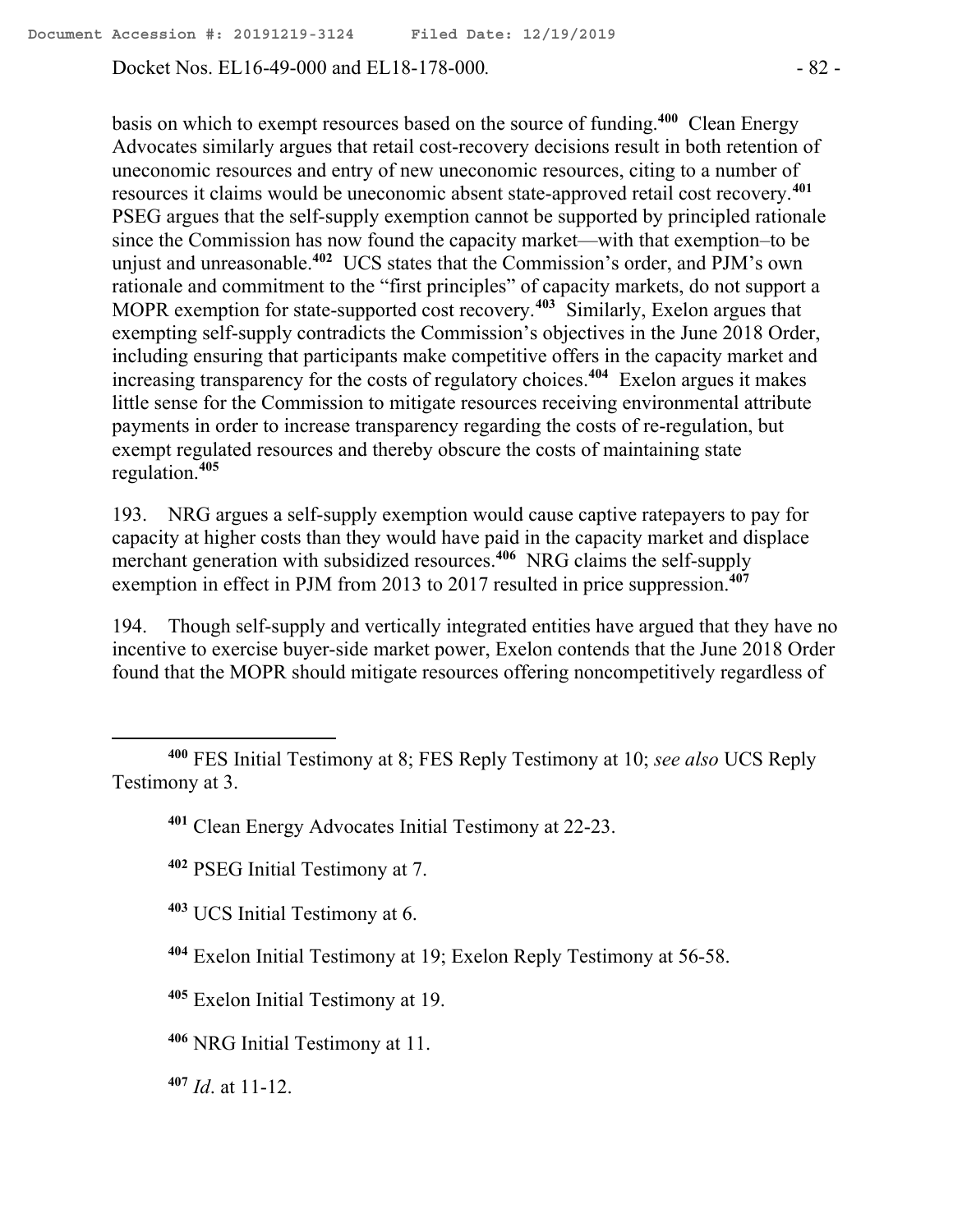Docket Nos. EL16-49-000 and EL18-178-000*.* - 83 -

 $\overline{a}$ 

intent.**<sup>408</sup>** Exelon similarly disagrees with arguments that such resources should not be mitigated because of their long-standing business models, arguing that this is not an adequate basis for disparate treatment and, in any event, attribute payments are similarly longstanding.**<sup>409</sup>** Clean Energy Advocates likewise states that if an argument for exempting self-supply is the legitimacy of the business model, then ZEC and REC programs are similarly legitimate.**<sup>410</sup>** Direct Energy argues that there is no basis to distinguish one resource from another based on corporate structure.**<sup>411</sup>**

195. NRG's witness Mr. Stoddard asserts that a self-supply exemption would allow "net short entities that rely on the purchase of top-up capacity from the RPM" to benefit from the resulting market price suppression of below-cost offers, and would allow net long entities "to push uneconomic resources into the market, displacing lower cost resources," that would be profitable if the self-supply entity would otherwise have borne the full cost of maintaining this uneconomic supply.**<sup>412</sup>**

196. With regard to net-short/net-long thresholds, some intervenors support PJM's proposed net-short and net-long thresholds, arguing they would effectively deter selfsupply entities from attempting to suppress prices.**<sup>413</sup>** Some intervenors support the thresholds only for new resources**<sup>414</sup>** and argue there is no need to apply them to existing

**<sup>409</sup>** Exelon Initial Testimony at 20; Exelon Reply Testimony at 59 n.195; Clean Energy Advocates Reply Testimony at 10; FES Reply Testimony at 11.

**<sup>410</sup>** Clean Energy Advocates Reply Testimony at 10.

**<sup>411</sup>** Direct Energy Initial Testimony at 11; *see also* ACORE Initial Testimony at 1- 3 (while not opposing a self-supply exemption, noting that the MOPR should be applied evenly across resource types).

**<sup>412</sup>** NRG Initial Testimony, Stoddard Aff. at P 17.

**<sup>413</sup>** AMP/PPANJ Initial Testimony at 24-27 (arguing that public power entities do not have the ability to manipulate the market, but nonetheless supporting the thresholds). Although objecting to the self-supply exemption overall, Exelon asserts that if the exemption is nevertheless approved, it should not be applied to net long resources. Exelon Reply Testimony at 59-60.

**<sup>414</sup>** Buckeye Initial Testimony at 5-6, 10-11; Buckeye Reply Testimony at 2 (supporting thresholds for new resources that have not cleared the capacity market);

**<sup>408</sup>** Exelon Initial Testimony at 19 (citing June 2018 Order, 163 FERC ¶ 61,236 at P 155); *see also* FES Reply Testimony at 11 (arguing that self-supply resources contribute to price suppression).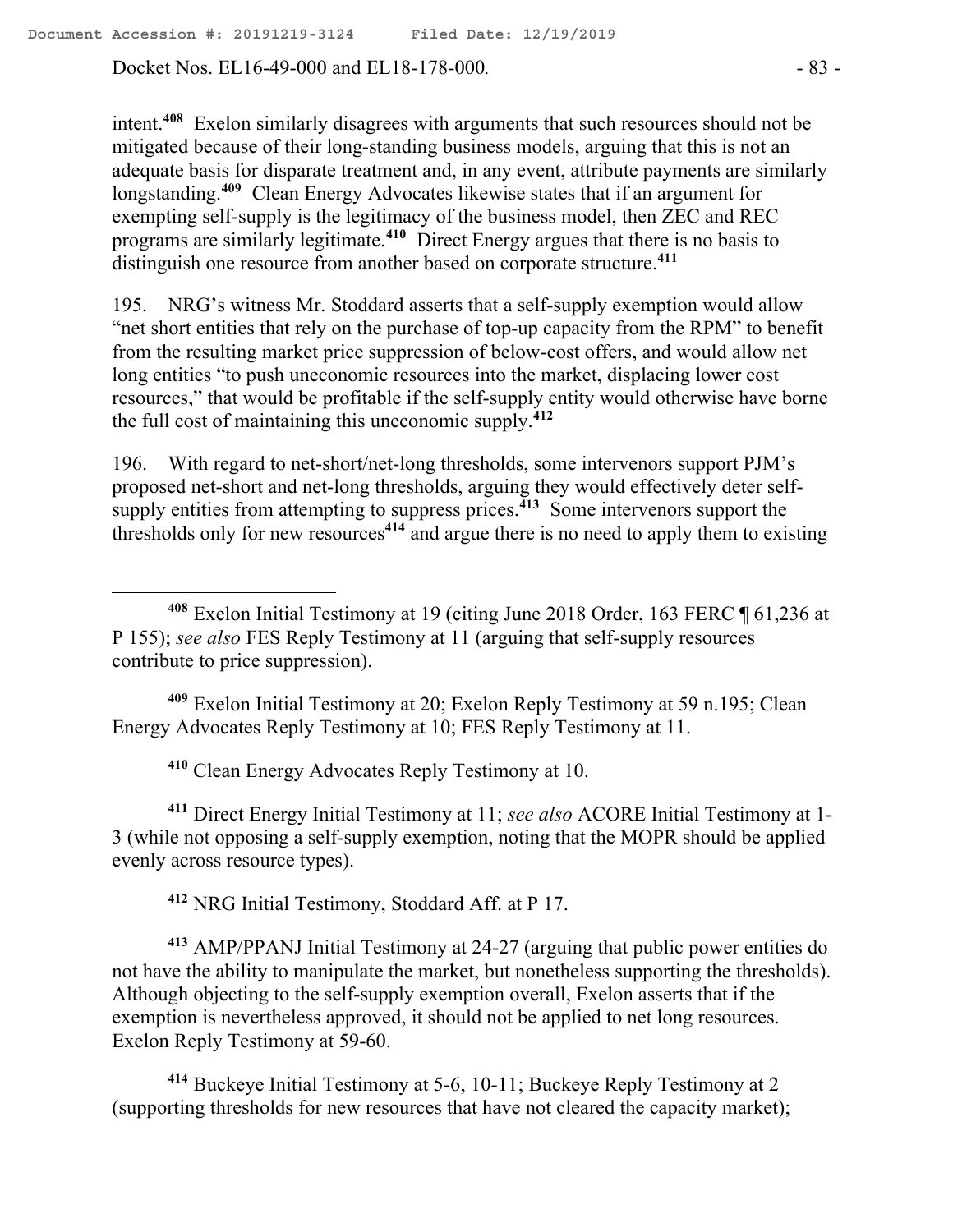Docket Nos. EL16-49-000 and EL18-178-000*.* - 84 -

resources.**<sup>415</sup>** Michigan Parties argue that the net-short/net-long thresholds allow vertically integrated resources to better match their capacity to their load in the short term, as well as trade excess capacity, resulting in cost savings for their customers and increased efficiency for the PJM system as a whole.**<sup>416</sup>**

197. IMEA notes that the sales cap restriction for the existing FRR option is set at 25 percent up to certain caps, but that PJM departs from their value without explanation and proposes 15 percent for the mid-sized LSE MOPR exemption.**<sup>417</sup>**

198. EKPC states the net-long threshold is not required for the self-supply exemption to be just and reasonable, as municipal and cooperatives utilities do not have incentives to engage in market activities that suppress energy market prices, and that under the proposed expanded MOPR, net-long and net-short thresholds for new and existing resources are not workable because it would be impossible to determine which resources are in excess of the LSE's own load.**<sup>418</sup>** EKPC also contends that being long in capacity can provide other hedges. Specifically, EKPC notes that it is subject to a fuel adjustment clause that limits recovery of the costs of market energy purchases to its highest-cost unit. EKPC explains that it can therefore be very costly for EKPC to be short.**<sup>419</sup>** EKPC argues a net-long threshold based on non-coincident peak load provides the correct structure for the specific hedging associated with self-supply resources.**<sup>420</sup>** EKPC notes that a similar approach has been previously accepted by the Commission.**<sup>421</sup>**

199. EKPC also recommends the net-long threshold not be a fixed MW quantity but rather a percentage, so that self-supply utilities could develop new generation that is not

Dominion Reply Testimony at 5-6.

 $\overline{a}$ 

**<sup>415</sup>** APPA Initial Testimony at 25-27 (stating that a competitive offer for an existing resource would be low regardless of out-of-market support); ODEC Initial Testimony at 19 (noting that the threshold values should be the same as those that existed under the prior self-supply exemption and that a blanket exemption is preferable).

**<sup>416</sup>** Michigan Parties Reply Testimony at 8-9.

**<sup>417</sup>** IMEA Reply Testimony at 12.

**<sup>418</sup>** EKPC Initial Testimony at 11.

**<sup>419</sup>** *Id*. at 12 -13.

**<sup>420</sup>** *Id*. at 13.

**<sup>421</sup>** *Id*. at 13-14 (citing 2013 MOPR Order, 143 FERC ¶ 61,090 at P 114).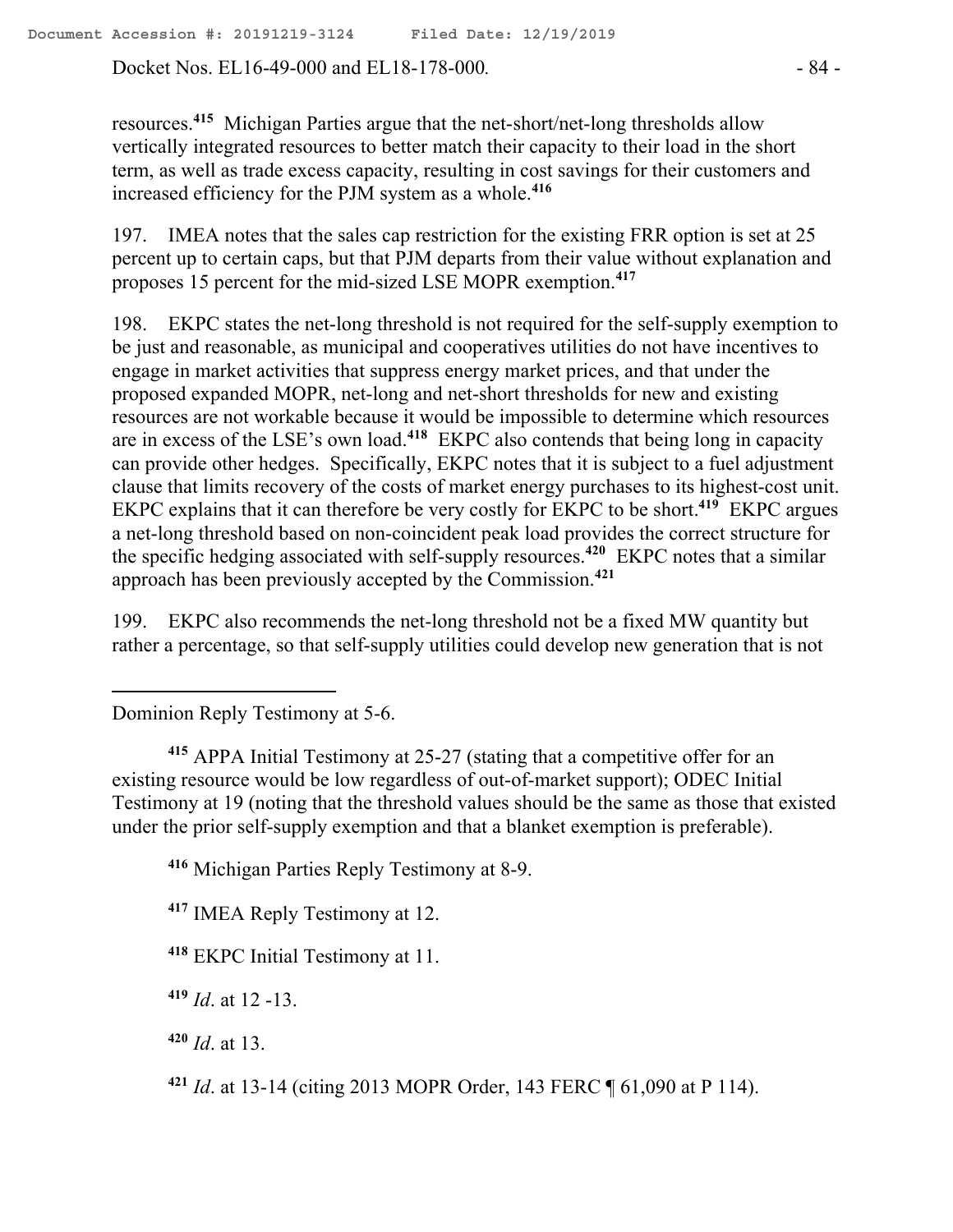Docket Nos. EL16-49-000 and EL18-178-000*.* - 85 -

subject to MOPR rules.**<sup>422</sup>** EKPC contends that a utility developing a new plant to replace old generation may be considered to have excess capacity, but this should not be considered a business strategy to suppress capacity market prices.**<sup>423</sup>** EKPC concludes that a net-long threshold using a percentage of a LSE's non-coincident peak would allow for integration of new facilities without adverse impacts.**<sup>424</sup>**

200. Allegheny argues that PJM's net-short proposal to define Multi-State Public Power Entity as excluding a public power entity that has more than 90 percent of its load in any one state is unnecessary and discriminatory. Allegheny reasons that, because public power entities makes up a very small percentage of load served in PJM markets, such entities would not suppress prices.<sup>425</sup>

201. Some intervenors also disagree with PJM that the proposed net-long/net-short thresholds will help mitigate any concerns that self-supply could suppress prices. Clean Energy Advocates argue net-short/net-long thresholds are inconsistent with the new purpose of the MOPR, which is not related to price suppressive intent. Clean Energy Advocates note that, although the Commission has previously accepted similar thresholds for a self-supply exemption, the MOPR and accompanying thresholds were based on a seller's intent.**<sup>426</sup>**

## **c. Commission Determination**

202. We direct PJM to include a Self-Supply Exemption for resources owned by selfsupply entities<sup>427</sup> that fulfill at least one of these criteria: (1) have successfully cleared an annual or incremental capacity auction prior to this order; (2) have an executed interconnection construction service agreement on or before the date of this order; or (3) have an unexecuted interconnection construction service agreement filed by PJM for the resource with the Commission on or before the date of this order. As with RPS resources, we grandfather existing self-supply resources and limited new self-supply

**<sup>422</sup>** *Id*. at 15.

**<sup>423</sup>** *Id*.

 $\overline{a}$ 

**<sup>424</sup>** *Id*. at 15-16.

**<sup>425</sup>** Allegheny Initial Testimony at 8-9.

**<sup>426</sup>** Clean Energy Advocates Initial Testimony at 23.

**<sup>427</sup>** These entities include vertically integrated utilities that receive cost of service payments for plants constructed and operated under state public utility regulation, public power, and single customer entities.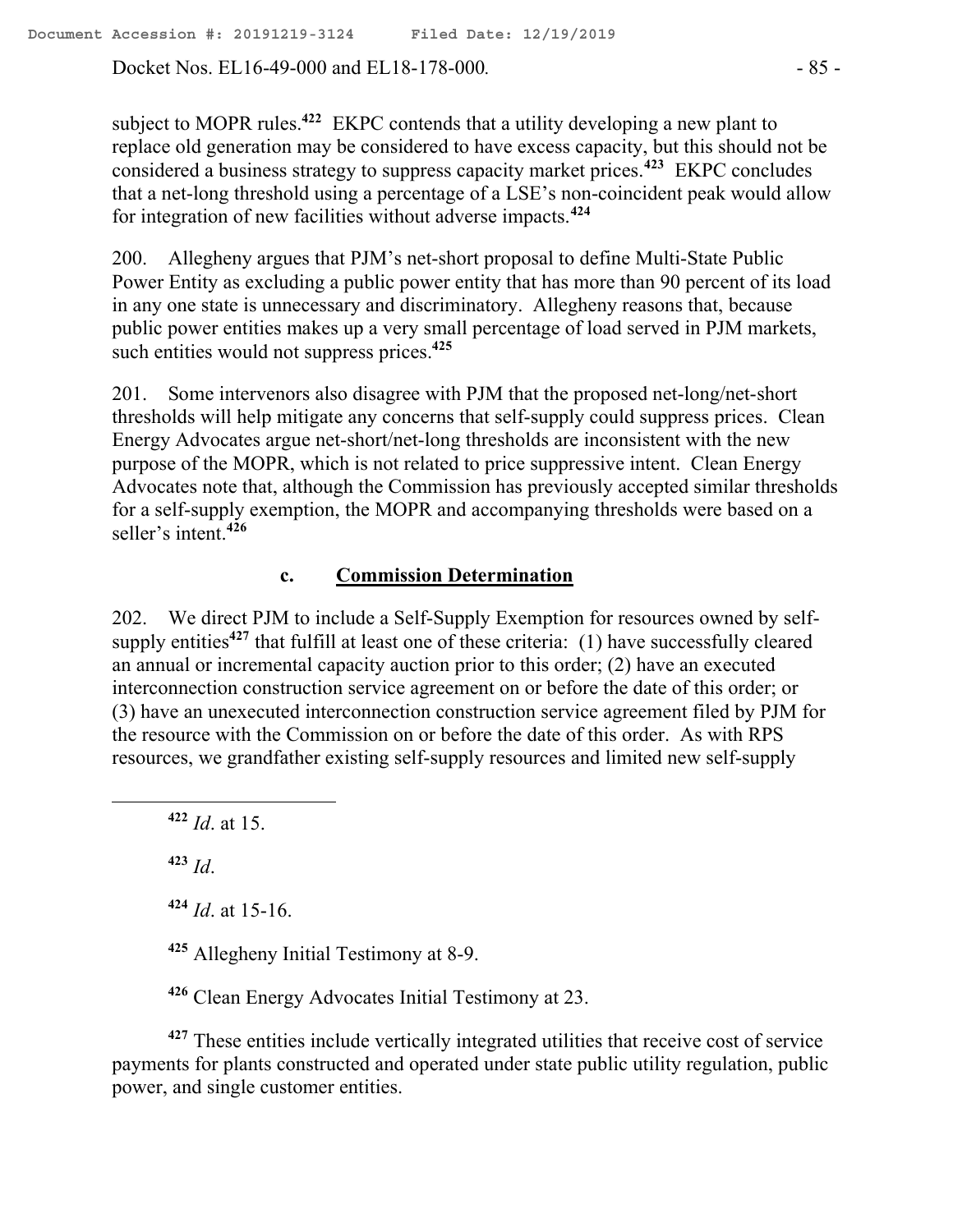Docket Nos. EL16-49-000 and EL18-178-000*.* - 86 -

resources that have an interconnection construction service agreement as discussed in this order, but apply the MOPR to any new self-supply resource that receives or is entitled to receive a State Subsidy, unless they qualify for one of the exemptions described in this order. New State-Subsidized Resources that do not meet the exemption criteria above will be subject to the applicable default offer price floor regardless of whether they are owned by a self-supply entity. Self-supply entities that prefer to craft their own resource adequacy plans remain free to do so through the existing FRR Alternative in PJM's Tariff.

203. We find that it is just and reasonable to exempt self-supply resources that meet the requirements of the exemption outlined above because self-supply entities have made resource decisions based on affirmative guidance from the Commission indicating that those decisions would not be disruptive to competitive markets.**<sup>428</sup>** In order to limit disruption to the industry and preserve existing investments, we find it is just and reasonable to exempt resources owned by self-supply entities that have cleared an annual or incremental PJM capacity auction prior to this order, and to exempt certain limited new resources that have executed an interconnection construction service agreement or for whom PJM has filed an unexecuted interconnection construction service agreement on or before the date of this order. However, the self-supply exemption authorized in 2013 was a temporary reversal in Commission policy that the Commission rejected in acting on the remand of *NRG*, and we agree with intervenors that self-supply entities may have the ability to suppress prices going forward.<sup>429</sup> Therefore, we find that self-supply entities should not have a blanket exemption for any new State-Subsidized Resources they intend to own going forward. We see no reason to treat new resources owned by self-supply entities differently from resources owned by other types of electric utilities, and reiterate that we can no longer assume "that there is any substantive difference among the types of resources participating in PJM's capacity market with the benefit of out-of-market support." **430**

204. At bottom, a blanket self-supply exemption rests on the premise that some kinds of entities should face less risk than others in choosing whether to build their own generation resources or rely on the market to satisfy their energy and capacity requirements. We are not persuaded that premise is correct. For example, in a regional market dominated by states with retail competition, it is not clear why utilities in states

**<sup>429</sup>** *See supra* PP 20-21.

**<sup>430</sup>** June 2018 Order, 163 FERC ¶ 61,236 at P 155; 2011 ISO-NE MOPR Order, 135 FERC ¶ 61,029 at PP 170-71 (out-of-market support allows uneconomic entry).

**<sup>428</sup>** 2013 MOPR Order, 143 FERC ¶ 61,090 at P 107 (accepting PJM's proposed self-supply exemption); 2015 MOPR Order, 153 FERC ¶ 61,066 at PP 52, 56.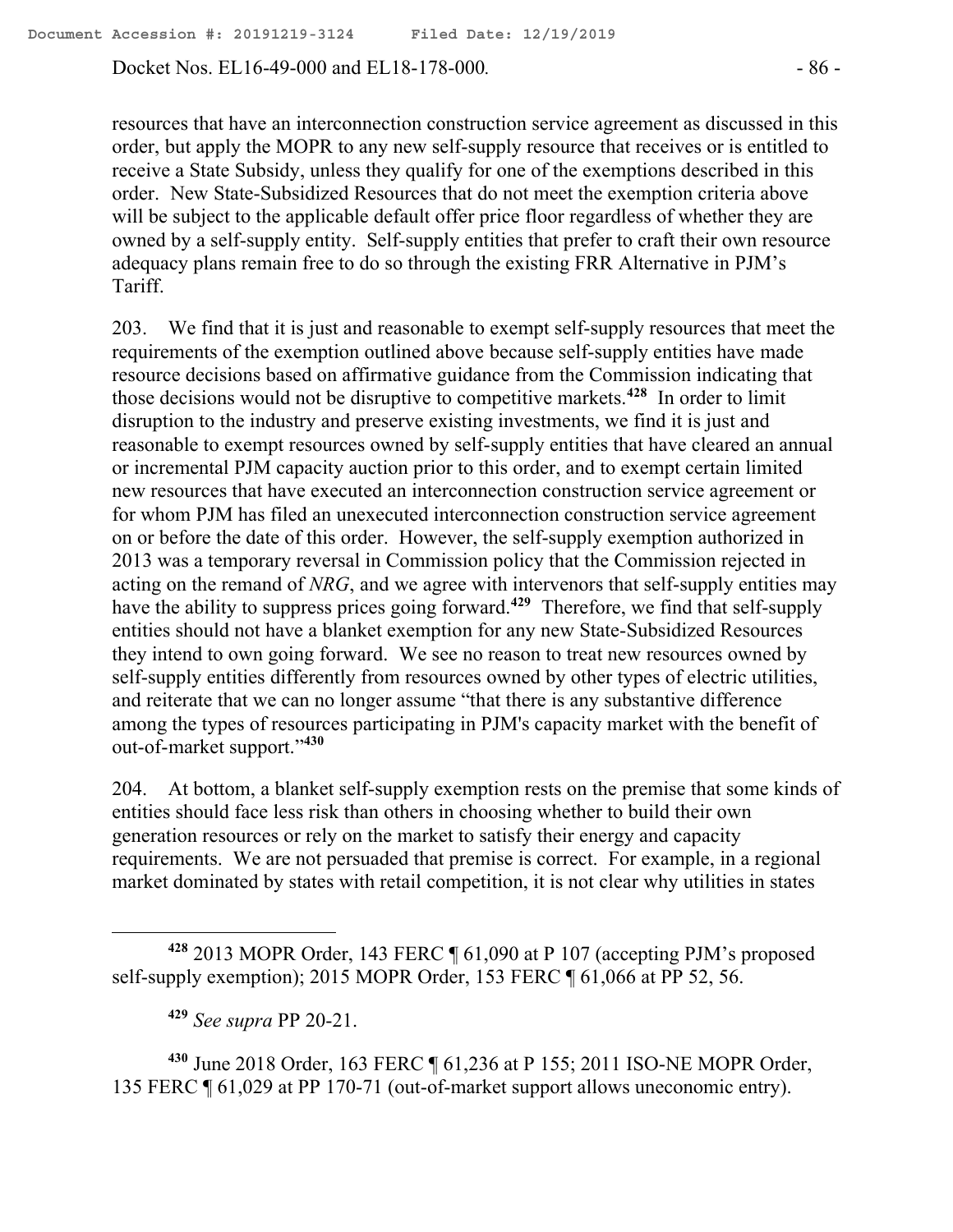Docket Nos. EL16-49-000 and EL18-178-000*.* - 87 -

that prefer the vertical integration model should be afforded a competitive advantage.**<sup>431</sup>** Moreover, the record suggests that new self-supply capacity is significant, representing 30 percent of new generation added to PJM in capacity auctions from 2010 to 2017. **432** Since these resources may receive State Subsidies permitting uneconomic entry into PJM's capacity market, regardless of intent, we find that it is not just and reasonable to exempt new self-supply from application of the applicable default offer price floor. New self-supply resources that receive or are entitled to receive State Subsidies, as detailed in this order, may avail themselves of the Unit-Specific Exemption. In addition, self-supply entities that do not want to be subject to the MOPR may opt for the existing FRR Alternative.

# **4. Demand Response, Energy Efficiency, and Capacity Storage Resources Exemption**

# **a. PJM's Proposal**

205. PJM proposes that demand response resources will be subject to the MOPR, but that energy efficiency resources should be excluded, arguing that energy efficiency resources are a result of reduced consumption and energy conservation, which are on the demand side of the equation, and do not raise price suppression concerns.**<sup>433</sup>**

# **b. Intervenor Positions**

206. Some intervenors support exempting demand-side management resources such as demand response and energy efficiency resources from the MOPR.**<sup>434</sup>** AEE argues that demand response and energy efficiency resources should be exempt because there is no

**<sup>432</sup>** UCS Initial Testimony at 4-5 (citing PJM 2018 April Filing at 9-10).

**<sup>433</sup>** PJM Initial Testimony at 15 n.20.

**<sup>434</sup>** AEE Initial Testimony at 20; Joint Consumer Advocates Initial Testimony at 14; *see also* Buyers Group Initial Testimony at 11; DC Commission Initial Testimony at 6; Pennsylvania Commission Reply Testimony at 15.

**<sup>431</sup>** As the Commission has previously explained, regional markets are not required to have the same rules. Our determination about what rules may be just and reasonable for a particular market depends on the relevant facts. For example, ISO New England proposed to address the complex issues raised by state subsidies through its CASPR approach. *See* CASPR Order, 162 FERC ¶ 61,205 at PP 20-26. And different rules may be appropriate in markets dominated by vertically integrated utilities, like the Midcontinent ISO. *See Midcontinent Indep. Sys. Operator, Inc.*, 162 FERC ¶ 61,176, at P 57 & n.133 (2018) (listing cases that reject the "one-size-fits-all approach").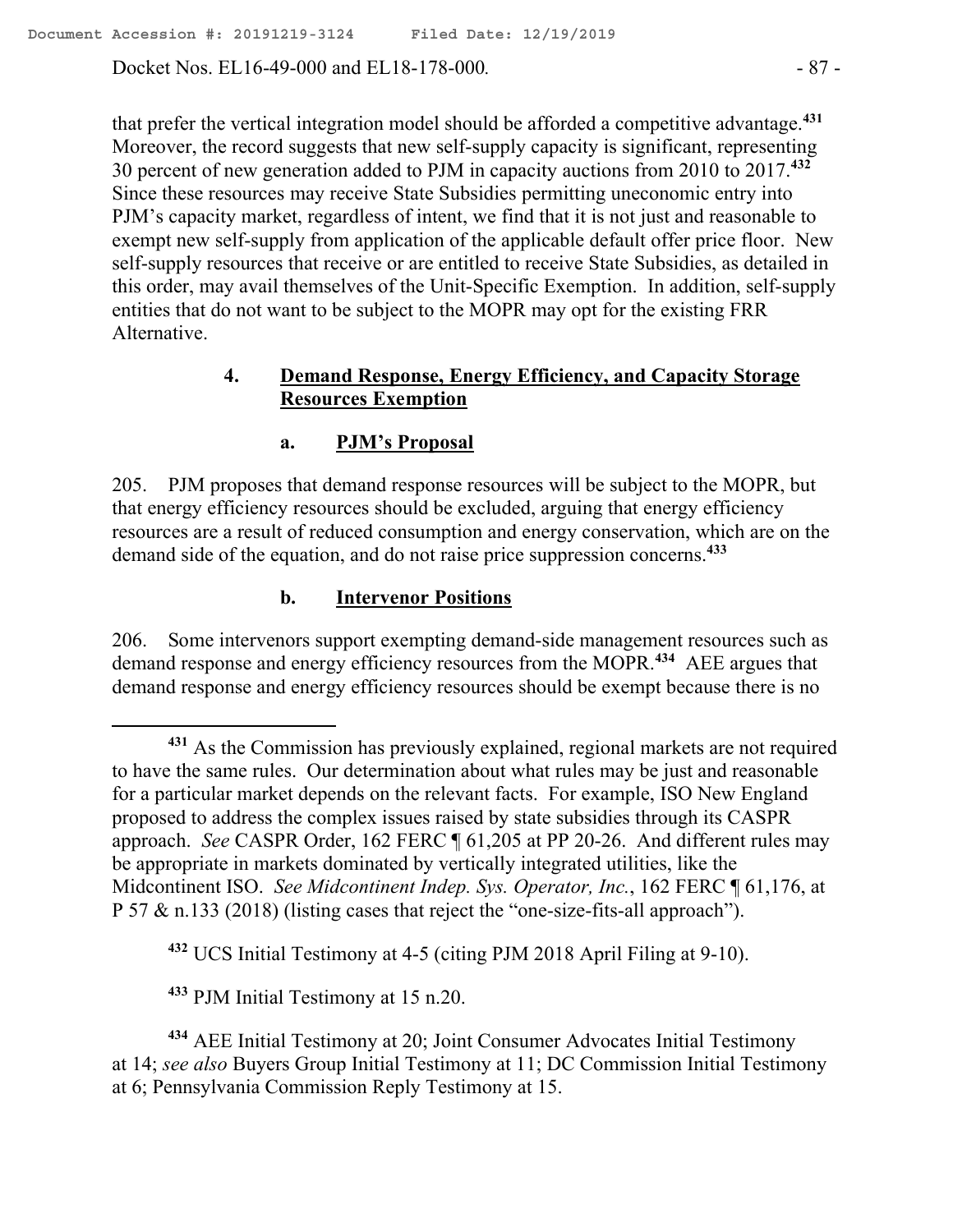Docket Nos. EL16-49-000 and EL18-178-000*.* - 88 -

record evidence to demonstrate they receive the kind of support the Commission described in the June 2018 Order. AEE contends that demand response resources are fundamentally different than traditional generating resources, because they are charged for their retail peak capacity demand via retail pass-throughs of PJM's wholesale capacity charges, which generators are not.**<sup>435</sup>** Further, AEE states that demand response resources differ from generators in that they will stay in business regardless of price. Rather than participating in the capacity market to earn a return on their investment, demand response participates in the market to lower capacity costs.**<sup>436</sup>** AEE also argues that any default offer price floor to which demand response or energy efficiency resources are subject would be zero, because these resources have low avoidable costs, and so it would be administratively burdensome and make little sense to subject these resources to the MOPR. Conversely, OCC argues that demand response and distributed energy resources**<sup>437</sup>** funded by captive retail customers should not be exempt from MOPR. OCC further states that the Commission should clarify that distributed energy resources fall within the scope of demand response, and should include them within the scope of the MOPR if they receive subsidies.**<sup>438</sup>** FEU also argues that wholesale demand response should be subject to the MOPR because wholesale demand response is paid twice under the Commission's rules, and there is no principled reason to justify the exclusion.**<sup>439</sup>**

207. SMECO requests that the Commission direct PJM to provide an exemption for demand response resources that were recently capacity resources but may have paused

**<sup>435</sup>** AEE Initial Testimony at 20.

**<sup>436</sup>** *Id*. at 21.

 $\overline{a}$ 

**<sup>437</sup>** OCC cites to the Commission's definition of distributed energy resources as defined as a source or sink of power that is located on the distribution system, any subsystem thereof, or behind a customer meter. These resources may include, but are not limited to, electric storage resources, distributed generation, thermal storage, electric vehicles and their supply equipment, typically solar, storage, energy efficiency, or demand management installed behind the meter. OCC Initial Comments at 8 (citing *Electric Storage Participation in Markets Operated by Regional Transmission Organizations and Independent System Operators Electric Storage Participation in Regions with Organized Wholesale Electric Markets*, 157 FERC ¶ 61,121, at P1, n.2 (2016)).

**<sup>438</sup>** OCC Initial Testimony at 7. AES also supports subjecting demand response and distributed energy resources to the MOPR. AES Reply Testimony at 10.

**<sup>439</sup>** FEU Reply Testimony at 7.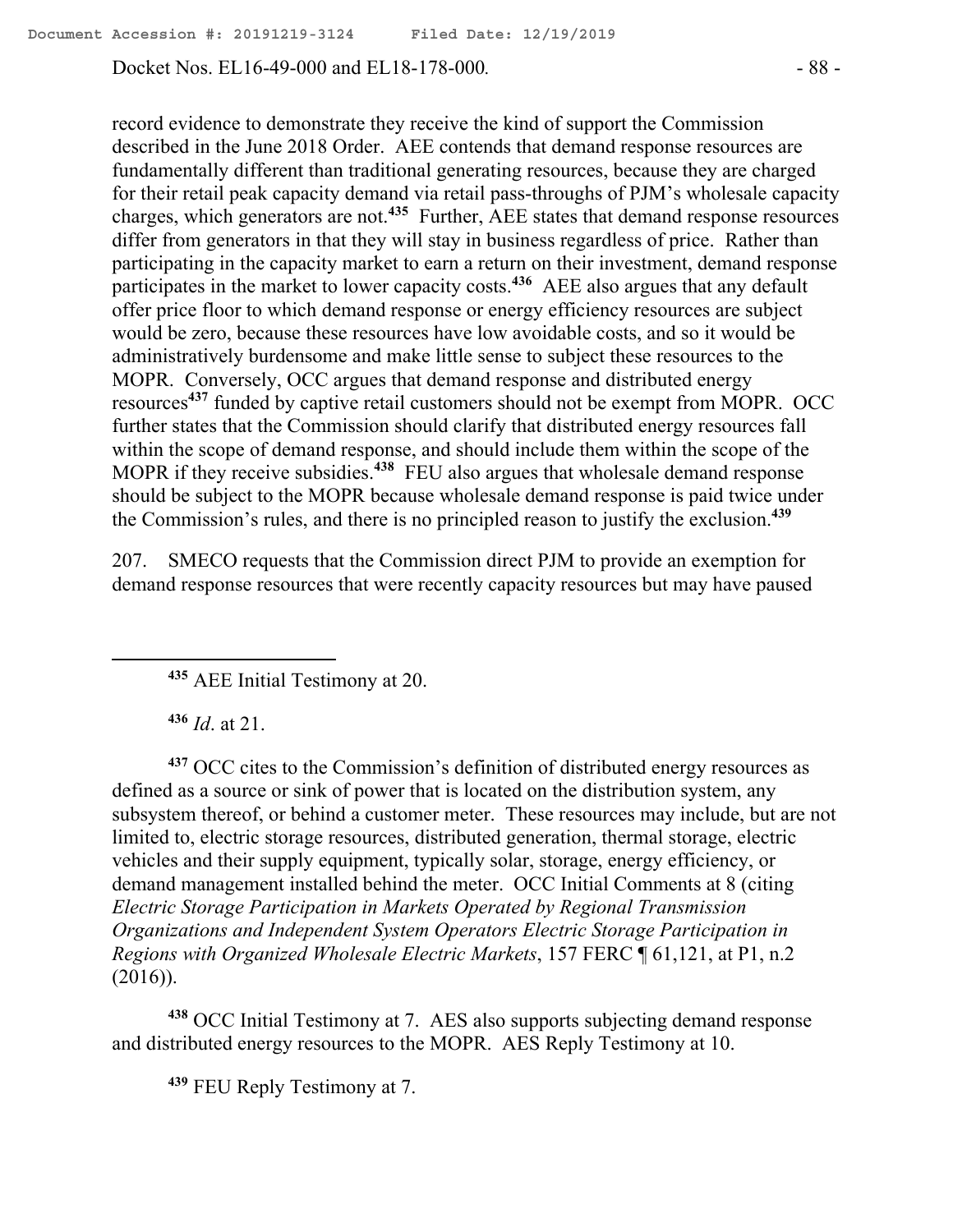Docket Nos. EL16-49-000 and EL18-178-000*.* - 89 -

recent RPM participation due to 100 percent performance rules.**<sup>440</sup>** SMECO requests that the Commission direct PJM to view such lapsed demand response programs as existing and not planned.**<sup>441</sup>**

#### **c. Commission Determination**

208. We direct PJM to include a limited exemption for demand response, energy efficiency, and capacity storage resources. Demand response and energy efficiency resources that fulfill at least one of these criteria will be eligible: (1) have successfully cleared an annual or incremental capacity auction prior to this order; (2) have completed registration on or before the date of this order; or (3) have a measurement and verification plan approved by PJM for the resource on or before the date of this order. Capacity storage resources that fulfill at least one of these criteria will be eligible: (1) have successfully cleared an annual or incremental capacity auction prior to this order; (2) have an executed interconnection construction service agreement on or before the date of this order; or (3) have an unexecuted interconnection construction service agreement filed by PJM for the resource with the Commission on or before the date of this order. Similar to the RPS Exemption, we find that it is reasonable to exclude these existing and limited new resources with an interconnection construction service agreement, registration, or approved measurement and verification plan from mitigation because traditionally they have been exempt from application of the MOPR<sup>442</sup> and market participants that reasonably relied on that guidance in formulating their business plans prior to the June 2018 Order were not on notice that they would be mitigated. We disagree with intervenors that demand response and energy efficiency resources should always be exempt from review and mitigation.<sup>443</sup> The replacement rate directed in this order is focused on ensuring that all resources make economic offers based on their expected costs and not any State Subsidies they may receive, regardless of resource type, and thus we find that it is just and reasonable to require new demand response, energy efficiency, and capacity storage resources that do not meet the above criteria to comply with the

**<sup>440</sup>** SMECO Initial Testimony at 8.

**<sup>441</sup>** *Id*. at 9.

 $\overline{a}$ 

**<sup>442</sup>** *See, e.g.*, 2017 MOPR Remand Order, 161 FERC ¶ 61,252 at P 41 (rejecting PJM's 2012 MOPR filing thereby re-instituting the 2013 MOPR rules which did not mitigate demand response, energy-efficiency or storage resources); 2013 MOPR Order, 143 FERC ¶ 61,090 at P 166 (applying the MOPR to gas-fired resources only).

**<sup>443</sup>** The fact that these resources participate in the capacity market reveals that they are capacity resources. If they are not capacity resources, then they should not participate in the capacity market and receive payments as capacity resources.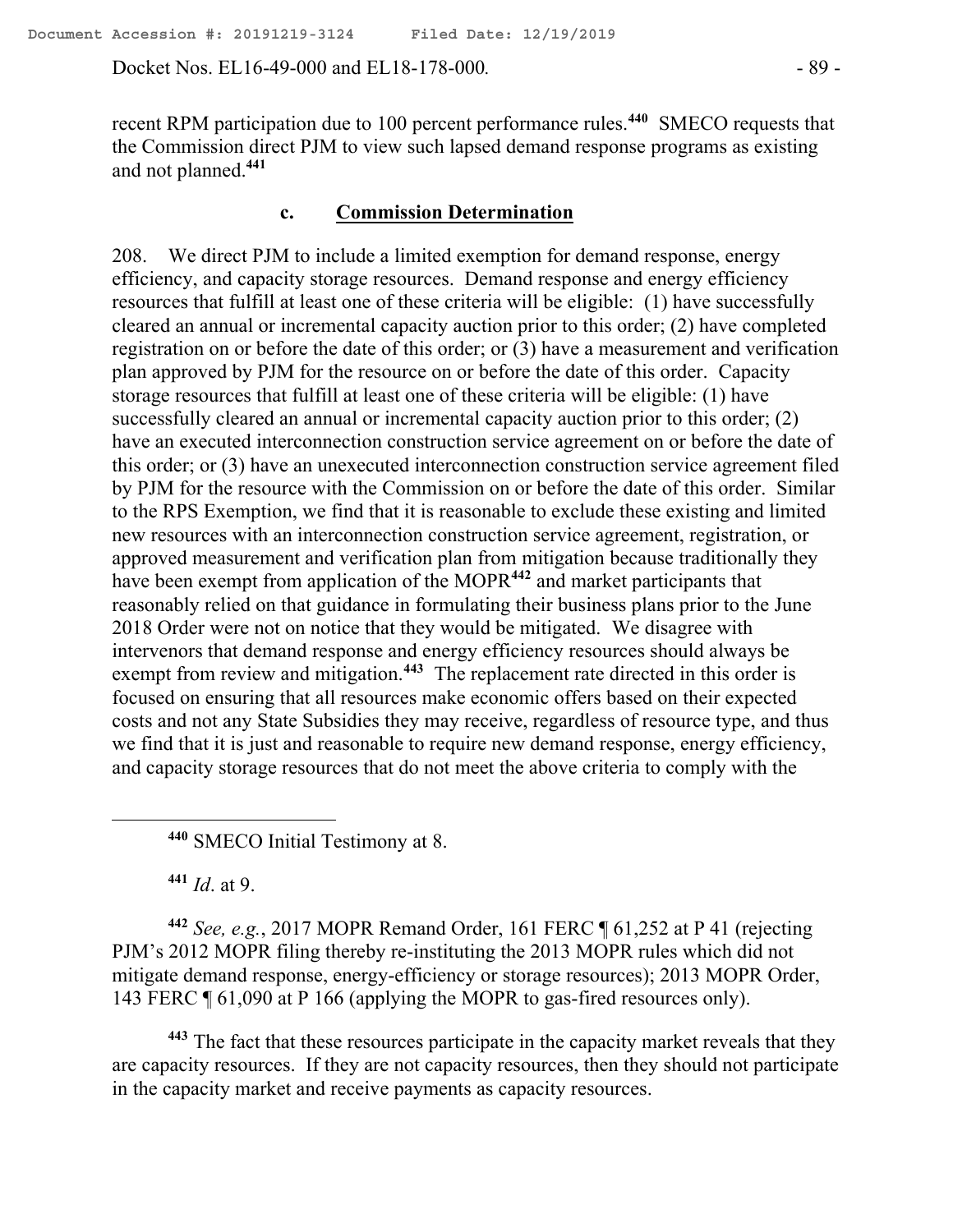Docket Nos. EL16-49-000 and EL18-178-000. - 90 -

applicable default offer price floor if they do not qualify for a Competitive Exemption or Unit-Specific Exemption.

209. However, we grant SMECO's request for a limited exemption for existing demand-side resources that have paused participation in the capacity market due to Capacity Performance. We recognize that, because demand-side resources were not previously subject to the MOPR, these resources may have made the decision to lapse participation in the capacity market based on earlier Commission directives. Given this policy shift, we find that it is just and reasonable to grant a one-time exemption for existing demand-side resources that have lapsed participation in the capacity market. If such resources have previously cleared a capacity auction, we find they should be considered existing for the delivery year  $2022/2023$  capacity auction. We clarify that this is a one-time exemption. After the next BRA, demand-side resources seeking to re-enter the capacity market will be treated as new, consistent with treatment of repowered resources.

# **5. Unit-Specific Exemption**

### **a. PJM's Proposal**

210. PJM proposes to replace its existing unit-specific exception, which applies to new resources, with a similar but broader provision that would apply to both new and existing resources. **444** Specifically, PJM proposes that a market participant intending to submit a sell offer for a State-Subsidized Resource in any RPM auction may, at its election, submit a request for a unit-specific default offer price floor determination no later than one hundred twenty (120) days before the relevant RPM auction.**<sup>445</sup>**

## **b. Intervenor Positions**

211. A number of intervenors generally support PJM's proposal to allow for a resourcespecific exemption for both new and existing resources that justify offers below the default offer price floor.<sup>446</sup> The Illinois Attorney General argues that, to the extent the Commission allows PJM to set unit-specific offer price floors, it should require that the unit-specific data come exclusively from FERC Form 1 reports to impose consistency

 $\overline{a}$ 

**<sup>444</sup>** PJM Initial Testimony at 39; *see also* PJM Answer at 2-3.

**<sup>445</sup>** *Id*. Attach. A, proposed Tariff, Att. DD, § 5.14(h)(iv)(B).

**<sup>446</sup>** *See, e.g.*, API Initial Testimony at 21-22; Brookfield Reply Testimony at 4; Clean Energy Advocates Initial Testimony at 15; IPP Coalition Initial Testimony at 6; LS Power Reply Testimony at 7; OCC Initial Testimony at 5; Vistra Initial Testimony at 16; Pennsylvania Commission Reply Testimony at 14-15.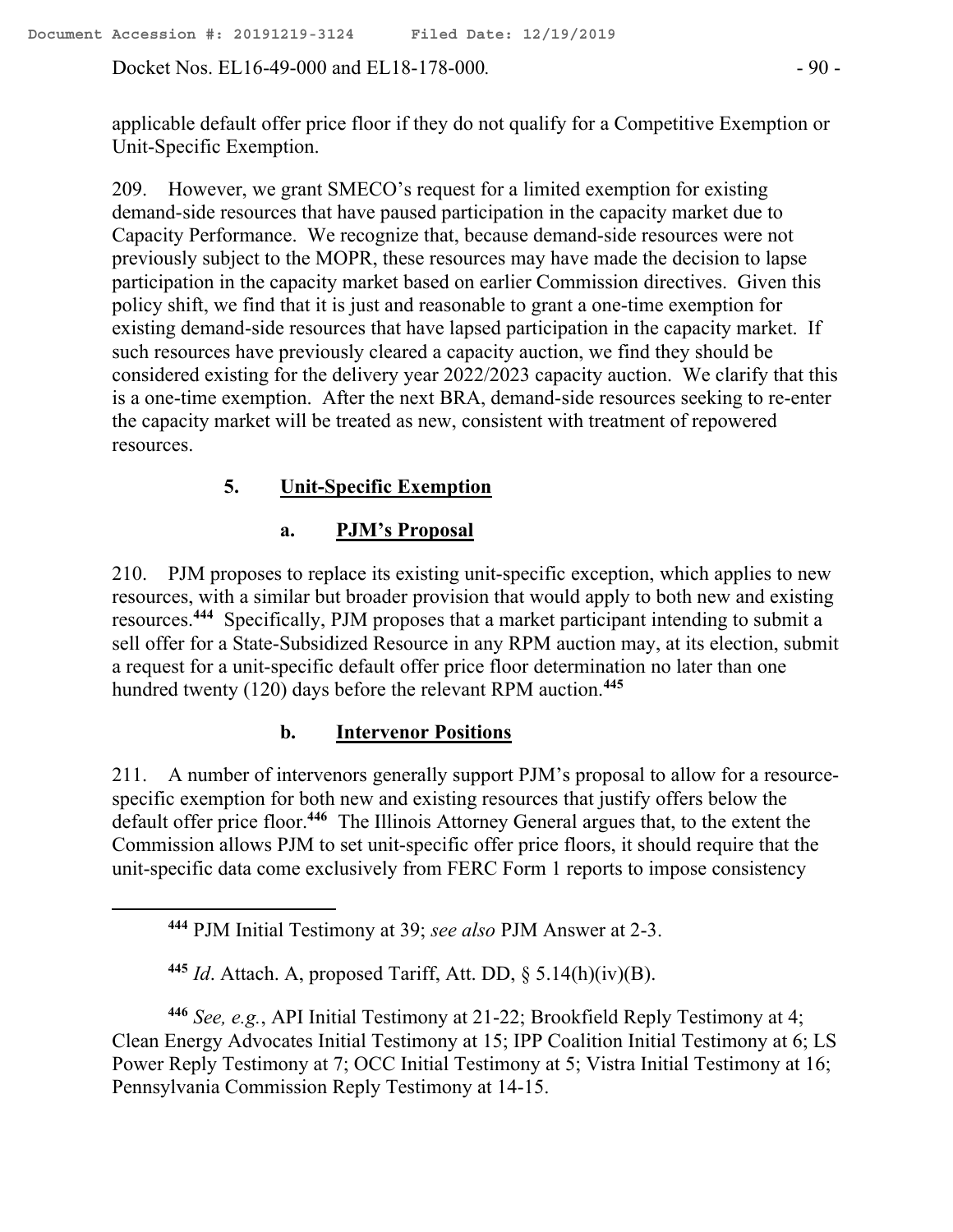Docket Nos. EL16-49-000 and EL18-178-000. - 91 -

among submissions and enable transparency. The Illinois Attorney General further argues that the Net ACR calculation for the unit-specific offer price floor should not be limited to projected PJM market revenues, as in the existing unit-specific review process, but should also include out-of-market revenues or state subsidies, to accurately determine the revenues still needed to cover costs and allow the unit to continue to operate as a capacity resource.**<sup>447</sup>**

212. Other intervenors oppose a unit-specific exemption.**<sup>448</sup>** Exelon argues that the unit-specific exemption process sets administrative prices based on the Market Monitor's assessment of the unit's costs, rather than competitive forces, and is thus opaque to outsiders, highly subjective, and needlessly complex.**<sup>449</sup>**

213. Finally, PSEG argues the unit-specific exemption process should be eliminated because it is too unwieldly and burdensome to accommodate review of the additional resources under an expanded MOPR.**<sup>450</sup>**

### **c. Commission Determination**

214. We direct PJM to maintain the Unit-Specific Exemption, expanded to cover existing and new State-Subsidized Resources of all resource types, to permit any resource that can justify an offer lower than the default offer price floor to submit such bids to PJM for review. This will operate as a unit-specific alternative to the default offer price floor, as discussed above, for both new and existing resources, and will be based on the resource's expected costs and revenues, subject to approval by the Market Monitor. PJM's criteria, parameters, and evaluation processes, moreover, will largely track the Unit-Specific Exemption methodology set forth in PJM's currently-effective Tariff. We direct PJM to submit Tariff language on compliance to implement this directive.

215. We disagree with the Illinois Attorney General that acceptable supporting data for a Unit-Specific Exemption should be limited to FERC Form 1 reports. Suppliers should use the best available data to support their Unit-Specific Exemptions, including nonpublic cost data of the type not published in FERC Form 1. For example, in some cases, FERC Form 1 filers submit only high-level, aggregated data, which would be insufficient to justify a capacity market offer.

 $\overline{a}$ 

**<sup>447</sup>** Illinois Attorney General Initial Testimony at 12.

**<sup>448</sup>** Exelon Initial Testimony at 30-31; PSEG Initial Testimony at 14.

**<sup>449</sup>** Exelon Initial Testimony at 30-31.

**<sup>450</sup>** PSEG Initial Testimony at 14.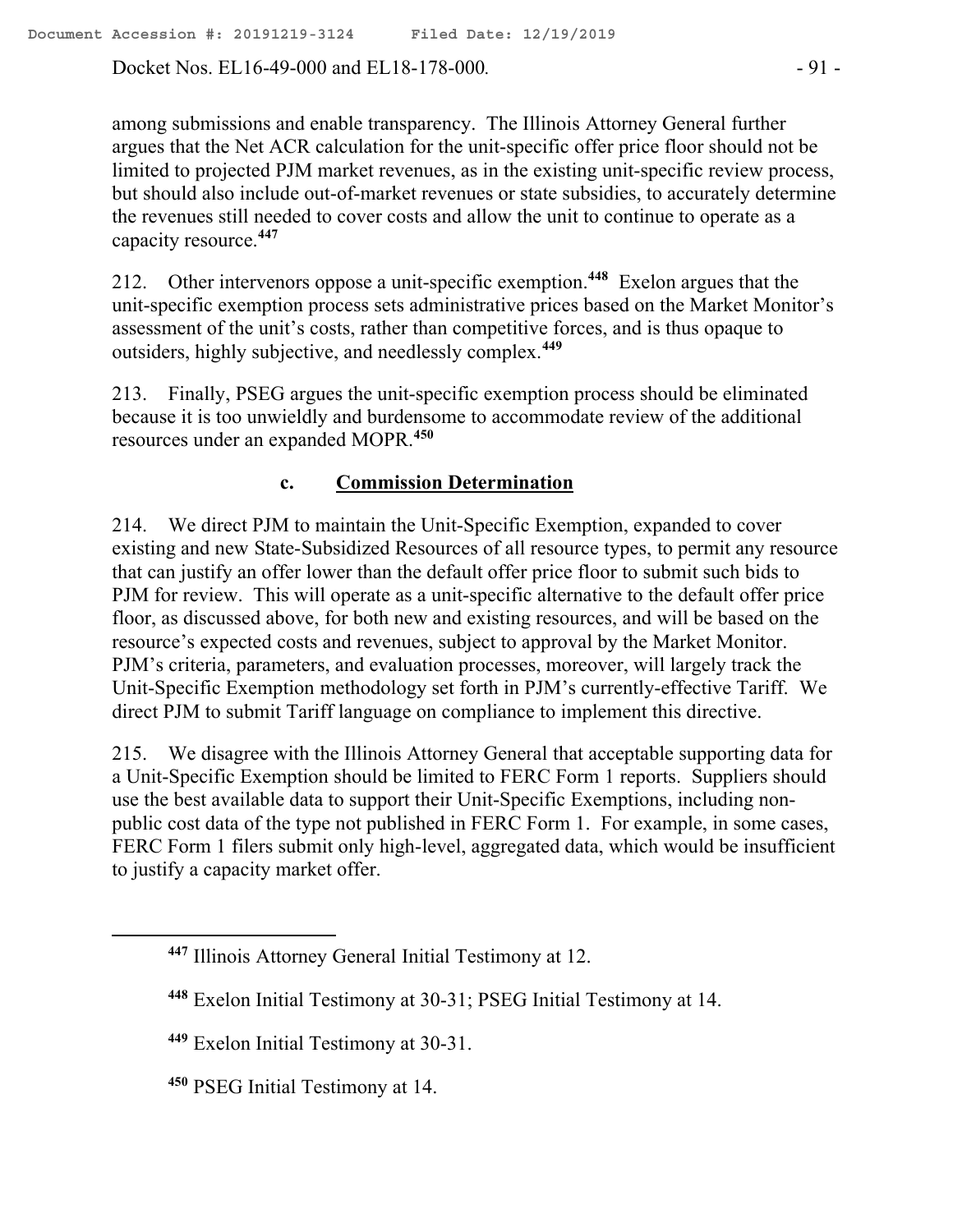Docket Nos. EL16-49-000 and EL18-178-000*.* - 92 -

216. Finally, we reject Exelon's argument that PJM's evaluation criteria lacks sufficient transparency and that the Unit-Specific Exemption should therefore be eliminated altogether. Given that the Market Monitor is an independent evaluator, we do not see the need for additional transparency at this time. However, we direct PJM to provide more explicit information about the standards that will apply when conducting this review as a safeguard against arbitrary ad hoc determinations that market participants and the Commission may be unable to reliably predict or reconstruct.**<sup>451</sup>** We also dismiss, as speculative, PSEG's assertion that a Unit-Specific Exemption for existing resources will be unwieldly and burdensome. PJM's default offer price floor for each resource class will remain available should market participants find the Unit-Specific Exemption process burdensome.

### **E. Transition Mechanisms**

217. The June 2018 Order sought comment on "whether any [transition] mechanisms or other accommodations would be necessary . . . to facilitate the transition to [PJM's] new capacity construct."**<sup>452</sup>** PJM does not propose a transition mechanism for RCO or Extended RCO.**<sup>453</sup>**

218. A number of intervenors object to the implementation of an expanded MOPR prior to the time that a state-supported resource will be able to adopt new rules and/or legislation, and thereby meaningfully use RCO.**<sup>454</sup>** Several intervenors propose various

**<sup>452</sup>** June 2018 Order, 163 FERC ¶ 61,236, at P 170.

**<sup>453</sup>** PJM Reply Testimony at 32.

 $\overline{a}$ 

**<sup>454</sup>** *See, e.g.*, ACORE Initial Testimony at 4; Clean Energy Industries Initial Testimony at 23-24; Clean Energy and Consumer Advocates Initial Testimony at 26; Clean Energy and Consumer Advocates Reply Testimony at 71; Joint Stakeholders Initial Testimony at 7; DC People's Counsel Initial Testimony at 15; FEU Initial Testimony at 20; Illinois Attorney General Initial Testimony at 18; Illinois Attorney General Reply Testimony at 15; Illinois Commission Initial Testimony at 6-7; New Jersey Board Initial Testimony at 17; NEI Initial Testimony at 7; Joint Consumer Advocates Reply Testimony at 22-25; Pennsylvania Commission Reply Testimony at 19; PJM Consumer Representatives Reply Testimony at 13; OPSI Initial Testimony at 5; DC Commission Initial Testimony at 9; PSEG August Answer at 3-4

**<sup>451</sup>** As indicated above, *see supra* note 36, the factors listed in proposed Tariff section  $5.14(h)(iv)(B)(2)$  of PJM's initial filing in the paper hearing appear to present a reasonable objective basis for the analysis of new entrants.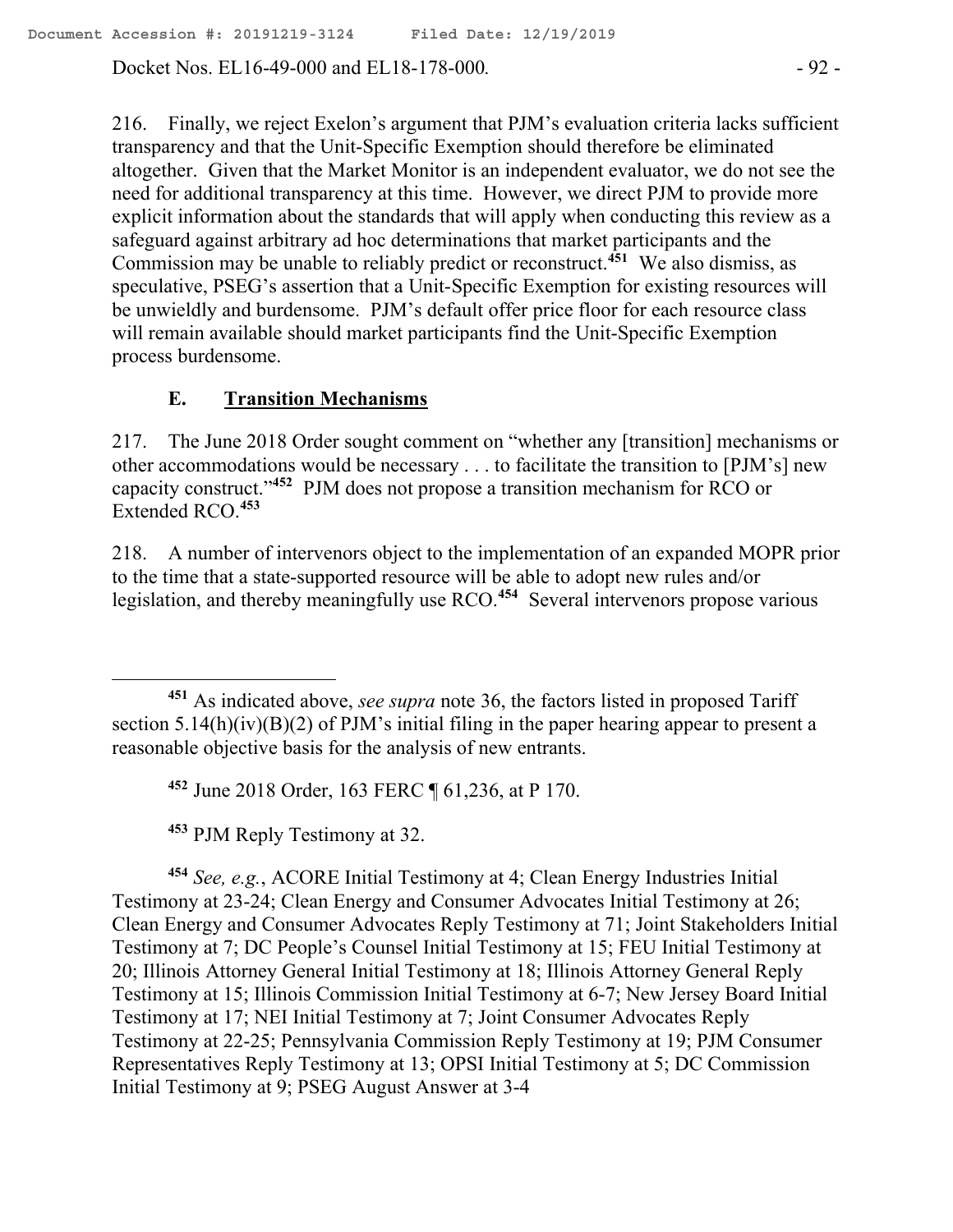Docket Nos. EL16-49-000 and EL18-178-000. - 93 -

transition mechanisms as a bridge to implementation of a resource-specific FRR Alternative or other market constructs.**<sup>455</sup>**

219. Because we decline to implement a resource-specific FRR Alternative, we dismiss as moot intervenors requests that a transition mechanism be adopted to facilitate the adoption a resource-specific FRR Alternative. We also decline to implement a transition mechanism for the expanded MOPR discussed herein and expect the next BRA to be conducted under the new rules to provide the necessary and appropriate price signals to capacity resources. On compliance, we direct PJM to provide an updated timetable for when it proposes to conduct the 2019 BRA, as well as the 2020 BRA, as necessary.

#### The Commission orders:

PJM is hereby directed to submit a compliance filing within 90 days of the date of this order, as discussed in the body of this order.

By the Commission. Commissioner Glick is dissenting with a separate statement attached.

 $(S E A L)$ 

Nathaniel J. Davis, Sr., Deputy Secretary.

**<sup>455</sup>** Direct Energy Initial Testimony at 9-10; NRG Initial Testimony at 42; Eastern Generation Initial Testimony at 2; FEU Initial Testimony at 20-21; Illinois Commission Reply Testimony at 29; PSEG Initial Testimony at 15-16.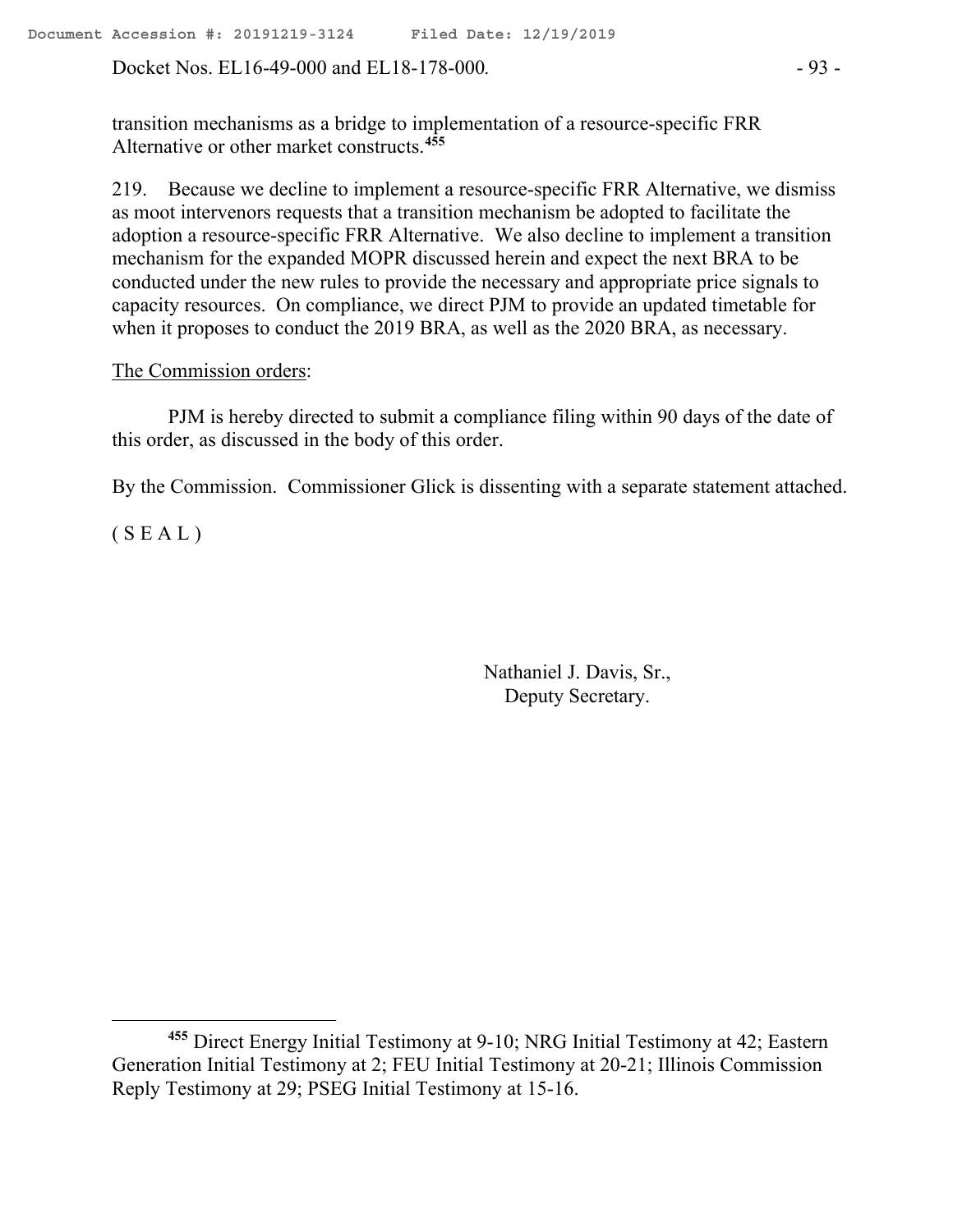Docket Nos. EL16-49-000 and EL18-178-000*.* - 94 -

### **Intervenors in Docket No. EL18-178-000 (With No Prior Party Status)**

Acciona Wind Energy USA LLC\* AES Corporation\* Allco Renewable Energy Limited\* Algonquin Energy Services Inc., et al.\* Allegheny Electric Cooperative, Inc. American Coalition for Clean Coal Electricity\* American Forest & Paper Association\* Appalachian Region Independent Power Producers Association Brookfield Energy Marketing LP Carroll County Energy LLC Cogentrix Energy Power Management, LLC Connecticut Department of Energy and Environmental Protection Connecticut Public Utilities Regulatory Authority Consolidated Edison Energy, Inc. Deepwater Wind, LLC Delaware Municipal Electric Corporation EDF Trading North America, LLC, EDF Energy Services, LLC and EDP Renewables North America LLC\* Enel Companies\* Energy Capital Partners\* FirstEnergy Solutions Corp. H-P Energy Resources LLC Indicated New York Transmission Owners\* Indiana Utility Regulatory Commission\* Industrial Energy Consumers of Pennsylvania\* Lightstone Generation LLC\* Long Island Lighting Company d/b/a Power Supply Long Island National Mining Association\* Michigan Attorney General\* Microgrid Resources Coalition\* Ohio Manufacturers' Association Energy Group\* Office of the Attorney General for the District of Columbia\* Olympus Power, LLC Pennsylvania Coal Alliance Pennsylvania Energy Consumer Alliance\* Potomac Economics, Ltd.\* Public Service Commission of the District of Columbia\* Public Service Commission of Kentucky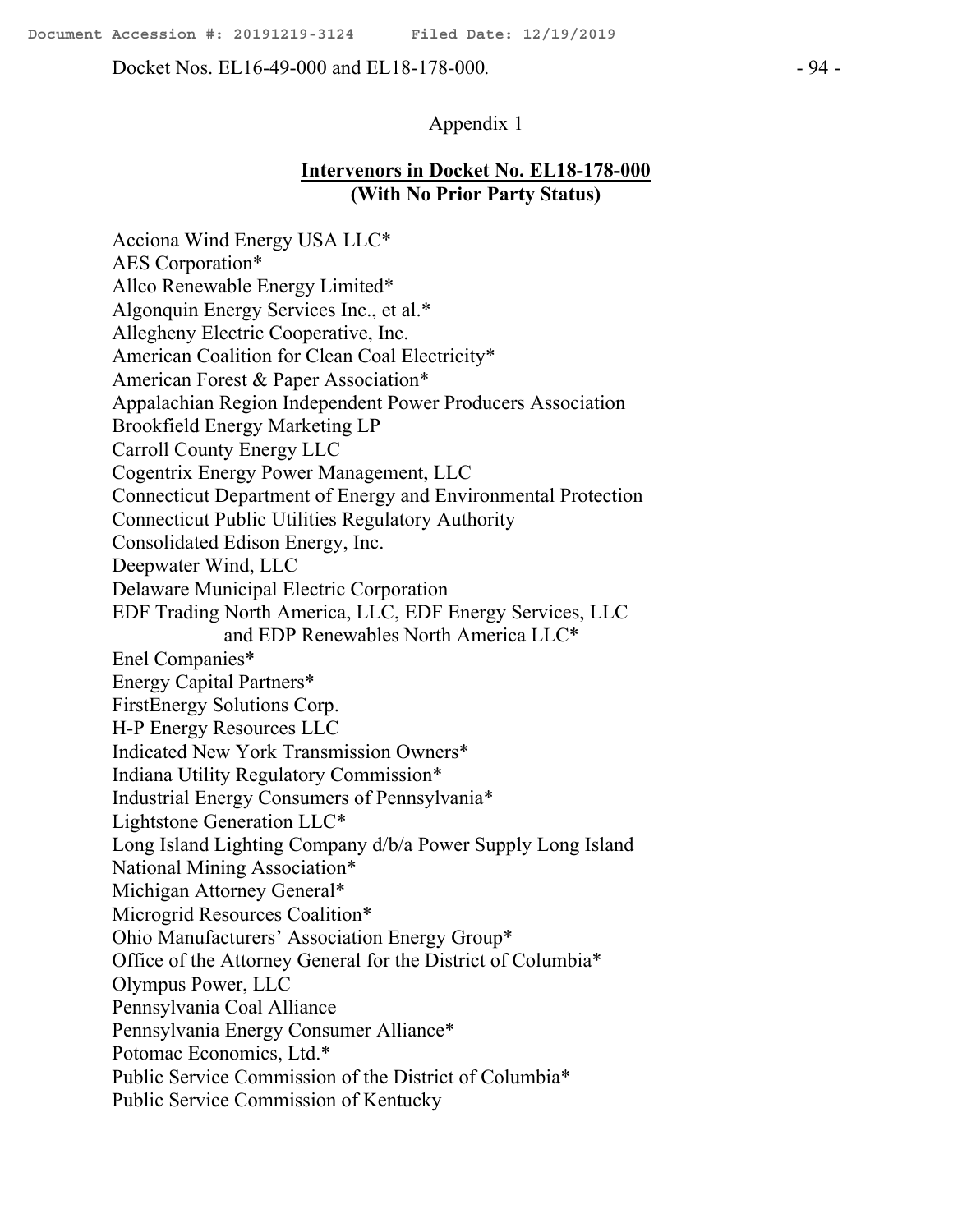Docket Nos. EL16-49-000 and EL18-178-000. - 95 -

Rockland Electric Company Sabin Center for Climate Change Law Tenaska Inc.\* ---------------------------------------------

\* Motions to intervene out-of-time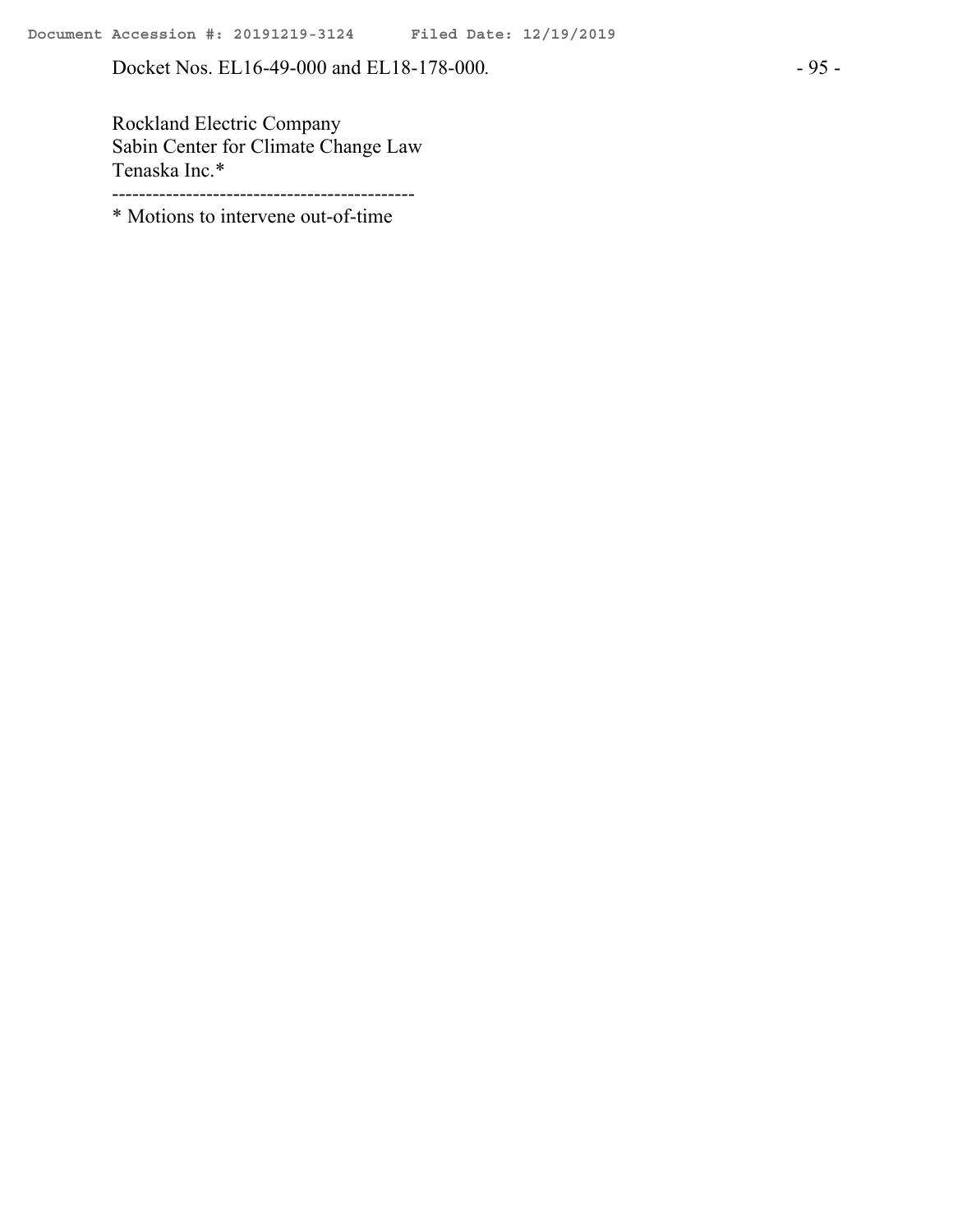Docket Nos. EL16-49-000 and EL18-178-000*.* - 96 -

### Appendix 2

#### **Intervenors Submitting Testimony**

Advanced Energy Economy (AEE) AES Corporation (AES) Advanced Energy Buyers Group (Buyers Group) Allco Renewable Energy Limited (Allco) Allegheny Electric Cooperative, Inc. (Allegheny) American Coalition for Clean Coal Electricity and National Mining Association (ACCCE/NMA) American Council on Renewable Energy (ACORE) American Electric Power Service Corporation and Duke Energy Corporation (AEP/Duke) American Electric Power Service Corporation and FirstEnergy Utilities Companies (AEP/FEU) American Forest & Paper Association (AFPA) American Municipal Power, Inc. (AMP) with Public Power Association of New Jersey (AMP/PPANJ) American Petroleum Institute (API) American Public Power Association (APPA) American Wind Energy Association, the Solar RTO Coalition, the Mid-Atlantic Renewable Energy Coalition, and Solar Energy Industries Association (Clean Energy Industries) Avangrid Renewables, LLC (Avangrid) Borlick Energy Consultancy (Borlick) Brookfield Energy Marketing LP (Brookfield) Buckeye Power, Inc. (Buckeye) Calpine Corporation (Calpine) Carroll County, *et al.* (IPP Coalition) Citizens Utility Board, Exelon Corporation, Natural Resources Defense Council, Nuclear Energy Institute, Office of the Peoples Counsel For the District of Columbia, PSEG Energy Resources & Trade LLC, Sierra Club, and Talen Energy Corporation (Joint Stakeholders) Cogentrix Energy Power Management, LLC (Cogentrix) Consumer Advocates, NGOs, and Industry Stakeholders Direct Energy Business Marketing, LLC, *et al*. (Direct Energy) Direct Energy Business Marketing, LLC, *et al.* and NextEra Resources, LLC (Joint Parties) District of Columbia Attorney General (DC Attorney General) District of Columbia People's Counsel (DC People's Counsel)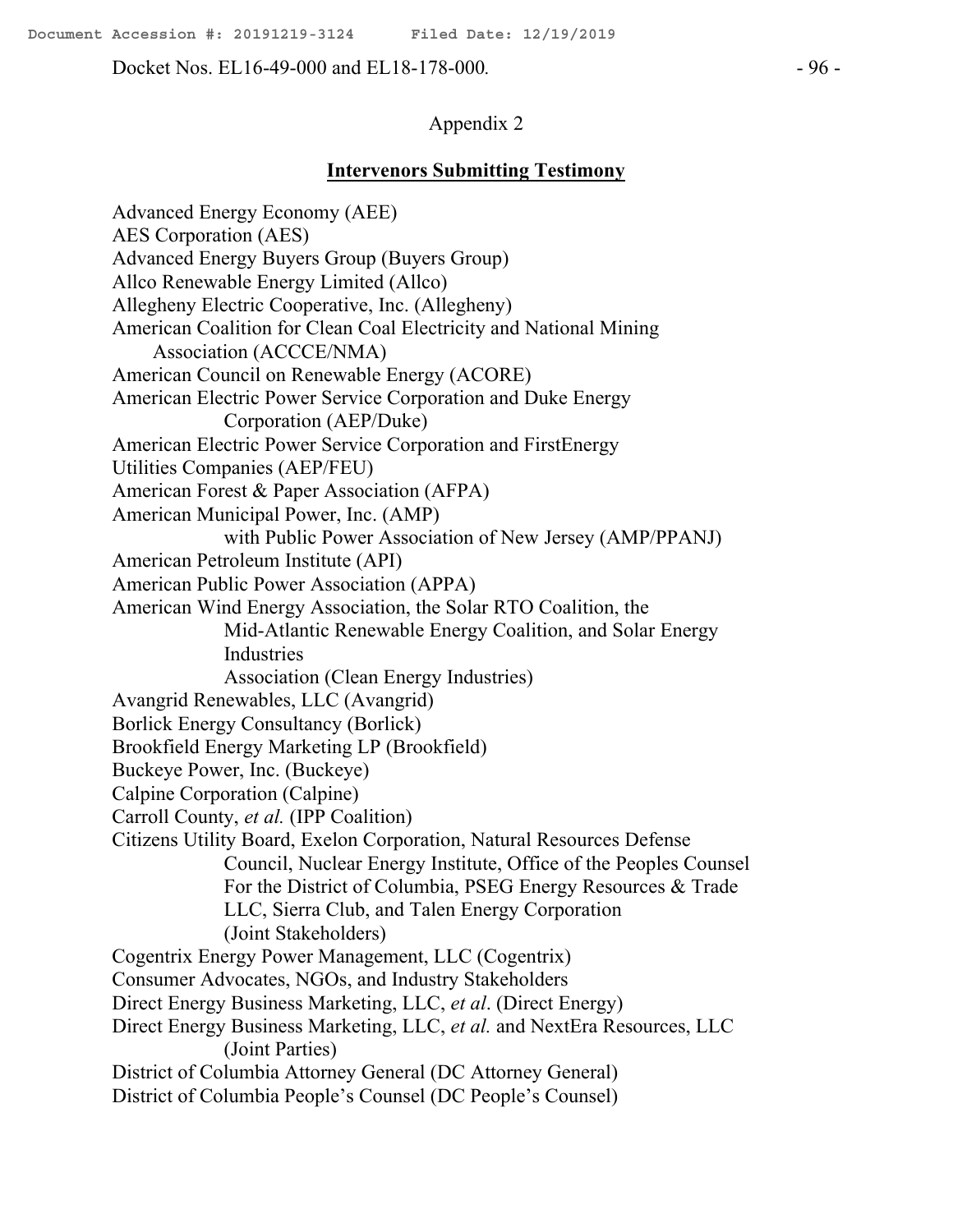Docket Nos. EL16-49-000 and EL18-178-000. - 97 -

District of Columbia Public Service Commission (DC Commission) Dominion Energy Services, Inc. (Dominion) East Kentucky Power Cooperative (EKPG) Eastern Generation, LLC (Eastern Generation) Electric Power Supply Association (EPSA) Electricity Consumers Resource Council (ELCON) Energy Capital Partners IV, LLC (ECP) Exelon Corporation (Exelon) FirstEnergy Solutions Corp. (FES) FirstEnergy Utilities Companies (FEU) Harvard Electricity Law Initiative (Harvard) Illinois Attorney General (Illinois Attorney General) Illinois Citizens Utility Board, West Virginia Consumer Advocate Division, Delaware Division of the Public Advocate, Maryland Office of the People's Council, and Office of the People's Counsel for the District Of Columbia (Joint Consumer Advocates) Illinois Commerce Commission (Illinois Commission) Illinois Municipal Electric Agency (IMEA) Indiana Utility Regulatory Commission (Indiana Commission) Institute for Policy Integrity (Policy Integrity) Kentucky Public Service Commission (Kentucky Commission) Lightstone Generation LLC, Tenaska, Inc., Carrol County Energy LLC, And Energy Capital Partners IV, LLC (Lightstone, *et al*.) LS Power Associates, L.P. (LS Power) Maryland Public Service Commission (Maryland Commission) Microgrid Resources Coalition (Microgrid) Michigan Public Service Commission, Michigan Agency for Energy, and Michigan Attorney General (Michigan Parties) Microsoft Corporation (Microsoft) Monitoring Analytics, LLC, acting as PJM Independent Market Monitor (Market Monitor) NRG Power Marketing LLC (NRG) National Rural Electric Cooperative Association (NRECA) Natural Resources Defense Council, Sierra Club, Sustainable FERC Project, and the Office of the People's Counsel for the District of Columbia (Clean Energy and Consumer Advocates) Natural Resources Defense Council, Sierra Club, Sustainable FERC Project (Clean Energy Advocates) New Jersey Board of Public Utilities (New Jersey Board) Northern Virginia Electric Cooperative, Inc. (NOVEC) Nuclear Energy Institute (NEI) Office of the Ohio Consumers' Counsel (OCC) Old Dominion Electric Cooperative (ODEC)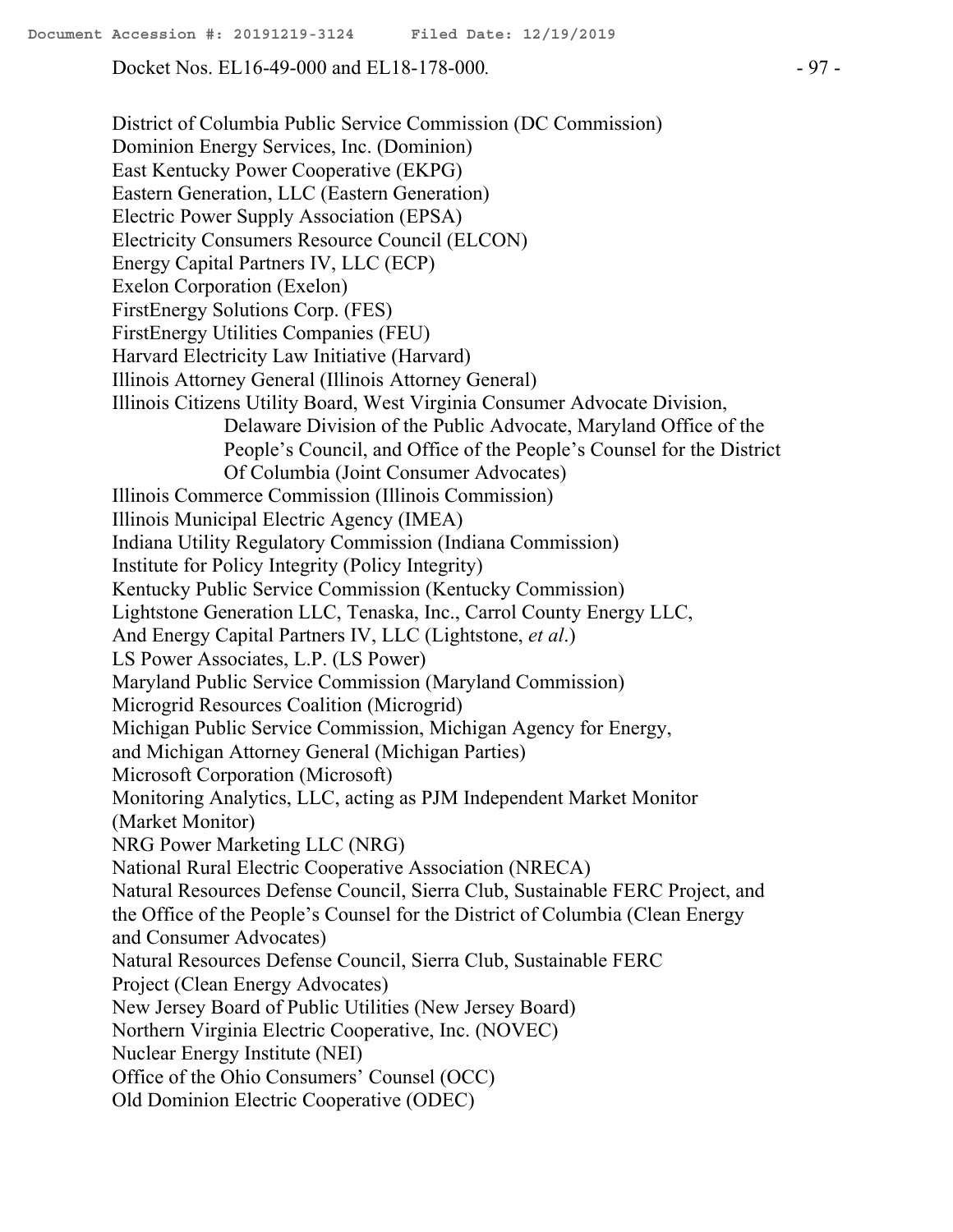Docket Nos. EL16-49-000 and EL18-178-000*.* - 98 -

Organization of PJM States (OPSI) Pennsylvania Public Utility Commission (Pennsylvania Commission) PJM Industrial Customer Coalition, Industrial Energy Consumers of America, Illinois Industrial Energy Consumers, the Pennsylvania Energy Consumer Alliance, the Electricity Consumers Resource Council, the Industrial Energy Consumers of Pennsylvania, and Ohio Manufacturers' Association Energy Group (PJM Consumer Representatives) PJM Interconnection, L.L.C. (PJM) PJM Power Providers Group (P3) PSEG Companies (PSEG) Public Utilities Commission of Ohio (Ohio Commission) Resources for the Future Retail Energy Supply Association (RESA) Rockland Capital, LLC (Rockland) Sabin Center for Climate Change Law at NYU (Sabin Center) Shell Energy North America (US), L.P. (Shell) Southern Maryland Electric Cooperative (SMECO) Starwood Energy Group Global, L.L.C. (Starwood) Talen PJM Companies (Talen) Tenaska Inc. (Tenaska) Tesla, Inc. (Tesla) Union of Concerned Scientists (UCS) Virginia State Corporation Commission (Virginia SCC) Vistra Energy Corp. and Dynegy Marketing and Trade, LLC (Vistra) West Virginia Public Service Commission (West Virginia Commission)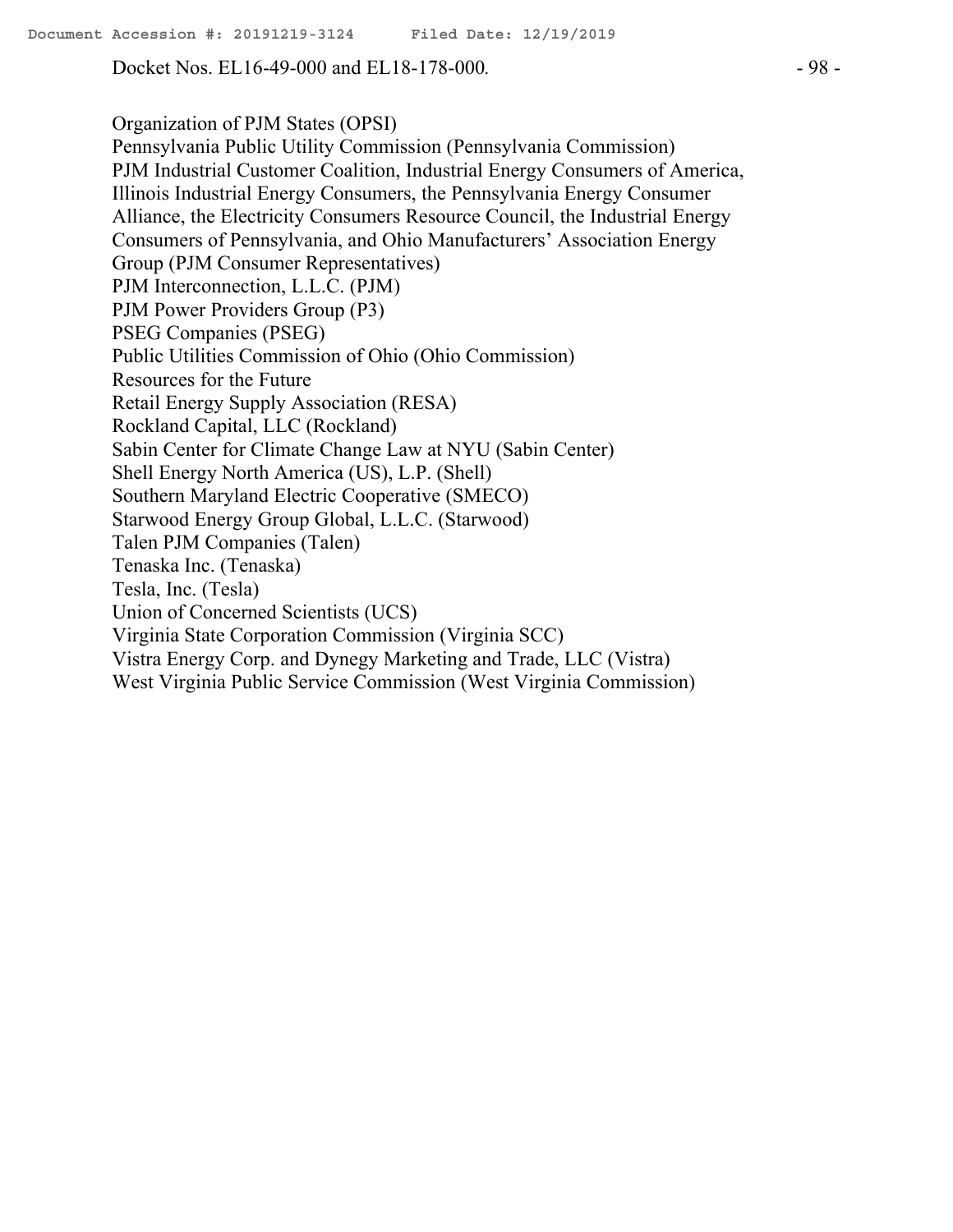## UNITED STATES OF AMERICA FEDERAL ENERGY REGULATORY COMMISSION

Calpine Corporation, Dynegy Inc., Eastern Generation, LLC, Homer City Generation, L.P., NRG Power Marketing LLC, GenOn Energy Management, LLC, Carroll County Energy LLC, C.P. Crane LLC, Essential Power, LLC, Essential Power OPP, LLC, Essential Power Rock Springs, LLC, Lakewood Cogeneration, L.P., GDF SUEZ Energy Marketing NA, Inc., Oregon Clean Energy, LLC and Panda Power Generation Infrastructure Fund, LLC

Docket Nos. EL16-49-000 EL18-178-00 (Consolidated)

v.

 $\overline{a}$ 

PJM Interconnection, L.L.C.

PJM Interconnection, L.L.C.

(Issued December 19, 2019)

GLICK, Commissioner, *dissenting*:

1. From the beginning, this proceeding has been about two things: Dramatically increasing the price of capacity in PJM and slowing the region's transition to a clean energy future. Today's order will do just that. I strongly dissent from today's order as I believe it is illegal, illogical, and truly bad public policy.

2. Today's order has three major elements. First, it establishes a sweeping definition of subsidy that will potentially subject much, if not most, of the PJM capacity market to a minimum offer price rule (MOPR). Second, it creates a number of exemptions to the MOPR that will have the principal effect of entrenching the current resource mix by excluding several classes of existing resources from mitigation. Third, it unceremoniously discards the so-called "resource-specific FRR Alternative,"**<sup>1</sup>** which had

**<sup>1</sup>** FRR stands for Fixed Resource Requirement.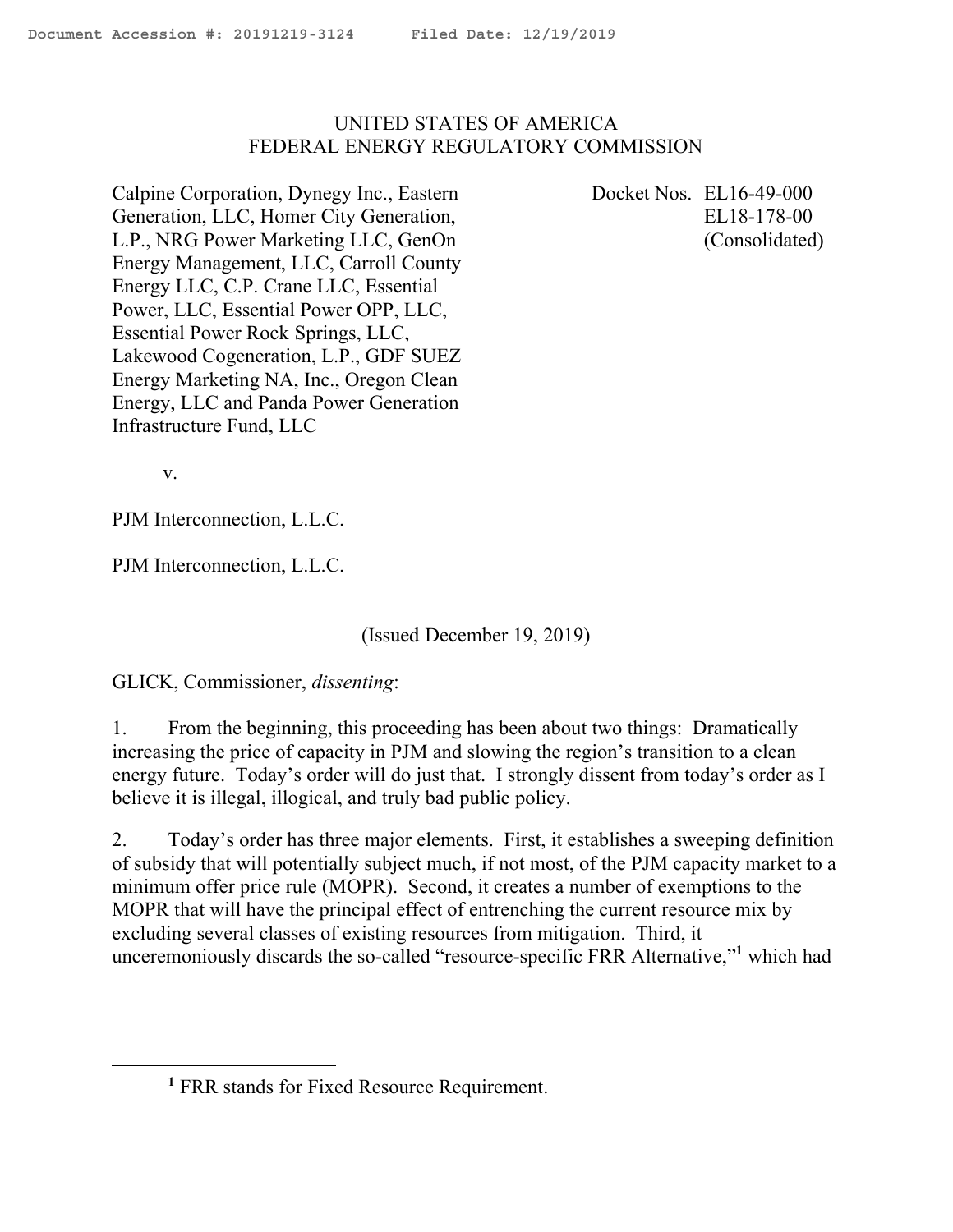Docket Nos. EL16-49-000 and EL18-178-000 - 2 -

 $\overline{a}$ 

been the crux of the Commission's proposal in the June 2018 Order that sent us down the current path.**<sup>2</sup>**

3. The order amounts to a multi-billion-dollar-per-year rate hike for PJM customers, which will grow with each passing year. It will increase both the capacity price in the Base Residual Auction as well as the already extensive quantity of redundant capacity in PJM. It is a bailout, plain and simple.

4. The order will also ossify the current resource mix. It is carefully calibrated to give existing resources a leg up over new entrants and to force states to bear enormous costs for exercising the authority Congress reserved to the states when it enacted the Federal Power Act (FPA). States throughout the PJM region are increasingly addressing the externalities of electricity generation, including the biggest externality of them all, anthropogenic climate change. We all know what is going on here: The costs imposed by today's order and the ubiquitous preferences given to existing resources are a transparent attempt to handicap those state actions and slow—or maybe even stop—the transition to a clean energy future.

5. But poor policy is only part of the problem. The Commission has bungled the proceeding from the beginning. The June 2018 Order upended the entire market by finding the PJM Reliability Pricing Model (*i.e.*, the capacity market) unjust and unreasonable based on nothing more than theory and a thin record. It was, as former Commissioner LaFleur aptly described it, "a troubling act of regulatory hubris."**<sup>3</sup>** The Commission then sent PJM back to the drawing board with only vague guidance and nowhere near the time needed to develop a proper solution. Under those circumstances, it should have been no surprise that the Commission found itself paralyzed and unable to act for more than a year after receiving PJM's compliance filing. And while that result may not have been surprising, it was deeply unfair to PJM, its stakeholders, and the region's 65 million customers.

6. Today's order is more of the same. The Commission provides almost no guidance on how its sweeping definition of subsidy will work in practice or how it will interact with the complexities posed by a capacity market spanning 13 very different states and the District of Columbia. In addition, the Commission's abandonment of the resourcespecific FRR Alternative—the one fig leaf that the June 2018 Order extended to the state

**<sup>2</sup>** *Calpine Corp. v. PJM Interconnection, L.L.C.*, 163 FERC ¶ 61,236 (2018) (June 2018 Order).

<sup>3</sup> *Id.* (LaFleur, Comm'r, dissenting at 5) ("The majority is proceeding to overhaul the PJM capacity market based on a thinly sketched concept, a troubling act of regulatory hubris that could ultimately hasten, rather than halt, the re-regulation of the PJM market.").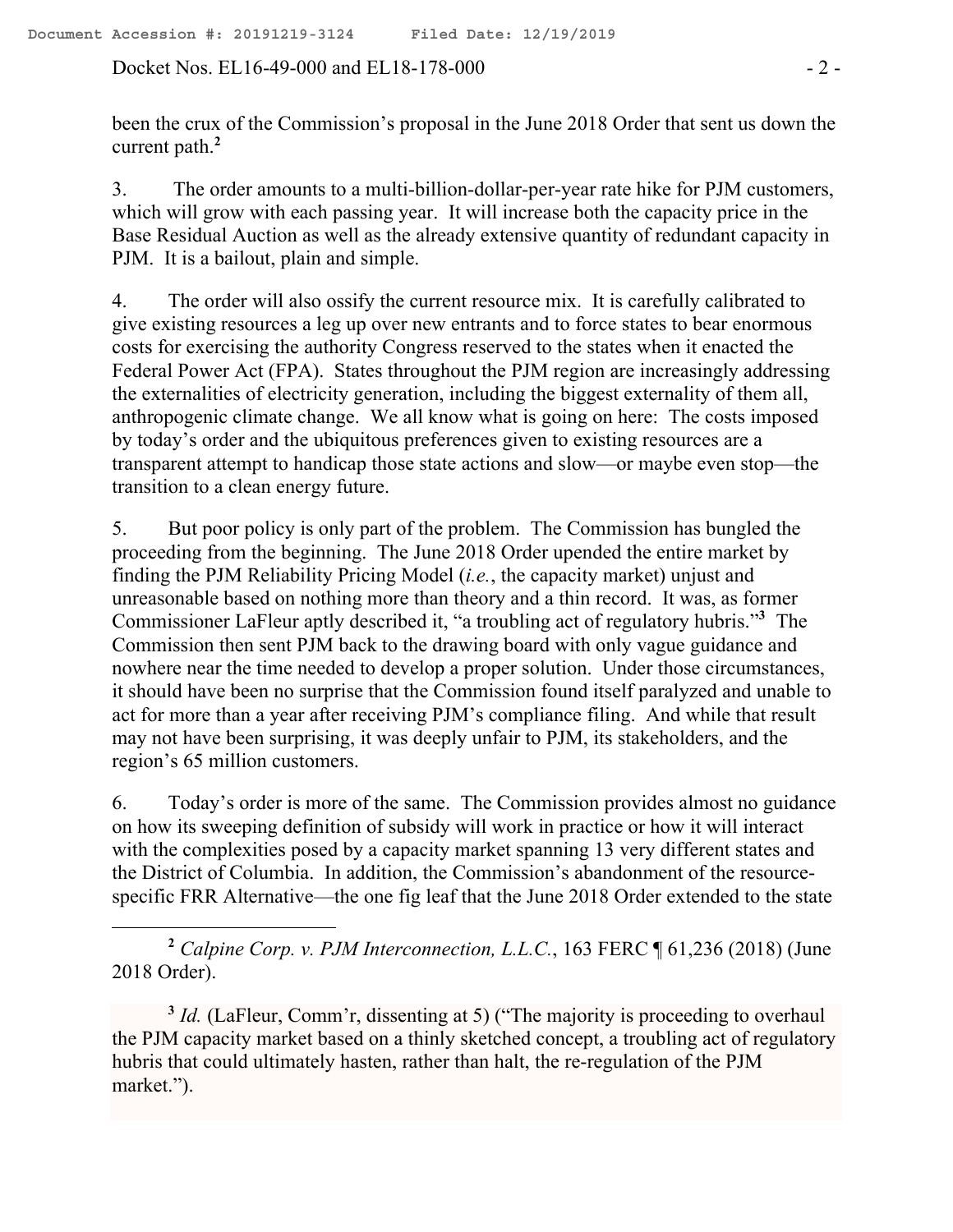Docket Nos. EL16-49-000 and EL18-178-000  $-3$  -

 $\overline{a}$ 

authority—will likely culminate in a system of administrative pricing that bears all the inefficiencies of cost-of-service regulation, without any of the benefits. And despite yet another dramatic change in direction, the Commission provides PJM only 90 days to work out a laundry list of changes that go to the very heart of its basic market design. And so, as we embark on yet another round of poorly conceived policy edicts coupled with too little time to do justice to the details, it seems that the Commission has learned none of the lessons from the last year-and-a-half of this saga. It is not hard to understand why states across the region are losing confidence in the Commission's ability to ensure resource adequacy at just and reasonable rates.

#### **I. Today's Order Unlawfully Targets a Matter under State Jurisdiction**

7. The FPA is clear. The states, not the Commission, are the entities responsible for shaping the generation mix. Although the FPA vests the Commission with jurisdiction over wholesale sales of electricity as well as practices affecting those wholesale sales,**<sup>4</sup>** Congress expressly precluded the Commission from regulating "facilities used for the generation of electric energy."**<sup>5</sup>** Instead, Congress gave the states exclusive jurisdiction to regulate generation facilitates. **6**

**5** *See id.* § 824(b)(1) (2018); *Hughes v. Talen Energy Mktg., LLC*, 136 S. Ct. 1288, 1292 (2016) (describing the jurisdictional divide set forth in the FPA); *FERC v. Elec. Power Supply Ass'n*, 136 S. Ct. 760, 767 (2016) (*EPSA*) (explaining that "the [FPA] also limits FERC's regulatory reach, and thereby maintains a zone of exclusive state jurisdiction"); *Panhandle E. Pipe Line Co. v. Pub. Serv. Comm'n of Ind.*, 332 U.S. 507, 517–18 (1947) (recognizing that the analogous provisions of the NGA were "drawn with meticulous regard for the continued exercise of state power"). Although these cases deal with the question of preemption, which is, of course, different from the question of whether a rate is just and reasonable under the FPA, the Supreme Court's discussion of the respective roles of the Commission and the states remains instructive when it comes to evaluating how the application of a MOPR squares with the Commission's role under the FPA.

**6** 16 U.S.C. § 824(b)(1); *Hughes*, 136 S. Ct. at 1292; *see also Pac. Gas & Elec. Co. v. State Energy Res. Conservation & Dev. Comm'n*, 461 U.S. 190, 205 (1983) (recognizing that issues including the "[n]eed for new power facilities, their economic feasibility, and rates and services, are areas that have been characteristically governed by

**<sup>4</sup>** Specifically, the FPA applies to "any rate, charge, or classification, demanded, observed, charged, or collected by any public utility for any transmission or sale subject to the jurisdiction of the Commission" and "any rule, regulation, practice, or contract affecting such rate, charge, or classification." 16 U.S.C. § 824e(a) (2018); *see also id*. § 824d(a) (similar).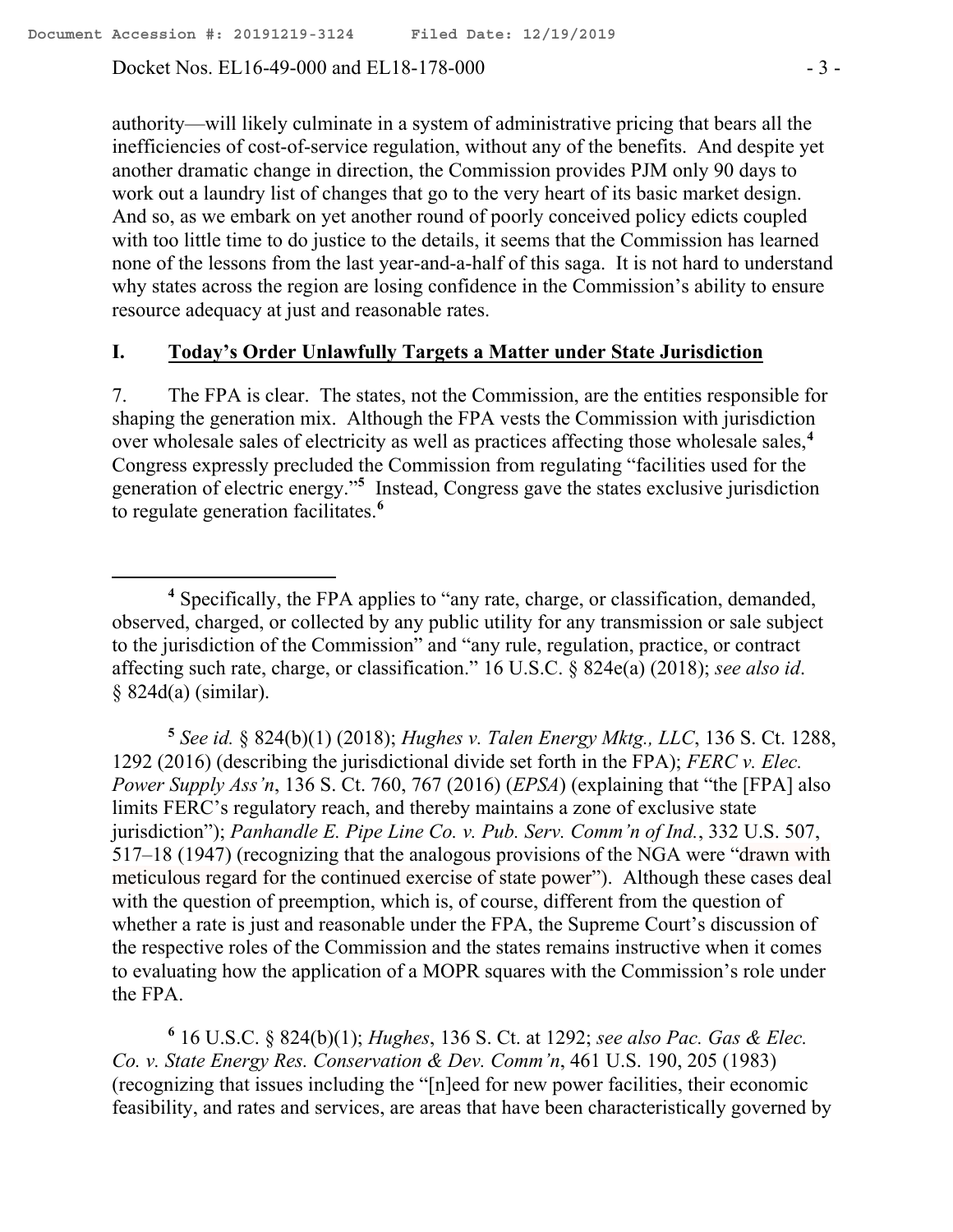Docket Nos. EL16-49-000 and EL18-178-000  $-4$  -

8. But while those jurisdictional lines are clearly drawn, the spheres of jurisdiction themselves are not "hermetically sealed."**<sup>7</sup>** One sovereign's exercise of its authority will inevitably affect matters subject to the other sovereign's exclusive jurisdiction.**<sup>8</sup>** For example, any state regulation that increases or decreases the number of generation facilities will, through the law of supply and demand, inevitably affect wholesale rates.**<sup>9</sup>** But the existence of such cross-jurisdictional effects is not necessarily a "problem" for the purposes of the FPA. Rather, those cross-jurisdictional effects are the product of the "congressionally designed interplay between state and federal regulation"**<sup>10</sup>** and the natural result of a system in which regulatory authority is divided between federal and

the States").

 $\overline{a}$ 

**<sup>7</sup>** *EPSA*, 136 S. Ct. at 776; *see Oneok, Inc. v. Learjet, Inc.*, 135 S. Ct. 1591, 1601 (2015) (explaining that the natural gas sector does not adhere to a "Platonic ideal" of the "clear division between areas of state and federal authority" that undergirds both the FPA and the Natural Gas Act).

**8** *See EPSA*, 136 S. Ct. at 776; *Oneok*, 135 S. Ct. at 1601; *Coal. for Competitive Elec. v. Zibelman*, 906 F.3d 41, 57 (2d Cir. 2018) (explaining that the Commission "uses auctions to set wholesale prices and to promote efficiency with the background assumption that the FPA establishes a dual regulatory system between the states and federal government and that the states engage in public policies that affect the wholesale markets").

**<sup>9</sup>** *Zibelman*, 906 F.3d at 57 (explaining how a state's regulation of generation facilities can have an "incidental effect" on the wholesale rate through the basic principles of supply and demand); *id.* at 53 ("It would be 'strange indeed' to hold that Congress intended to allow the states to regulate production, but only if doing so did not affect interstate rates." (quoting *Nw. Cent. Pipeline Corp. v. State Corp. Comm'n of Kansas*, 489 U.S. 493, 512-13 (1989) (*Northwest Central*))); *Elec. Power Supply Ass'n v. Star*, 904 F.3d 518, 524 (7th Cir. 2018) (explaining that the subsidy at issue in that proceeding "can influence the auction price only indirectly, by keeping active a generation facility that otherwise might close . . . . A larger supply of electricity means a lower market-clearing price, holding demand constant. But because states retain authority over power generation, a state policy that affects price only by increasing the quantity of power available for sale is not preempted by federal law.").

**<sup>10</sup>** *Hughes*, 136 S. Ct. at 1300 (Sotomayor, J., concurring) (quoting *Northwest Central*, 489 U.S. at 518); *id.* ("recogniz[ing] the importance of protecting the States' ability to contribute, within their regulatory domain, to the Federal Power Act's goal of ensuring a sustainable supply of efficient and price-effective energy").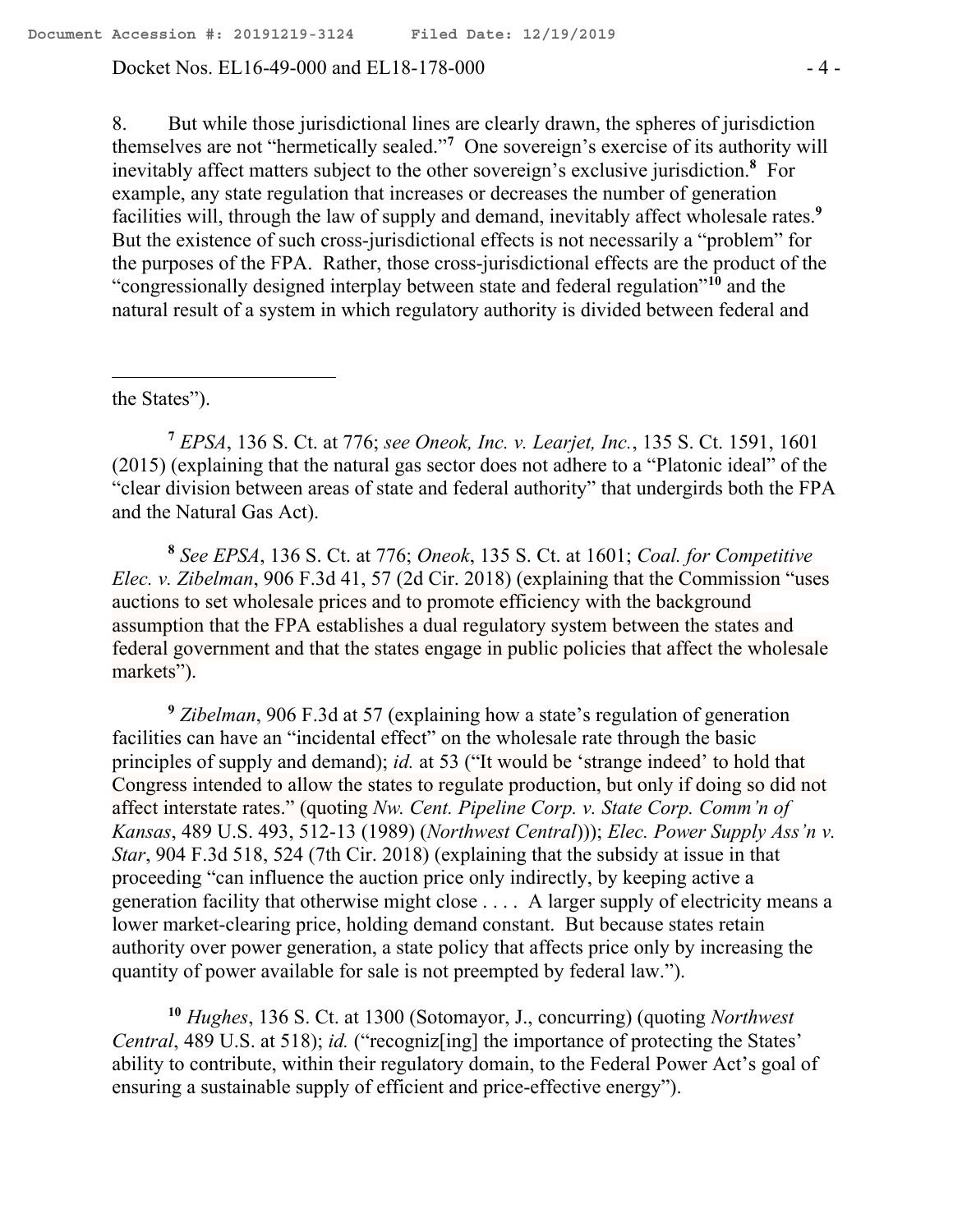Docket Nos. EL16-49-000 and EL18-178-000  $-5$  -

 $\overline{a}$ 

state government.**<sup>11</sup>** Maintaining that interplay and permitting each sovereign to carry out its designated role is essential to the dual-federalist structure that Congress made the foundation of FPA.

9. In recent years, the Supreme Court has repeatedly admonished both the Commission and the states that the FPA does not permit actions that "aim at" or "target" the other sovereign's exclusive jurisdiction.**<sup>12</sup>** Beginning with *Oneok*, the Court has underscored that its "precedents emphasize the importance of considering the *target* at which the state law *aims*."<sup>13</sup> The Court has subsequently explained how that general principle plays out in practice when analyzing the limits on both federal and state authority. In *EPSA*, the Court held that the Commission can regulate a practice affecting wholesale rates, provided that the practice "directly" affected wholesale rates and that the Commission does not regulate or target a matter reserved for exclusive state jurisdiction.**<sup>14</sup>** And in *Hughes*, the Court again emphasized that a state may not aim at or target the Commission's jurisdiction, which means that a state cannot not "tether" its policy design to participation in the Commission-jurisdictional wholesale market.**<sup>15</sup>** In the intervening few years, the lower federal courts have carefully followed the Court's strict prohibition on one sovereign regulating in a manner that aims at or targets the other jurisdiction.**<sup>16</sup>**

**<sup>12</sup>** *Hughes*, 136 S. Ct. at 1298 (relying on *Oneok*, 135 S. Ct. at 1599, for the proposition that a state may regulate within its sphere of jurisdiction even if its actions "incidentally affect areas within FERC's domain" but that a state may not target or intrude on FERC's exclusive jurisdiction); *EPSA*, 136 S. Ct. at 776 (emphasizing the importance of "'the *target* at which [a] law *aims*'") (quoting *Oneok*, 135 S. Ct. at 1600); *Oneok*, 135 S. Ct. at 1600 (recognizing "the distinction between 'measures *aimed directly at* interstate purchasers and wholesales for resale, and those aimed at' subjects left to the States to regulate") quoting *N. Nat. Gas Co. v. State Corp. Comm'n of Kan.*, 372 U.S. 84, 94 (1963) (*Northern Natural*))).

**<sup>13</sup>** *Oneok*, 135 S. Ct. at 1600 (discussing *Northern Natural*, 372 U.S. at 94, and *Northwest Central*, 489 U.S. at 513-14).

**<sup>14</sup>** *EPSA*, 136 S. Ct. at 775-77; *id.* at 776.

**<sup>15</sup>** *Hughes*, 136 S. Ct. at 1298, 1299.

**<sup>16</sup>** *See, e.g.*, *Zibelman*, 906 F.3d at 50-51, 53; *Star*, 904 F.3d at 523-24; *Allco Fin.* 

**<sup>11</sup>** *Cf. Star*, 904 F.3d at 523 *(*"For decades the Supreme Court has attempted to confine both the Commission and the states to their proper roles, while acknowledging that each use of authorized power necessarily affects tasks that have been assigned elsewhere.").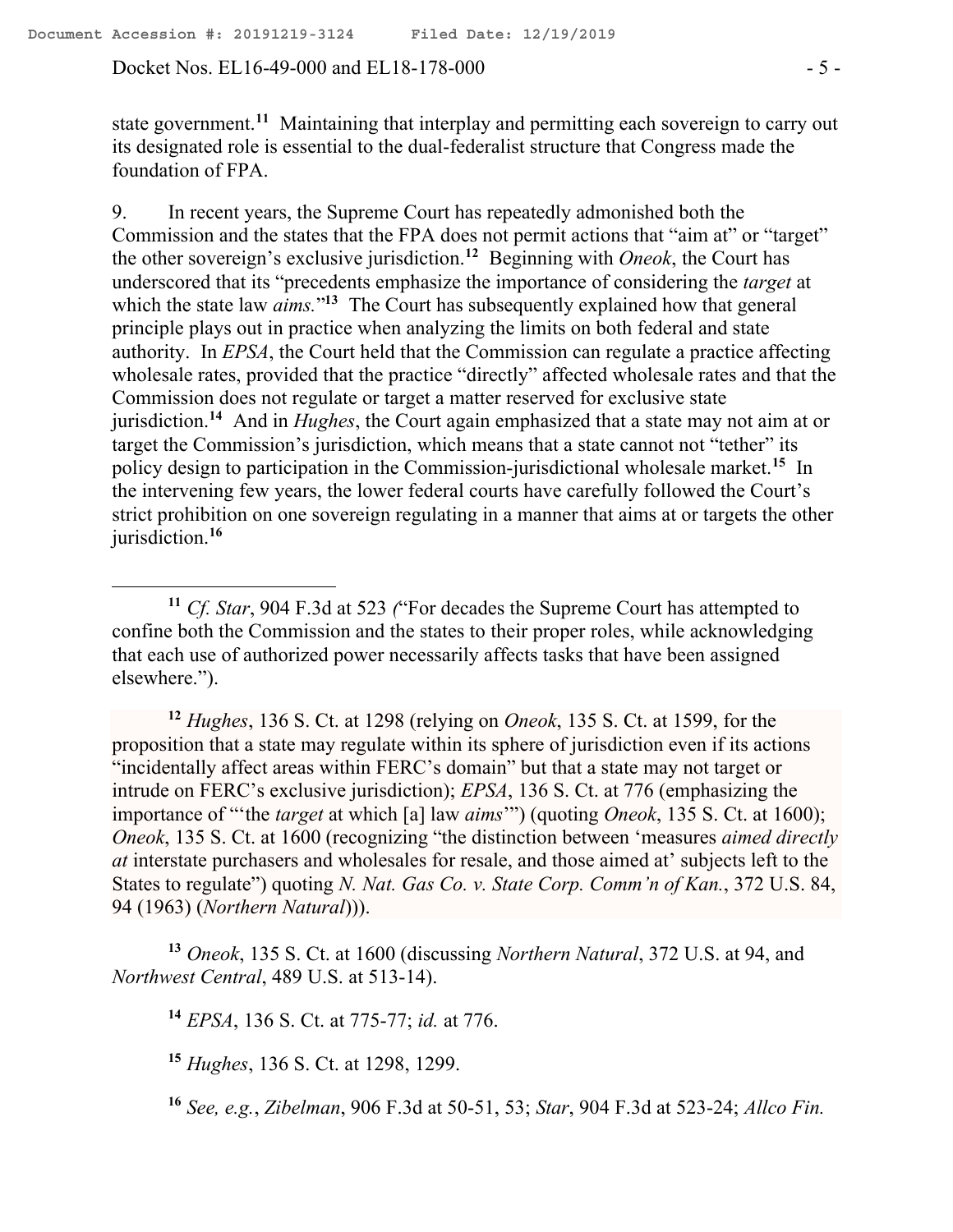Docket Nos. EL16-49-000 and EL18-178-000  $-6$  -

10. The Commission's use of the MOPR in this proceeding violates that principle. By its own terms, the Commission's "target" or "aim" is the PJM states' exercise of their exclusive jurisdiction to regulate generation facilities. At every turn, the Commission has focused on the purported problems caused by the states' decisions to promote particular types of generation resources. For example, the Commission began its determination section in the June 2018 Order by noting that "[t]he records [before it] demonstrate that states have provided or required meaningful out-of-market support to resources in the current PJM capacity market, and that such support is projected to increase substantially in the future."**<sup>17</sup>** The Commission noted that state efforts to shape the resource mix are increasing and are projected to increase at an even faster rate going forward.**<sup>18</sup>** The Commission explained that these state actions created "significant uncertainty" and left resources unable to "predict whether their capital will be competing against" subsidized or unsubsidized units.**<sup>19</sup>** And the Commission ultimately found that PJM's tariff was unjust and unreasonable because of the potential for subsidized resources to participate in and affect the capacity market clearing price**<sup>20</sup>**—in other words, the natural consequence of any state regulation of generation facilities.**<sup>21</sup>**

11. Today's order is even more direct in its attack on state resource decisionmaking. It begins by reiterating the finding that an expanded MOPR is necessary in light of increasing state action to shape the generation mix, "especially out-of-market state support for renewable and nuclear resources."**<sup>22</sup>** It then asserts that PJM's existing, limited MOPR is unjust and unreasonable because it does not specifically prevent state actions from keeping existing resources operational or facilitating the entry of new

*Ltd. v. Klee*, 861 F.3d 82, 98 (2d Cir. 2017).

**<sup>17</sup>** June 2018 Order, 163 FERC ¶ 61,236 at P 149.

**<sup>18</sup>** *Id.* PP 151-152. Similarly, in explaining its decision to extend the MOPR to existing resources, the Commission relied, not on evidence about how state action *might*  affect clearing prices, but entirely on the fact that state actions were proliferating and that, as a result, resources that it believes ought to consider retiring might not do so. *Id.* P 153.

**<sup>19</sup>** *Id.* P 150.

 $\overline{a}$ 

**<sup>20</sup>** *Id.* P 156.

**<sup>21</sup>** *See supra* note 9 and accompanying text.

**<sup>22</sup>** *Calpine Corp. v. PJM Interconnection, L.L.C.*, 169 FERC ¶ 61,239, at P 37 (2019) (Order).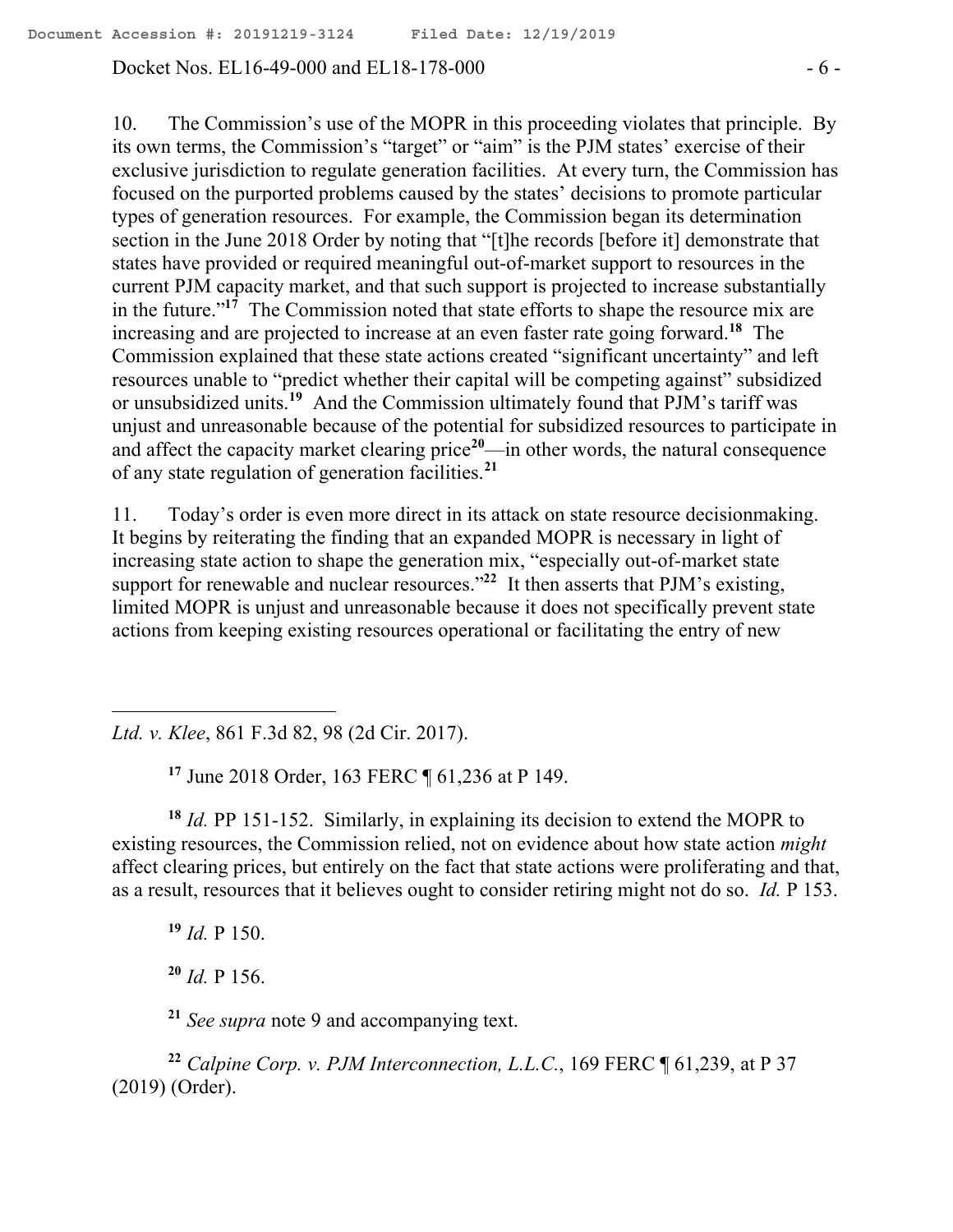Docket Nos. EL16-49-000 and EL18-178-000 - 7 -

resources through the capacity market.**<sup>23</sup>** To address those concerns, the Commission adopts a sweeping MOPR that could potentially apply to any conceivable state effort to shape the generation mix. And, tellingly, it rejects the suggestion that the MOPR should apply only to those state policies that actually affect the wholesale rate.**<sup>24</sup>**

12. In fact, the Commission comes right out and acknowledges that its goal is to "send price signals on which investors and consumers can rely to guide the orderly entry and exit of economically efficient capacity resources."<sup>25</sup> That means the Commission is attempting to establish a set of price signals for determining resource entry and exit that will supersede state resource decisionmaking and better reflect the Commission's policy priorities. It is hard to imagine how the Commission could much more directly target or aim at state authority over resource decisionmaking. Although the Commission insists that it is not impinging on state authority, it concedes elsewhere in today's order that the MOPR disregards and nullifies the policies to which it applies.**<sup>26</sup>** And, as if that were not enough, the Commission compounds its intrusion on state authority by substituting its own policy preferences—a peculiar mix of reverence for "competition" and reliance on administrative pricing—to entrench the existing resource mix and trample states' concerns about the environmental externalities of electricity generation.

13. All told, this simply is not a proceeding where "the Commission's justifications for regulating . . . are all about, and only about, improving the wholesale market."**<sup>27</sup>**

**<sup>23</sup>** *Id.* P 37.

**<sup>24</sup>** Order, 169 FERC ¶ 61,239 at PP 56, 65-75. Imposing a requirement that there be an actual price impact would have brought today's order far closer to the facts in *EPSA*. *See* 136 S. Ct. at 771-72 (explaining that the demand response rule was structured to compensate only those resources whose participation would "result in actual savings to wholesale purchasers"); *id.* at 776 (noting the entities "footing the bill [for demand response participation] are the same wholesale purchasers that have benefited from the lower wholesale price demand response participation has produced (italics omitted)). Such a requirement would not be especially unusual. Markets throughout the country apply conduct and impact thresholds for mitigation, including in energy, ancillary services, and capacity markets.

**<sup>25</sup>** Order, 169 FERC ¶ 61,239 at P 40.

**<sup>26</sup>** The Commission justifies its refusal to extend the MOPR to federal subsidies because to do so would "disregard or nullify the effect of federal legislation." Order, 169 FERC  $\P$  61,239 at P 87. But that can only mean that the Commission is fully aware that this is what it is doing to state policies, notwithstanding its repeated assurances that it respects state jurisdiction over generation facilities. *See, e.g.*, *id.* n.345.

**<sup>27</sup>** *EPSA*, 136 S. Ct. at 776 (citing *Oneok*, 135 S. Ct. at 1599).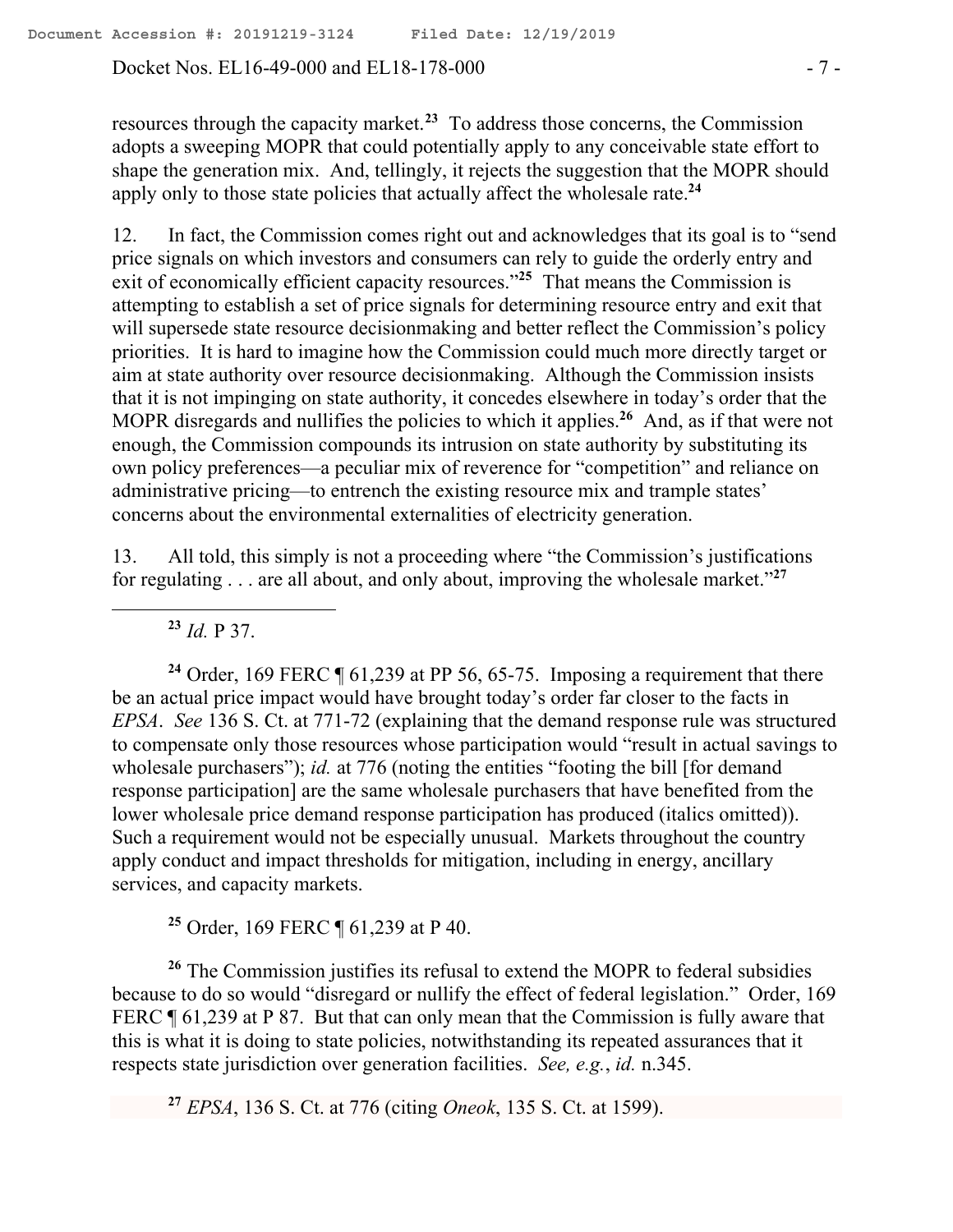Docket Nos. EL16-49-000 and EL18-178-000  $- 8 - 8$ 

Unlike the rule upheld in *EPSA*, where the matters subject to state jurisdiction "figure[d] no more in the Rule's goals than in the mechanism through which the Rule operates," the state actions are front and center in the Commission's justification for acting.**<sup>28</sup>** To be sure, the Commission doffs its hat to "price suppression" throughout the order. But repeating the phrase "price suppression" does not change the fact that the Commission's stated concern in both the June 2018 Order and today's order is the states' exercise of their authority to shape the generation mix or that the Commission's stated goal for the Replacement Rate is to displace the effects of state resource decisionmaking. Similarly, the Commission's observation that it is not literally precluding states from building new resources is beside the point. That's the equivalent of saying that a grounded kid is not being punished because he can still play in his room—it deliberately mischaracterizes both the intent and the effect of the action in question.

14. The MOPR's recent evolution illustrates the extent of the shift in the Commission's focus from the wholesale market to state resource decisionmaking. The MOPR was originally used to mitigate buyer-side market power within the wholesale market**<sup>29</sup>**—a concern at the heart of the Commission's responsibility to ensure that wholesale rates are just and unreasonable.<sup>30</sup> And for much of the MOPR's history, that is what it did. Even when the Commission eliminated the categorical exemption for resources developed pursuant to state public policy, the Commission limited the MOPR's application only to natural gas-fired resources—*i.e.*, those that would most likely be used as part of an effort to decrease capacity market prices.**<sup>31</sup>**

 $28$  *Id.* 

 $\overline{a}$ 

**<sup>29</sup>** Specifically, those early MOPRs were designed to ensure that net buyers of capacity were not able to deploy market power to drive down the capacity market price. *See generally* Richard B. Miller, Neil H. Butterklee & Margaret Comes, *"Buyer-Side" Mitigation in Organized Capacity Markets: Time for a Change?*, 33 Energy L.J. 459 (2012) (discussing the history buyer-side mitigation at the Commission).

**<sup>30</sup>** *Cf., e.g.*, *Pub. Util. Dist. No. 1 of Snohomish Cty. v. Dynegy Power Mktg., Inc.*, 384 F.3d 756, 760 (9th Cir. 2004) (explaining that the absence of market power could provide a strong indicator that rates are just and reasonable); *Tejas Power Corp. v. FERC*, 908 F.2d 998, 1004 (D.C. Cir. 1990) ( "In a competitive market, where neither buyer nor seller has significant market power, it is rational to assume that the terms of their voluntary exchange are reasonable, and specifically to infer that the price is close to marginal cost, such that the seller makes only a normal return on its investment.").

**<sup>31</sup>** *See New Jersey Board of Public Utilities v. FERC*, 744 F.3d 74, 106-07 (3d Cir. 2014) (*NJBPU*).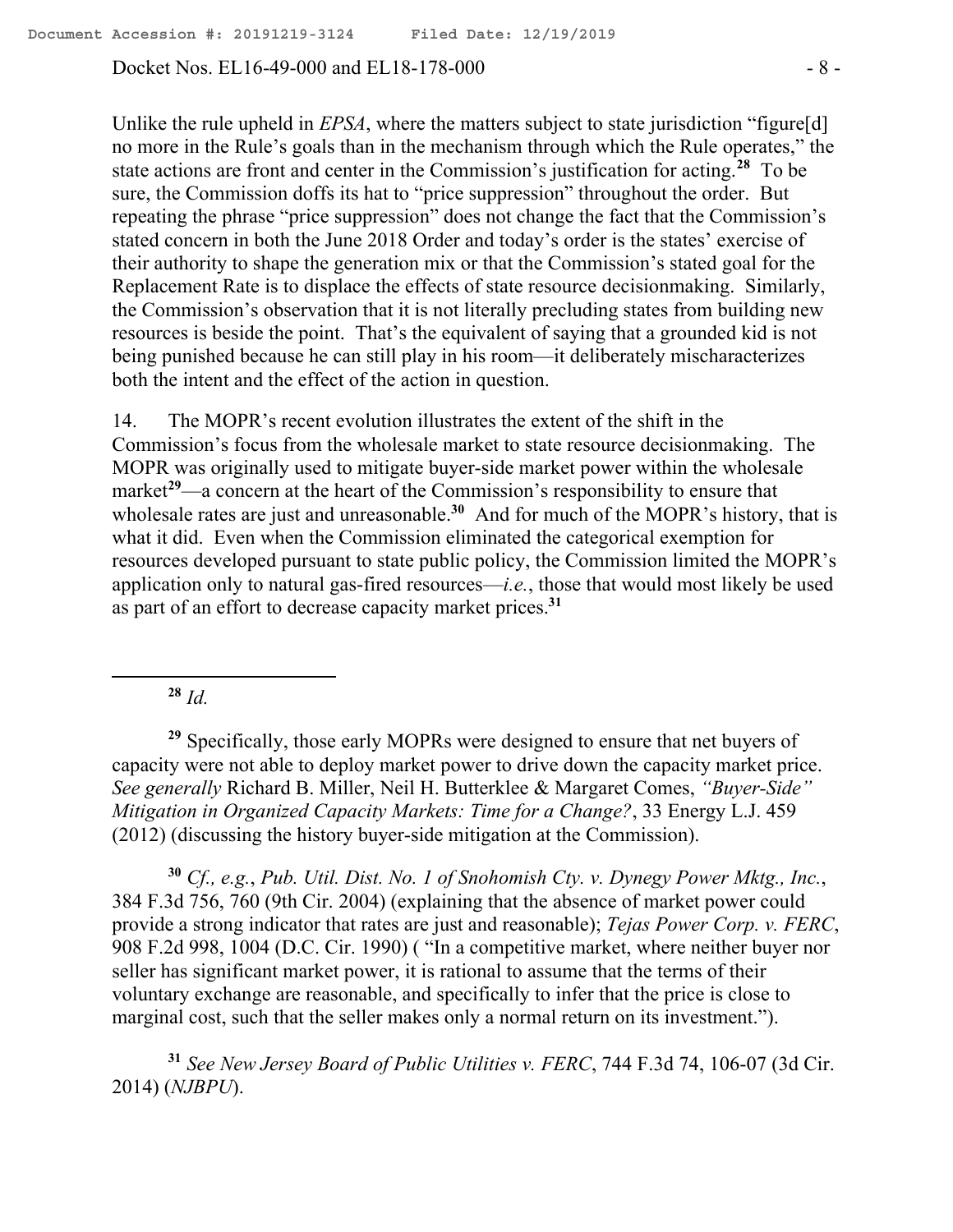#### Docket Nos. EL16-49-000 and EL18-178-000  $-9$  -

15. It was only last year that state resource decisionmaking became the MOPR's primary target. For the first time, the Commission asserted that the MOPR could be used to block state resource decisionmaking writ large rather than only those state policies that could rationally be aimed at exercising market power in order to depress prices. The Commission has never been able to justify its change of target. It first claimed that this transformation of the MOPR was necessary to ensure "investor confidence" and the ability of unsubsidized resources to compete against resources receiving state support.**<sup>32</sup>** A few months later, at the outset of this proceeding, the Commission abandoned "investor confidence" altogether and asserted the need to mitigate state policies in order to protect the "integrity" of the capacity market—another concept that it did not bother to explain.<sup>33</sup> And today, the Commission adds yet another new twist: That state subsidies "reject the premise the capacity markets."**<sup>34</sup>** But, as with investor confidence and market integrity, it is hard to know exactly what that premise is.

16. If there is one thing that those inscrutable principles share, it is their inability to conceal, much less justify, the fundamental shift in the Commission's focus. Whereas the MOPR once targeted efforts to exercise market power on behalf of load and directly reduce the capacity market price, it now targets state resource decisionmaking, and particularly state efforts to address the externalities of electricity generation. That change is one of kind and not just degree. And because that shift in focus is wholly impermissible, the Commission has little choice but to hide behind excuses such as investor confidence, market integrity, and the premise of capacity markets—principles that, as applied here, are so abstract as to be meaningless. The Commission's effort to recast the MOPR as always having been about price suppression at some level of generality**<sup>35</sup>** obfuscates that point and badly mischaracterizes the recent shift in the MOPR's focus.**<sup>36</sup>**

**<sup>32</sup>** *ISO New England Inc.*, 162 FERC ¶ 61,205, at P 21 (2018).

**<sup>33</sup>** June 2018 Order, 163 FERC ¶ 61,236 at PP 150, 156, 161.

**<sup>34</sup>** Order, 169 FERC ¶ 61,239 at P 17.

 $\overline{a}$ 

<sup>35</sup> *Id.* at P 136. Saying that the MOPR has always been about price suppression is the equivalent of saying that speed limits have always been about keeping people from getting to their destination too quickly. There is a sense in which that is true, but it kind of misses the real goal.

**<sup>36</sup>** The majority points to the U.S. Court of Appeals for the Third Circuit's decision in *NJBPU*, 744 F.3d 74, to argue that at least one court has already blessed extending the MOPR to state-sponsored resources. *See* Order, 169 FERC ¶ 61,239 at P 7. But *NJBPU* differs in important respects. First, at that time, the MOPR was still limited to natural gas-fired generators—the resources that could feasibly and rationally be built for the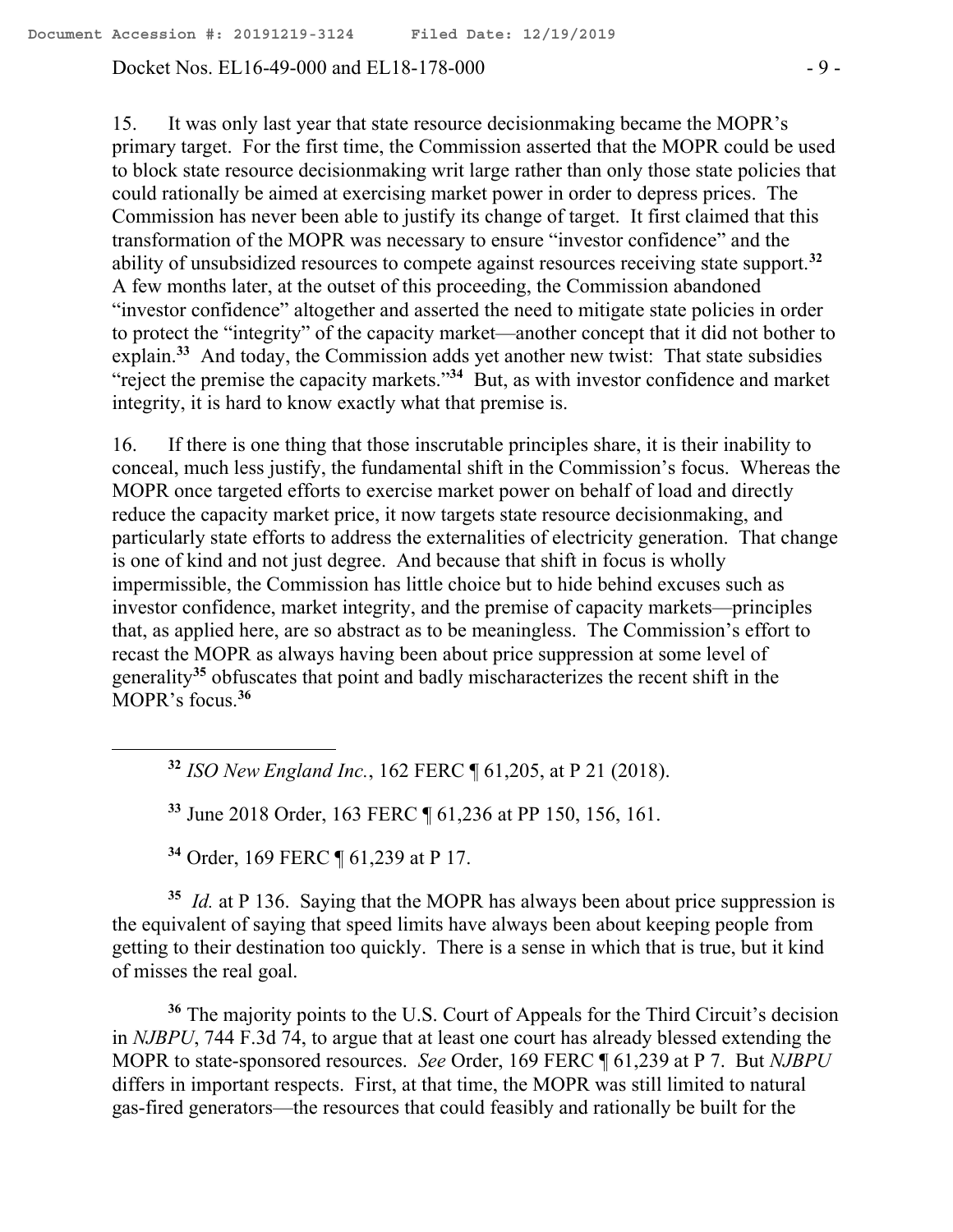Docket Nos. EL16-49-000 and EL18-178-000  $-10$  -

17. The consequences of the Commission's theory of jurisdiction reinforce the extent to which it intrudes on state authority. Taken seriously, today's order permits the Commission to zero out *any* state effort to address the externalities associated with sales of electricity. That includes the Regional Greenhouse Gas Initiative (RGGI) a marketbased program to reduce greenhouse gas emissions. It would also target any future carbon tax, cap-and-trade program, or clean energy standard—all of which would inevitably affect the wholesale market clearing price. That result is untenable. A theory of jurisdiction that allows the Commission to block any state effort to economically regulate the externalities associated with electricity generation is not a reasonable interpretation of the FPA's balance between federal and state jurisdiction.**<sup>37</sup>**

# **II. Today's Order Does Not Establish a Just and Reasonable Rate**

# **A. Under the Commission's Definition, Almost All Capacity in PJM Is a Subsidized Resource**

18. Taking today's order at face value, much—and perhaps the vast majority—of the capacity in PJM will potentially be subject to the MOPR. That is because the Commission's broad definition of subsidy encompasses almost any aspect of state resource decisionmaking. Although the Commission's various exemptions and carveouts will blunt some of the resulting impact, the definition of subsidy will nevertheless apply to a vast swathe of resources and create enormous uncertainty, even for those resources that eventually manage to escape mitigation. Moreover, as explained in the following sections,<sup>38</sup> resources that do not escape mitigation will no longer be competing based on their offers to supply capacity, but rather based on a complex system of administrative pricing whose entire purpose is to increase capacity prices.

19. It all starts with the Commission's definition of subsidy. A State Subsidy is

A direct or indirect payment, concession, rebate, subsidy, nonbypassable consumer charge, or other financial benefit that is (1) a

**<sup>37</sup>** *Cf. EPSA*, 136 S. Ct. at 774 (explaining that the FPA cannot be interpreted in a manner that allows it to "assum[e] near infinite breadth").

**<sup>38</sup>** *Supra* Section II.C.

 $\overline{a}$ 

purpose of depressing capacity market prices, *see* 744 F.3d at 106. In addition, as the court explained, the Commission's "enumerated reasons for approving the elimination of the state-mandated exception relate directly to the wholesale price for capacity." *Id.* at 98. As noted, however, the Commission's recent application of the MOPR, including in this proceeding, focuses much more broadly on the supposed problems with state subsidies.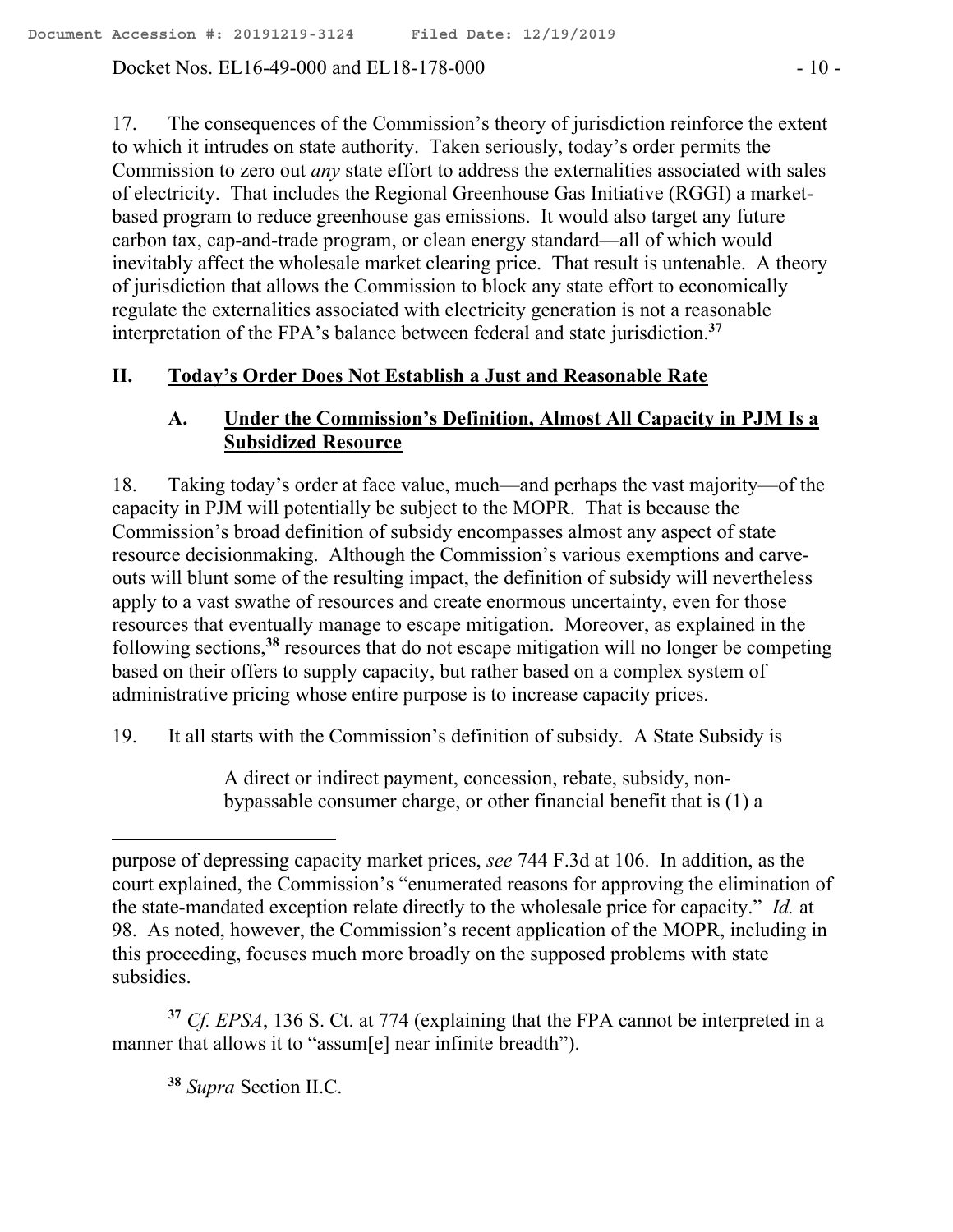Docket Nos. EL16-49-000 and EL18-178-000 - 11 -

result of any action, mandated process, or sponsored process of a state government, a political subdivision or agency of a state, or an electric cooperative formed pursuant to state law, and that (2) is derived from or connected to the procurement of (a) electricity or electric generation capacity sold at wholesale in interstate commerce, or (b) an attribute of the generation process for electricity or electric generation capacity sold at wholesale in interstate commerce, or (3) will support the construction, development, or operation of a new or existing capacity resource, or (4) could have the effect of allowing a resource to clear in any PJM capacity auction.**<sup>39</sup>**

20. Let's begin with the biggest categories of capacity resources newly subject to the MOPR: Resources relied upon by vertically integrated utilities and public power (including municipal utilities and electric cooperatives). Vertically integrated utilities and public power represent nearly a fifth of the capacity in PJM.**<sup>40</sup>** All these entities recover their costs through non-bypassable consumer charges that are the result of "a process of a state government, a political subdivision or agency of a state, or an electric cooperative formed pursuant to state law."**<sup>41</sup>**

21. In addition, as I noted in my dissent from the underlying order, the PJM states provide dozens of different subsidies and benefits tied to particular generation resources or generation types.**<sup>42</sup>** Those ubiquitous subsidies expose a vast number of resources to potential mitigation. For example, Kentucky exempts companies that use coal to generate electricity (its principal source of electricity**<sup>43</sup>**) from paying property taxes,**<sup>44</sup>** while other states provide tax breaks for the fuel types that play an important role in their

**<sup>39</sup>** Order, 169 FERC ¶ 61,239 at P 65.

**<sup>40</sup>** Monitoring Analytics, *2019 State of the Market Report for PJM: January through September* at Tbl. 5-5, *available at* https://www.monitoringanalytics.com/ reports/PJM\_State\_of\_the\_Market/2019/2019q3-som-pjm-sec5.pdf.

**<sup>41</sup>** Order, 169 FERC ¶ 61,239 at P 65.

**<sup>42</sup>** June 2018 Order, 163 FERC ¶ 61,236 (Glick, Comm'r, dissenting at 8).

**<sup>43</sup>** Clean Energy Advocates Protect, Docket No. ER18-1314-000 (2018) App. E (Doug Koplow, *Energy Subsidies within PJM: A Review of Key Issues in Light of Capacity Repricing and MOPR*-*Ex Proposals*).

**<sup>44</sup>** *Id.*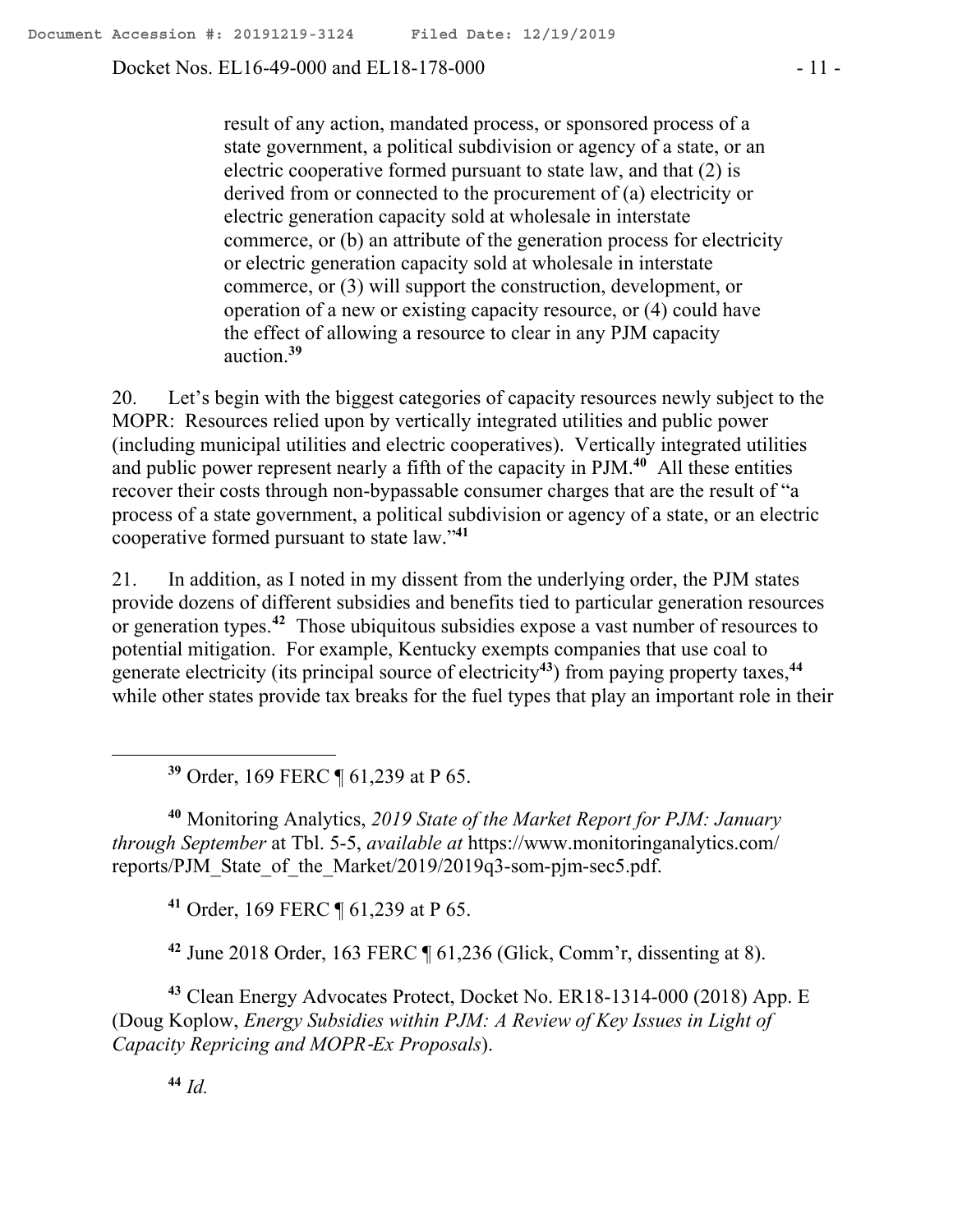Docket Nos. EL16-49-000 and EL18-178-000 - 12 -

local economies.**<sup>45</sup>** All of those programs qualify as subsidies as they are "derived from or connected to the procurement" of electricity or capacity or "could have the effect of allowing a resource to clear in any PJM capacity auction."**<sup>46</sup>**

22. But those are just some of the obvious State Subsidies. The Commission's definition will also ensnare a variety of state actions that have little in common with any ordinary use of the word "subsidy." For example, any resource that benefits from a state carbon tax, cap-and-trade program, or clean energy standard would be subject to mitigation because, as a result of state action, it receives financial benefit (whether direct or indirect) that is connected to electricity generation or an attribute of the generating process. Putting aside the affront to state jurisdiction, consider the mess that would create. Every relatively clean resource would "benefit" from a carbon tax or cap-andtrade system by virtue of becoming more cost-competitive. That benefit would not be limited to zero-emissions resources. Instead, taking the Commission's definition at face value, every relatively efficient natural gas-fired resource—including existing ones would be subject to mitigation because they are relatively less carbon-intensive.

23. That is not an abstract concern. A literal application of the subsidy definition includes RGGI because it provides a financial benefit as a result of state action or statemandated process. This means that every relatively low-emitting generator in Delaware and Maryland**<sup>47</sup>** will be subject to mitigation. And the same fate may shortly befall relatively clean generators in Virginia, Pennsylvania, and New Jersey—all of which are considering or have announced their intention to join RGGI in the near future.

24. In addition, the PJM states have a host of idiosyncratic regulatory regimes that may well trigger the MOPR. Case-in-point: The New Jersey Basic Generation Service Electricity Supply Auction (BGS auction). Through this state-mandated process, electric distribution companies solicit offers from resources to serve their load. The plain language of the Commission's definition of subsidy would treat any resource that serves load through the BGS auction as subsidized and, therefore, subject to the MOPR. That means that PJM and its Market Monitor will need to look behind the results of every BGS auction to determine which resources are receiving a benefit from this state process, which covers nearly 8,000 MW of load.<sup>48</sup> That could easily mean that the majority of

**<sup>45</sup>** *Id.*

**<sup>46</sup>** Order, 169 FERC ¶ 61,239 at P 65.

**<sup>47</sup>** Both of which are RGGI members. *The Regional Greenhouse Gas Initiative*, https://www.rggi.org/rggi-inc/contact (last visited Dec. 19, 2019) (listing RGGI member states).

**<sup>48</sup>** This is the total peak load from the tranches in the 2019 BGS auction. *The 2019 BGS Auctions*, http://www.bgs-auction.com/documents/ 2019\_BGS\_Auction\_Results.pdf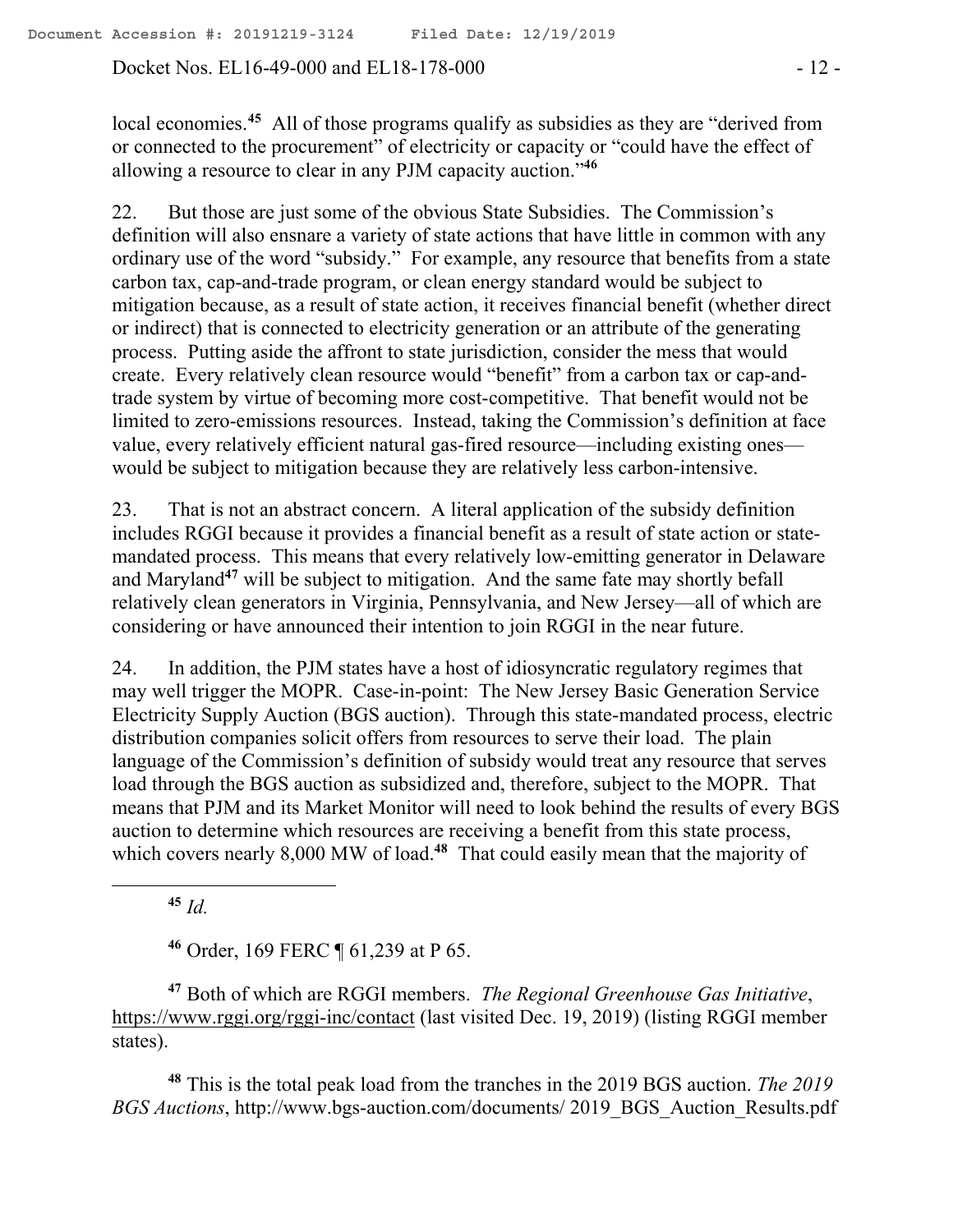Docket Nos. EL16-49-000 and EL18-178-000 - 13 -

resources that serve load in New Jersey will now be subject to mitigation. As this example illustrates, even state processes that are open, fair, transparent, and fuel-neutral may be treated as state subsidies, irrespective of the underlying state goals.

25. Perhaps the Commission will find a way to wiggle out from under its own definition of subsidy in ruling on PJM's compliance filing or over the course of what will no doubt be years of section 205 filings, section 206 complaints, and requests for declaratory orders addressing the definition of subsidy. But even under the best case scenario, where the Commission provides PJM and its stakeholders with quick and wellreasoned guidance on the meaning of "State Subsidy" (and, based on the Commission's performance to date in this proceeding, I would not get my hopes up), it will likely be years before we have a concrete understanding of how the subsidy definition works in practice or resources know for sure whether they will be subject to mitigation.

### **B. The Replacement Rate Is Arbitrary and Capricious**

26. Although the subsidy definition is broad, it nevertheless contains a number of arbitrary and capricious distinctions exemptions, and classifications. My point is not that the Commission should further expand the MOPR or apply it more stringently. As should by now be clear, I would altogether get out of the business of mitigating public policies. My point here is that the Commission's arbitrary application of the MOPR only underscores the extent to which it is poor public policy and not the product of reasoned decisionmaking.

# **1. The Commission's Exclusion of Federal Subsidies Is Arbitrary and Capricious**

27. No single determination in today's order is more arbitrary than the Commission's exclusion of all federal subsidies. Federal subsidies have pervaded the energy sector for more than a century, beginning even before the FPA declared that the "business of transmitting and selling electric energy . . . is affected with a public interest."**<sup>49</sup>** Since 1916, federal taxpayers have supported domestic exploration, drilling, and production activities for our nation's fossil fuel industry.**<sup>50</sup>** And since 1950, the federal government has provided roughly a trillion dollars in energy subsidies, of which 65 percent has gone

(last visited Dec. 19, 2019)**.**

**<sup>49</sup>** 16 U.S.C. § 824 (2018).

**<sup>50</sup>** *See* Molly Sherlock, Cong. Research Serv., *Energy Tax Policy: Historical Perspectives on and Current Status of Energy Tax Expenditures* 2-3 (May 2011), *available at* https://fas.org/sgp/crs/misc/R41227.pdf (Energy Tax Policy).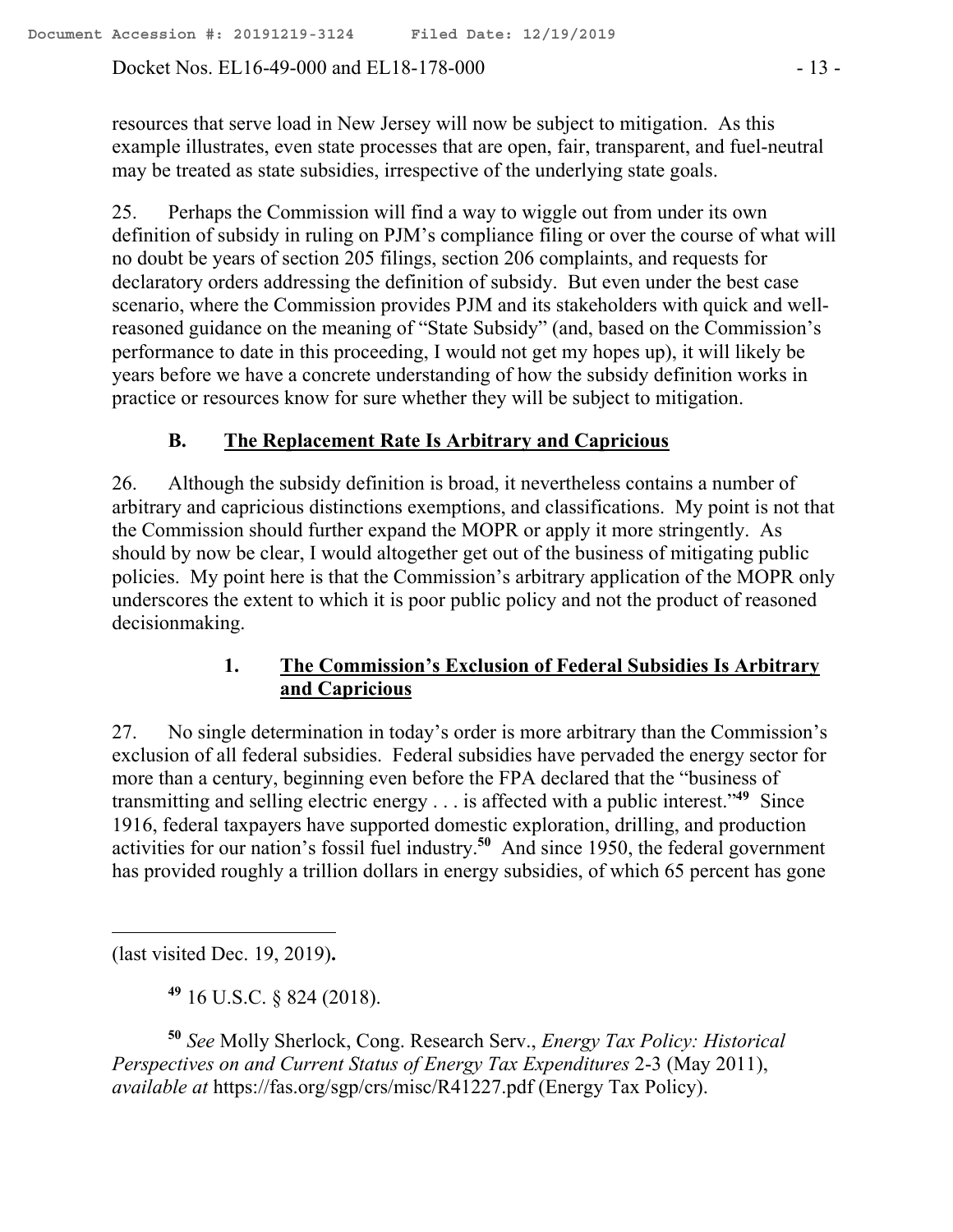Docket Nos. EL16-49-000 and EL18-178-000 - 14 -

 $\overline{a}$ 

to fossil fuel technologies.**<sup>51</sup>** These policies have "artificially" reduced the price of natural gas, oil, and coal, which in turn has allowed resources that burn these fuels including many of the so-called "competitive" resources that stand to benefit from today's order—to submit "uncompetitive" bids into PJM's markets for capacity, energy, and ancillary services. By lowering the marginal cost of fossil fuel-fired units, government policies have allowed these units to operate more frequently and have encouraged the development of more of these units than might otherwise have been built.

28. Federal subsidies remain pervasive in PJM. The federal tax credit for nonconventional natural gas,**<sup>52</sup>** contributed to the spike in new natural gas-fired power plants between 2000 and 2005,**<sup>53</sup>** by decreasing the cost of operating those plants. Similarly, subsidies such as the percentage depletion allowance and the ability to expense intangible drilling costs have shaved billions of dollars off the cost of extracting coal and natural gas—two of the principal sources of electricity in PJM.**<sup>54</sup>** In addition, the domestic nuclear power industry would not exist without the Price-Anderson Act, which

**<sup>51</sup>** *See* Nancy Pfund and Ben Healey, DBL Investors, *What Would Jefferson Do? The Historical Role of Federal Subsidies in Shaping America's Energy Future*, (Sept. 2011), *available at* http://www.dblpartners.vc/wp-content/uploads/2012/09/What-Would-Jefferson-Do-2.4.pdf; *New analysis: Wind energy less than 3 percent of all federal incentives*, Into the Wind: The AWEA Blog (July 19, 2016), https://www.aweablog.org/14419-2/ (citing, among other things, Molly F. Sherlock and Jeffrey M. Stupak, *Energy Tax Incentives: Measuring Value Across Different Types of Energy Resources*, Cong. Research Serv. (Mar. 19, 2015), *available at* https://fas.org/sgp/crs/misc/R41953.pdf; The Joint Committee on Taxation, *Publications on Tax Expenditures*, https://www.jct.gov/publications.html?func=select&id=5 (last visited June 29, 2018)) (extending the DBL analysis through 2016).

**<sup>52</sup>** Energy Tax Policy at 2 n.3. That credit has lapsed. *Id.* at 18.

**<sup>53</sup>** *Natural gas generators make up the largest share of overall U.S. generation capacity*, Energy Info. Admin. (Dec. 18, 2017), https://www.eia.gov/todayinenergy/ detail.php?id=34172.

**<sup>54</sup>** The Joint Committee on Taxation, *Estimates Of Federal Tax Expenditures For Fiscal Years 2018-2022* at 21-22 (2018); Monitoring Analytics, *Analysis of the 2021/2022 RPM Base Residual Auction: Revised* 95 (2018), *available at*  https://www.monitoringanalytics.com/ reports/Reports/2018/ IMM\_Analysis\_ of the 20212022 RPM BRA Revised 20180824.pdf (reporting that coal, natural gas, and nuclear collectively make up more than three-quarters of the generation mix in PJM); *see generally* Molly Sherlock, Cong. Research Serv., *Energy Tax Policy: Historical Perspectives on and Current Status of Energy Tax Expenditures* 2-6 (May 2011) (discussing the history of energy tax policy in the United States).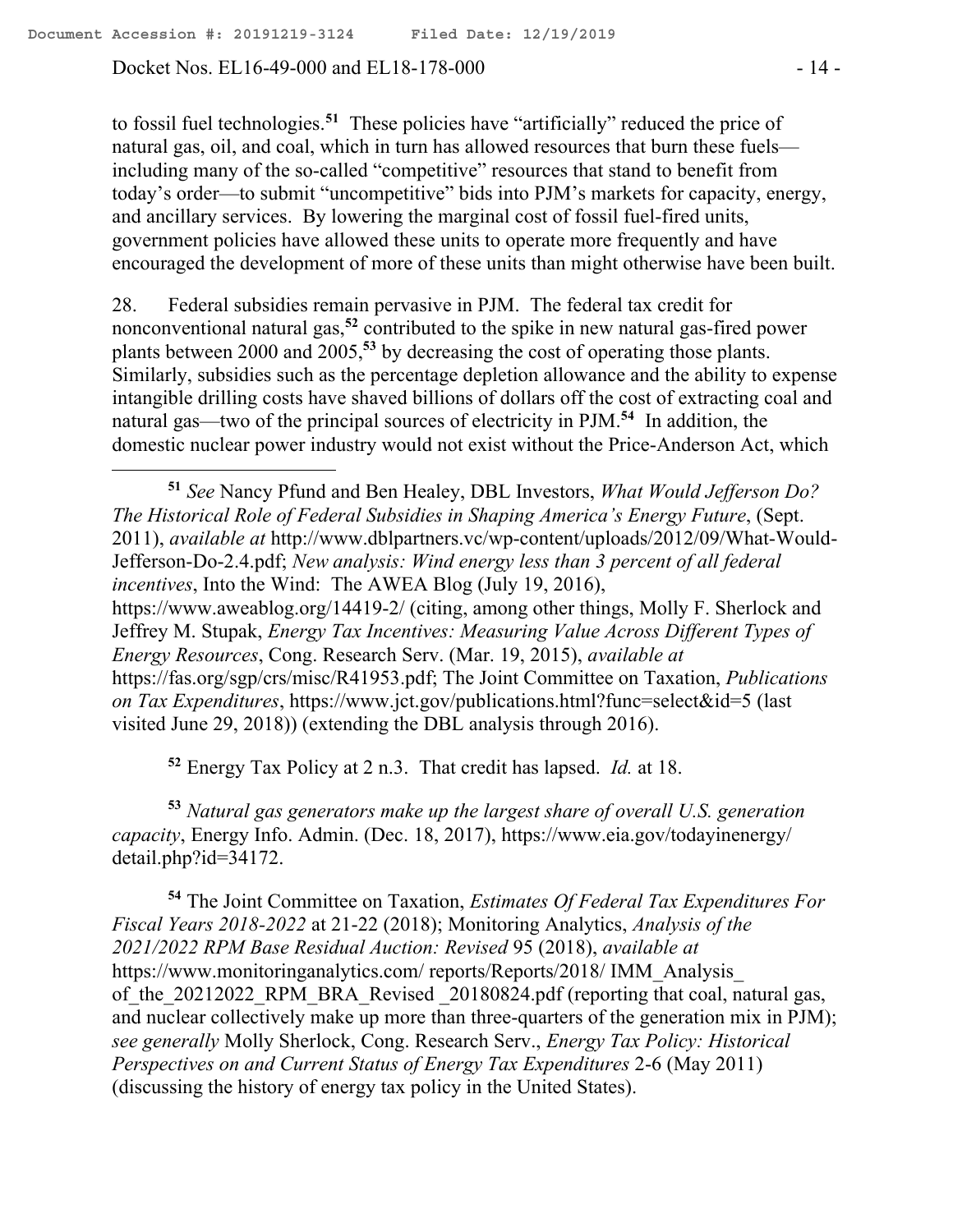Docket Nos. EL16-49-000 and EL18-178-000 - 15 -

imposes indemnity limits for nuclear power generators, enabling them to secure financing and insurance at rates far below what would reflect their true cost.**<sup>55</sup>** Federal subsidies have also promoted the growth of renewable resources through, for example, the production tax credit (largely used by wind resources)**<sup>56</sup>** and the investment tax credit (largely used by solar resources).**<sup>57</sup>** These and other federal government interventions have had a far greater "suppressive" impact on the markets than the "state subsidies" targeted by today's order, especially when you consider that these resources make up the vast majority of the cleared capacity in PJM.**<sup>58</sup>**

29. The Commission, however, excludes all federal subsidies from the MOPR on the theory that it lacks the authority to "disregard or nullify the effect of federal legislation." **59** That justification is contradictory at best.**<sup>60</sup>** It is, of course, true that the FPA does not give the Commission the authority to undo other federal legislation. But the Commission's defense of the MOPR when applied to state policies, is that the MOPR neither disregards nor nullifies those policies, but instead addresses only the effects that those policies have on the PJM market.**<sup>61</sup>**

30. If, for the sake of argument, we accept the Commission's characterization of the MOPR's impact on state policies, then its justification for exempting federal subsidies from the MOPR immediately falls apart. Under that interpretation the MOPR does not actually disregard or nullify federal policy, but rather addresses only the effects of state

**<sup>55</sup>** 42 U.S.C. § 2210(c).

 $\overline{a}$ 

**<sup>56</sup>** U.S. Department of Energy, 2018 Wind Technologies Market Report. Page 70. (accessed Dec 18. 2019) http://eta-publications.lbl.gov/sites/default/files/ wtmr\_final\_for\_posting\_8-9-19.pdf.

**<sup>57</sup>** Solar Energy Industries Assoc., *History of the 30% Solar Investment Tax Credit* 3-4 (2012) https://www.seia.org/sites/default/files/resources/ History%20of%20ITC%20Slides.pdf.

**<sup>58</sup>** Monitoring Analytics, *Analysis of the 2021/2022 RPM Base Residual Auction: Revised* 95 (2018), *available at* https://www.monitoringanalytics.com/reports/Reports/ 2018/IMM\_Analysis\_of\_the\_20212022\_RPM\_BRA\_Revised\_20180824.pdf (reporting that coal, natural gas, and nuclear collectively make up more than three-quarters of the generation mix in PJM).

**<sup>59</sup>** Order, 169 FERC ¶ 61,239 at P 87.

**<sup>60</sup>** *Cf.* EPSA Initial Testimony at 16-19; IPP Coalition Initial Testimony at 11.

**<sup>61</sup>** Order, 169 FERC ¶ 61,239 at PP 7, 40.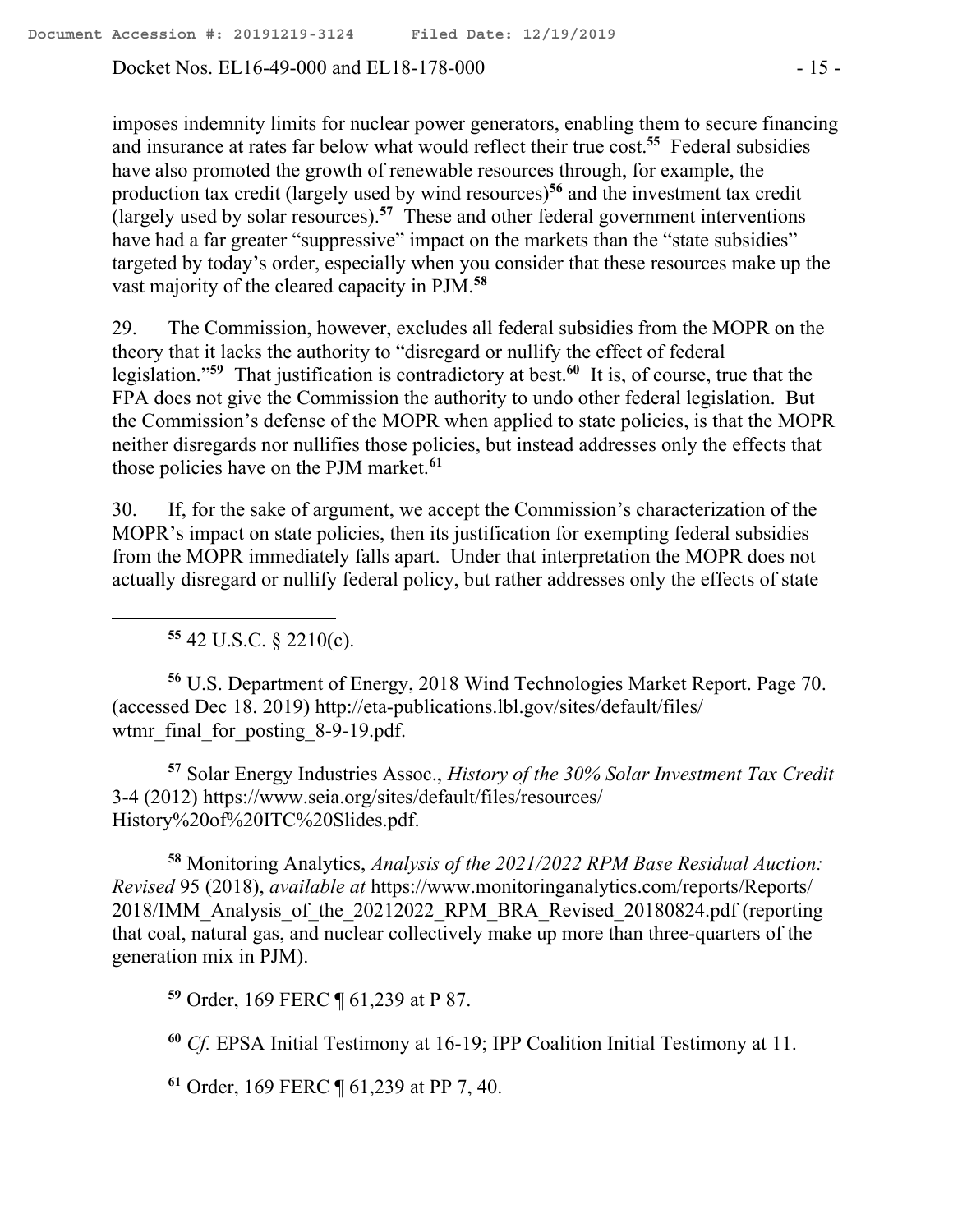Docket Nos. EL16-49-000 and EL18-178-000  $-16$ 

policy on federal markets in order to address the concern that resources will "submit offers into the PJM capacity market that do not reflect their actual costs."<sup>62</sup> "But the Commission cannot have it both ways."**<sup>63</sup>** If the MOPR disregards or nullifies federal policy, it must have the same effect on state policy. And if it does not nullify or disregard state policy, then the Commission has no reasoned justification for exempting federal subsidies from the MOPR.

31. The Commission cites to a number of cases for well-established canons of statutory interpretation, such as that the general cannot control the specific and that federal statutes must, when possible, be read harmoniously.**<sup>64</sup>** But those general canons provide no response to my concerns. The problem is that the Commission gives the MOPR one characterization in order to stamp out state policies and a different one in order to exempt federal policies. And if we assume that its characterization about the effect of the MOPR on state policies is accurate, then no number of interpretive canons can cure the Commission's arbitrary refusal to apply the MOPR to federal policies.

### **2. The Commission's Disparate Offer Floors Discriminate Against New Resources**

32. In addition, the differing offer floors applied to new and existing resources are arbitrary and capricious. Today's order requires new resources receiving a State Subsidy to be mitigated to Net Cost of New Entry (Net CONE) while existing resources receiving a State Subsidy are mitigated to their Net Avoidable Cost Rate (Net ACR). The Commission suggests that this distinction is appropriate because new and existing resources do not face the same costs.**<sup>65</sup>** In particular, the Commission asserts that setting the offer floor for new resources at Net ACR would be inappropriate because that figure "does not account for the cost of constructing a new resource."**<sup>66</sup>**

33. That distinction does not hold water. As the Independent Market Monitor explained in his comments, it is illogical to distinguish between new and existing resources when defining what is (or is not) a competitive offer.**<sup>67</sup>** That is because, as a

**<sup>62</sup>** June 2018 Order, 163 FERC ¶ 61,236 at P 153.

**<sup>63</sup>** *Atlanta Gas Light Co. v. FERC*, 756 F.2d 191, 198 (D.C. Cir. 1985); *California ex rel. Harris v. FERC*, 784 F.3d 1267, 1274 (9th Cir. 2015) (same).

**<sup>64</sup>** Order, 169 FERC ¶ 61,239 n.177.

**<sup>65</sup>** *Id.* P 138.

**<sup>66</sup>** *Id*.

**<sup>67</sup>** Independent Market Monitor Brief at 16 ("A competitive offer is a competitive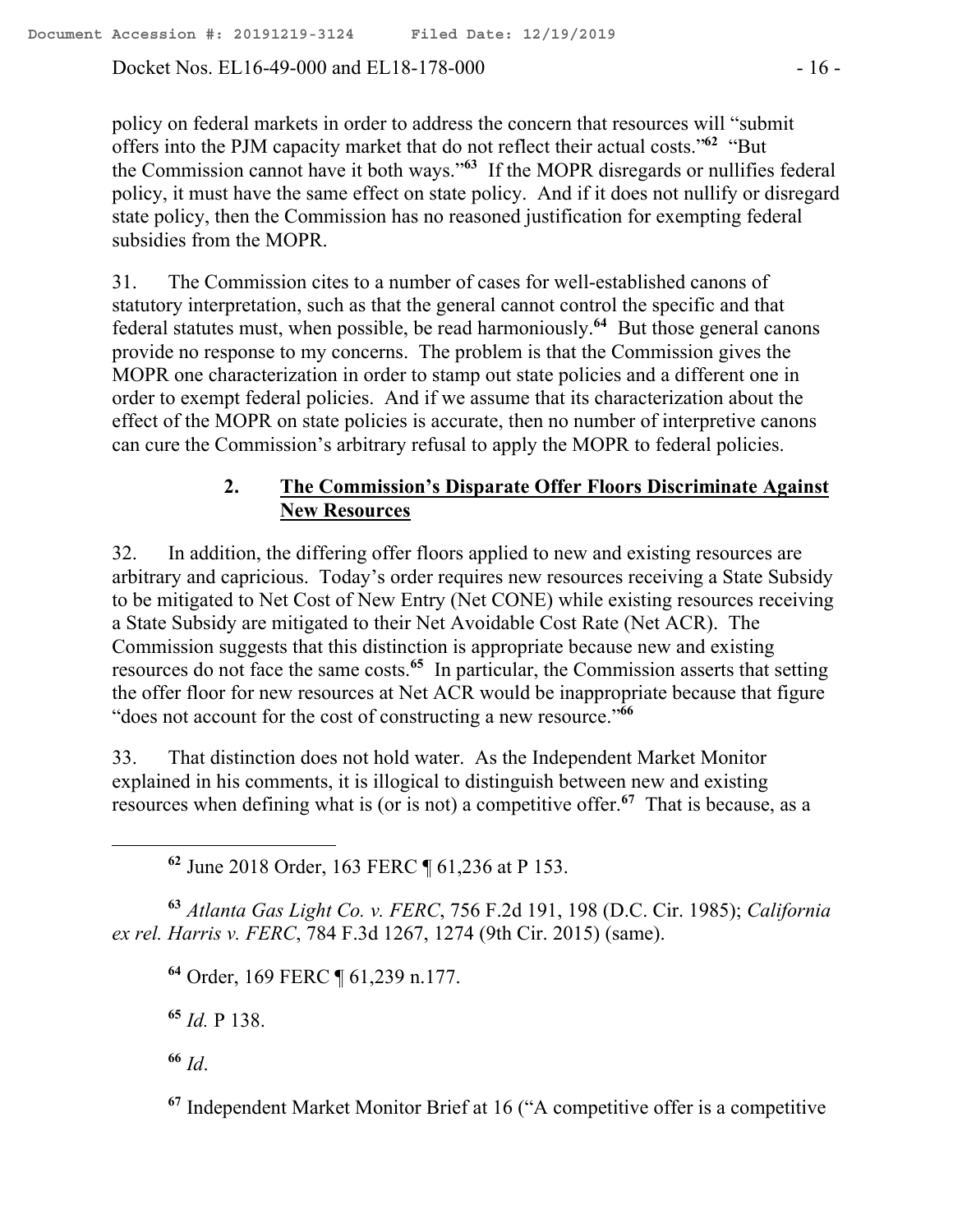Docket Nos. EL16-49-000 and EL18-178-000 - 17 -

result of how most resources are financed, a resource's costs will not materially differ based on whether it is new or existing (*i.e.*, one that has cleared a capacity auction). That means that there is no basis to apply a different formula for establishing a competitive offer floor based solely on whether a resource has cleared a capacity auction. To the extent it is appropriate to consider the cost of construction for a new resource it is just as appropriate to consider the cost of construction for one that has already cleared a capacity auction. That is consistent with Net CONE, which calculates the nominal 20-year levelized cost of a resource minus its expected revenue from energy and ancillary services. Because that number is *levelized*, it does not change between a resource's first year of operation and its second.

34. However, as the Independent Market Monitor explains, Net CONE does not reflect how resources actually participate in the market.**<sup>68</sup>** Instead of bidding their levelized cost, both new and existing competitive resources bid their marginal capacity *i.e.*, their net out-of-pocket costs, which Net ACR is supposed to reflect. Perhaps reasonable minds can differ on the question of which offer floor formula is the best choice to apply. But there is nothing in this record suggesting that it is appropriate to use different formulae based on whether the resource has already cleared a capacity auction.

35. It may be true that setting the offer floor at Net ACR for new resources will make it more likely that a subsidized resource will clear the capacity market, MOPR notwithstanding. Holding all else equal, the higher the offer floor, the less likely that a subsidized resources will clear, so a higher offer floor will more effectively block state policies. But that is not a reasoned explanation for the differing offer floors applied to new and existing resources.

# **3. The Commission Gives No Consideration to the Order's Impact on Existing Business Models**

36. In its rush to block the impacts of state policies, the Commission ignores the consequences its actions will have on well-established business models. In particular, today's order threatens the viability, as currently constituted, of (1) aggregated demand response providers; (2) public power; and (3) resources financed in part through sales of voluntary renewable energy credits.

 $\overline{a}$ 

offer, regardless of whether the resource is new or existing."); *id*. at 15-16 ("It is not an acceptable or reasonable market design to have two different definitions of a competitive offer in the same market. It is critical that the definitions be the same, regardless of the reason for application, in order to keep price signals accurate and incentives consistent.").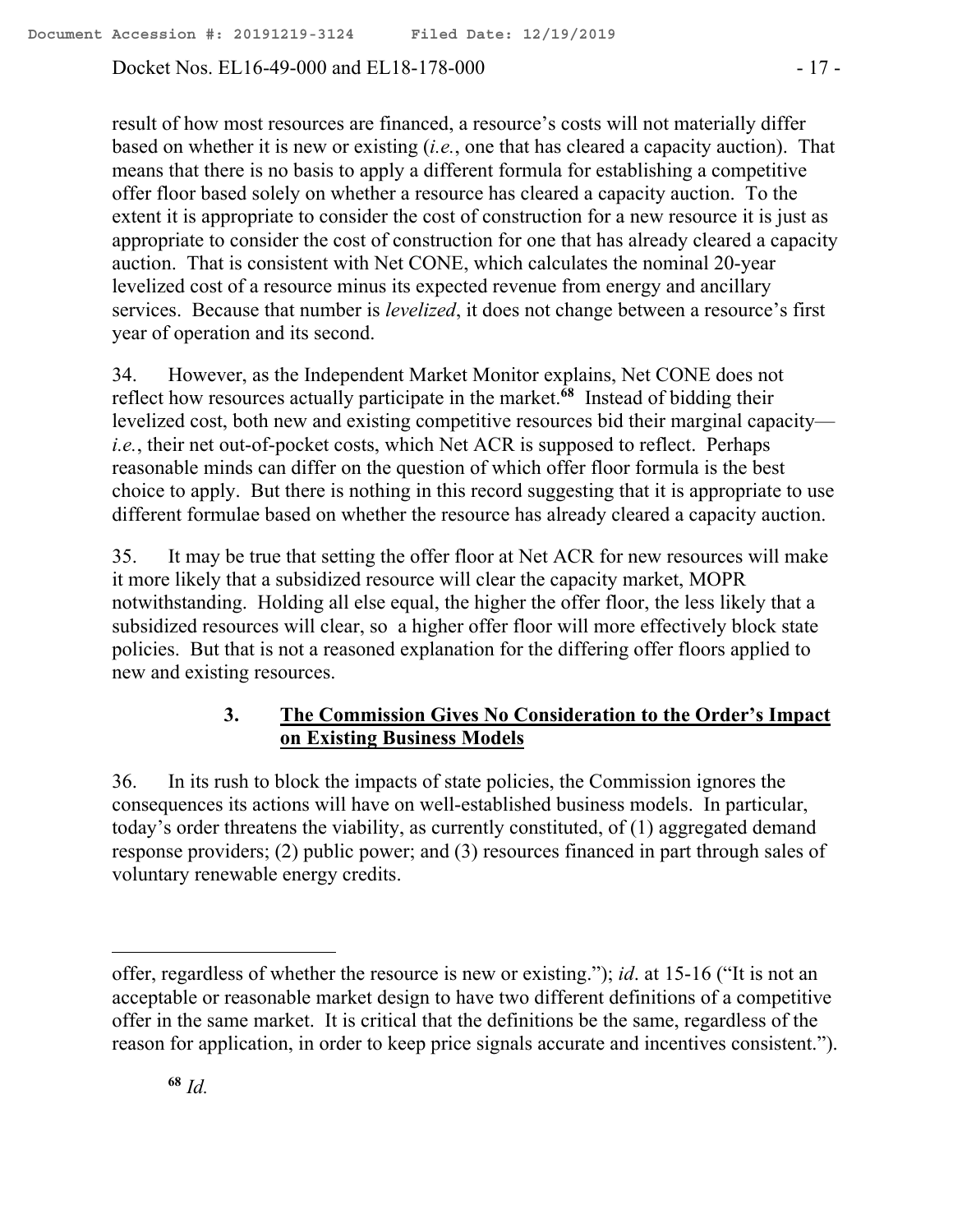Docket Nos. EL16-49-000 and EL18-178-000 - 18 -

#### **a. Demand Response**

37. The Commission has long recognized that the end-use demand resources that are aggregated by a Curtailment Service Providers (CSP)—*i.e.*, a demand response aggregator—may not be identified years in advance of the delivery year.**<sup>69</sup>** The PJM market rules have permitted CSPs to participate in the Base Residual Auction without identifying all end-use demand resources.**<sup>70</sup>** That allowance is fundamental to the aggregated demand response business model, since, without it, short-lead time resources might never be able to participate in the Base Residual Auction. Today's order upends that allowance, extending the MOPR to any end-use demand resource that receives a State Subsidy. In practice, that means that a CSP will have to know all of its end-use demand resources prior to the Base Residual Auction (three years prior to the delivery year). Further complicating matters, today's order grandfathers existing demand response without indicating whether the grandfathering right attaches to the CSP or the end-use demand resources.

38. The potential damage to the CSP business model is especially puzzling because PJM indicated that the default offer floor for at least certain demand response resources should be at or near zero,**<sup>71</sup>** suggesting that even if they receive a subsidy, that subsidy would not reduce their offer below what this Commission deems a competitive offer. Demand response has provided tremendous benefits to PJM, both terms of improved

**<sup>70</sup>** Under PJM's current market rules, CSPs must submit a Demand Resource Sell Offer Plan (DR Sell Offer Plan) to PJM no later than 15 business days prior to the relevant RPM Auction. This DR Sell Offer Plan provides information that supports the CSP's intended DR Sell Offers and demonstrates that the DR being offered is reasonably expected to be physically delivered through Demand Resource Registrations for the relevant delivery year. *See* PJM Manual 18: PJM Capacity Market – Attachment C: Demand Resource Sell Offer Plan.

**<sup>71</sup>** PJM explains that, beyond the initial costs associated with developing a customer contract and installing any required hardware or software, that it could not identify any avoidable costs that would be incurred by an existing Demand Resource that would result in a MOPR Floor Offer Price of greater than zero. PJM Initial Brief at 47.

**<sup>69</sup>** For example, recognizing that demand response is a "short-lead-time" resource, the Commission previously directed PJM to revise the allocation of the short-term resource procurement target so that short-lead resources have a reasonable opportunity to be procured in the final incremental auction. *PJM Interconnection L.L.C.*, 126 FERC ¶ 61,275 (2009). The Commission subsequently removed the short-term resource procurement target only after concluding that doing so would not "unduly impede the ability of Demand Resources to participate in PJM's capacity market." *PJM Interconnection, L.L.C.*, 151 FERC ¶ 61,208, at PP 394, 397 (2015).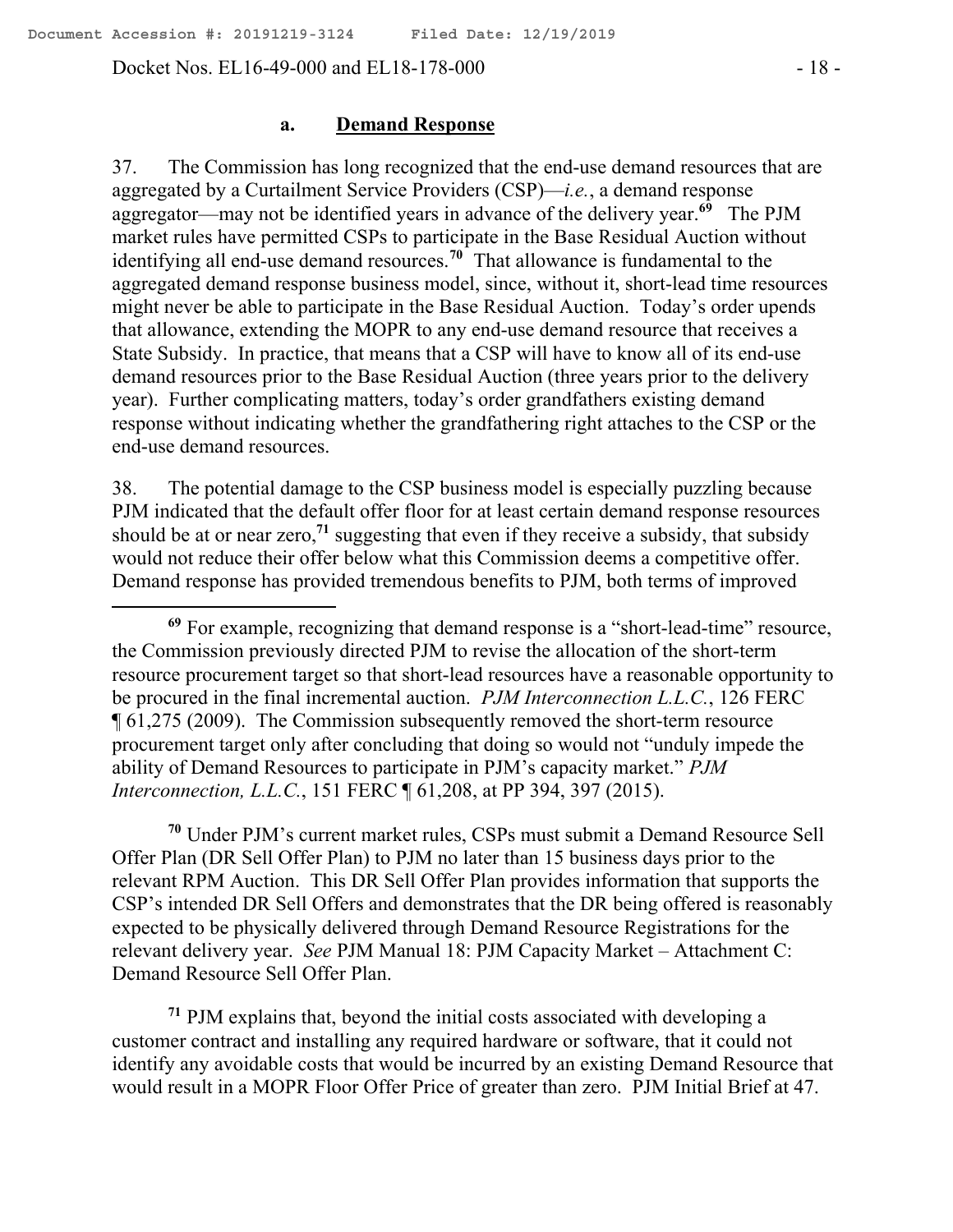#### Docket Nos. EL16-49-000 and EL18-178-000  $-19$

market efficiency and increased reliability.<sup>72</sup> I see no reason to risk giving up those gains based on an unsubstantiated concern about state policies.

### **b. Public Power**

39. The public power model predates the capacity market by several decades and is premised on securing a reliable supply of power for each utility's citizen-owners at a reasonable and stable cost, which often includes an element of long-term supply.**<sup>73</sup>** Today's order declares the entire public power model to be an impermissible state subsidy.**<sup>74</sup>** That is a stark departure from past precedent, which recognized that "the purpose and function of the MOPR is not to unreasonably impede the efforts of resources choosing to procure or build capacity under longstanding business models."**<sup>75</sup>**

40. It is also a fundamental threat to the long-term viability of the public power model. Although today's order exempts existing public power resources from the MOPR, it provides that all new public power development will be subject to mitigation. That means that public power's selection and development of new capacity resources will now be dependent on the capacity market outcomes, not the self-supply model on which it has traditionally relied. That fundamentally upends the public power model because it limits the ability of public power entities to choose how to develop and procure resources over a long time horizon.

**<sup>72</sup>** In a 2019 report, Commission staff explained that demand response resources comprised 6.7 percent of peak demand in PJM and that PJM called on load management resources in October of 2019 to reduce consumption during a period of grid stress. *See* Federal Energy Regulatory Commission, *2019 Assessment of Demand Response and Advanced Metering* 17, 20 (2019), *available at* https://www.ferc.gov/legal/staffreports/2019/DR-AM-Report2019.pdf*.* PJM has previously explained that the more that demand actively participates in the electricity markets, the more competitive and robust the market results. Also, if visible and dependable, demand response has proven to be a valuable tool for maintaining reliability both in terms of real-time grid stability and longterm resource adequacy. PJM Interconnection, *Demand Response Strategy* 1 (2017), *available at* https://www.pjm.com/~/media/library/reports-notices/demandresponse/20170628-pjm-demand-response-strategy.ashx.

**<sup>73</sup>** American Municipal Power and Public Power Association of New Jersey Initial Brief at 14-15; American Public Power Association Initial Brief at 15.

**<sup>74</sup>** Order, 169 FERC ¶ 61,239 at P 65.

**<sup>75</sup>** *PJM Interconnection, L.L.C.*, 117 FERC ¶ 61,331 (2006).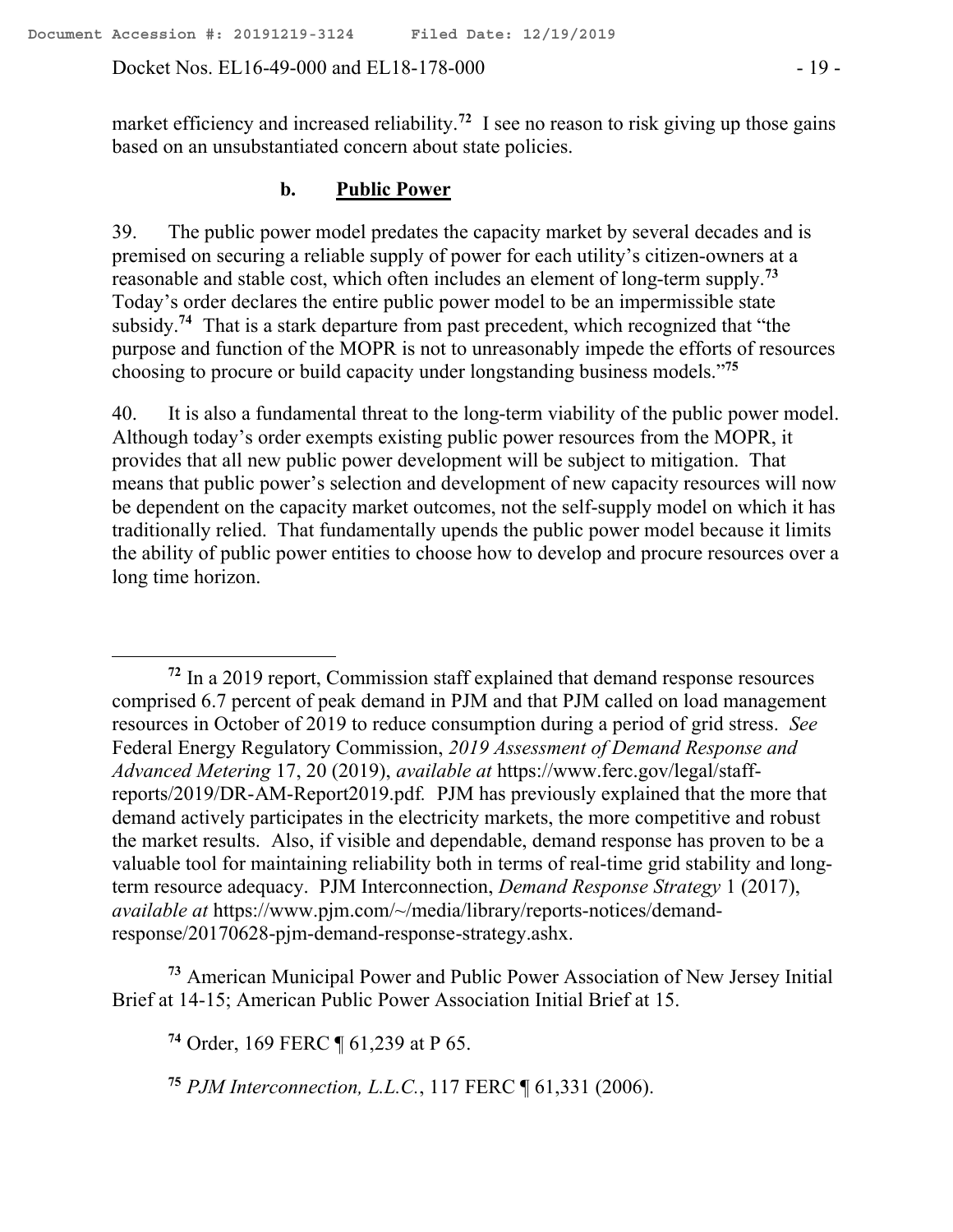Docket Nos. EL16-49-000 and EL18-178-000 - 20 -

### **c. Voluntary Renewable Energy Credits**

41. Today's order will also upend the business model of resources that sell renewable energy credits to businesses or individuals that purchase them voluntarily —*e.g.*, in order to meet corporate sustainability goals—rather to comply with a state mandate. Voluntary renewable energy credits have been an important driver behind the deployment of new renewable resources.**<sup>76</sup>** Although the Commission recognizes that a voluntary renewable energy credit is not a state subsidy, it nevertheless subjects resources that will generate them to the MOPR.**<sup>77</sup>** The Commission justifies that choice on the basis that a capacity resource cannot definitively know three years in advance how the credits it generates will ultimately be retired and by whom.**<sup>78</sup>** But that means that today's order is "mitigating the impact of *consumer preferences* on wholesale electricity markets"**<sup>79</sup>** just because they may potentially overlap with state policies.

42. But it is not at all clear why such an all-or-nothing rule is necessary. For example, the Commission could carry over the attestation approach it uses for the Competitive Entry Exemption**<sup>80</sup>** and allow a resource to submit an attestation stating that it will sell voluntary renewable energy credits to resources that are not subject to a state renewable portfolio standard with a contractual rider requiring immediate retirement to prevent any secondary transaction to an entity that may use it to meet its regulatory obligations. Moreover, PJM could presumably play an instrumental verification role since it administers the Generation Attribute Tracking System, the trading platform for renewable energy credits in PJM.**<sup>81</sup>** All told, the Commission's treatment of voluntary renewable energy credits creates an unnecessary threat to a valuable means of supporting clean energy.

# **C. The Commission's Replacement Rate Does Not Result in a Competitive Market**

43. By this point, the central irony in today's order should be clear. The Commission began this phase of the proceeding by decrying government efforts to shape the

 $78$  *Id.* 

 $\overline{a}$ 

**<sup>79</sup>** Clean Energy Industries Initial Testimony at 6.

**<sup>80</sup>** Order, 169 FERC ¶ 61,239 at P 159.

**<sup>81</sup>** See *Id.* n. 314.

**<sup>76</sup>** *See* Advanced Energy Buyers Group Reply Brief at 2.

**<sup>77</sup>** Order, 169 FERC ¶ 61,239 at P 174.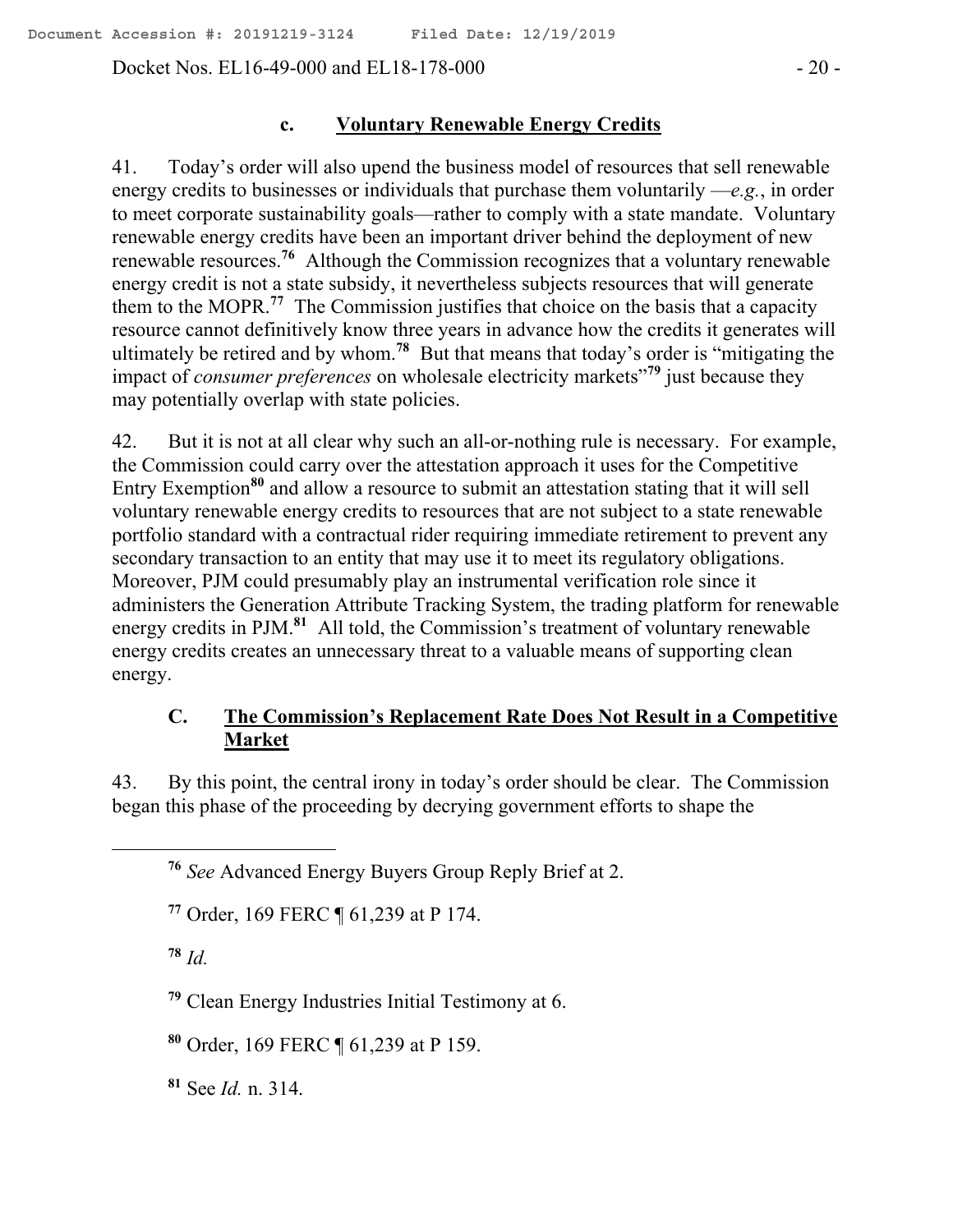Docket Nos. EL16-49-000 and EL18-178-000 - 21 -

generation mix because they interfere with "competitive" forces.**<sup>82</sup>** Today, the Commission is solving that "problem" by creating a byzantine administrative pricing scheme that bears all the hallmarks of cost-of-service regulation, without any of the benefits. That is a truly bizarre way of fostering the market-based competition that my colleagues claim to value so highly.

44. As noted, the Commission's definition of subsidy will encompass vast swathes of the PJM capacity market, including new investments by vertically integrated utilities and public power, merchant resources that receive any one of the litany of subsidies available to particular resources or generation types, and almost any resource that benefits from a state effort to directly address the environmental externalities of electricity generation.**<sup>83</sup>** Moreover, the Commission's inaptly named Unit-Specific Exemption**<sup>84</sup>**—its principal response to concerns about over mitigation—is simply another form of administrative pricing. All the Unit-Specific Exemption provides is an escape from the relevant default offer floor. Resources are still required to bid above an administratively determined level, not at the level that they would otherwise participate in the market. And even resources that might appear eligible for the Competitive Entry Exemption may hesitant to take that option given the Commission's proposal to permanently ban from the capacity market any resource that invokes that exception and later finds itself subsidized.**<sup>85</sup>** Are those resources really going to wager their ability to participate in the capacity market on the proposition that their state will never institute a carbon tax, pass or join a cap-andtrade program, or create any other program that the Commission might deem an illicit financial benefit?

45. To implement this scheme, PJM and the Independent Market Monitor will need to become the new subsidy police, regularly reviewing the laws and regulations of 13 different states and D.C.—not to mention hundreds of localities and municipalities—in search of any provision or program that could conceivably fall within the Commission's definition of State Subsidy. "But that way lies madness."**<sup>86</sup>** Identifying the potential

**<sup>82</sup>** June 2018 Order, 163 FERC ¶ 61,236 at P 1.

**<sup>83</sup>** *See Supra* Section II.A.

 $\overline{a}$ 

**<sup>84</sup>** In today's order, the Commission renames what is currently the "Unit Specific *Exception*" in PJM's tariff to be a Unit Specific *Exemption*. But, regardless of name, it does not free resources from mitigation because they are still subject to an administrative floor, just a lower one. An administrative offer floor, even if based on the resource's actual costs does not protect against over-mitigation and certainly is not market competition.

**<sup>85</sup>** Order, 169 FERC ¶ 61,239 at P 160.

**<sup>86</sup>** David Roberts, *Trump's crude bailout of dirty power plants failed, but a subtler*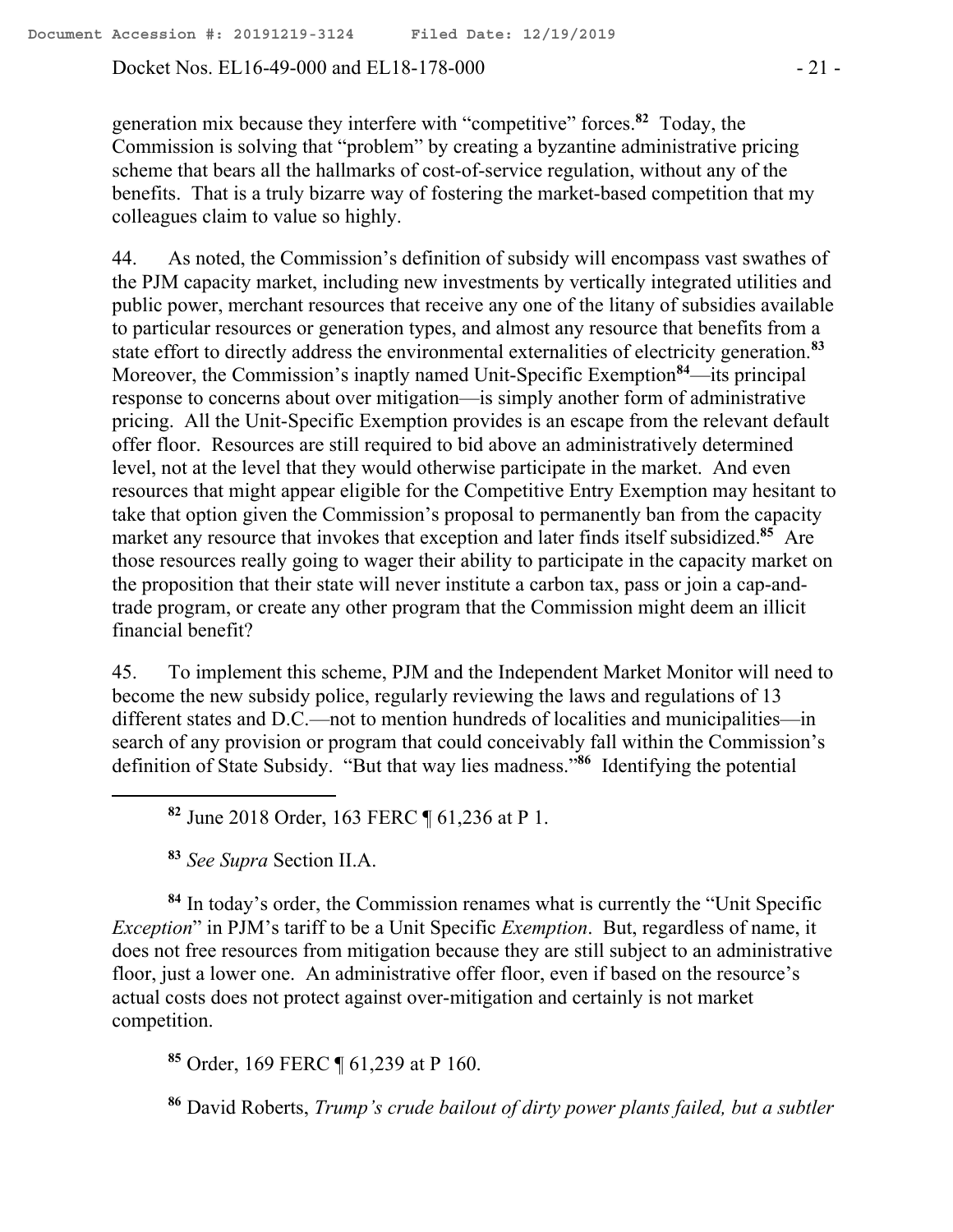Docket Nos. EL16-49-000 and EL18-178-000 - 22 -

subsidies is just the start. Given the consequences of being subsidized, today's order will likely unleash a torrent of litigation over what constitutes a subsidy and which resources are or are not subsidized. Next, PJM will have to develop default offer floors for all relevant resource types, including many that have never been subject to mitigation in PJM or anywhere else—*e.g.*, demand response resources or resources whose primary function is not generating electricity. Moreover, given the emphasis that the Commission puts on the Unit-Specific Exemption as the solution to concerns about over-mitigation, we can expect that resources will attempt to show that their costs fall below the default offer floor, with many resorting to litigation should they fail to do so. The result of all this may be full employment for energy lawyers, but it has hardly the most obvious way to harness the forces of competition to benefit consumers, which, after all, is the whole reason these markets were set up in the first place.

46. Although this administrative pricing regime is likely to be as complex and cumbersome as cost-of-service regulation, it provides none of the benefits that a cost-ofservice regime can provide. Most notably, the administrative pricing regime is a one-way ratchet that will only increase the capacity market clearing price. Unlike cost-of-service regulation, there is no mechanism for ensuring that bids reflect true costs. Nor does this pricing regime provide any of the market-power protections provided by a cost-of-service model. Once mitigated, resources are required to offer no *lower* than their administratively determined offer floor, but there is no similar prohibition on offering above that floor.**<sup>87</sup>**

# **D. Today's Order Is a Transparent Attempt to Slow the Transition to a Clean Energy Future**

47. Today's order serves one overarching purpose: To slow the transition to a clean energy future. Customers throughout PJM, not to mention several of the PJM states, are increasingly demanding that their electricity come from clean resources. Today's order represents a major obstacle to those goals. Although even this Commission won't come out and say that, the cumulative effect of the various determinations in today's order is unmistakable. It helps to rehash in one place what today's order achieves.

48. First, after establishing a broad definition of subsidy, the Commission creates several categorical exemptions that overwhelmingly benefit existing resources. Indeed,

*bailout is underway* (Mar. 23, 2018), https://www.vox.com/energy-andenvironment/2018/3/23/17146028/ferc-coal-natural-gas-bailout-mopr.

 $\overline{a}$ 

**<sup>87</sup>** Moreover, as discussed further below, *see infra* notes 100-102 and accompanying text, PJM's capacity market is structurally uncompetitive and lacks any meaningful market mitigation. There is every reason to believe that today's order will exacerbate the potential for the exercise of market power.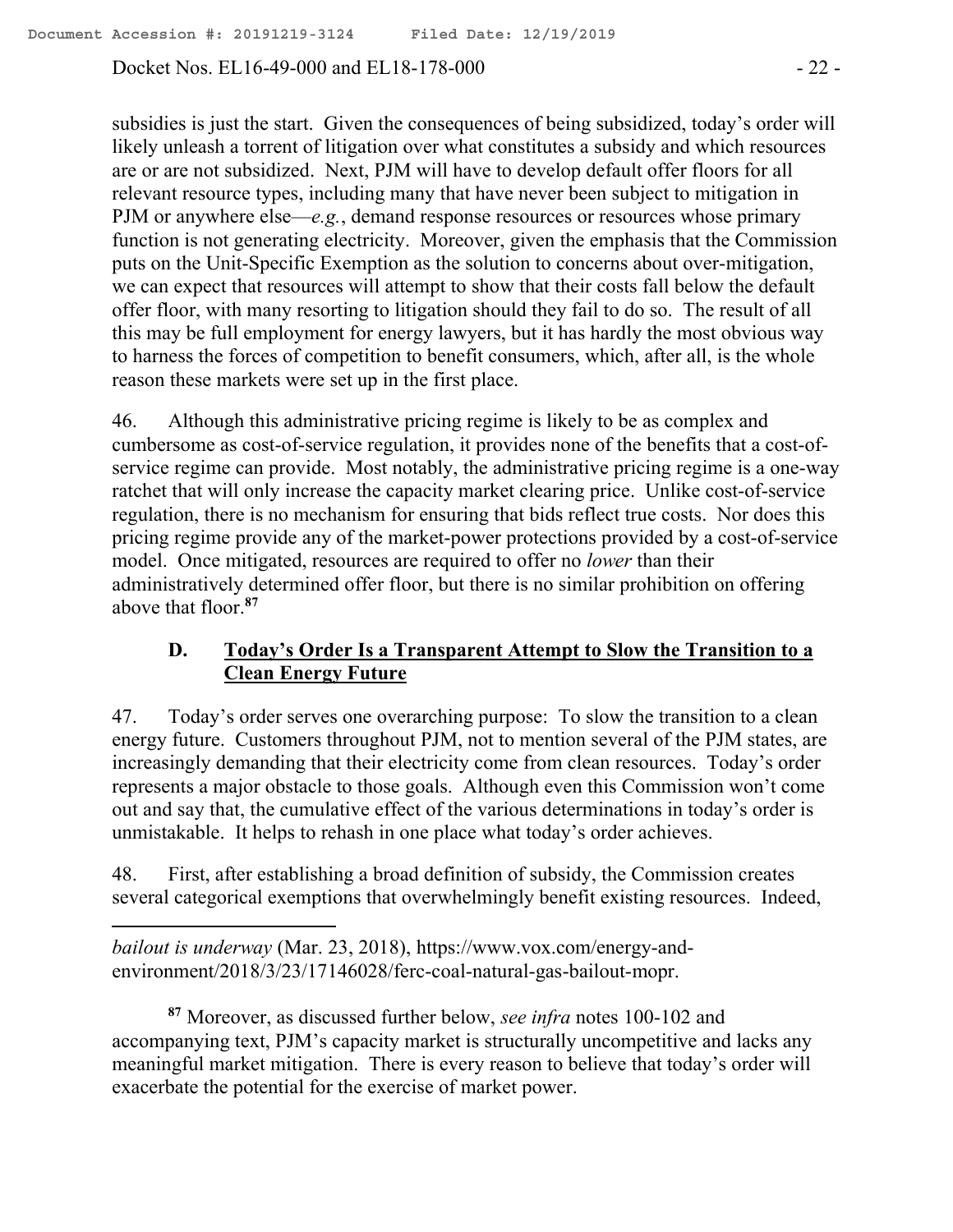Docket Nos. EL16-49-000 and EL18-178-000 - 23 -

the exemptions for (1) renewable resources, (2) self-supply, and (3) demand response, energy efficiency, and capacity storage resources are all limited to existing resources.**<sup>88</sup>** That means that all those resources will never be subjected to the MOPR and can continue to bid into the market at whatever level they choose. In addition, new natural gas resources, remain subject to the MOPR and are not eligible to qualify for the Competitive Entry Exemption while existing natural gas resources are eligible.**<sup>89</sup>**

49. Second, as noted in the previous section, the Commission creates different offer floors for existing and new resources.**<sup>90</sup>** Using Net CONE for new resources and Net ACR for existing resources will systematically make it more likely that existing resources of all types can remain in the market, even if they have higher costs than new resources that might otherwise replace them. As the Independent Market Monitor put it, this disparate treatment of new and existing resources "constitute[s] a noncompetitive barrier to entry and . . . create[s] a noncompetitive bias in favor of existing resources and against new resources of all types, including new renewables and new gas fired combined cycles."**<sup>91</sup>**

50. Third, the mitigation scheme imposed by today's order will likely cause a large and systematic increase in the cost of capacity—at least 2.4 billion dollars per year.**<sup>92</sup>**

**<sup>88</sup>** Order, 169 FERC ¶ 61,239 at PP 171, 200, 206.

**<sup>89</sup>** *Id.* PP 2, 41.

 $\overline{a}$ 

**<sup>90</sup>** *See supra* Section II.B.2.

**<sup>91</sup>** Internal Market Monitor Reply Brief at 4.

**<sup>92</sup>** Our estimate of the cost impact of today's order is a "back-of-the-envelope" calculation. I assume that all previously-cleared nuclear power plants that receive zeroemissions credits in Illinois and New Jersey (totaling 6,670 MW) are unlikely to clear the next auction. I also assume there would be a 25 percent reduction of the demand response resources that previously cleared the Base Residual Auction. *See supra* Section III.B.3.a. Together, these resources total 9,340 MW of capacity. I relied on PJM's finding that "[a]dding less than 2% of zero-priced supply to the area outside MAAC, for example, reduces clearing prices in the RTO by 10%" which provides some insight to the slope of the demand curve and the associated price sensitivity. See PJM Transmittal Letter, Docket No. ER18-1314-000, at 28 (2018). Applying this slope to the last capacity auction clearing price of \$140/MW-day and removing 9,300 MW, assuming all else remains constant, the capacity clearing price could increase \$40/MW-day resulting in a cost of \$2.4 billion. *See* PJM Interconnection, *2021/2022 RPM Base Residual Auction Results*, https://www.pjm.com/-/media/markets-ops/rpm/rpm-auction-info/2021- 2022/2021-2022-base-residual-auction-report.ashx (last visited Dec. 19, 2019).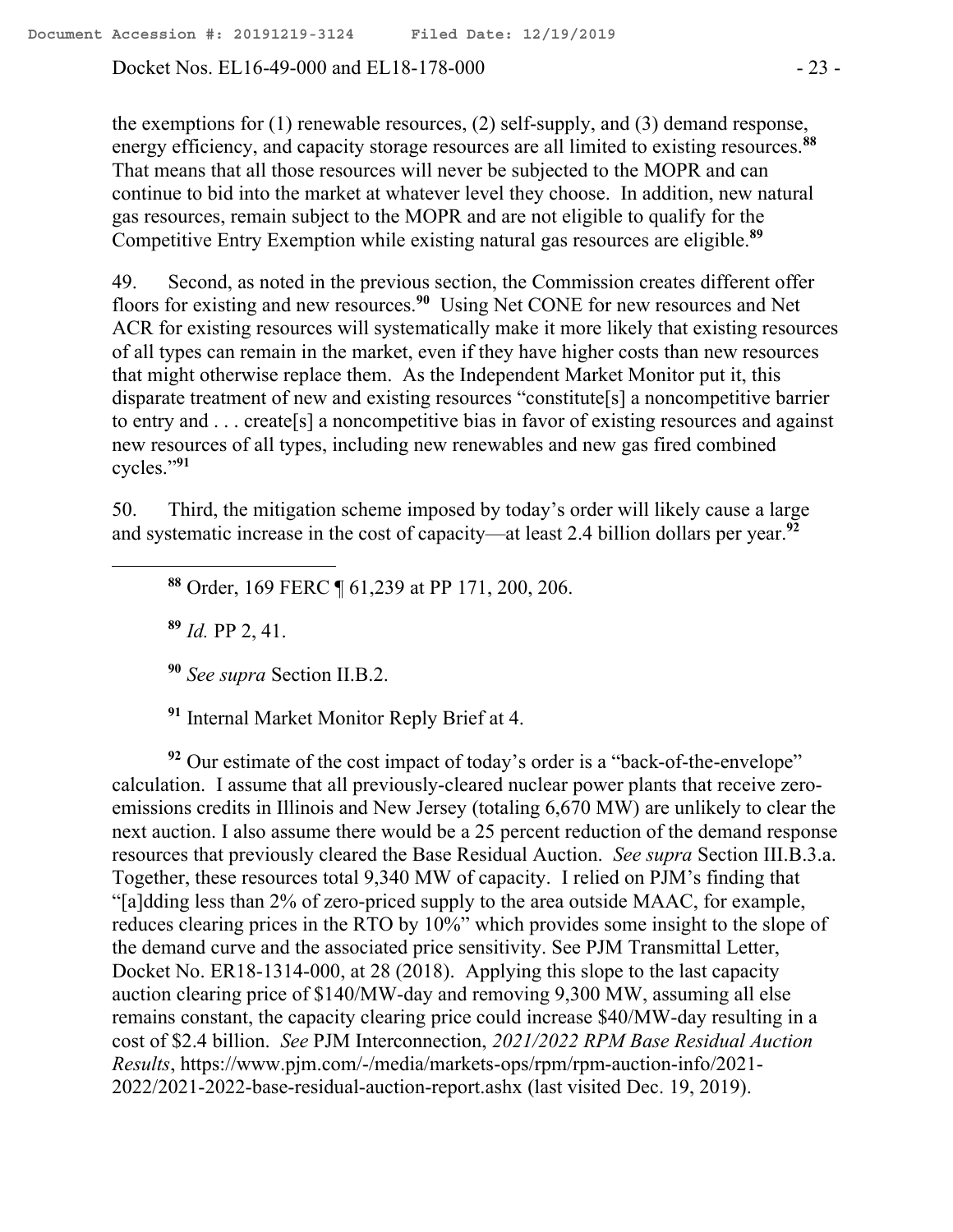Docket Nos. EL16-49-000 and EL18-178-000 - 24 -

Although that will appear as a rate increase for consumers, it will be a windfall to existing resources that clear the capacity market. That windfall will make it more likely that any particular resource will stay in the market, even if there is another resource that could supply the same capacity at far less cost to consumers.

51. And finally, today's order dismisses, without any real discussion, the June 2018 Order's fig leaf to state authority: The resources-specific FRR Alternative.**<sup>93</sup>** That potential path for accommodation was what allowed the Commission to profess that it was not attempting to block or (to use the language from today's order) nullify state public policies.**<sup>94</sup>** And, although implementing that option (or any of the alternative proposals for a bifurcated capacity market currently before us) would no doubt have been a daunting task, doing so at least had the potential to establish a sustainable market design by allowing state policies to have their intended effect on the resource mix. And that is why it is no longer on the table. It could have provided a path for states to continue shaping the energy transition—exactly what this new construct is designed to stop.

52. The Commission proposes various justifications for each of these changes, some of which are more satisfying than others. But don't lose the forest for the trees. At every meaningful decision point in today's order, the Commission has elected the path that will make it more difficult for states to shape the future resource mix. Nor should that be any great surprise. Throughout this proceeding, the Commission has directly targeted states' exercise of their authority over generation facilities, treating state authority as a problem that must be remedied by a heavy federal hand. The only thing that is new in today's order is the extent to which the Commission is willing to go. Whereas the June 2018 Order at least paid lip service to the importance of accommodating state policies,**<sup>95</sup>** today's order is devoid of any comparable sentiment.

53. The pattern in today's order will surely repeat itself in the months to come. The Commission puts almost no flesh on the bones of its subsidy definition and provides precious little guidance how its mitigation scheme will work in practice. Accordingly, most of the hard work will come in the compliance proceedings, not to mention the litany of section 205 filings, section 206 complaints, and petitions for a declaratory order seeking to address fact patterns that the Commission, by its own admission, has not yet bothered to contemplate. In each of those proceedings, the smart money should be on the Commission adopting what it will claim to be facially neutral positions that, collectively, entrench the current resource mix. Although the proceedings to come will inevitably

 $\overline{a}$ 

**<sup>93</sup>** June 2018 Order, 163 FERC ¶ 61,236 at P 157.

**<sup>94</sup>** *See supra* Section II.A.

**<sup>95</sup>** June 2018 Order, 163 FERC ¶ 61,236 at P 161.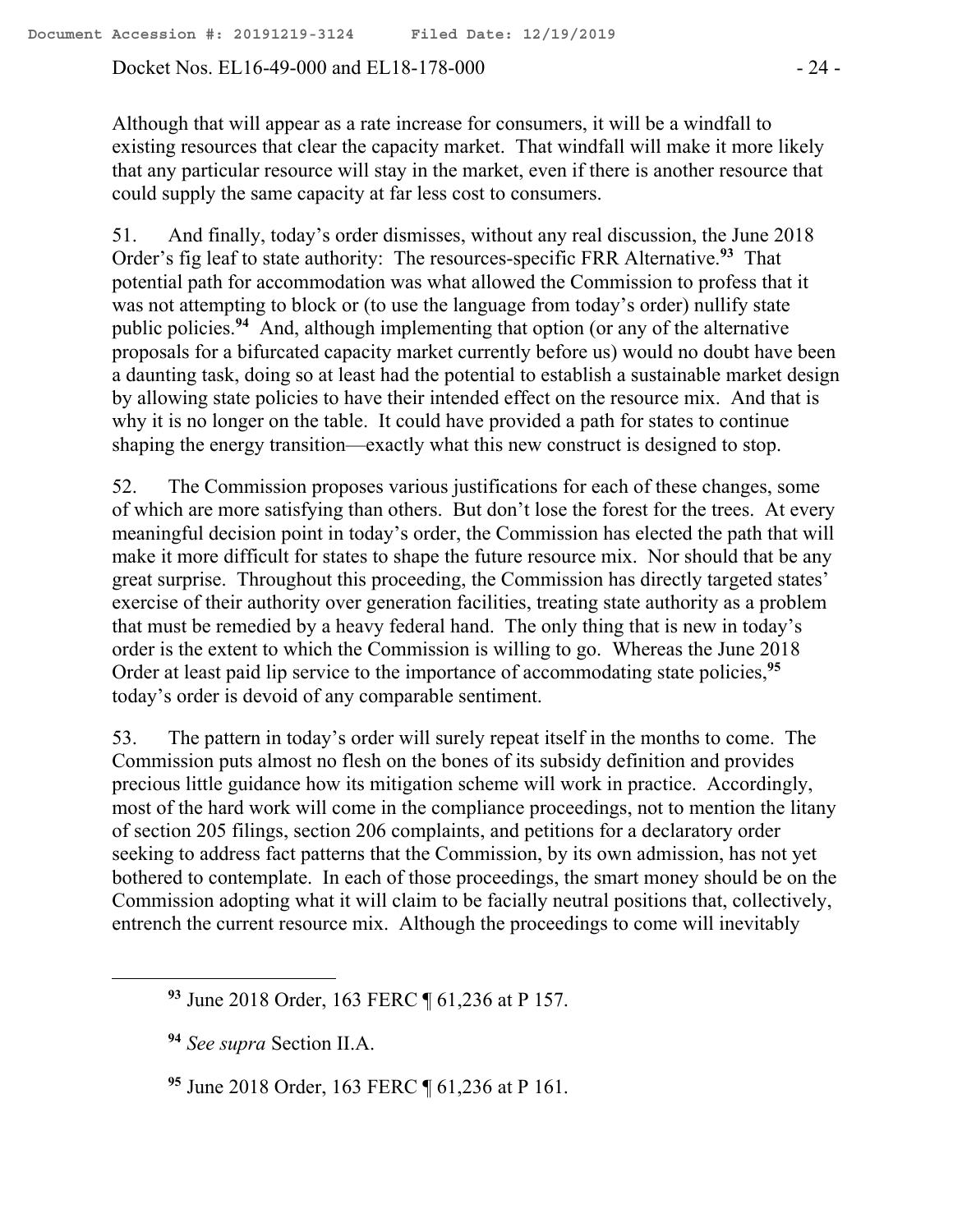Docket Nos. EL16-49-000 and EL18-178-000 - 25 -

garner less attention than today's order, they will be the path by which the "quiet undoing" of state policies progresses.**<sup>96</sup>**

### **E. Today's Order Makes No Effort to Consider the Staggering Cost that the Commission Is Imposing on Ratepayers**

54. Today's order will likely cost consumers 2.4 billion dollars per year initially, even under conservative assumptions.**<sup>97</sup>** The Commission, however, does not even pretend to consider those costs when establishing the Replacement Rate. It is hard for me to imagine a more careless agency action than one that foists a multi-billion-dollar rate hike on customers without even considering, much less justifying, that financial burden.

55. And those costs will continue to grow with each passing year. Although today's order aims to hamper state efforts to shape the generation mix, it will not snuff them out entirely. In other words, there simply is no reason to believe that the Commission will succeed in realizing its "idealized vision of markets free from the influence of public policies."**<sup>98</sup>** As former Chairman Norman Bay aptly put it, "such a world does not exist, and it is impossible to mitigate our way to its creation."**<sup>99</sup>** But that means that, as a resource adequacy construct, the PJM capacity market will increasingly operate in an alternate reality, ignoring more and more capacity just because it receives some form of state support. It also means that customers will increasingly be forced to pay twice for capacity or, in different terms, to buy ever more unneeded capacity with each passing year. I cannot fathom how the costs imposed by a resource adequacy regime that is premised on ignoring actual capacity can ever be just and reasonable.

56. And those are just the first-order consequences of today's order. The record before us provides every reason to believe that this approach will lead to many other cost increases. For example, the Commission's application of the MOPR will exacerbate the potential for the exercise of market power in what PJM's Independent Market Monitor describes as a structurally uncompetitive market.**<sup>100</sup>** As the Institute for Policy Integrity

**<sup>97</sup>** *See supra* note 92.

**<sup>98</sup>** *N.Y. State Pub. Serv. Comm'n*, 158 FERC ¶ 61,137 (2017) (Bay, Chairman, concurring).

**<sup>99</sup>** *Id.*

**<sup>100</sup>** "The capacity market is unlikely to ever approach a competitive market

**<sup>96</sup>** Danny Cullenward & Shelley Welton, *The Quiet Undoing: How Regional Electricity Market Reforms Threaten State Clean Energy Goals*, 36 Yale J. on Reg. Bull. 106, 108 (2019), *available at* https://www.yalejreg.com/bulletin/the-quiet-undoing-howregional-electricity-market-reforms-threaten-state-clean-energy-goals/.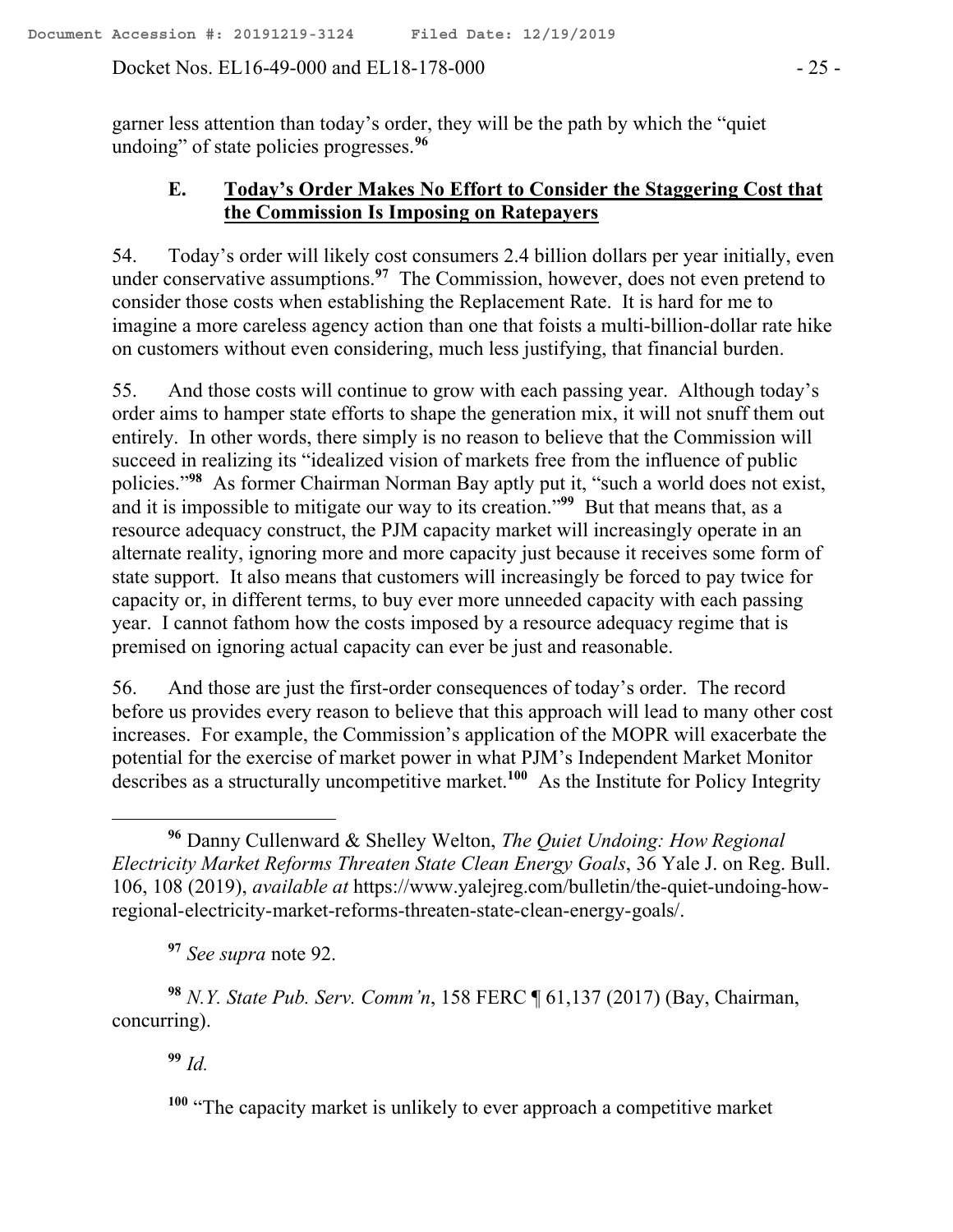Docket Nos. EL16-49-000 and EL18-178-000 - 26 -

explained, expanding the MOPR will decrease the competitiveness of the market, both by reducing the number of resources offering below the MOPR price floor and changing the opportunity cost of withholding capacity.**<sup>101</sup>** With more suppliers subject to administratively determined price floors, resources that escape the MOPR—or resources with a relatively low offer floor—can more confidentially increase their bids up to that level, secure in the knowledge that they will still out-bid the mitigated offers. That problem is compounded by PJM's weak seller-side market power mitigation rules, which include a safe harbor for mitigation up to a market seller offer cap that has generally been well above the market-clearing price.**<sup>102</sup>**

57. Given those potential rate increases, one might think that the Commission would be at pains to evaluate the costs caused by today's order and to explain why and how the purported benefits of the Replacement Rate justify those costs. Instead, the Commission does not discuss the potential cost increases, much less justify them, even as it assures us that the Replacement Rate is just and reasonable. For an agency whose primary purpose is to protect consumers to so completely ignore the costs of its decision is both deeply disappointing and a total abdication of the responsibilities Congress gave us when it created this Commission.**<sup>103</sup>**

# **F. PJM and Its Stakeholders Deserve Better**

 $\overline{a}$ 

58. We have been down this road before. In the June 2018 Order, the Commission up ended the PJM capacity market, finding it unjust and unreasonable and providing PJM only vague guidance on how to remedy its concerns and nowhere near enough time to

**<sup>101</sup>** Institute for Policy Integrity Initial Brief at 14-16.

**<sup>102</sup>** For example, the RTO-wide market seller offer cap for the 2018 Base Residual Auction \$237.56 per MW/day while the clearing price for the RTO-wide zone was \$140.00 per MW/day. *See* PJM Interconnection, *2021/2022 RPM Base Residual Auction Results*, https://www.pjm.com/-/media/markets-ops/rpm/rpm-auction-info/2021- 2022/2021-2022-base-residual-auction-report.ashx (last visited Dec. 19, 2019).

**<sup>103</sup>** *See, e.g.*, *California ex rel. Lockyer v. FERC*, 383 F.3d 1006, 1017 (9th Cir. 2004); *City of Chicago, Ill. v. FPC*, 458 F.2d 731, 751 (D.C. Cir. 1971) ("[T]he primary purpose of the Natural Gas Act is to protect consumers." (citing, *inter alia*, *City of Detroit v. FPC*, 230 F.2d 810, 815 (1955)).

structure in the absence of a substantial and unlikely structural change that results in much greater diversity of ownership. Market power is and will remain endemic to the structure of the PJM Capacity Market. . . . Reliance on the RPM design for competitive outcomes means reliance on the market power mitigation rules." Monitoring Analytics, *Analysis of the 2021/2022 RPM Base Residual Auction: Revised* (2018).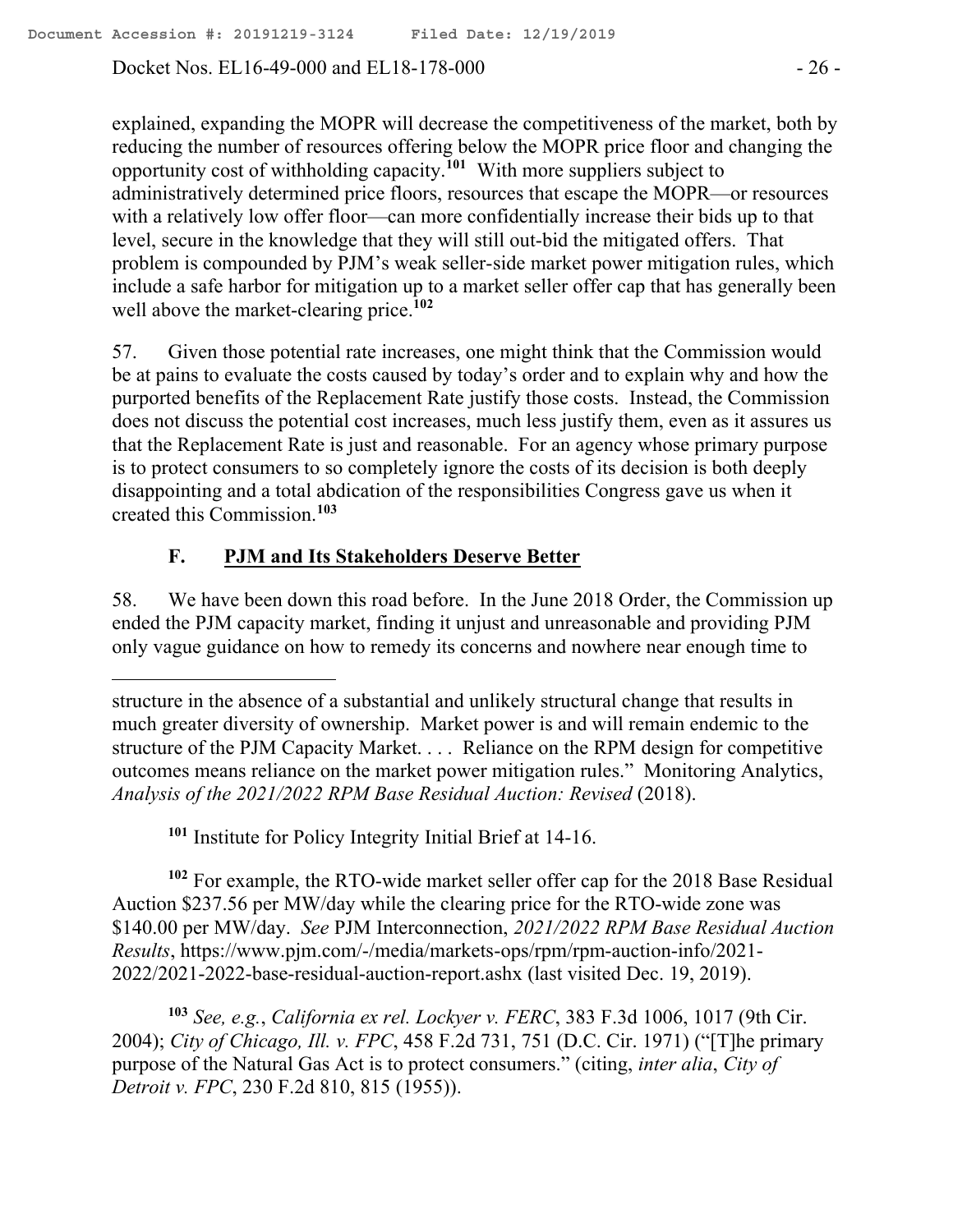Docket Nos. EL16-49-000 and EL18-178-000 - 27 -

develop a thoughtful solution. That profound act of "regulatory hubris"**<sup>104</sup>** led to the last year-and-a-half of indecision and undermined, perhaps fatally, a construct that is supposed to provide predictably and clear signals.

59. Today's order is much of the same. The Commission is embarking on a quixotic effort to mitigate the effects of any attempt to exercise the authority that Congress reserved to the states when it enacted the FPA. In so doing, the Commission has dropped even the pretense of accommodating states' exercise of that reserved authority.**<sup>105</sup>** Instead, the Commission appears dead set on refashioning the PJM capacity market from a construct based primarily on bids determined by the resources themselves to a construct that will inevitably rely on a pervasive program of administrative pricing. It is hard to overestimate the scope or the impact of the changes required by today's order. Given all that, you would think that the Commission would have learned its lesson from the June 2018 Order and provided PJM and its stakeholders detailed directives and plenty of time to work out the nuances associated with putting those directives into practices.

60. Instead, the Commission provides only a general definition of what constitutes a subsidy and gives PJM only 90 days to develop and file sweeping changes to the market. That is a patently unreasonable period of time in which to accomplish all that the Commission has put on PJM's plate. For example, to implement the definition of State Subsidy in today's order, PJM will have to develop a process to routinely review the regulatory structure of all thirteen PJM states and D.C. to identify every potential benefit available under any state or local law.**<sup>106</sup>** Moreover, the Commission is requiring PJM to produce new zonal default Net CONE and net ACR values for all resource types, many of which have dissimilar cost structures and have never been the subject of this sort of analysis in the past. To properly set a default offer floors and establish a fair and transparent process for conducting unit-specific reviews, PJM needs time to work with its Independent Market Monitor and its stakeholders. Not allowing PJM and its stakeholders to have that time will surely lead to unintended consequences, including, potentially, another round of the delays that have plagued this proceeding ever since the Commission issued the June 2018 Order.

61. Frankly put, the Commission has bungled this process from the start and today's order provides little reason for optimism. I have sympathy for anyone (or any state) that is losing confidence in the Commission's ability to responsibly manage resource adequacy, especially in the age of climate change as more and more states contemplate

**<sup>104</sup>** June 2018 Order, 163 FERC ¶ 61,236 (LaFleur, Comm'r, dissenting at 5).

**<sup>105</sup>** *Id.* P 161.

 $\overline{a}$ 

**106** Recall that the Commission rejects PJM's proposal to include a *de minimus* exception in the subsidy definition. Order, 169 FERC  $\P$  61,239 at P 96.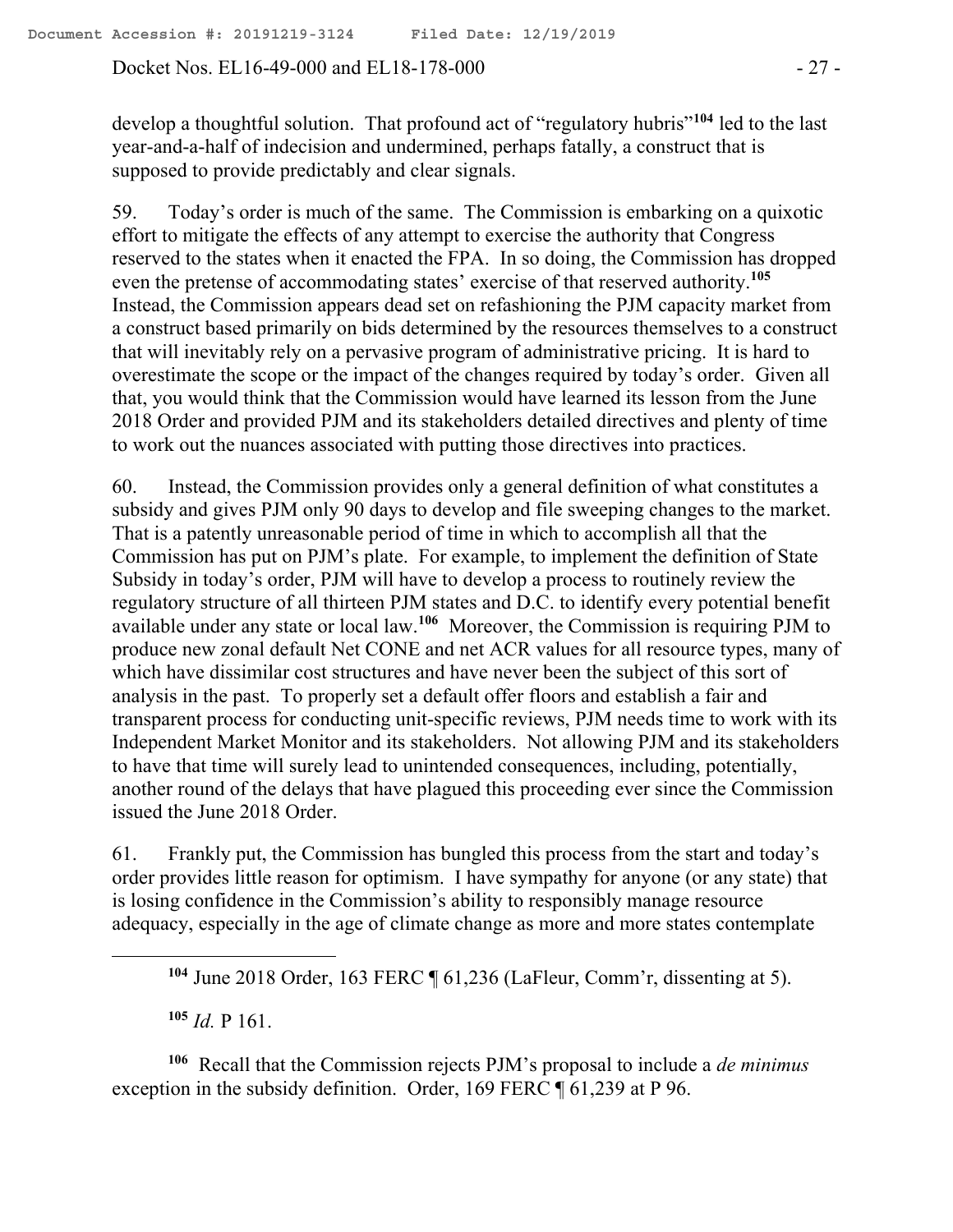Docket Nos. EL16-49-000 and EL18-178-000 - 28 -

the type of clean energy programs to which the current Commission is so obviously opposed. I fear that the most likely outcome of today's order is that more PJM states will contemplate ways to reduce their exposure to the Commission's hubris, including abandoning the PJM capacity market and potentially exiting PJM altogether. Should that come to pass, the Commission will have no one to blame but itself.

\* \* \*

62. One final point. I fully recognize that the PJM states are doing far more to shape the generation mix than they were when the original settlement established the PJM Reliability Pricing Model in 2006.**<sup>107</sup>** It may well be that a mandatory capacity market is no longer a sensible approach to resource adequacy at a time when states are increasingly exercising their authority under the FPA to shape the generation mix. Indeed, the conclusion that I draw from the record in front of us is not that there is an urgent need to mitigate the effects of state public policies, but rather that we should be taking a hard look at whether a mandatory capacity market remains a just and reasonable resource adequacy construct in today's rapidly evolving electricity sector. It is a shame that we have not spent the last two years addressing *that* question instead of how best to stymie state public policies.

For these reasons, I respectfully dissent.

Richard Glick Commissioner

 $\overline{a}$ 

 $\mathcal{L}_\text{max}$ 

**<sup>107</sup>** *PJM Interconnection, L.L.C*., 117 FERC ¶ 61,331 (2006).